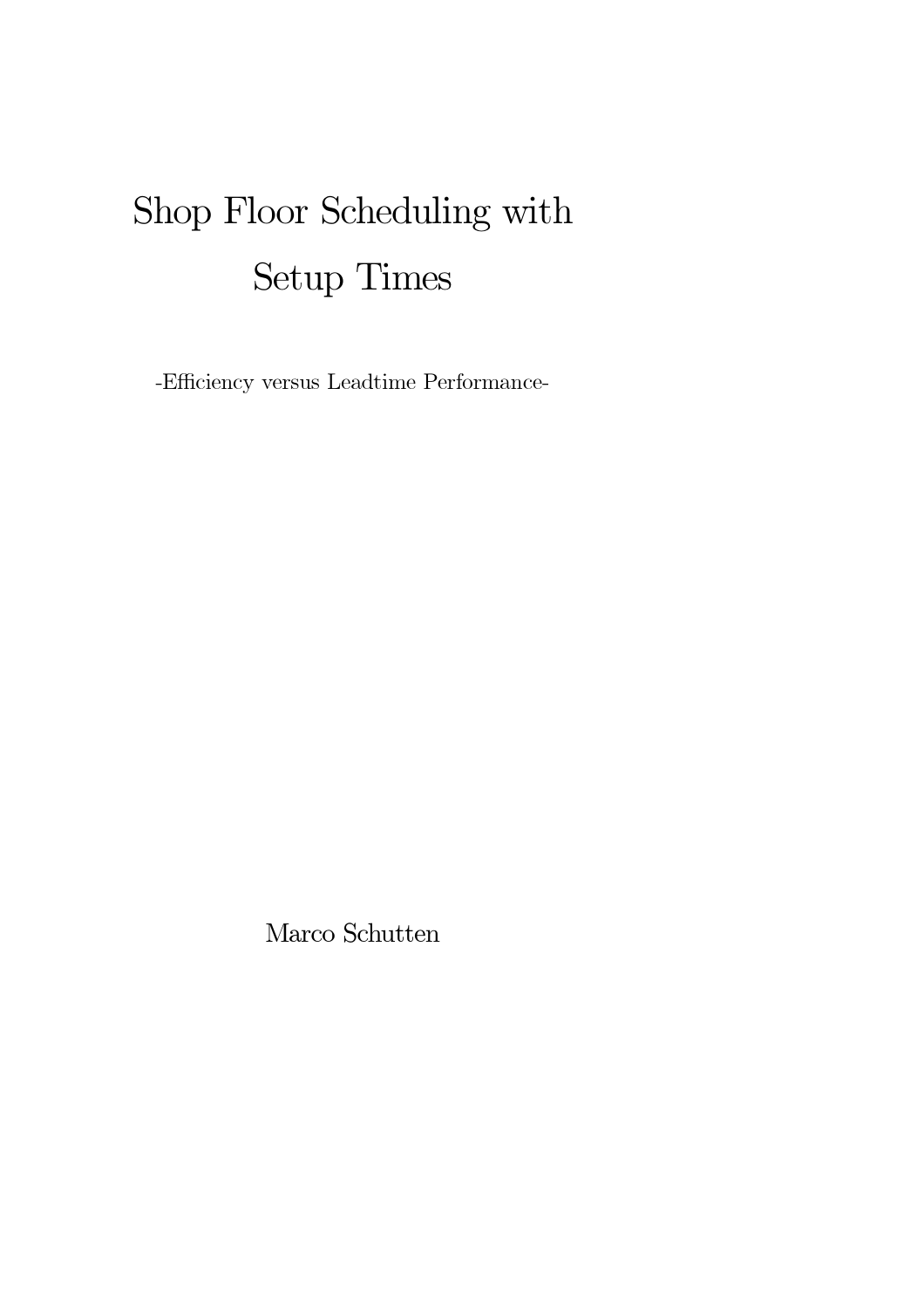ISBN 90-9009511-X

 $\odot$  1996, Marco Schutten

Printed by Febodruk B.V., Enschede, The Netherlands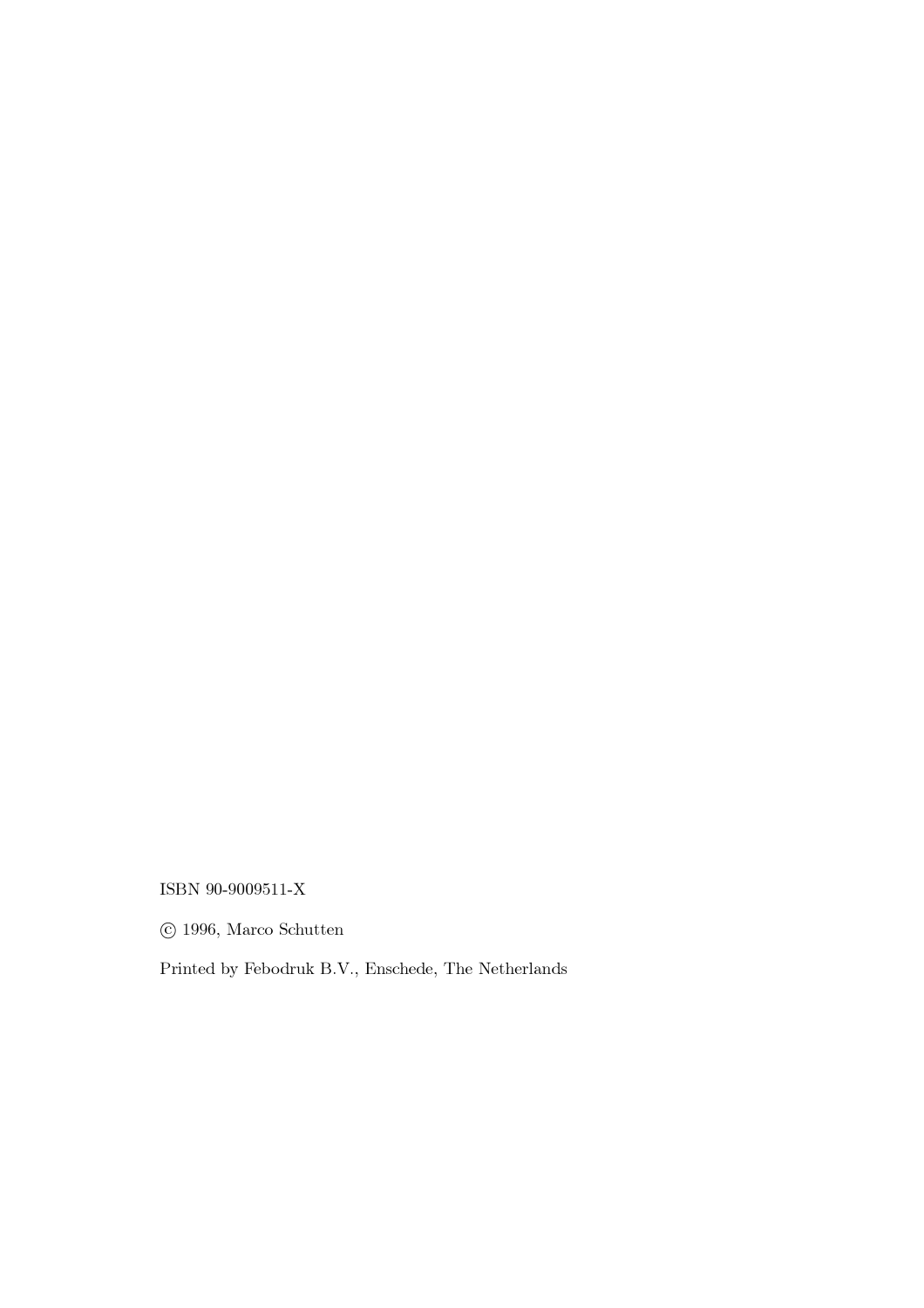# SHOP FLOOR SCHEDULING WITH SETUP TIMES

-EFFICIENCY VERSUS LEADTIME PERFORMANCE-

PROEFSCHRIFT

ter verkrijging van de graad van doctor aan de Universiteit Twente, op gezag van de Rector Magnificus, prof.dr. Th.J.A. Popma, volgens besluit van het College voor Promoties in het openbaar te verdedigen op donderdag 20 juni 1996 te 16.45 uur.

> door Johannes Marius Jacobus Schutten geboren op 6 januari 1969 te Hellendoorn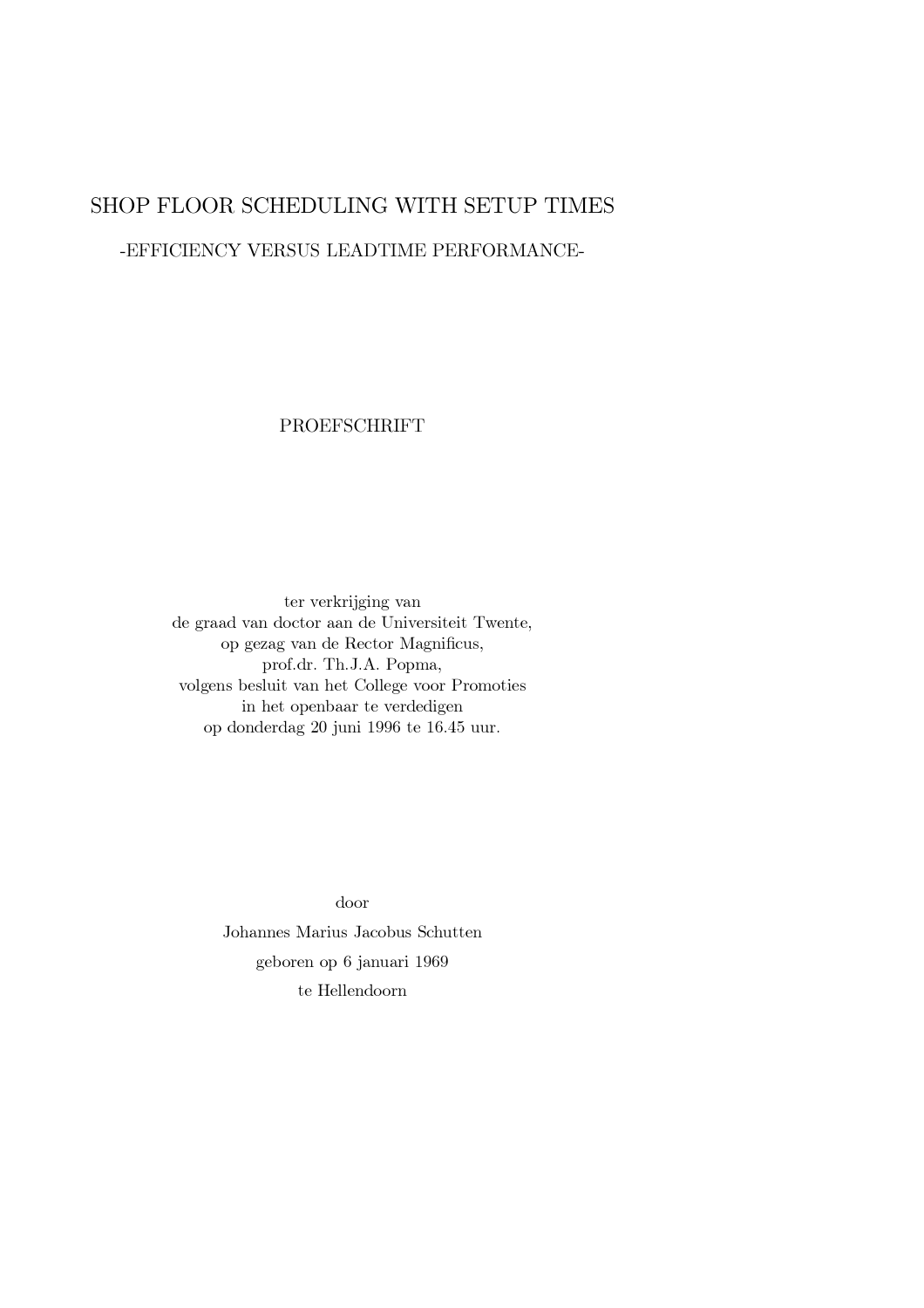Dit proefschrift is goedgekeurd door de promotor: prof.dr. W.H.M. Zijm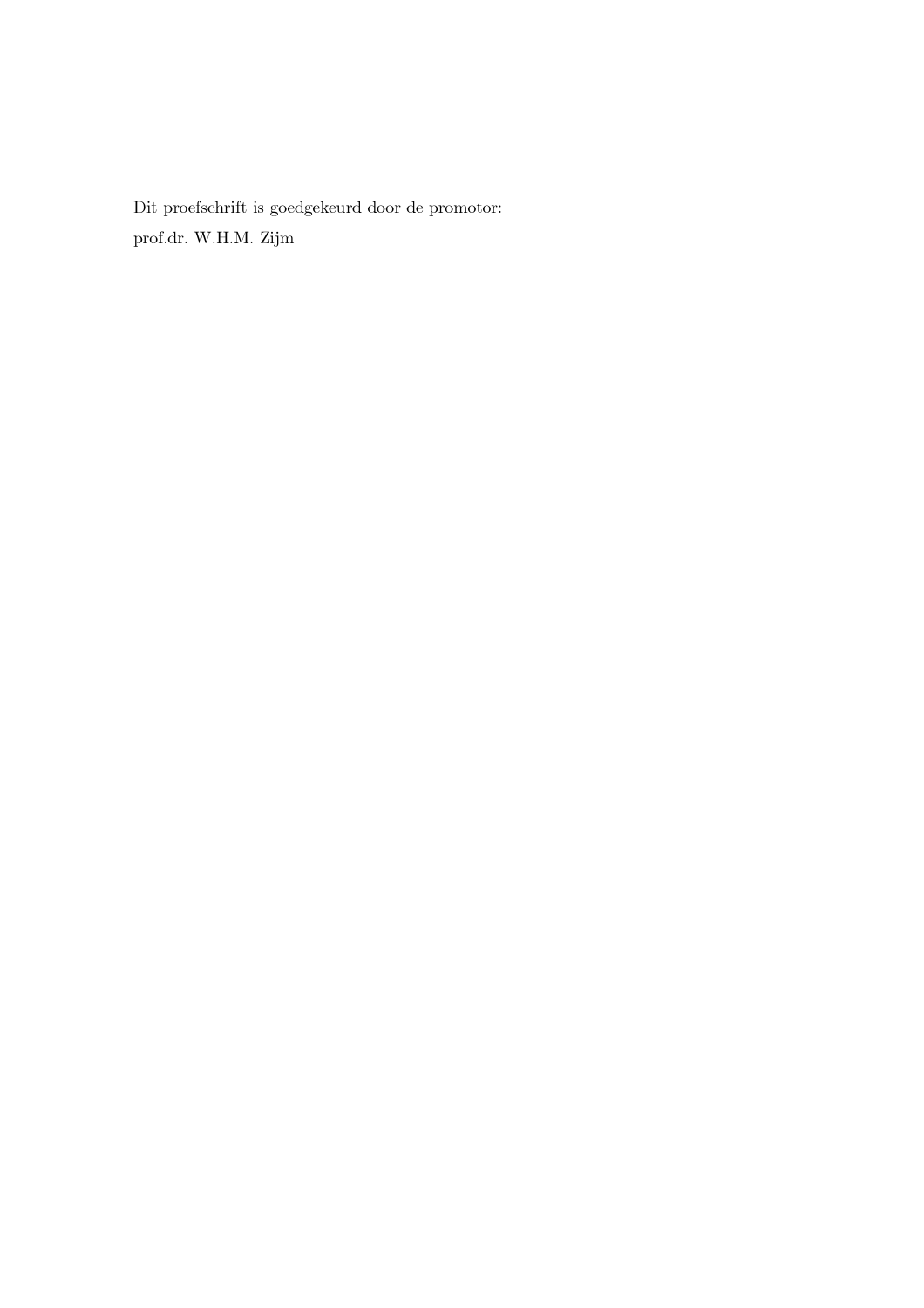# Preface

During my study at the Faculty of Applied Mathematics at the University of Twente, I started to appreciate doing research for practical problems. At that time, I was working on a vehicle routing problem for a Dutch parcel service. The problem was analyzed thoroughly and the proposed solutions were implemented in practice. This gave me much satisfaction. Since I liked doing research, I investigated the possibility of becoming a research assistant. Henk Zijm, the chairman of the Production and Operations Management group of the University of Twente, gave me a chance to study practical problems. I accepted this opportunity.

This thesis is the result of four years of research in the area of shop floor scheduling in small batch parts manufacturing shops. It concerns extending existing procedures for shop floor scheduling with practical features. In particular, it focuses on integral scheduling, aiming at an optimal delivery performance under tight capacity constraints, including setup times. Setup times occur, e.g., when machines must be cleaned between two operations.

Many people contributed to my research in one way or another. I thank them all. The people below, I like to thank in particular.

In the first place, I express my gratitude to Henk Zijm. He gave me the opportunity to work in his group. His ideas and enthousiasm for scientific research inspired me a lot. Second, I thank Steef van de Velde. His knowledge of scheduling theory and presenting results can be found throughout this thesis. Both Henk and Steef helped me a lot in writing this thesis. The third man that read early versions of parts of this thesis is Piet Weeda. His comments on the first chapters were very useful. Unfortunately, he was not able to comment on early versions of the other chapters.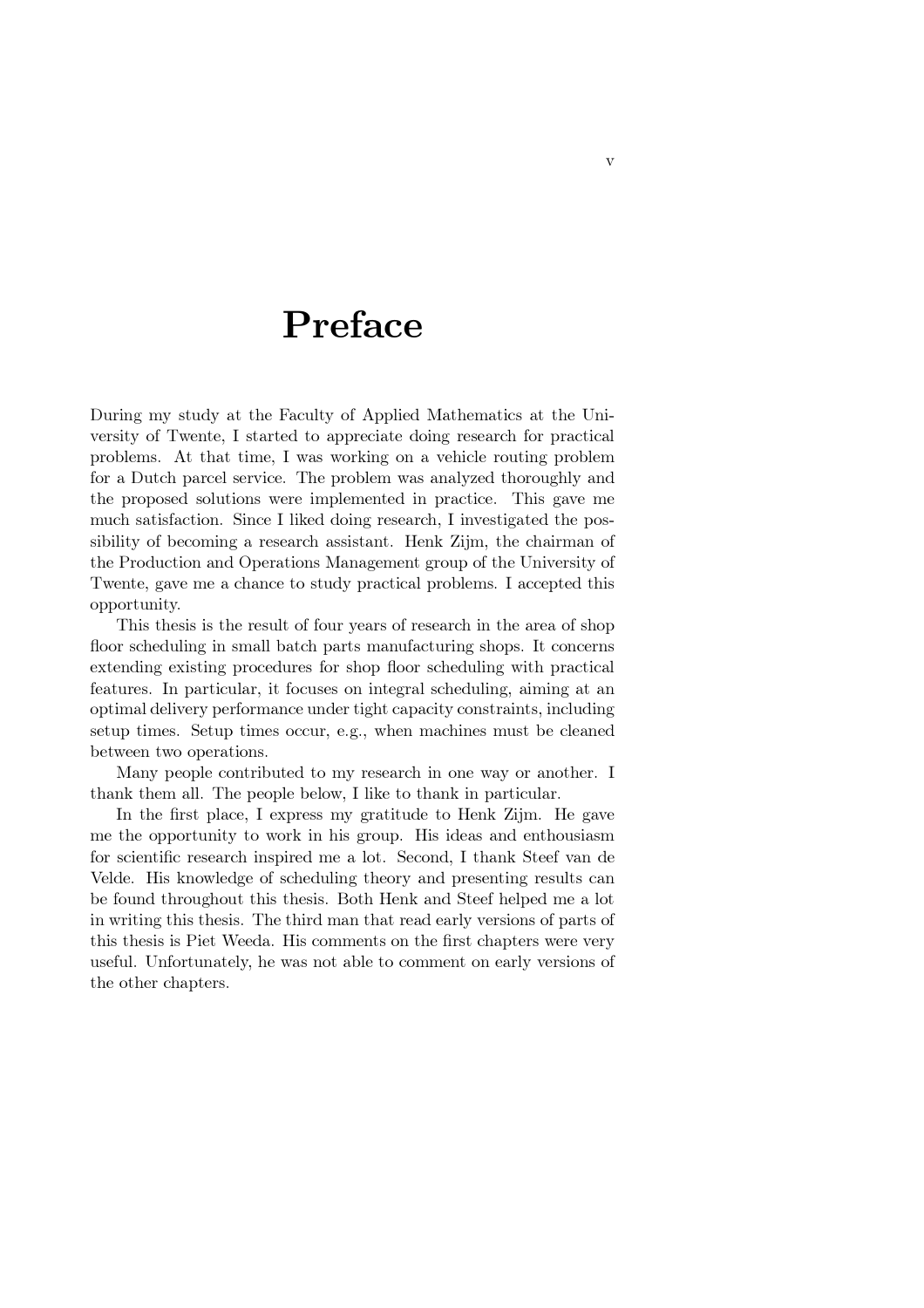Until February of this year, Geatse Meester was my room mate at the university. I appreciated his presence very much. Geatse helped me many times in getting more familiar with the concepts used in shop floor control and almost always had an answer to my questions about production techniques.

Next, I thank all other members of the Production and Operations Management group. They contribute to a very pleasant working atmosphere and the needed interruptions of a working day.

Several students contributed to my research. I like to mention Alexander Belderok, Dinand Reesink, Corina van Unen, Robert Leussink, Marcel Wildschut, Peter Klein Lebbink, and Anneleen van Beek. Thanks to you all.

I also like to mention here the people that work at FLEX, Engineers in Logistic Systems, especially the three managers Wik Heerma, Nico Lok, and Gerrit-Jan Steenbergen. I found the cooperation with them always a pleasant and fruitful experience. Thanks to them as well.

Last, but certainly not least, I like to thank my family, in particular my father. Although life has not been easy for him, he always did his utmost best to make life as easy as possible for me. I like to finish this preface with one Dutch sentence for him: Pa, hartstikke bedankt voor al je goede zorgen, met name in de afgelopen zeven jaar!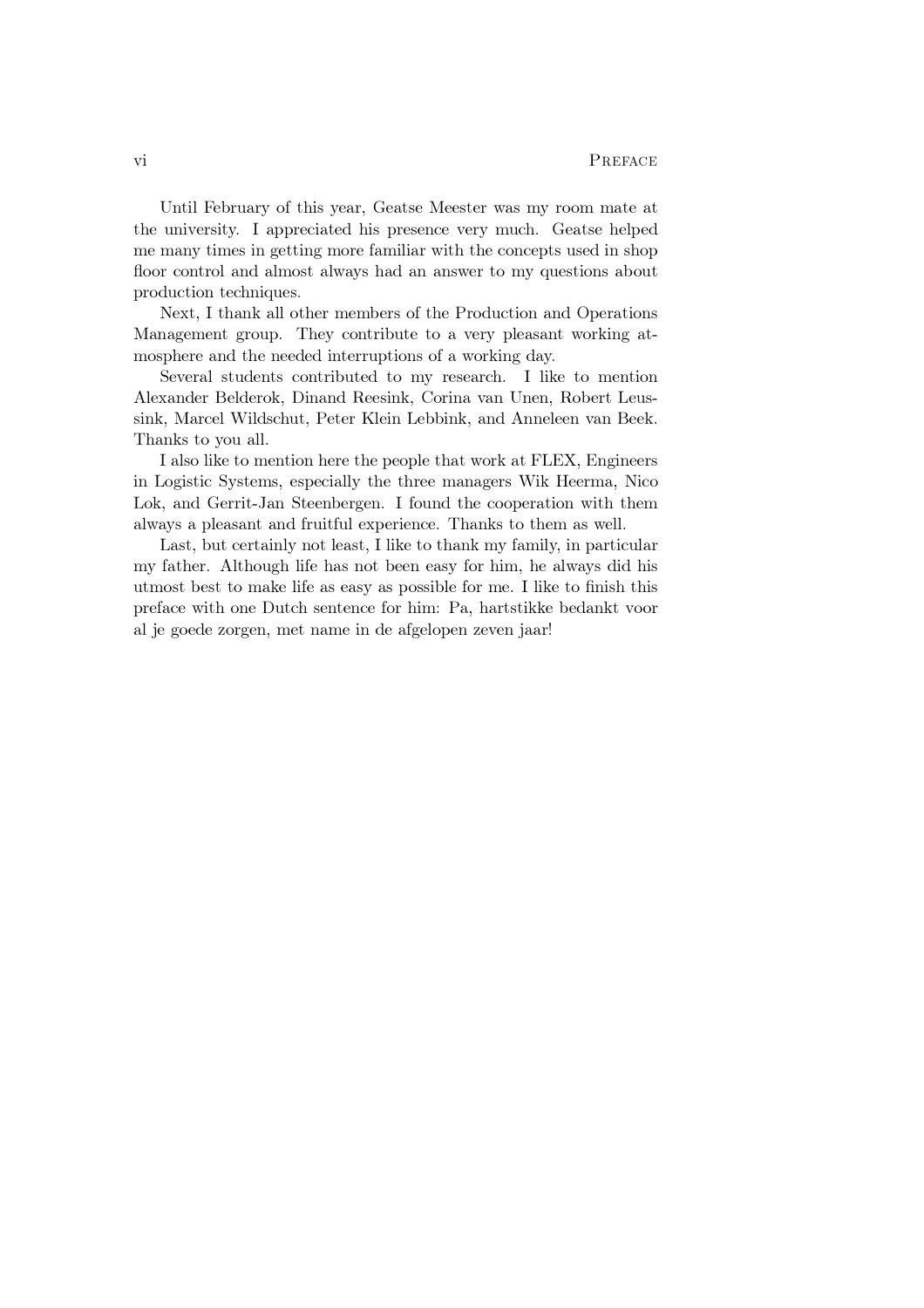# Summary

In this thesis, we analyze and develop algorithms for scheduling problems in small batch parts manufacturing shops. Short leadtimes and reliable delivery dates have become dominant market performance indicators. We show that *integral* shop floor planning and scheduling systems may result in shorter leadtimes and more reliable delivery dates. The scheduling problems that arise are in fact classical job shop problems with additional side constraints. After a brief introduction to scheduling theory, we discuss the classical job shop problem and algorithms to solve it.

One of the algorithms we discuss is the Shifting Bottleneck (SB) procedure of Adams et al. [2], which decomposes the problem of scheduling a job shop into a series of single-machine scheduling problems. Vaessens et al. [79] show that in general the SB procedure yields solutions of good quality in reasonable time. Each instance of the classical job shop problem can be represented by a disjunctive graph. We show that by changing the properties of this graph and by changing the algorithms for the single-machine scheduling problems, the SB procedure can be extended to deal with various practical features, including release and due dates of jobs, parallel machines, assembly steps, simultaneous resource requirements, and setup times.

The occurrence of setup times on one or more machines in the shop results for those machines in single-machine scheduling problems in which setup times have to be considered. In these problems, we have to find a trade-off between efficiency and leadtime performance. For the special case of family setup times, we develop a branch-and-bound algorithm. For lower bounding purposes, we introduce the concept of setup jobs and derive sufficient conditions to introduce them without loosing the optimal solution. We generalize the branch-and-bound al-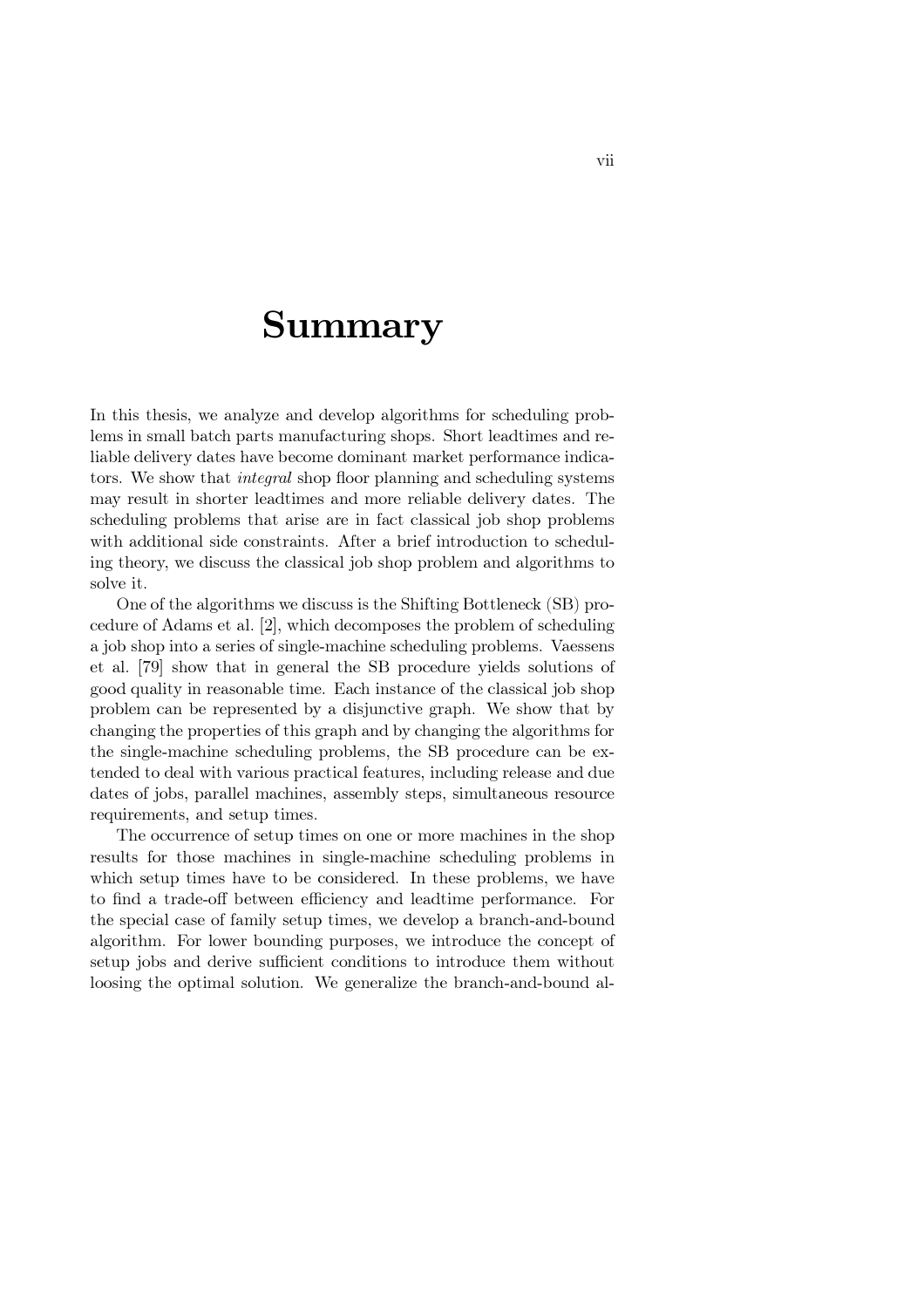gorithm to solve the parallel-machine scheduling problem with family setup times and characterize an optimal solution for a broad class of parallel-machine scheduling problems.

Our computational experiments indicate that the SB procedure significantly outperforms priority rules for a shop in which setup times and assembly of parts to end products occur. The SB procedure with extensions is part of a commercial shop floor scheduling system called JOBPLANNER. We discuss this system and its use in a company producing printed circuit boards. The introduction of JOBPLANNER in this company has been most satisfactory: the output and the delivery performance increased, whereas the throughput times decreased significantly.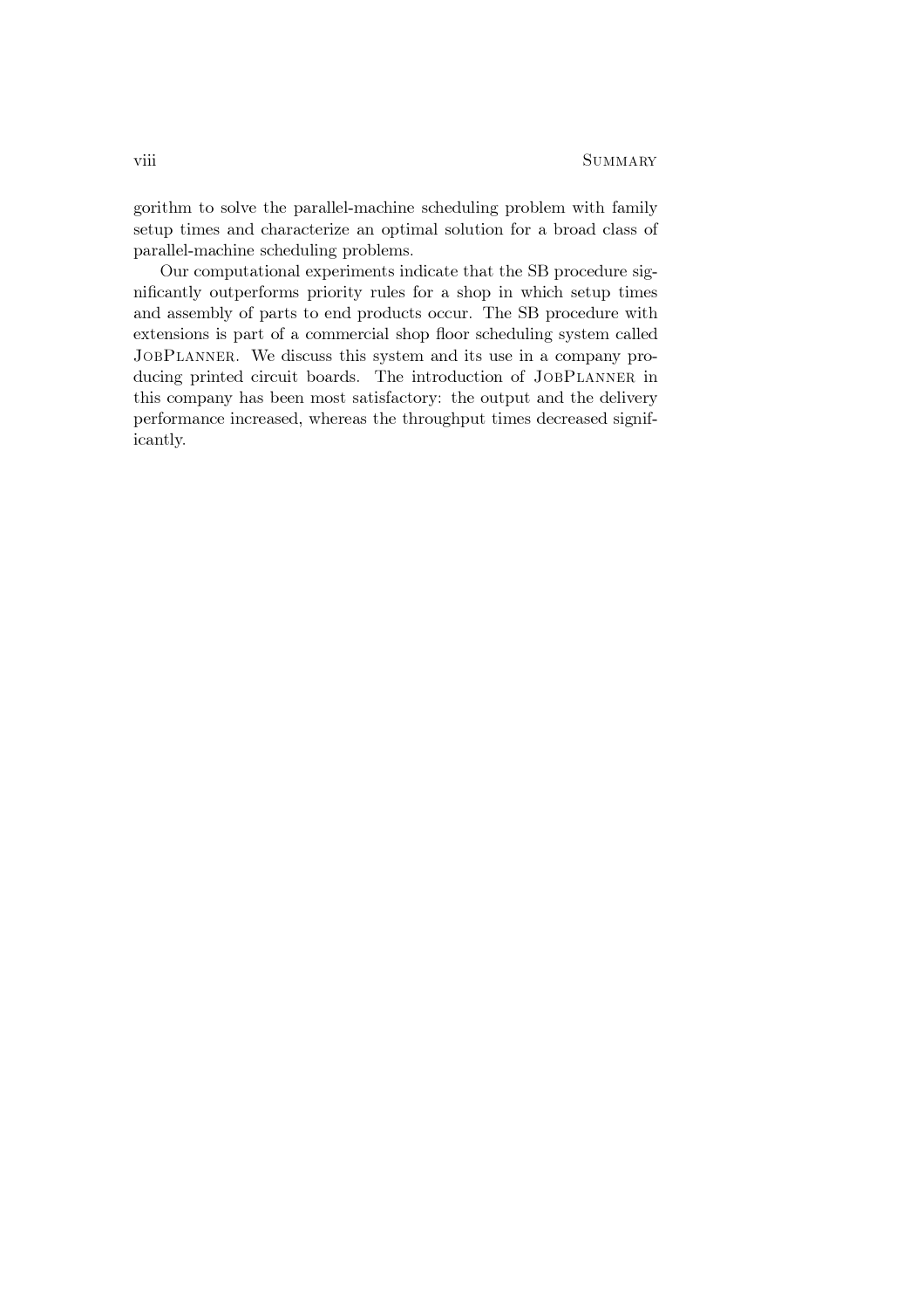# **Contents**

|                | Preface |                                                                              | v              |
|----------------|---------|------------------------------------------------------------------------------|----------------|
|                | Summary |                                                                              | vii            |
| $\mathbf{1}$   |         | Introduction                                                                 | $\mathbf{1}$   |
|                | 1.1     |                                                                              | $\mathbf{1}$   |
|                | 1.2     |                                                                              | $\overline{4}$ |
|                |         | Two single-machine scheduling problems<br>1.2.1                              | 6              |
|                |         | Problem classification<br>1.2.2                                              | 12             |
|                |         | Complexity theory<br>1.2.3                                                   | 14             |
|                | 1.3     |                                                                              | 16             |
| $\overline{2}$ |         | Job shop scheduling                                                          | 19             |
|                | 2.1     |                                                                              | 19             |
|                | 2.2     | Disjunctive graph representation $\ldots \ldots \ldots \ldots$               | 20             |
|                | 2.3     |                                                                              | 22             |
|                |         | Exact solution procedures<br>2.3.1                                           | 23             |
|                |         | Approximation algorithms<br>2.3.2                                            | 30             |
|                | 2.4     | Shifting Bottleneck procedure                                                | 32             |
|                |         | 2.4.1                                                                        | $35\,$         |
|                | 2.5     |                                                                              | 39             |
| 3              |         | Scheduling practical job shops                                               | 41             |
|                | 3.1     |                                                                              | 41             |
|                | 3.2     |                                                                              | 43             |
|                | 3.3     | Setup times $\ldots \ldots \ldots \ldots \ldots \ldots \ldots \ldots \ldots$ | 43             |
|                | 3.4     |                                                                              | 44             |
|                | 3.5     |                                                                              | 45             |
|                |         |                                                                              |                |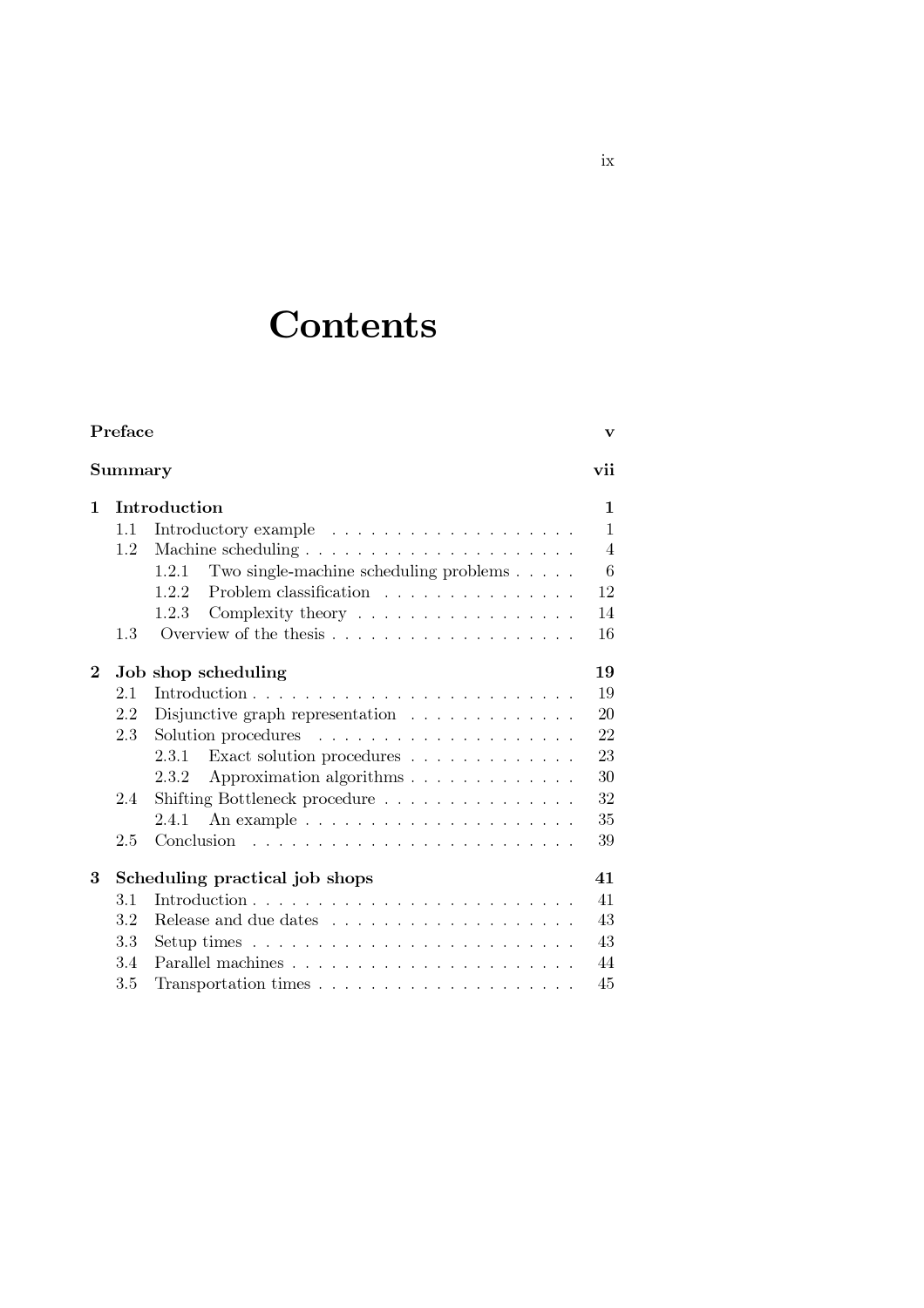|   | 3.6  | 47<br>Unequal transfer and production batches                                                     |
|---|------|---------------------------------------------------------------------------------------------------|
|   | 3.7  | 48                                                                                                |
|   | 3.8  | 50                                                                                                |
|   | 3.9  | 52<br>Convergent and divergent job routings $\hfill\ldots\ldots\ldots\ldots$                      |
|   | 3.10 | 53                                                                                                |
|   |      | 3.11 Improvements of the SB procedure<br>53                                                       |
|   |      | 56                                                                                                |
| 4 |      | Single-machine scheduling with family setup times<br>57                                           |
|   | 4.1  | 57                                                                                                |
|   | 4.2  | Similarity to the lot-sizing problem $\ldots \ldots \ldots \ldots$<br>59                          |
|   | 4.3  | 61<br>Derivation of setup jobs                                                                    |
|   |      | 62<br>4.3.1                                                                                       |
|   |      | 64<br>4.3.2                                                                                       |
|   |      | Deriving separating setup jobs $\ldots \ldots \ldots$                                             |
|   |      | 67<br>4.3.3<br>Deriving unrelated setup jobs $\hfill\ldots\ldots\ldots\ldots\ldots$               |
|   | 4.4  | 68                                                                                                |
|   |      | The preemptive bound<br>69<br>4.4.1                                                               |
|   |      | Computing the bound $lb(\mathcal{P}_{1,k}^i, \mathcal{P}_{k+l, \mathcal{F}_i }^i)$<br>70<br>4.4.2 |
|   | 4.5  | Implementation and computational experiments<br>72                                                |
|   |      | 72<br>4.5.1                                                                                       |
|   |      | 4.5.2<br>Computational experiments<br>74                                                          |
|   | 4.6  | 77                                                                                                |
| 5 |      | Parallel-machine scheduling with family setup times<br>79                                         |
|   | 5.1  | 79                                                                                                |
|   | 5.2  | Characterization of an optimal schedule<br>79                                                     |
|   |      | 80<br>Standard list scheduling<br>5.2.1                                                           |
|   |      | 5.2.2<br>An alternative list scheduling algorithm<br>82                                           |
|   | 5.3  | A branch-and-bound algorithm<br>84                                                                |
|   |      | 5.3.1<br>The search tree $\ldots \ldots \ldots \ldots \ldots \ldots$<br>84                        |
|   |      | 5.3.2<br>Upper bounds<br>84                                                                       |
|   |      | 5.3.3<br>85                                                                                       |
|   |      | $5.3.4\,$<br>88                                                                                   |
|   | 5.4  | Implementation and computational experiments<br>89                                                |
|   |      | 5.4.1<br>89                                                                                       |
|   |      | 5.4.2<br>Computational experiments<br>89                                                          |
|   | 5.5  | 91                                                                                                |
|   |      |                                                                                                   |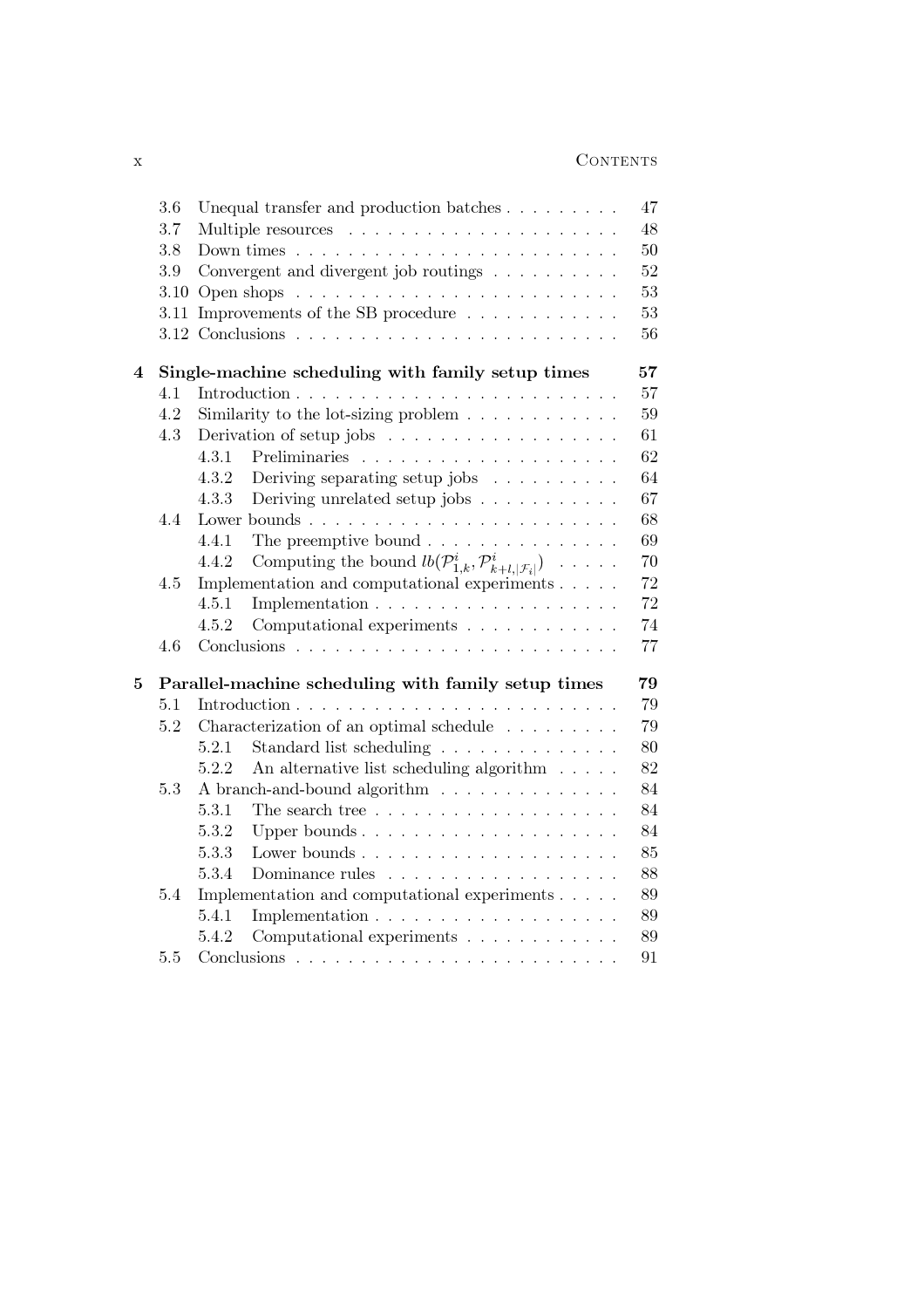#### **CONTENTS** NTS XI

| 6 |                                                            | Assembly shop scheduling                                              | 93  |  |  |  |  |  |  |
|---|------------------------------------------------------------|-----------------------------------------------------------------------|-----|--|--|--|--|--|--|
|   | 6.1                                                        |                                                                       | 93  |  |  |  |  |  |  |
|   | 6.2                                                        | Computational experiments                                             | 95  |  |  |  |  |  |  |
|   |                                                            | 6.2.1                                                                 | 96  |  |  |  |  |  |  |
|   |                                                            | 6.2.2<br>Large test shops $\ldots \ldots \ldots \ldots \ldots \ldots$ | 99  |  |  |  |  |  |  |
|   | 6.3                                                        |                                                                       | 105 |  |  |  |  |  |  |
| 7 |                                                            | A practical job shop scheduler                                        | 107 |  |  |  |  |  |  |
|   | 7.1                                                        |                                                                       | 107 |  |  |  |  |  |  |
|   | 7.2                                                        |                                                                       | 107 |  |  |  |  |  |  |
|   |                                                            | 7.2.1<br>Database manager                                             | 108 |  |  |  |  |  |  |
|   |                                                            | 7.2.2<br>Automatic scheduler                                          | 109 |  |  |  |  |  |  |
|   |                                                            | 7.2.3<br>Graphical user interface                                     | 109 |  |  |  |  |  |  |
|   |                                                            | 7.2.4<br>Evaluation component                                         | 111 |  |  |  |  |  |  |
|   |                                                            | 7.2.5                                                                 | 111 |  |  |  |  |  |  |
|   | 7.3                                                        |                                                                       | 112 |  |  |  |  |  |  |
|   | 7.4                                                        |                                                                       | 113 |  |  |  |  |  |  |
| 8 |                                                            | Epilogue                                                              | 115 |  |  |  |  |  |  |
|   | 8.1                                                        |                                                                       | 115 |  |  |  |  |  |  |
|   | 8.2                                                        |                                                                       | 117 |  |  |  |  |  |  |
|   |                                                            |                                                                       |     |  |  |  |  |  |  |
|   |                                                            | <b>Bibliography</b>                                                   | 119 |  |  |  |  |  |  |
|   | A Single-machine scheduling with preemptive down times 129 |                                                                       |     |  |  |  |  |  |  |
|   | Index                                                      |                                                                       | 131 |  |  |  |  |  |  |
|   | 135<br>Samenvatting                                        |                                                                       |     |  |  |  |  |  |  |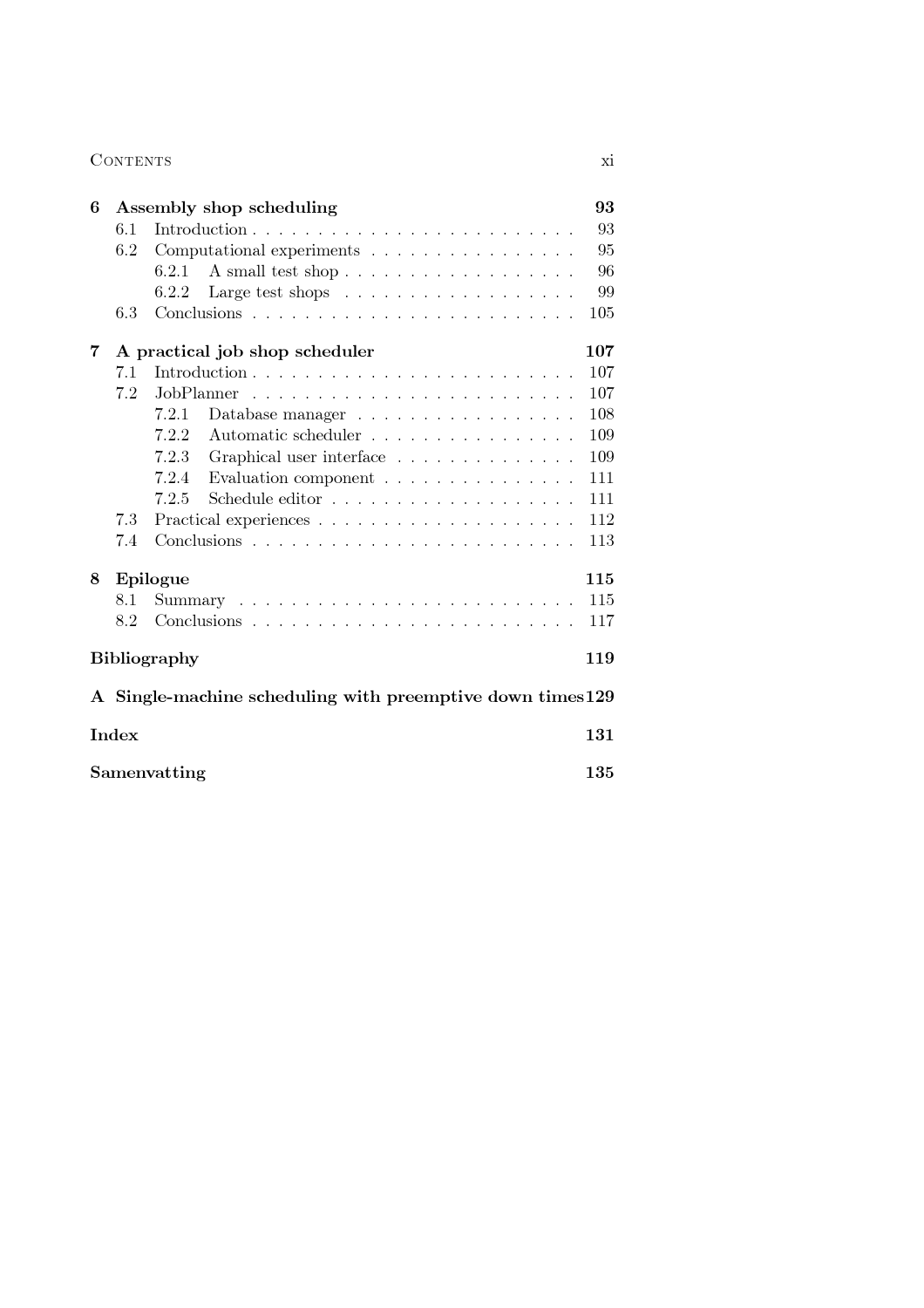xii CONTENTS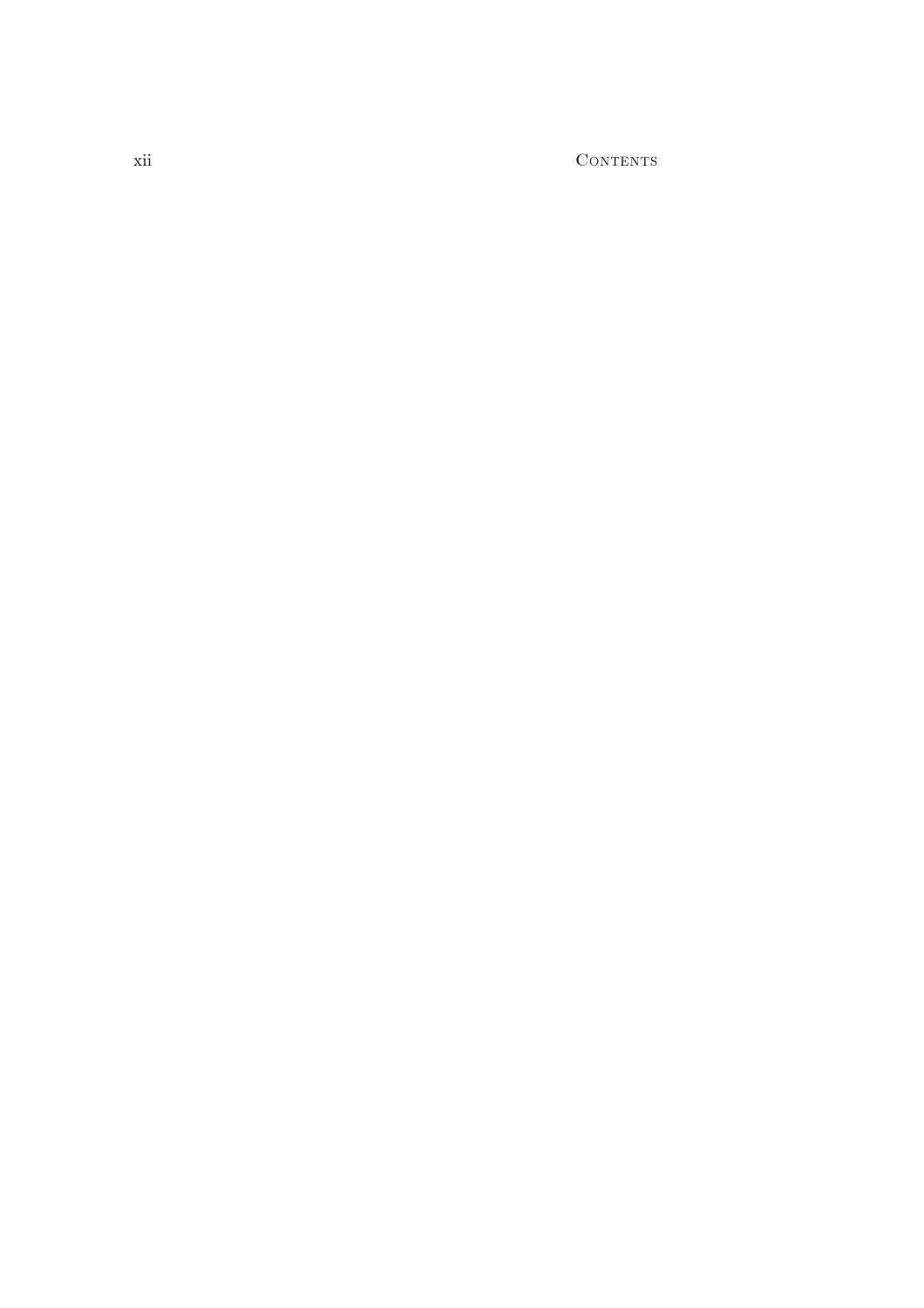## Chapter 1

# Introduction

Baker [6] defines scheduling as the allocation of resources over time to perform a collection of tasks. This chapter starts with the introduction of a simple scheduling problem, in which conference visitors must perform a number of activities. We use this example mainly to clarify notions used in scheduling theory. Section 1.2 introduces machine scheduling problems, a class of scheduling problems in which the resources, or machines, can perform at most one task, or operation, at a time. This thesis concentrates on deterministic machine scheduling problems in which we know all data in advance. In Section 1.3, we give an overview of the contents of this thesis. For an extensive introduction to scheduling theory, see, e.g., the text books by Baker [6, 7] and French [28], the survey of Lawler et al. [52], and the books by Morton and Pentico [59], Brucker [12], and Pinedo [63].

# 1.1 Introductory example<sup>1</sup>

Pete, Steve, Art, and Hank, four scientists, go to the same OR conference. The organizing committee has a special low budget option for staying in a student flat. Of course, the four scientists decide to take this stroke of luck. Now they must share a bathroom, a kitchen, a telephone, and an iron heater. Last night, the four conference visitors decided to walk together to the conference site. Before they leave, the

 $1$ <sup>1</sup>The story, all names, characters and incidents in this example are fictitious. No identification with or similarity to actual persons, living or dead, or to actual events is intended or should be inferred.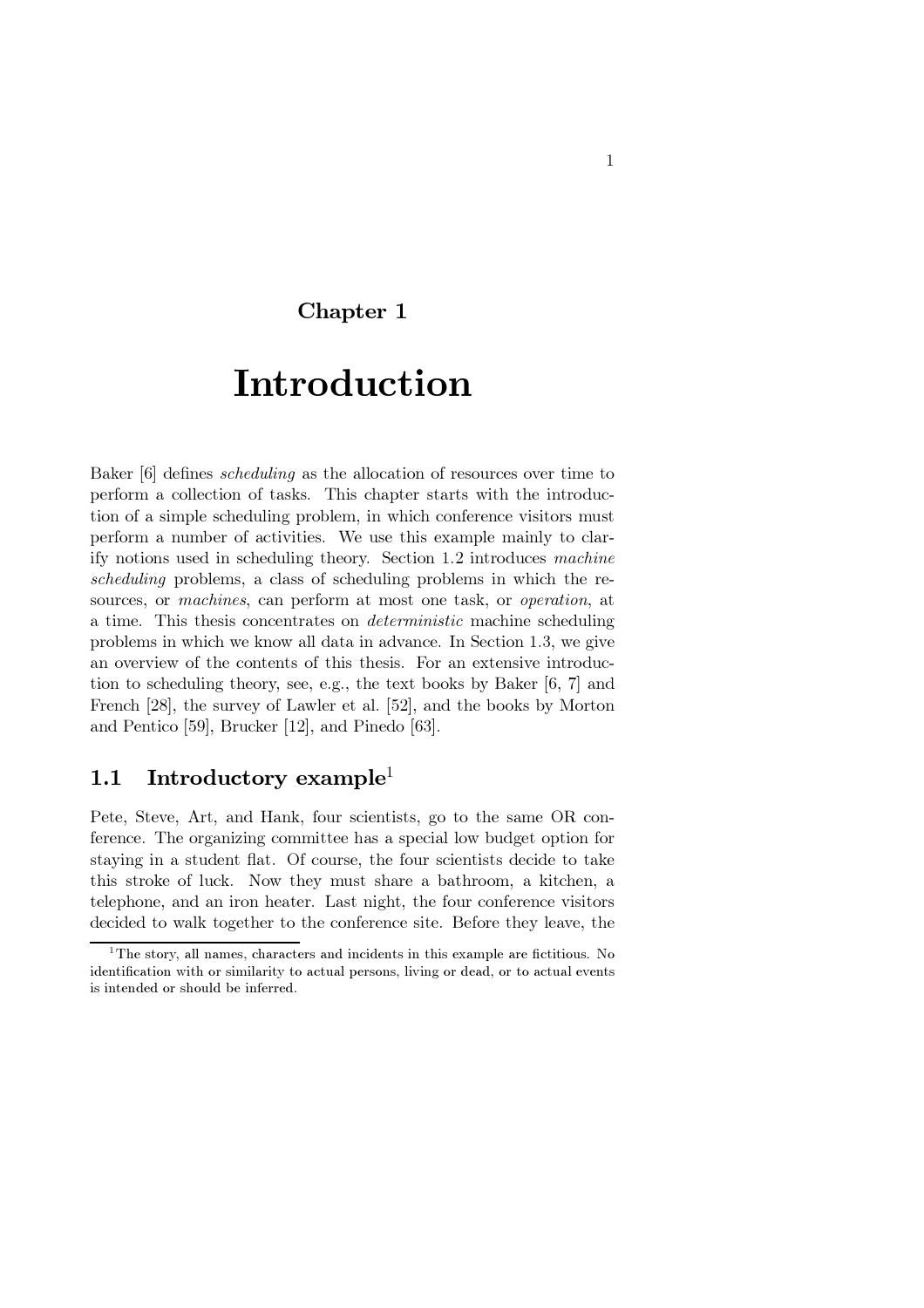men like to take a shower, make breakfast, call their wives, and iron their shirts, each in a particular order. The bathroom and the kitchen are very small: only one person at a time can use the bathroom and make breakfast. If a person starts a certain activity, e.g., taking a shower, then he finishes this activity without interruption: preemption of activities, i.e., interruption of activities and resumption later on, is not allowed.

Pete gets up at 7.00 AM, and the first thing he likes to do is to call his wife for 10 minutes. Then, he has breakfast for 20 minutes. After breakfast, Pete wants to iron his shirt. Since he is unfamiliar with domestic tasks, this will take him 25 minutes. Finally, he takes a shower for 20 minutes. Steve gets up at 7.15 AM. He also likes first to call his wife. Steve, an investor with some successful moments, also needs to call his local internet supplier to check out the stock market. All in all, Steve needs the telephone for 25 minutes. After this, he needs 10 minutes to iron his shirt, 20 minutes to eat, and 15 minutes to take a shower, in this order. Art also gets up at 7.15 AM. The first thing he likes to do is to take a shower for 20 minutes. Then, Art likes to have breakfast and, since this is the most important meal of the day, he does this in a relaxed and comprehensive way for 40 minutes. After this, Art quickly irons his shirt and calls his wife. Both activities take 10 minutes. Hank, finally, wakes up at 7.30 AM. After having breakfast for 25 minutes, he irons his shirt for 15 minutes, and calls his wife for 10 minutes. In the bathroom, Hank trims his beard and takes a shower. His time in the bathroom totals 30 minutes. Table 1.1 summarizes the order in which each person performs the activities and the amount of time each activity takes. In this table, the name of each person is

| person |        | $\vert$ gets up at $\vert$ order of activities $\vert$ required time (minutes) |       |  |  |    |                              |  |
|--------|--------|--------------------------------------------------------------------------------|-------|--|--|----|------------------------------|--|
|        | 7.00   |                                                                                |       |  |  |    |                              |  |
|        | 7.15   |                                                                                |       |  |  |    | $T$ I K B $\mid$ 25 10 20 15 |  |
| A      | 7.15   | $\mathbf{B}$                                                                   | K I T |  |  | 20 | 40 10 10                     |  |
| H.     | - 7.30 |                                                                                |       |  |  |    |                              |  |

Table 1.1: The data of the introductory example.

abbreviated by the first letter. The first letter of the resources, that is, the telephone, the kitchen, the iron heater, and the bathroom, are used to indicate the activities that take place using these resources. The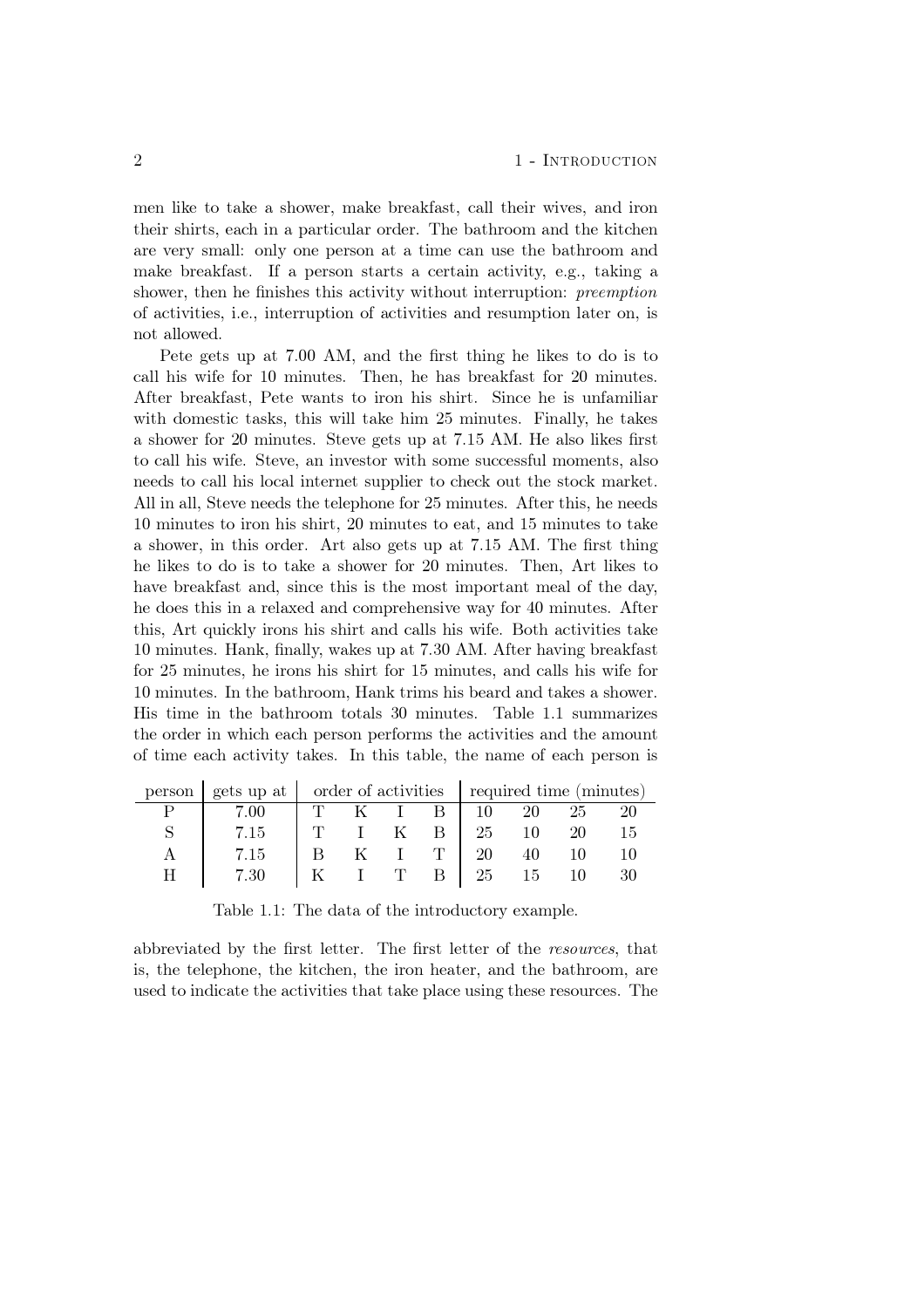#### 1.1 - INTRODUCTORY EXAMPLE

conference program starts at 8.30 AM, but given the data in Table 1.1, Art and Hank will unavoidably be late. Since the four conference visitors decided to make the long walk to the conference hotel *together* and the conference program is very appealing this morning, their objective is to leave as soon as possible. This means that the time to complete all activities must be minimized.

The order in which the men perform a certain activity is called a sequence. Table 1.2 displays for each activity the sequence the men came up with. For example, P-S-A-H is the sequence for using the telephone.

| activity | 1st | 2nd | 3rd | 4th |
|----------|-----|-----|-----|-----|
|          |     |     |     | н   |
|          | H   |     |     | ς   |
|          | H   | S   | ₽   |     |
|          |     |     |     |     |

Table 1.2: Possible sequence for each activity.

This means that Pete is the first to call his wife. He is followed by Steve, Art, and Hank, in this order. A schedule specifies the time slot in which each activity is performed. Figure 1.1 is a graphical representation of a possible schedule, of which the sequence for each activity is displayed in Table 1.2. Such a graphical representation of a schedule is called a Gantt chart, after its developer Gantt [30]. In this chart, time is shown along the horizontal axis and the resources are shown along the vertical axis. Each rectangle represents an activity involving the corresponding resource during the corresponding time interval. Steve, for example, uses the telephone from 7.15 AM until 7.40 AM. The schedule depicted in Figure 1.1 is feasible: the first activity of each researcher starts after he gets up, the order in which the men want to perform their activities is followed, and no activity is performed by more than one person at the same time. Note that we cannot start any activity earlier without changing the sequences in which the men perform the activities. Schedules with this property are called left-justified schedules. In this schedule, the men leave for the conference at 10.00 AM. Although the scientists are supposed to have a profound knowledge of scheduling theory, they did not solve this practical problem very well. It is left to the reader to find a feasible schedule in which the men leave as early as possible.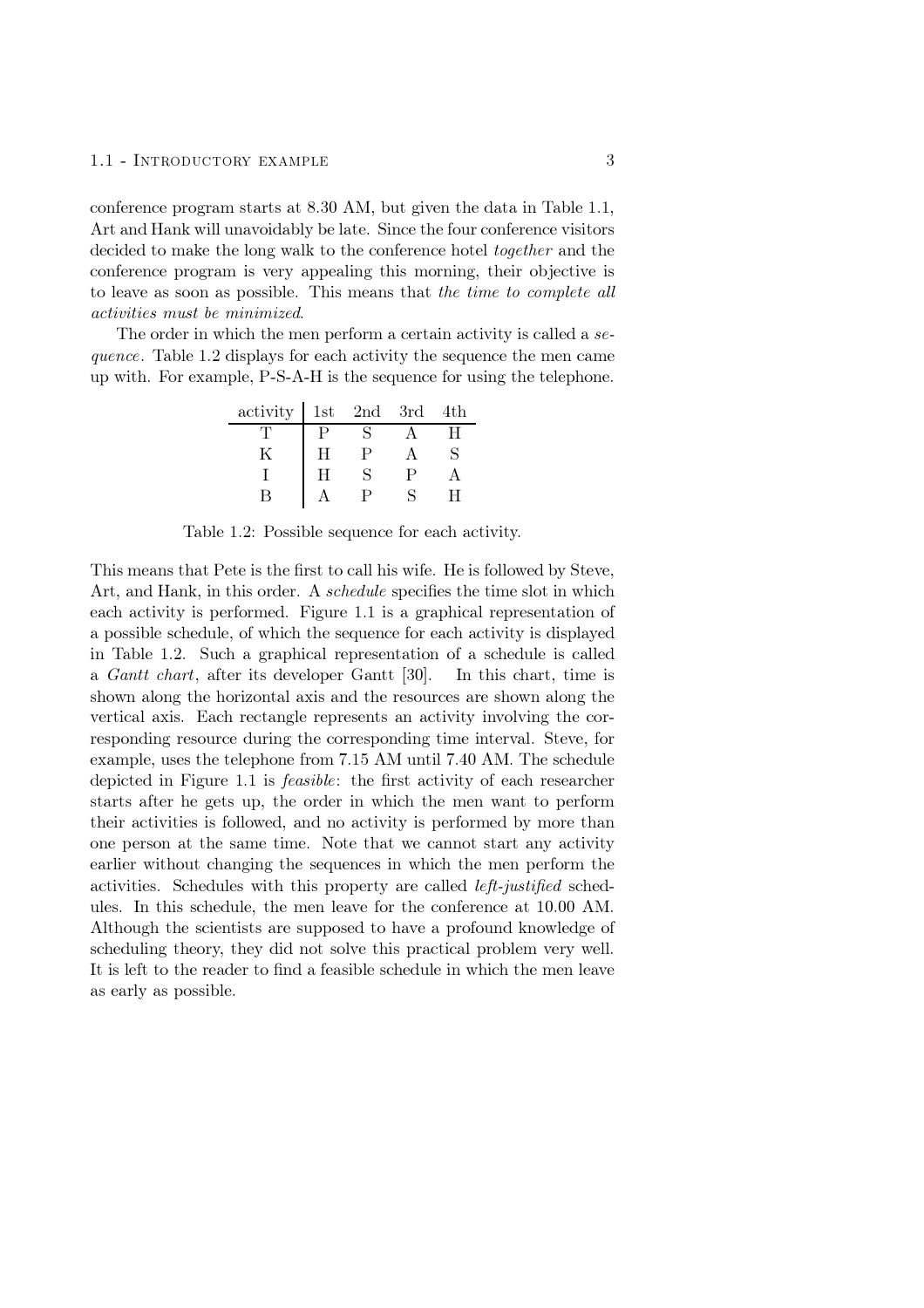$1 - \text{INTRODUCTION}$ 



Figure 1.1: Graphical representation of a possible schedule.

## 1.2 Machine scheduling

If scheduling was limited to determining when conference visitors should take a shower and iron their shirts, then no one would study it. In practice, the resources to be scheduled include machines, processors, personnel, and vehicles. In the example, the activities to be scheduled are taking a shower, having breakfast, ironing a shirt, and making a phone call. In practice, the activities to be scheduled are, e.g., drilling, adding and subtracting, repairing a flat tire, and transporting people. Most of these scheduling problems can be modeled as scheduling jobs on machines. The generic term for the theory that studies these models is machine scheduling theory. The processing of a job on a machine is called an operation. The order in which a job must visit the machines for processing is called the routing of this job.

In this thesis, we concentrate on scheduling problems in *small batch* parts manufacturing shops; these are shops that produce a large variety of parts in small batches. In this context, a batch is a number of identical parts that are produced contiguously. Due to this variety, dedicated production lines are usually not beneficial. These shops therefore often have a functional layout in which operations are performed by versatile machines. In order to perform such a variety of operations, machines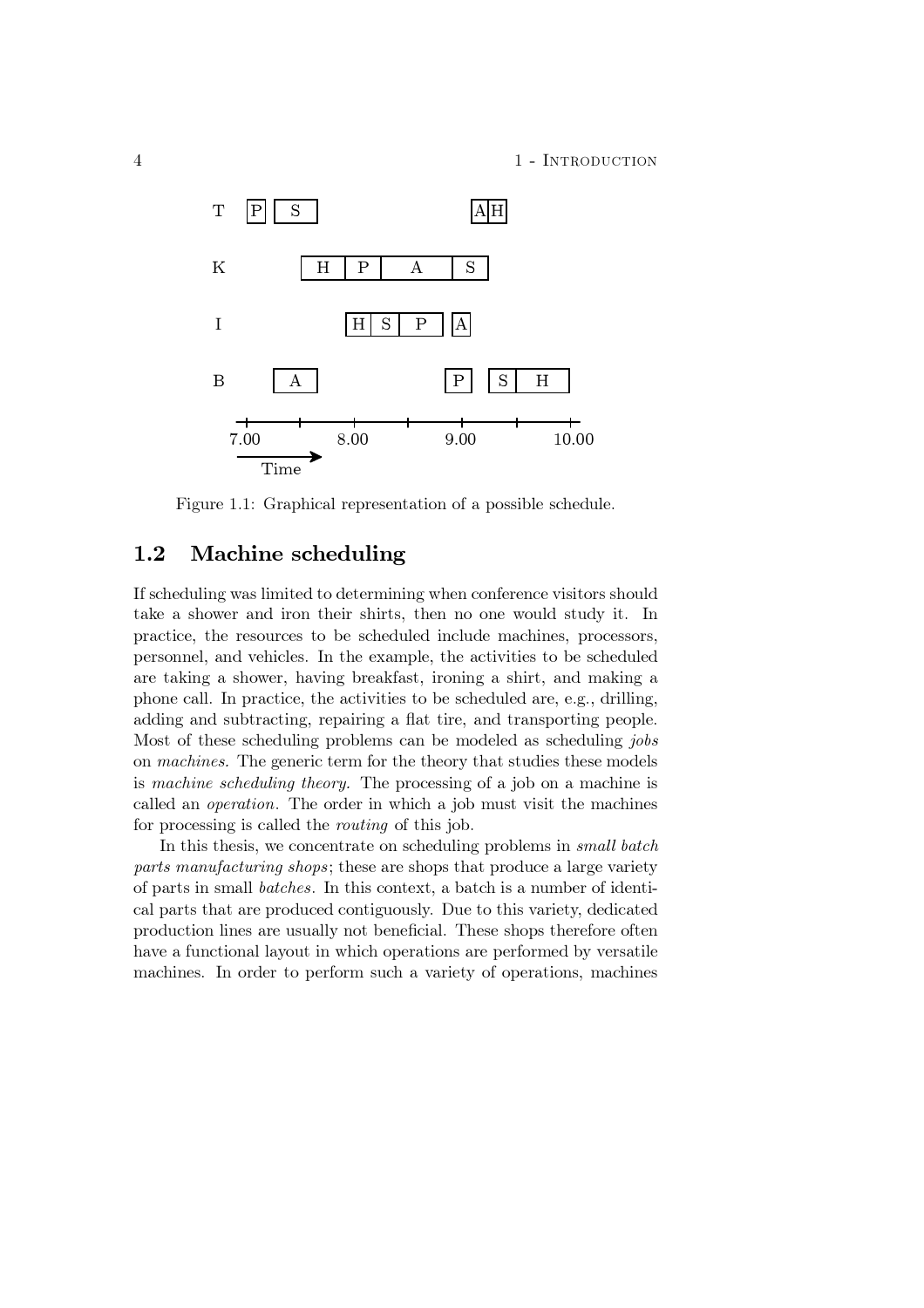#### 1.2 - MACHINE SCHEDULING 5

must be prepared, or set up, for some specific operation, e.g., by loading appropriate cutting tools or by altering certain process parameters, usually at the cost of a loss of time and, hence, of capacity. In the past, setup times were quite large and economies-of-scale principles dictated large production batches. Large batches, however, induce long manufacturing throughput times, in particular if the number of machines involved in producing a part is large.

In the last twenty years, however, short manufacturing leadtimes and a high delivery performance have become dominant market performance indicators; cf. Blackburn [11]. At the same time, the introduction of computer technology on the shop floor, such as in CNC machines and assembly robots, has reduced setup times. Many companies use priority rules for scheduling their machine shops. Priority rules are myopic, however, and may result in poor solutions, particularly when setup times are still significant. Clustering jobs with similar setup characteristics, a rule of thumb to pursue efficiency, may result in a poor delivery performance for other jobs. Even overall efficiency may decrease, since clustering jobs on one machine can cause idleness of another machine, because the latter does not receive the right jobs in time.

Computer technology and in particular advanced information systems (see, e.g., Tiemersma [76] and Arentsen [5]) provide the basis for implementing integral shop floor planning and scheduling systems. In this thesis, we concentrate on the design and analysis of algorithms for practical shop floor scheduling problems. We show that an integral shop floor planning and scheduling system results in a better delivery performance and smaller manufacturing leadtimes.

This section continues as follows. First, we introduce in Section 1.2.1 two single-machine scheduling problems. The first problem is easy to solve and we introduce it to examplify a generic technique for proving optimality of a scheduling rule. The second problem is closely related to the first, but is much more difficult to solve. This problem is important, because it appears as a subproblem in decomposition based approaches for scheduling machine shops. It is also used to schedule a shop with a single critical, or bottleneck, machine. Due to the large variety of machine scheduling problems, we need a classification scheme. We discuss such a scheme in Section 1.2.2. To distinguish between easy-to-solve and intractable problems, Section 1.2.3 reviews the basic concepts of complexity theory.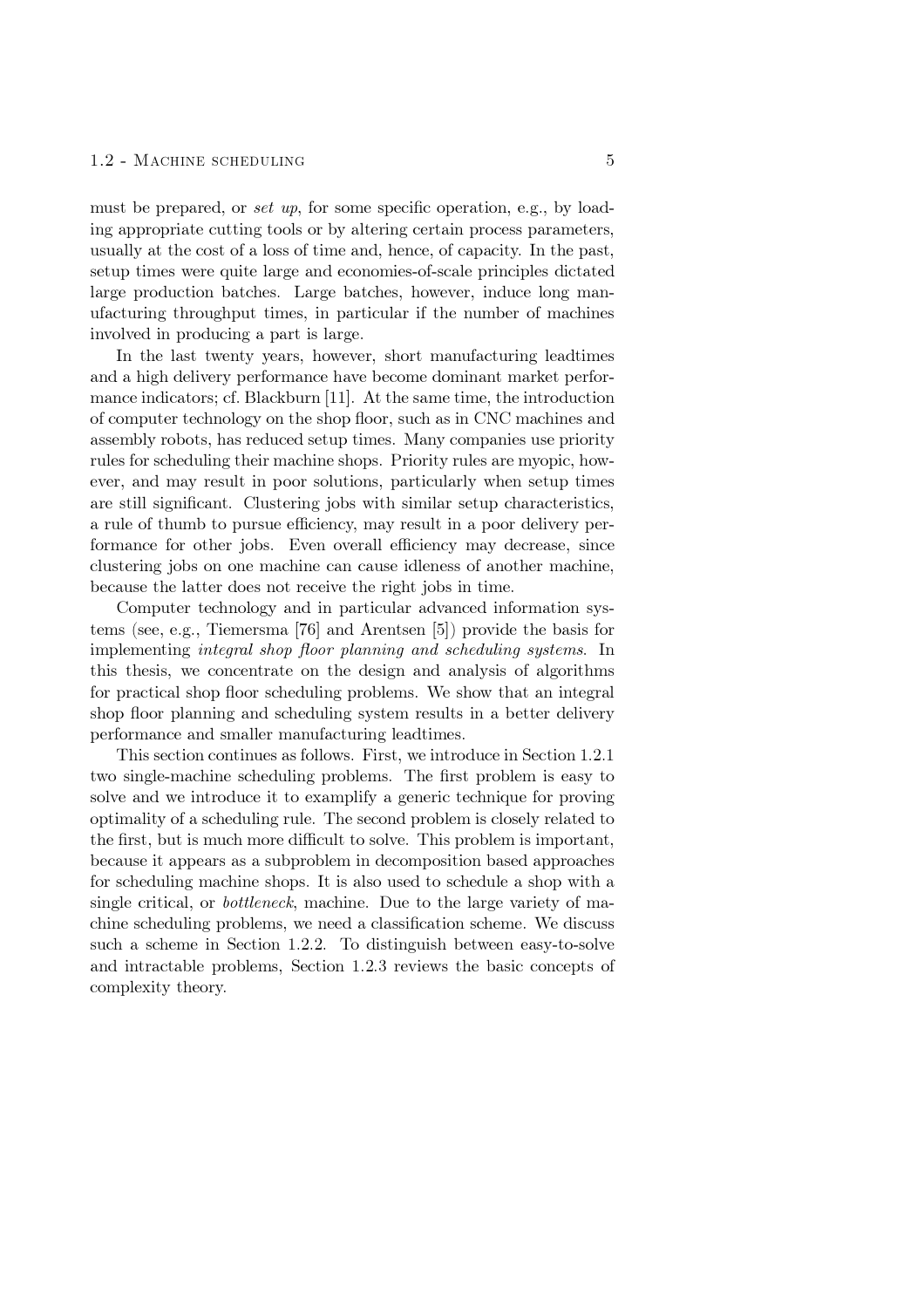#### 1.2.1 Two single-machine scheduling problems

In this section, we consider machine scheduling problems in which we only have a single machine. Each job consists of one operation. In the first problem, a set  $\mathcal J$  of n jobs  $J_1, J_2, \ldots, J_n$  needs to be scheduled on a single machine. The machine is continuously available for processing from time 0 onwards, and can process at most one job at a time. Each job  $J_i$   $(j = 1, 2, ..., n)$  is available from time 0 onwards and needs uninterrupted processing during  $p_i$  time units, also called the *processing* time. Associated with each job  $J_j$ , there is a due date  $d_j$  by which the job should be completed. A schedule  $\sigma$  specifies for each job  $J_j$  a completion time  $C_j(\sigma)$ , i.e., the time at which this job finishes. The *lateness*  $L_i(\sigma)$  of  $J_i$  in schedule  $\sigma$  is defined as the difference between its completion time in  $\sigma$  and its due date, i.e.,

$$
L_j(\sigma) = C_j(\sigma) - d_j.
$$

The objective is to find a schedule  $\sigma^*$  for which the maximum lateness  $L_{\text{max}}(\sigma^*)$  is minimal, i.e.,

$$
L_{\max}(\sigma^*) = \min_{\sigma \in \Omega} L_{\max}(\sigma),
$$

with  $\Omega$  the set of feasible schedules and

$$
L_{\max}(\sigma) = \max_{j=1,\dots,n} L_j(\sigma).
$$

 $\sigma^*$  is called an *optimal* schedule. Without loss of generality, we may assume for this example (and all other scheduling problems we consider) that all data are integral numbers. Note that we may restrict ourselves to left-justified schedules, i.e., schedules in which no job can start earlier without changing the sequence of jobs. Each sequence of jobs uniquely induces a left-justified schedule and vice versa.

Consider the following rule: *schedule the jobs in order of non-de*creasing due dates. This rule is known as the Earliest Due Date (EDD) rule or Jackson's rule (Jackson [44]). The following theorem proves that the EDD produces optimal schedules. We have included the proof of this theorem to introduce a generic technique for proving optimality of a scheduling rule.

Theorem 1.1 (Jackson [44]) The EDD rule yields an optimal schedule.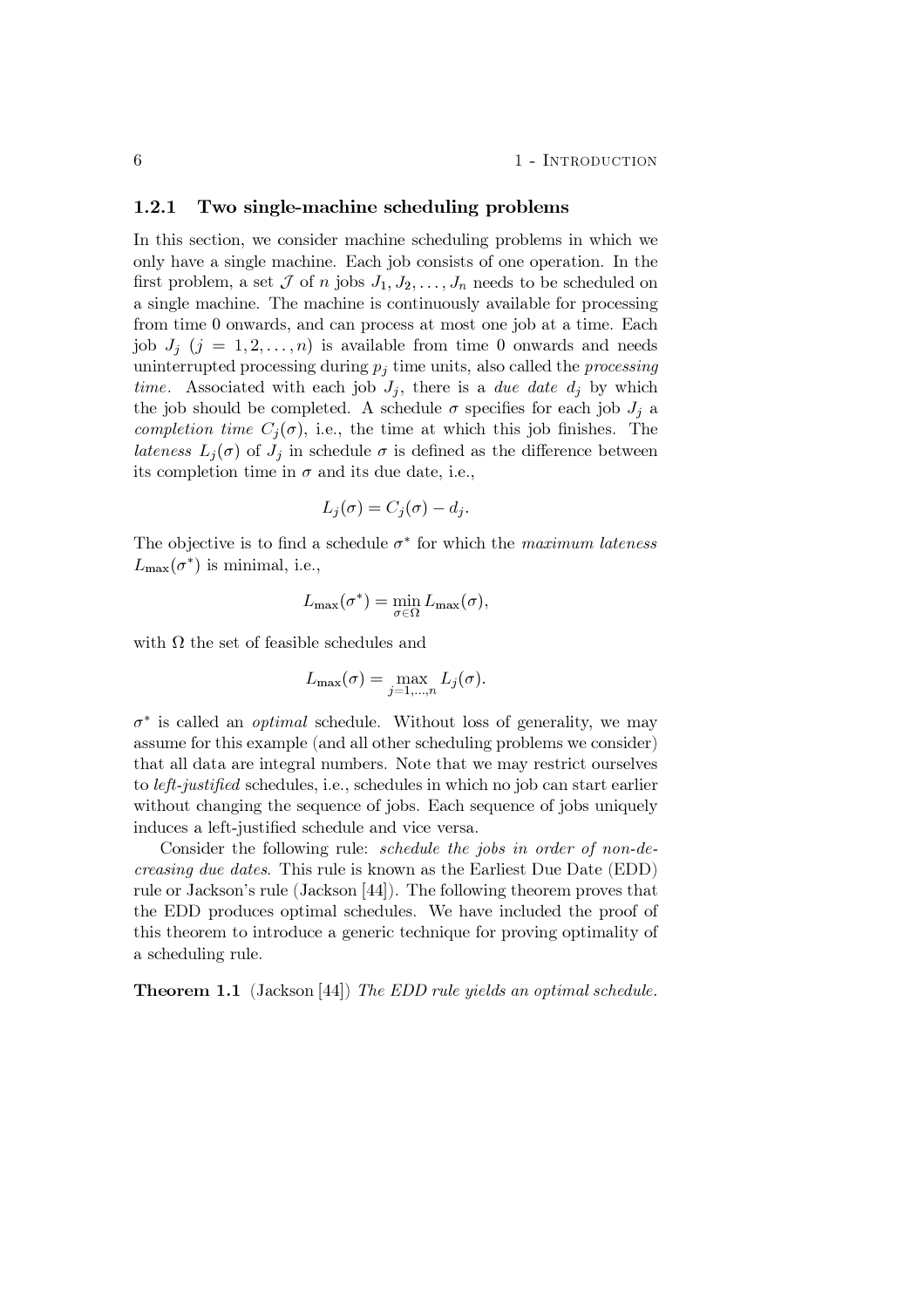#### 1.2 - MACHINE SCHEDULING 7

**Proof.** Let  $\sigma_1$  be any optimal schedule and suppose that  $\sigma_1$  differs from the schedule that results from Jackson's rule, which we denote by  $\sigma_J$ . Reindex the jobs so that  $J_j$  is the jth job in  $\sigma_J$ . We then have that  $d_1 \leq d_2 \leq \ldots \leq d_n$ . We will transform  $\sigma_1$  into  $\sigma_J$  without losing optimality. Denote the index of the *i*th job in  $\sigma_1$  by [*i*], i.e.,  $J_{[i]}$ is the *i*th job in  $\sigma_1$ . Let  $[j]$  be the index of the first job in  $\sigma_1$  such that  $[j] > [j + 1]$  and therefore  $d_{[j]} \geq d_{[j+1]}$ . Let  $\sigma_2$  be the schedule that results from  $\sigma_1$  by swapping  $J_{[j]}$  and  $J_{[j+1]}$ ; see Figure 1.2.



Figure 1.2: The schedules  $\sigma_1$  and  $\sigma_2$ .

The relation  $C_{[i]}(\sigma_1) = C_{[i]}(\sigma_2)$  holds for  $1 \leq i \leq n, i \neq j, j+1$ and therefore  $L_{[i]}(\sigma_1) = L_{[i]}(\sigma_2)$  for these jobs. Also,  $L_{[j+1]}(\sigma_2) =$  $C_{[j+1]}(\sigma_2) - d_{[j+1]} \leq C_{[j+1]}(\sigma_1) - d_{[j+1]} = L_{[j+1]}(\sigma_1)$  and  $L_{[j]}(\sigma_2) =$  $C_{[j]}(\sigma_2)-d_{[j]}=C_{[j+1]}(\sigma_1)-d_{[j]}\leq C_{[j+1]}(\sigma_1)-d_{[j+1]}=L_{[j+1]}(\sigma_1).$  Thus, we have that  $L_{\max}(\sigma_2) \leq \max_{1 \leq i \leq n, i \neq j} L_{[i]}(\sigma_1) \leq \max_{1 \leq i \leq n} L_{[i]}(\sigma_1) =$  $L_{\text{max}}(\sigma_1)$  and  $\sigma_2$  must also be an optimal schedule. By repeating this argument, we can transform  $\sigma_1$  into  $\sigma_J$  without losing optimality.

The second problem we consider is the same as the first problem, except that the jobs have *release dates*, before which they cannot be processed. We denote the release date of job  $J_j$  by  $r_j$ . Consider the extended Jackson rule: at any time  $T$  that the machine is available for processing, process without interruption an unprocessed, available job that has the smallest due date. A job  $J_j$  is available at time T, if  $r_j \leq T$ . In general, the extended Jackson rule does not yield an optimal solution. In fact, it is very unlikely that a simple rule like this can be guaranteed to deliver an optimal solution for all instances of this problem. A problem instance is formed by specific choices for the parameters of the problem type. We will point out that there exists strong circumstantial evidence for this claim in Section 1.2.3. Consider the instance of which the data are given in Table 1.3. For this instance, the extended Jackson rule produces the schedule  $\sigma = J_1 - J_2 - J_3 - J_4 - J_5 - J_6 - J_7$  with  $L_{\text{max}}(\sigma) =$  $L_5(\sigma)=3$ ; see Figure 1.3. An optimal schedule  $\sigma^*$  has  $L_{\text{max}}(\sigma^*)=0$ ,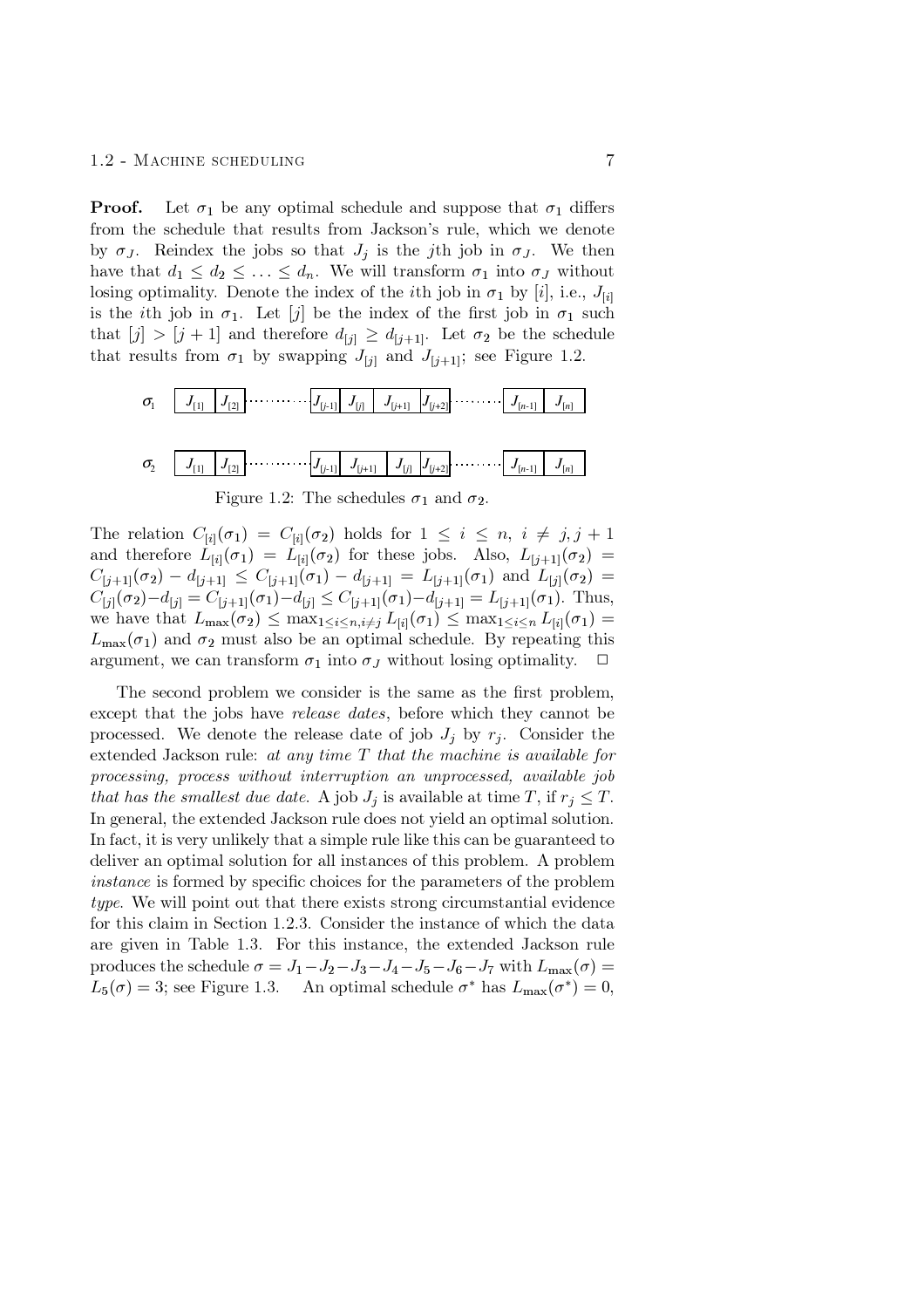8 1 - INTRODUCTION

| $\begin{array}{c cccccc} J_j & J_1 & J_2 & J_3 & J_4 & J_5 & J_6 & J_7 \\ \hline r_j & 0 & 10 & 13 & 11 & 20 & 30 & 30 \\ p_j & 6 & 5 & 6 & 7 & 4 & 3 & 2 \\ d_j & 33 & 43 & 24 & 26 & 29 & 42 & 50 \end{array}$ |  |  |  |
|------------------------------------------------------------------------------------------------------------------------------------------------------------------------------------------------------------------|--|--|--|
|                                                                                                                                                                                                                  |  |  |  |
|                                                                                                                                                                                                                  |  |  |  |
|                                                                                                                                                                                                                  |  |  |  |
|                                                                                                                                                                                                                  |  |  |  |

Table 1.3: A seven-job instance for the second problem.

|  |  | $J_3$ $J_4$ $J_5$ $J_6$ $J_7$ |  |          |  |
|--|--|-------------------------------|--|----------|--|
|  |  |                               |  | 32 35 37 |  |

Figure 1.3: Schedule produced with the extended Jackson rule.

however; see Figure 1.4. We see that it is advantageous to keep the

|   |  |  |  | $J_3$ $J_5$ $J_2$ $J_6$ $J_7$ |          |
|---|--|--|--|-------------------------------|----------|
| ∩ |  |  |  |                               | 33 36 38 |

Figure 1.4: An optimal schedule.

machine idle at time 10, to be able to perform jobs with small due dates early. The difficulty is to decide when to keep the machine idle, although there are jobs ready to be processed.

Although the extended Jackson rule is an approximation algorithm, not an optimization algorithm, it has some agreeable properties, such as a performance guarantee. Carlier [17] uses the rule to develop an optimization algorithm for this problem. To clarify how this algorithm works, let us now analyze the extended Jackson rule. Let  $\mathcal U$  be any subset of  $\mathcal J$ . Using a critical path argument, it easily follows that (cf. Carlier [17])

$$
h(\mathcal{U}) = \min_{J_j \in \mathcal{U}} r_j + \sum_{J_j \in \mathcal{U}} p_j - \max_{J_j \in \mathcal{U}} d_j
$$

is a *lower bound* on the optimal solution value  $L_{\text{max}}^*$ , i.e.,

$$
h(\mathcal{U}) \le L_{\max}^*, \text{ for any } \mathcal{U} \subseteq \mathcal{J}.
$$

We use this lower bound to prove the next theorem.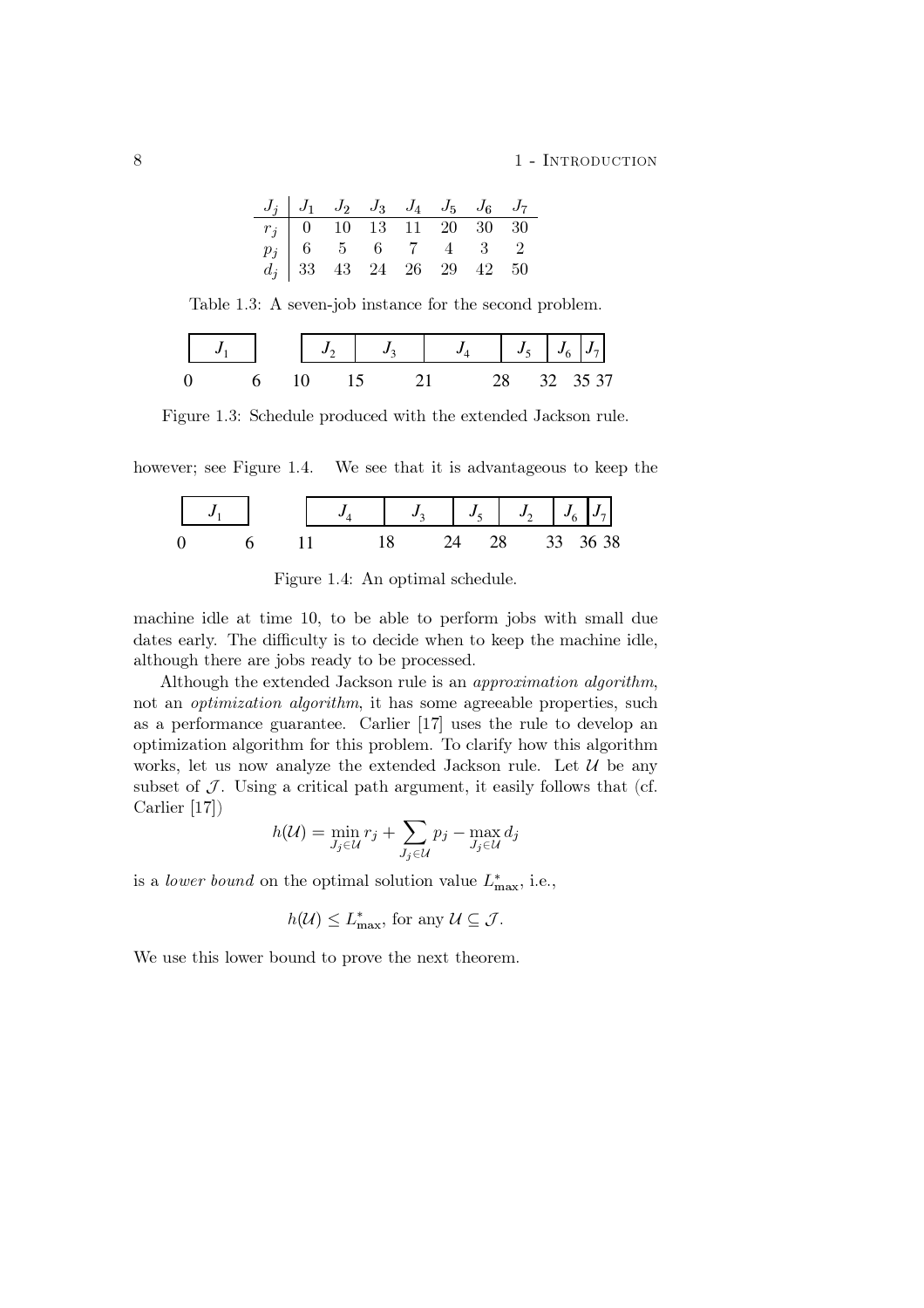#### 1.2 - MACHINE SCHEDULING 9

**Theorem 1.2** (Carlier [17]) If the schedule  $\sigma$  produced by the extended Jackson rule is not optimal, then there exists a critical job  $J_c$  and a critical job set  $C \subseteq \mathcal{J}$  such that

- 1.  $h(\mathcal{C}) > L_{\max}^* p_c;$
- 2. in any optimal schedule, job  $J_c$  is scheduled either before all jobs in  $\mathcal{C}$ , or after all jobs in  $\mathcal{C}$ .

Proof. First of all, reindex the jobs in order of increasing completion times in  $\sigma$ . Suppose that  $\sigma$  is not an optimal schedule. Let  $J_k$  be the last job in  $\sigma$  for which  $L_k(\sigma) = L_{\text{max}}(\sigma)$  and let  $J_j$  be the first job in  $\sigma$  for which we have that  $C(\sigma) = x + \sum_{k=0}^{k} x - k$  Moto that  $x = \min_{k=0}^{k} x - x$ which we have that  $C_k(\sigma) = r_j + \sum_{i=j}^k p_i$ . Note that  $r_j = \min_{j \leq i \leq k} r_i$ .<br>Also note that  $d_i < \max_i c_i, d_i$  and that  $L \neq L$ , because otherwise Also, note that  $d_k < \max_{j \leq i \leq k} d_i$ , and that  $J_k \neq J_j$ , because otherwise we would have that

$$
L_k(\sigma) = r_j + \sum_{i=j}^k p_i - d_k
$$
  
= 
$$
\min_{j \le i \le k} r_i + \sum_{i=j}^k p_i - \max_{j \le i \le k} d_i
$$
  
= 
$$
h(\lbrace J_j, \ldots, J_k \rbrace)
$$
  

$$
\le L_{\max}^*
$$

and therefore  $\sigma$  would be an optimal schedule.

Let  $J_c$  be the last job in  $\sigma$  belonging to the set  $\{J_j, \ldots, J_k\}$  for which  $d_c > d_k$  and define  $\mathcal{C} = \{J_{c+1}, \ldots, J_k\}$ . Note that  $d_c > d_i$  for all  $J_i \in \mathcal{C}$ . Due to the way  $\sigma$  is constructed, we have that at start time  $S_c(\sigma)$  of  $J_c$ in  $\sigma$  no job belonging to C is available for processing, i.e.,  $r_i > S_c(\sigma)$  for all  $J_i \in \mathcal{C}$ . Therefore, we have that  $\min_{J_i \in \mathcal{C}} r_i > S_c(\sigma) = r_j + \sum_{i=j}^{c-1} p_i$ .<br>Moreover, we have that  $d_i = \max_{J_i \in \mathcal{C}} d_i$ . It then follows that Moreover, we have that  $d_k = \max_{j_i \in \mathcal{C}} d_i$ . It then follows that

$$
h(\mathcal{C}) = \min_{J_i \in \mathcal{C}} r_i + \sum_{i=c+1}^k p_i - \max_{J_i \in \mathcal{C}} d_i
$$
  
> 
$$
r_j + \sum_{i=j}^k p_i - p_c - d_k
$$
  
= 
$$
L_k(\sigma) - p_c
$$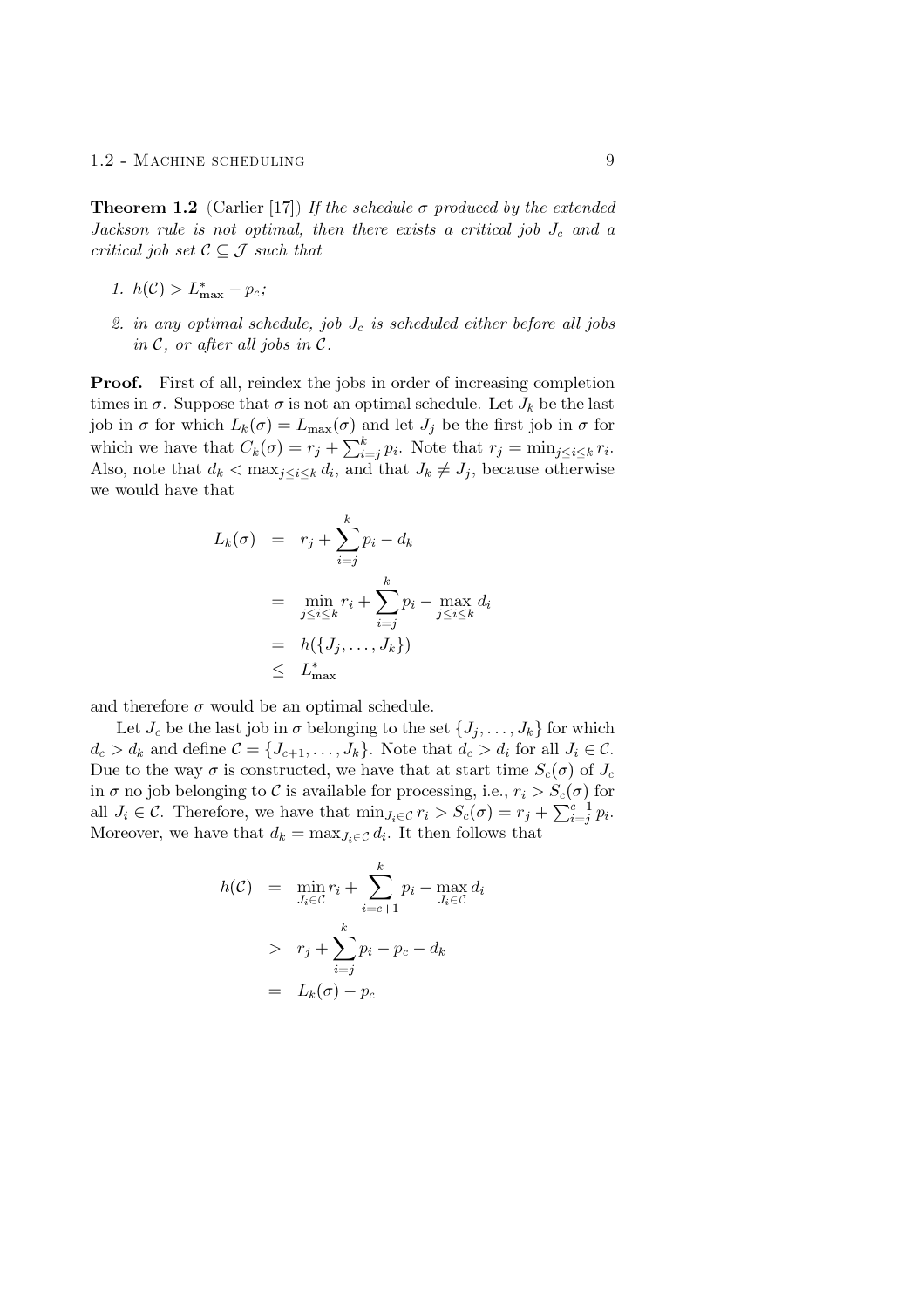$10$  1 - INTRODUCTION

$$
= L_{\max}(\sigma) - p_c
$$
  

$$
\geq L_{\max}^* - p_c.
$$

We now prove the second part of the theorem that characterizes the set of optimal schedules. Let  $\sigma^*$  be any optimal schedule without Property 2, that is, with  $J_c$  scheduled somewhere in-between the jobs in C. Let  $J_q \in \mathcal{C}$  be the job that is processed later in  $\sigma^*$  than any other job in  $\mathcal{C}$ . Then we have that

$$
L_q(\sigma^*) \geq \min_{J_i \in \mathcal{C}} r_i + \sum_{J_i \in \mathcal{C}} p_i + p_c - d_q
$$
  
\n
$$
\geq \min_{J_i \in \mathcal{C}} r_i + \sum_{J_i \in \mathcal{C}} p_i - \max_{J_i \in \mathcal{C}} d_i + p_c
$$
  
\n
$$
= h(\mathcal{C}) + p_c
$$
  
\n
$$
> L^*_{\text{max}},
$$

which is a contradiction.  $\Box$ 

Based on Theorem 1.2, Carlier [17] develops an effective optimization algorithm for this problem. In this algorithm, we start with scheduling the jobs with the extended Jackson rule and check whether we can verify the optimality of the schedule  $\sigma$  using the arguments in the first part of the proof of Theorem 1.2. If we cannot verify the optimality of  $\sigma$ , then we determine the critical job  $J_c$  and the critical job set C and compute the lower bound  $h(\mathcal{C})$ . If  $h(\mathcal{C}) = L_{\max}(\sigma)$ , then  $\sigma$  is yet verified to be optimal, otherwise two new problems are created: one in which  $J_c$  precedes the jobs in C and one in which  $J_c$  succeeds the jobs in C. These subproblems are solved in the same way as the original problem: the extended Jackson rule is used to schedule the jobs, the schedule is checked for optimality, the critical job and job set are determined, and, if necessary, two new subproblems are created. This process continues until all subproblems are solved. The best found schedule is an optimal schedule. Based on the next two theorems, Carlier tries to force that the critical job precedes or succeeds the critical job set by changing the release date and the due date of the critical job.

**Theorem 1.3** (Carlier [17]) If  $J_c$  precedes all jobs in C in any optimal solution, then the optimal solution value and the optimal solution are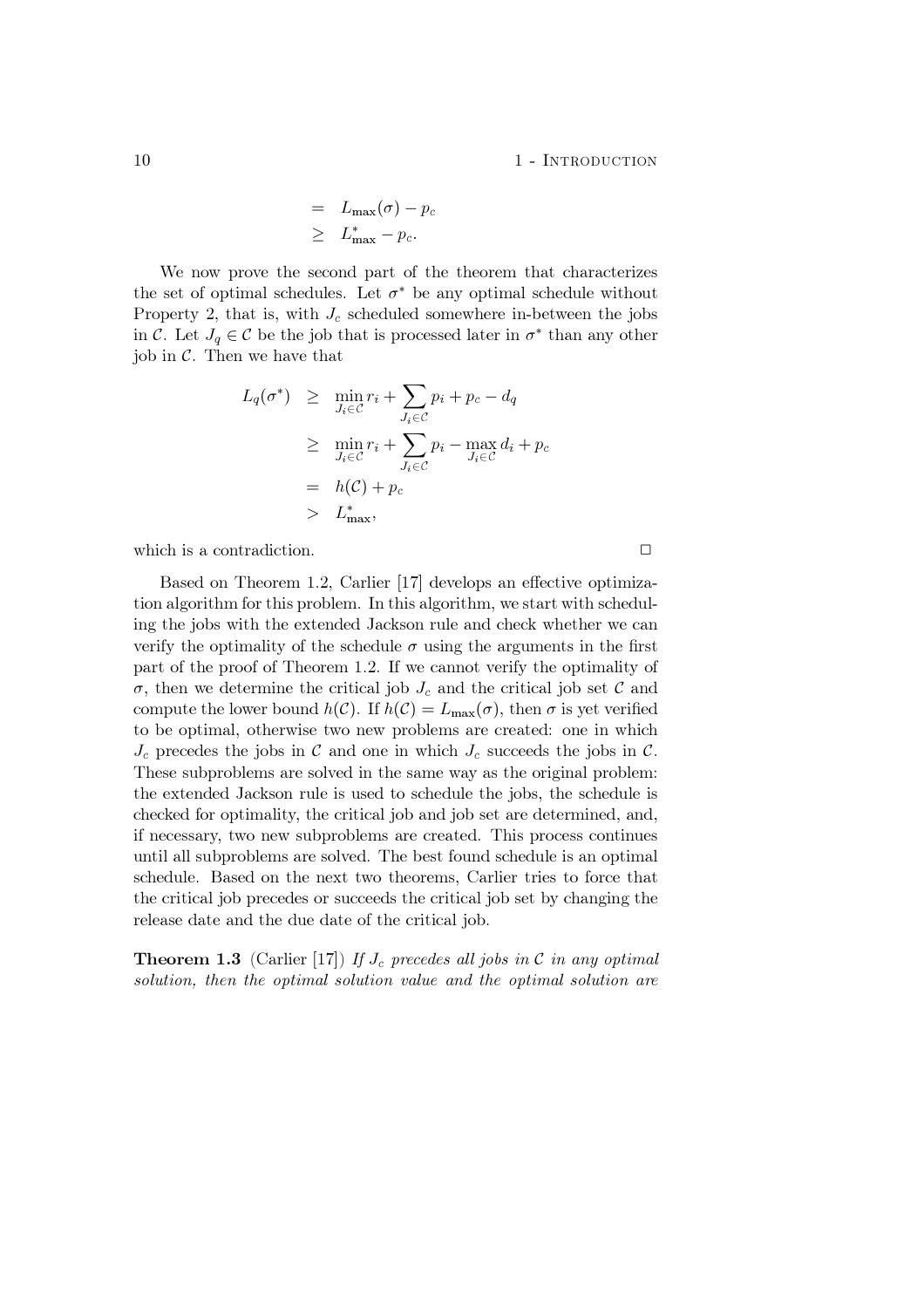#### 1.2 - MACHINE SCHEDULING 11

preserved if we let

$$
d_c = d_k - \sum_{J_i \in \mathcal{C}} p_i.
$$

**Proof.** Let  $\sigma^*$  be any optimal solution and let  $J_q$  be the last job in  $\sigma^*$  that belongs to C. Then we have that

$$
C_c(\sigma^*) \leq C_q(\sigma^*) - \sum_{J_i \in \mathcal{C}} p_i,
$$

and hence that

$$
C_c(\sigma^*) - (d_k - \sum_{J_i \in \mathcal{C}} p_i) \leq C_q(\sigma^*) - d_k
$$
  
\n
$$
\leq C_q(\sigma^*) - d_q
$$
  
\n
$$
\leq L_{\max}^*,
$$

since  $d_q \leq d_k$ .

**Theorem 1.4** (Carlier [17]) If  $J_c$  succeeds all jobs in C in any optimal solution, then the optimal solution value and the optimal solution are preserved if we let

$$
r_c = \min_{J_i \in \mathcal{C}} r_i + \sum_{J_i \in \mathcal{C}} p_i.
$$

**Proof.** Since  $J_c$  cannot start before all jobs in  $\mathcal{C}$  are completed, we must also have that  $S_c(\sigma^*) \ge \min_{J_i \in \mathcal{C}} r_i + \sum_{J_i \in \mathcal{C}} p_i$  in any optimal schedule  $\sigma^*$ schedule  $\sigma^*$ .

Note that this type of adjustment does not guarantee that  $J_c$  will be scheduled before or after the jobs in  $\mathcal{C}$ , but aims at strengthening the lower bounds  $h(\mathcal{C})$  of the subproblems.

Let us now return to the instance of Table 1.3. Note that we do not need to reindex the jobs: they are already indexed in order of increasing completion times in  $\sigma$ . We cannot conclude that  $\sigma$  is an optimal solution:  $L_5(\sigma) = L_{\text{max}}(\sigma) = 3, j = 2$  is the first job index for which we have that  $C_5(\sigma) = r_j + \sum_{i=j}^5 p_i$ , and  $d_5 < \max\{d_2, d_3, d_4, d_5\}$ .<br>The critical job is job L<sub>2</sub> and the critical job set  $C - L L L L$ , with The critical job is job  $J_2$  and the critical job set  $\mathcal{C} = \{J_3, J_4, J_5\}$  with  $h(\mathcal{C}) = 11 + 17 - 29 = -1$ . Since  $h(\mathcal{C}) < L_{\text{max}}(\sigma)$ , two subproblems  $P_1$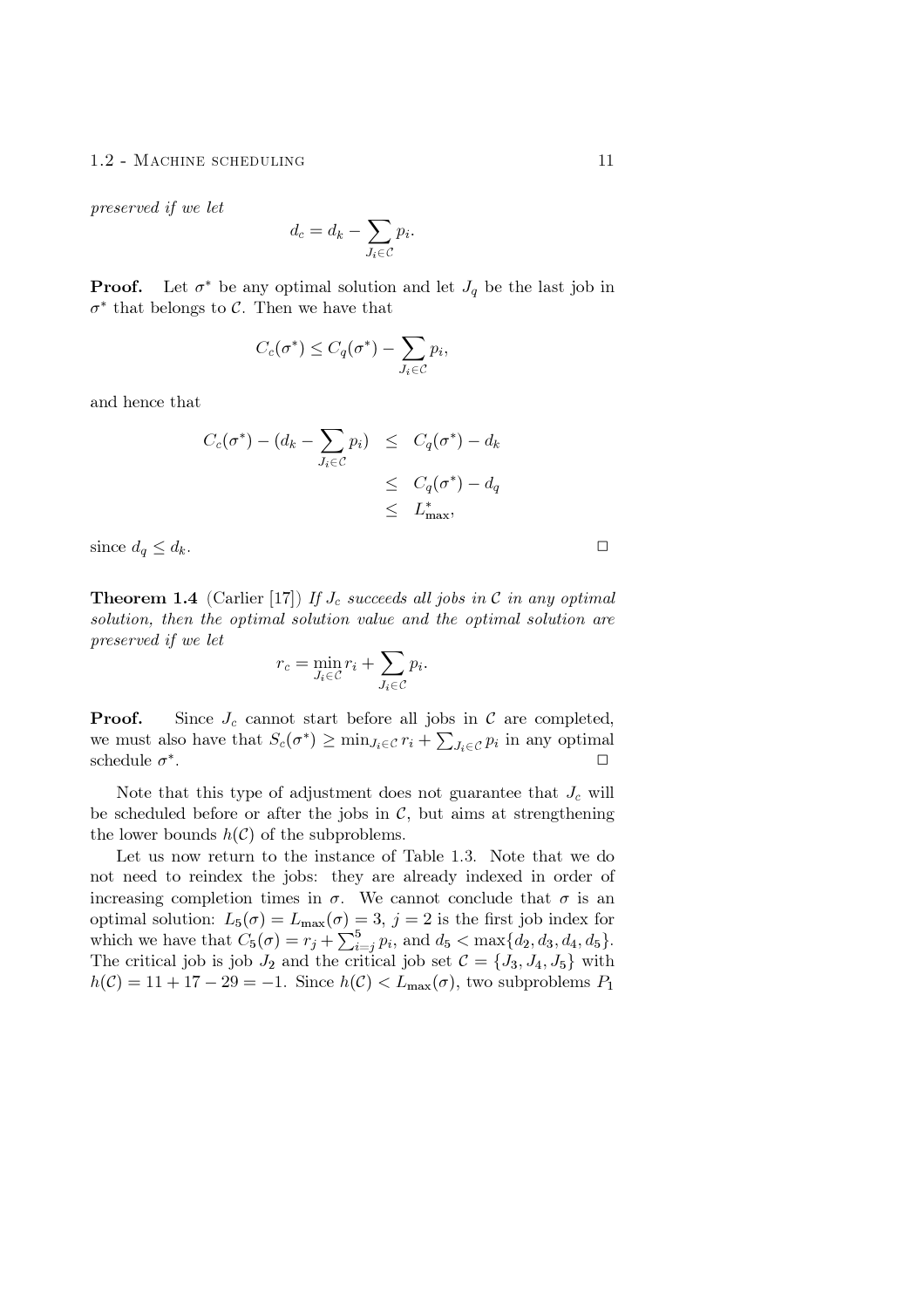and  $P_2$  are created. In  $P_1$ ,  $J_2$  is supposed to precede the jobs  $J_3$ ,  $J_4$ , and  $J_5$ ; in  $P_2$ ,  $J_2$  is supposed to succeed them.

For problem  $P_1$ , we set  $d_2 = d_5 - \sum_{i=3}^5 p_i = 12$ . The extended Jackson rule produces then the same schedule as before, but now  $d_5 =$  $\max\{d_2, d_3, d_4, d_5\}$  and hence this schedule is optimal for problem  $P_1$ , where we have to schedule  $J_2$  before  $J_3$ ,  $J_4$ , and  $J_5$ . We do not need to create subproblems from  $P_1$ .

For the problem  $P_2$ , we set  $r_2 = \min_{3 \le i \le 5} r_i + \sum_{i=3}^5 p_i = 28$ . The extended Jackson rule results in de schedule  $\sigma^{(2)} = J_1 - J_4 - J_3 - J_5 -$ <br>  $I_2 = J_1 - J_4 - J_3 - J_5 -$ <br>  $I_3 = J_5 - J_6$  $J_2 - J_6 - J_7$  with  $L_{\text{max}}(\sigma^{(2)}) = L_3(\sigma^{(2)}) = 0$ . For this schedule, the critical job is  $J_4$  and the critical job set  $\mathcal{C} = \{J_3\}$  with  $h(\mathcal{C}) = -6 <$  $L_{\text{max}}(\sigma^{(2)})=0$ . We therefore create two subproblems  $P_3$  and  $P_4$ , but it appears that these problems do not result in a better solution. The schedule  $\sigma^{(2)}$  is therefore an optimal schedule.

#### 1.2.2 Problem classification

Due to large variety of machine scheduling problems, it is convenient to have a classification scheme. We follow the three-field classification  $\alpha|\beta|\gamma$ , which was introduced by Graham et al. [38] and revised by Lawler et al. [51]. In this classification, a machine scheduling problem is identified by machine characteristics, job characteristics, and an objective function.

The first field,  $\alpha = \alpha_1 \alpha_2 \mu$ , specifies the machine characteristics of a problem. The parameter  $\alpha_2 \in \{0, 1, 2, \ldots\}$  indicates the number of machines that must be scheduled, where ◦ is the symbol to denote an unspecified parameter value. In this case, ∘ means that the number of machines is unspecified. The parameter  $\alpha_1 \in \{ \circ, P, Q, R, J, F, O \}$  represents the machine environment. If  $\alpha_1 = \circ$  and  $\alpha_2 = 1$ , then we have a single-machine scheduling problem. If  $\alpha_1 \in \{P, Q, R\}$ , then we have a parallel-machine scheduling problem in which we must schedule each job on one of the parallel machines. We use  $P, Q$ , and R to denote that we have identical parallel machines, uniform parallel machines, and unrelated parallel machines, respectively. If the machines are identical, then the processing time of each job is the same on all machines. Uniform machines work at different speeds, i.e., the processing time of each job differs by a constant factor for the individual machines. If the machines are unrelated, then there is no relation between the processing times of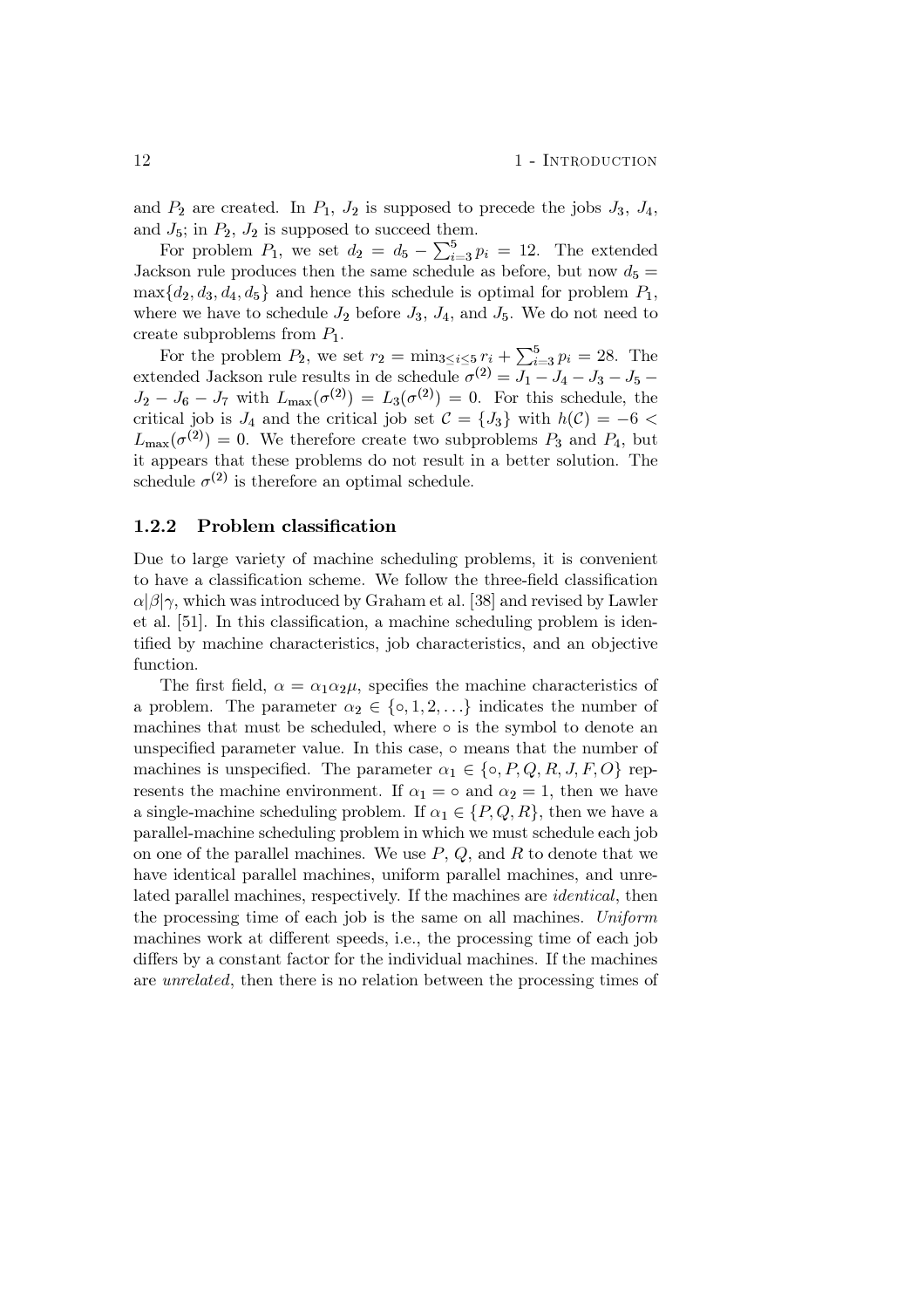the jobs and the machines.  $J, F,$  and  $O$  indicate that we have a job shop, flow shop, and open shop problem, respectively. In job shops, each job has its own routing through the shop, whereas in flow shops the machines can be indexed so that each job visits the machines in order of increasing machine indices. In job shops and flow shops, the sequence in which a job visits the machines is given. This sequence is free for jobs in open shop problems: the sequence in which a job visits the machine can be determined by the scheduler. We use the parameter  $\mu$  for further machine characteristics;  $\mu = down$ , e.g., indicates that machines may have down times: these are intervals in which a machine is not available for processing jobs.

The second field,  $\beta \subseteq {\beta_1, \beta_2, \ldots}$ , describes the job characteristics of a problem. We discuss only some of them. We use  $\beta_1 = \circ$  to indicate that the jobs have the same release date and  $\beta_1 = r_j$  to indicate that the jobs have different release dates.  $\beta_2 = \circ$  specifies that the jobs must be processed without interruption, whereas  $\beta_2 = p m t n$  specifies that preemption is allowed, i.e., we may start with the processing of a job, interrupt it, and finish it later on. The last characteristic we discuss, indicates whether setup times occur between the processing of different jobs.  $\beta_3 = \circ$  indicates that no setup times occur.  $\beta_3 = s_{ij}$ and  $\beta_3 = s_i$  specify that sequence dependent and sequence independent setup times occur. In problems with sequence dependent setup times, the setup time between the processing of two consecutive jobs depends on both jobs. In problems with sequence independent setup times, the setup time between the processing of two consecutive jobs of different types depends only on the type of the second job.

Finally, the last field,  $\gamma$ , specifies the objective function that we want to minimize. Some important values for  $\gamma$  are  $C_{\text{max}}$ ,  $L_{\text{max}}$ ,  $\sum w_j C_j$ , and  $\sum U_j$ , which represent that the time to process all jobs, or makespan, the maximum lateness, the weighted sum of completion times, and the number of *tardy* jobs, i.e., jobs that finish after their due dates, respectively, must be minimized. Combinations of objective functions are also possible.

We end this section with giving the notation of two machine scheduling problems. In the second problem of Section 1.2.1, we must minimize the maximum lateness of jobs with release dates that need to be scheduled without preemption on a single machine. This problem is denoted by  $1|r_j|L_{\text{max}}$ . In the problem  $J3|pmn, s_i|\sum U_j$ , we must minimize the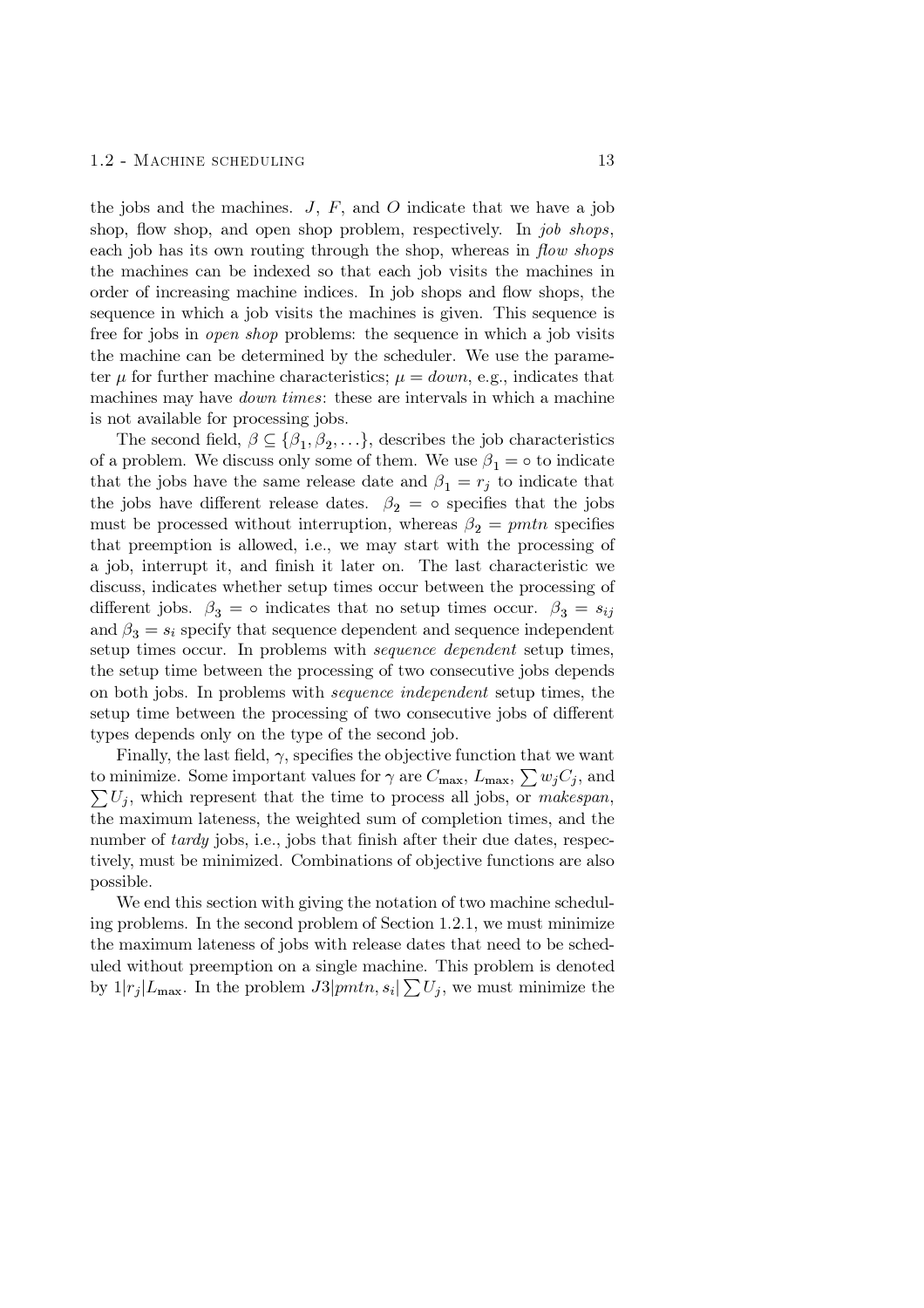number of late jobs in a job shop with three machines. All jobs have the same release date, preemption of jobs is allowed, and sequence independent setup times occur.

#### 1.2.3 Complexity theory

Machine scheduling problems belong to the class of combinatorial optimization problems in which there is a finite number of relevant solutions. Each solution is measured by an objective function and we want to find the solution with the best solution value. Since there is a finite number of relevant solutions, an obvious way to find a best solution seems to be to enumerate all solutions and store a best. This is, however, a feasible method only for very small problems. Consider, for example, the first problem of Section 1.2.1, the problem  $1||L_{\text{max}}$ . For this problem, there are  $n!$  relevant schedules, namely the  $n!$  left-justified schedules: we have n possible jobs to schedule as the first job, then  $n-1$  possible jobs for the second position in the schedule, and so on. Suppose that we could evaluate one million schedules per second. For a problem with 10 jobs, we then need less than four seconds to evaluate all possible schedules. For a problem with 15 jobs, we would already need more than 15 days to evaluate all possible schedules. For a problem with 20 jobs, we would need more than 770 centuries....

So, there is good reason to look for more efficient algorithms than complete enumeration. The running time of an algorithm is measured by an upper bound on the number of basic arithmetic operations, such as additions and multiplications, it needs as a function of the size  $S(I)$ of an instance I. The size of an instance is defined as the number of symbols to represent it. For machine scheduling problems, the size of an instance is often a polynomial of  $n$ , the number of jobs, and  $m$ , the number of machines. The data to specify an instance of a problem is called the *input*. The string  $p_1, d_1, p_2, d_2, \ldots, p_n, d_n$ , for example, can be used to specify an instance of the problem  $1||L_{\text{max}}$ . We say that the running time of an algorithm is of order  $f(S(I))$ , denoted by  $O(f(S(I)))$ , if there are constants c and  $S_0$  such that the number of basic arithmetic operations is bounded from above by  $c \cdot f(S(I))$  for any problem instance with  $S(I) \geq S_0$ . In the same way, we can measure how much *memory space* an algorithm needs for storing data. We say that a problem is polynomially solvable, if there exists an algorithm that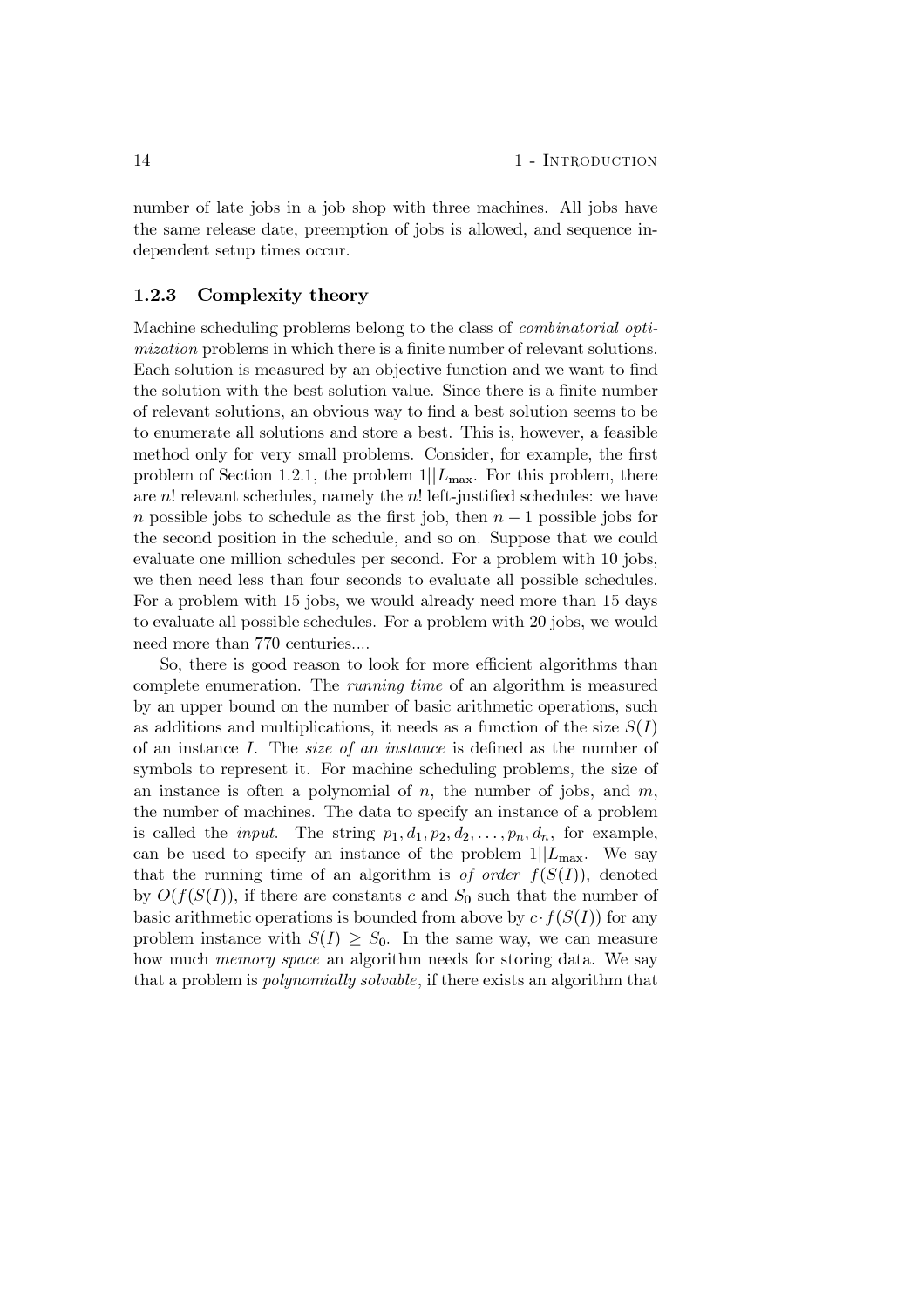#### 1.2 - MACHINE SCHEDULING 15

requires  $O(f(S(I)))$  time for every instance I, with f a polynomial. Note that if an algorithm runs in polynomial time, then the space requirement is of polynomial size also.

A decision problem is a question to which the answer is either 'yes' or 'no'. Note that an optimization problem can easily be transformed into a finite series of decision problems by binary search over the interval [lb, ub], where lb and ub are an integral lower and an integral upper bound on the optimal solution value. For the  $1|r_j | L_{\text{max}}$  problem, e.g., the associated decision problem is: 'Does there exist a feasible solution with  $L_{\text{max}} \leq k$ ?', with  $k \in [lb, ub]$ . If the logarithm of the difference between ub and lb is bounded from above by a polynomial in  $S(I)$  for every instance  $I$ , then an optimization problem is polynomially solvable if the associated decision problem is polynomially solvable.

For the  $1|r_j|L_{\text{max}}$  problem, we can verify easily, i.e., in polynomial time, whether a given schedule  $\sigma$  has  $L_{\text{max}}(\sigma) \leq k$ . The class  $\mathcal{NP}$  consists of the decision problems for which we can easily verify whether a given solution is a 'yes' or a 'no' answer. An input that results in a 'yes' answer is called a 'yes' input. The class  $P$  consists of all decision problems that are polynomially solvable. The decision problem associated with the problem  $1||L_{\text{max}}$  belongs to  $P$ , because a simple sorting algorithm, which takes  $O(n \log n)$  time, solves the optimization problem; see Section 1.2.1. Note that  $P \subseteq \mathcal{NP}$ . It is widely assumed that  $P \neq \mathcal{NP}$ :  $\mathcal{NP}$  contains many difficult problems for which no polynomial algorithm has been found, in spite of all the research effort spent on them. The following definition is given by Lawler et al. [52].

**Definition 1** A problem A is polynomially reducible to problem  $B$  if and only if there exists a polynomial-time computable function  $\tau$  that transforms inputs for A into inputs for B such that x is a 'yes' input for A if and only if  $\tau(x)$  is a 'yes' input for B.

Note that reducibility is a *transitive* relation: if  $A$  is polynomially reducible to  $B$  and  $B$  is polynomially reducible to  $C$ , then  $A$  is polynomially reducible to  $C$ . The following definition is useful to classify hard problems.

**Definition 2** A problem is  $\mathcal{NP}$ -complete if it is a member of the class  $\mathcal{NP}$  and every problem in  $\mathcal{NP}$  is polynomially reducible to it.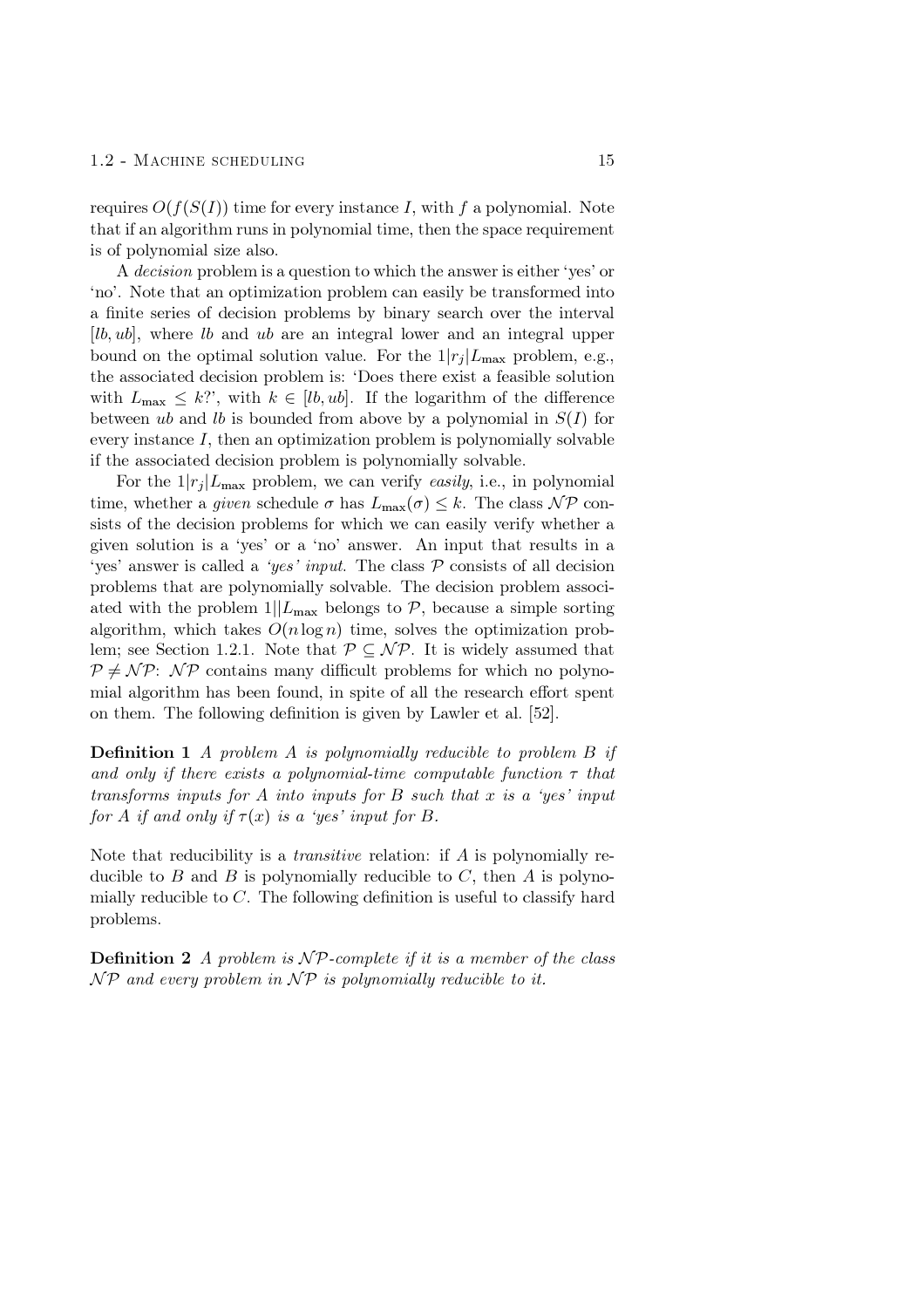The  $\mathcal{NP}$ -complete problems are the hardest problems in  $\mathcal{NP}$ : if one of the  $\mathcal{NP}$ -complete problems is polynomially solvable, then *all* problems in  $\mathcal{NP}$  are polynomially solvable. An optimization problem is not a member of the class  $N\mathcal{P}$ , but it is called  $N\mathcal{P}$ -hard if the associated decision problem is  $\mathcal{NP}$ -complete. For instance, the problem  $1|r_i|L_{\text{max}}$ is  $\mathcal{NP}$ -hard, and hence it is very unlikely that it is polynomially solvable. Indeed, Carlier's algorithm is effective on the average but comes down to complete enumeration for certain instances.

Complexity theory is useful for machine scheduling for at least two reasons. First, if a problem is  $\mathcal{NP}$ -hard, then for optimization it is justified to develop enumerative algorithms, because we cannot expect to find a polynomial optimization algorithm. Enumerative algorithms, however, may take much computation time. Second, if a problem is  $\mathcal{NP}$ -hard, then it is justified to use approximation algorithms, too. We then may find good quality solutions in reasonable time. For more information on complexity theory, we refer to Garey and Johnson [31], Cook [22], and Karp [47].

## 1.3 Overview of the thesis

The problem of scheduling jobs in a machine shop is often modelled as a job shop scheduling problem. Chapter 2 introduces this problem and discusses optimization as well as approximation algorithms. Among the latter is the Shifting Bottleneck (SB) procedure of Adams et al. [2]. It is an intuitively appealing algorithm that decomposes the job shop scheduling problem into a series of  $1|r_i|L_{\text{max}}$  problems, which can be solved effectively by Carlier's algorithm (Carlier [17]). The SB procedure generates schedules of good quality and requires relatively little computation time, which is a necessary condition for most practical applications. The job shop scheduling problem is, however, "clean" in that it ignores most of the practical side constraints, such as simultaneous resource requirements, setup times, and convergent job routings. A nice feature of the SB procedure is that it can be extended to include such practical side constraints without much algorithmic adjustment. We call a machine shop with practical features a practical job shop. Chapter 3 reviews various extensions to the SB procedure. For each extension, we describe how to model it. For some extensions,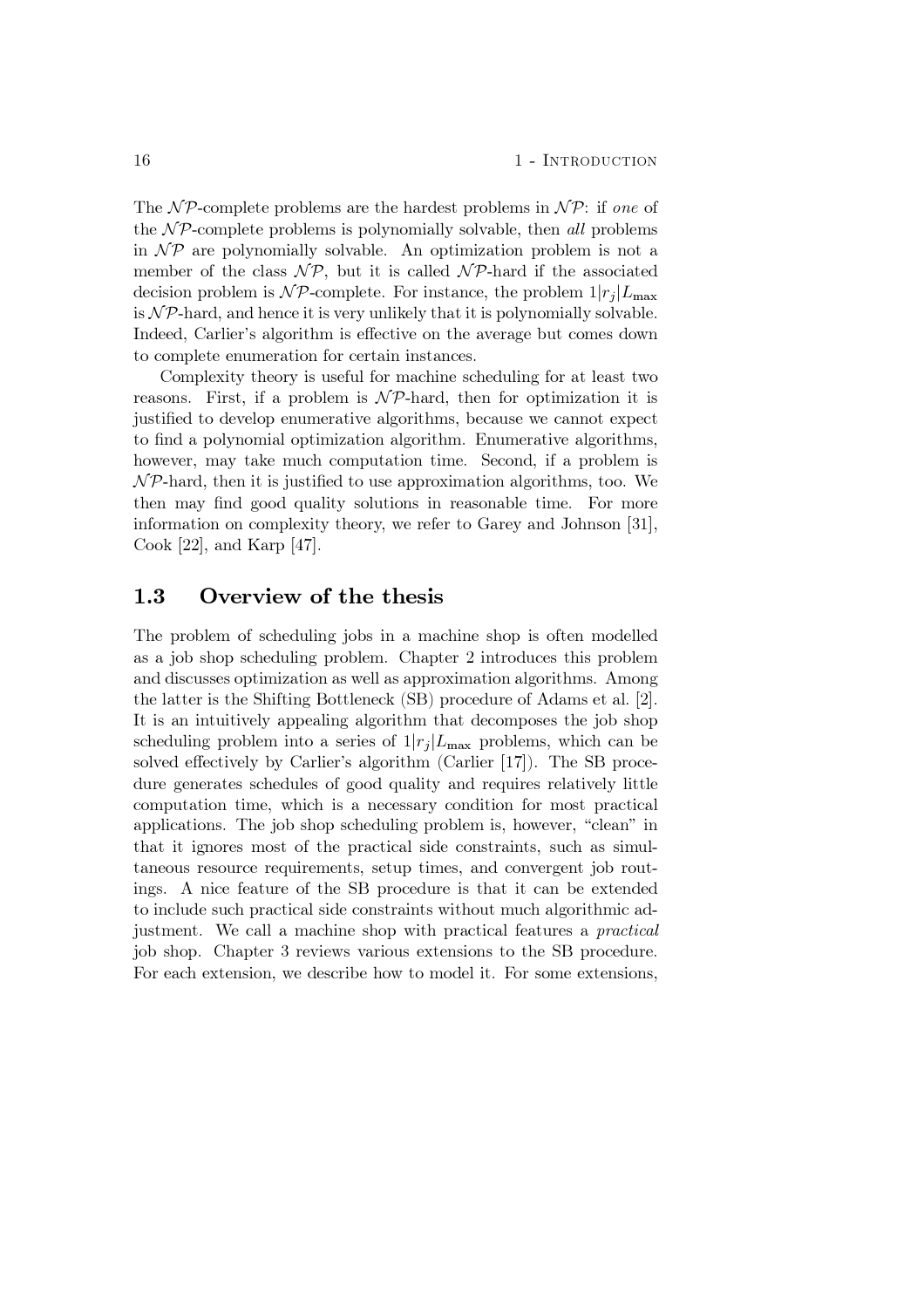#### 1.3 - OVERVIEW OF THE THE  $17$

the decomposition of a practical job shop problem results in machine scheduling problems other than the  $1|r_i|L_{\text{max}}$  problem. For example, if one of the machines is a machine with sequence independent setup times, then the decomposition results for this machine in the problem  $1|r_j, s_i|L_{\text{max}}$ . Chapter 4 discusses an optimization algorithm for this problem in detail, whereas Chapter 5 deals with the identical parallel machine equivalent of this problem, i.e., the problem  $P|r_i, s_i|L_{\text{max}}$ . An important practical extension of the SB procedure is the extension that allows assembly of components to other components or end products. Chapter 6 presents our computational experiences with the SB procedure with this extension. The SB procedure with extensions is part of a commercial scheduling system called JOBPLANNER. In Chapter 7, we discuss this system and experiences with it at Cityprint B.V., a manufacturer of printed circuit boards. Finally, in Chapter 8, we end with some conclusions and recommendations for further research.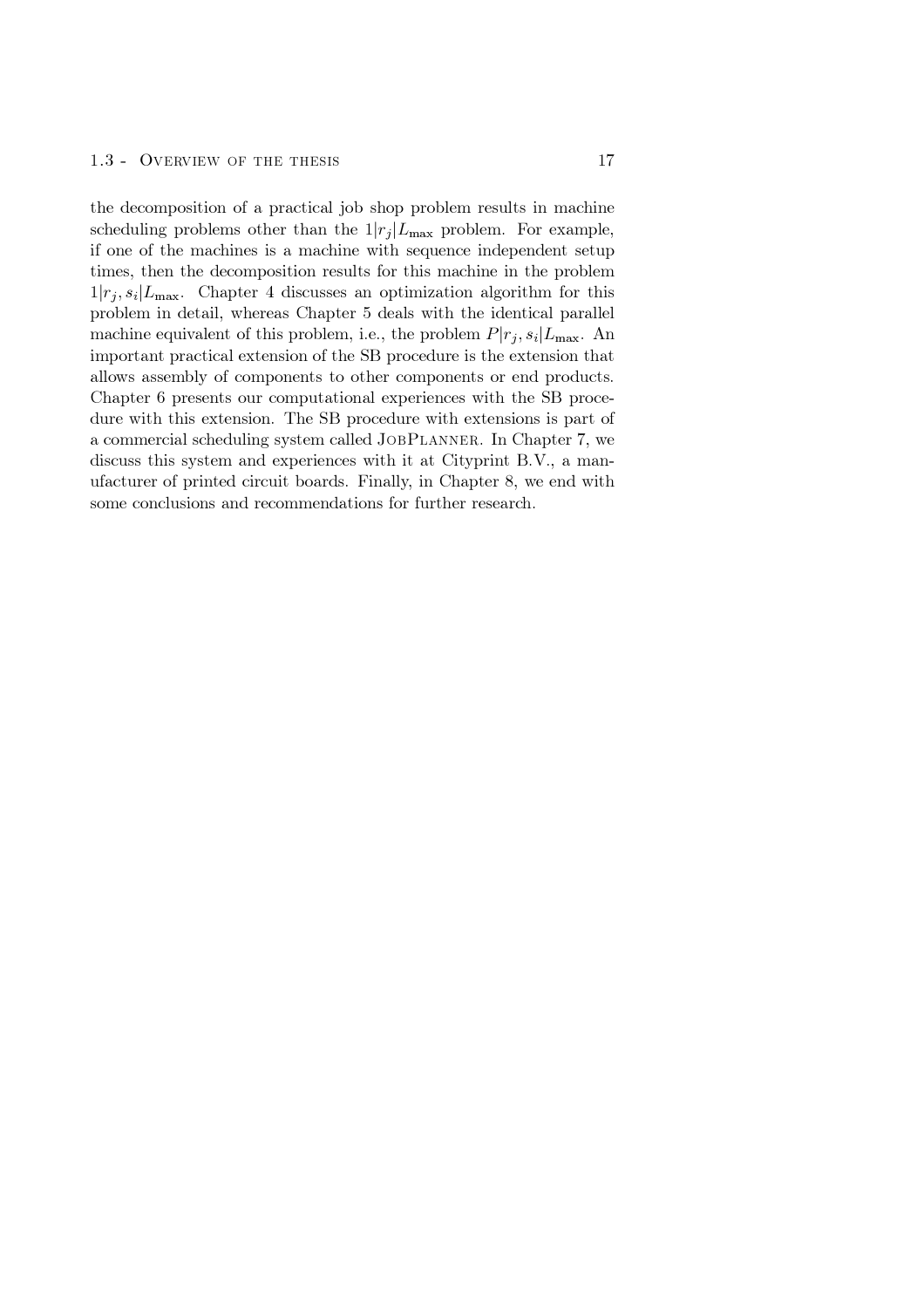1 - INTRODUCTION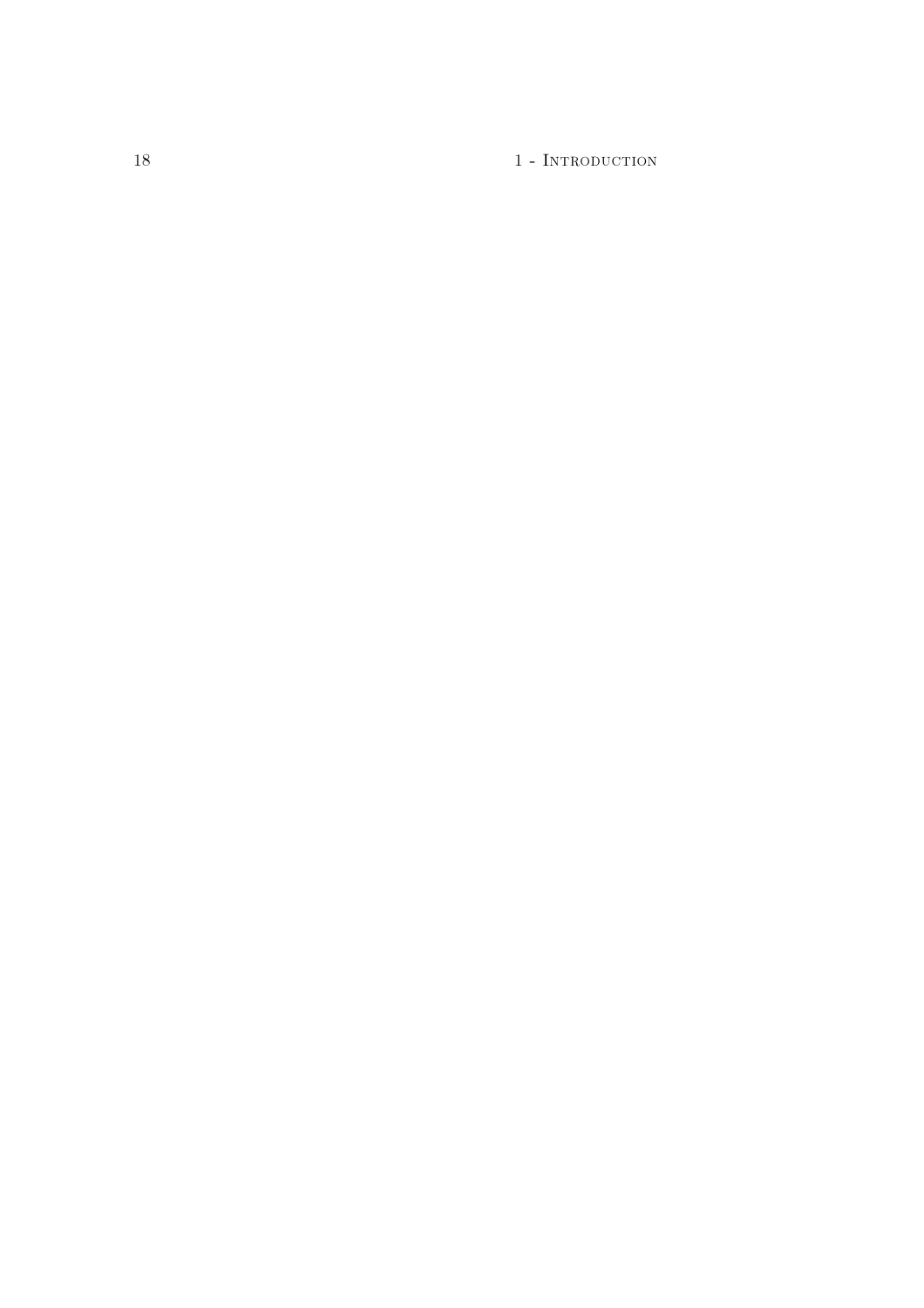Chapter 2

# Job shop scheduling

### 2.1 Introduction

In job shop scheduling, we consider a shop consisting of  $m$  machines  $M_1, M_2, \ldots, M_m$  on which a set of n jobs  $J_1, J_2, \ldots, J_n$  needs to be processed. Each machine is available for processing from time 0 onwards and can process at most one job at a time. Each job  $J_i$  consists of a *chain* of operations  $O_{1j}, O_{2j}, \ldots, O_{n_j,j}$ , where  $n_j$  denotes the number of operations of job  $J_j$ . Operation  $O_{1j}$  is available from time 0 onwards, whereas operation  $O_{ij}$  can only be processed after the completion of operation  $O_{i-1,j}$   $(i = 2, \ldots, n_j)$ . Operation  $O_{ij}$   $(j = 1, 2, \ldots, n; i = 1, 2, \ldots, n_j)$ needs uninterrupted processing on a given machine  $\mu_{ij}$  during a given<br>non-negative time  $p_{ij}$ . The objective usually considered in the literature non-negative time  $p_{ij}$ . The objective usually considered in the literature is to find a schedule that minimizes the *makespan*  $C_{\text{max}}$ , that is, to find a schedule in which the time to process all jobs is minimal. Note that we may restrict ourselves again to left-justified schedules. This job shop problem is denoted as  $J||C_{\text{max}}$ .

The job shop scheduling problem is  $N\mathcal{P}$ -hard and also difficult to solve to optimality from an empirical point of view. In fact, it is one of the hardest combinatorial optimization problems. For example, a problem with only 10 jobs and 10 machines, proposed by Fisher and Thompson [27], remained unsolved for almost 25 years, in spite of the research effort spent on it. Many solution approaches have been proposed to solve the job shop scheduling problem. Most of them make use of a disjunctive graph to represent an instance. In the next section, we describe this graph, which is due to Roy and Sussman [68], in detail. In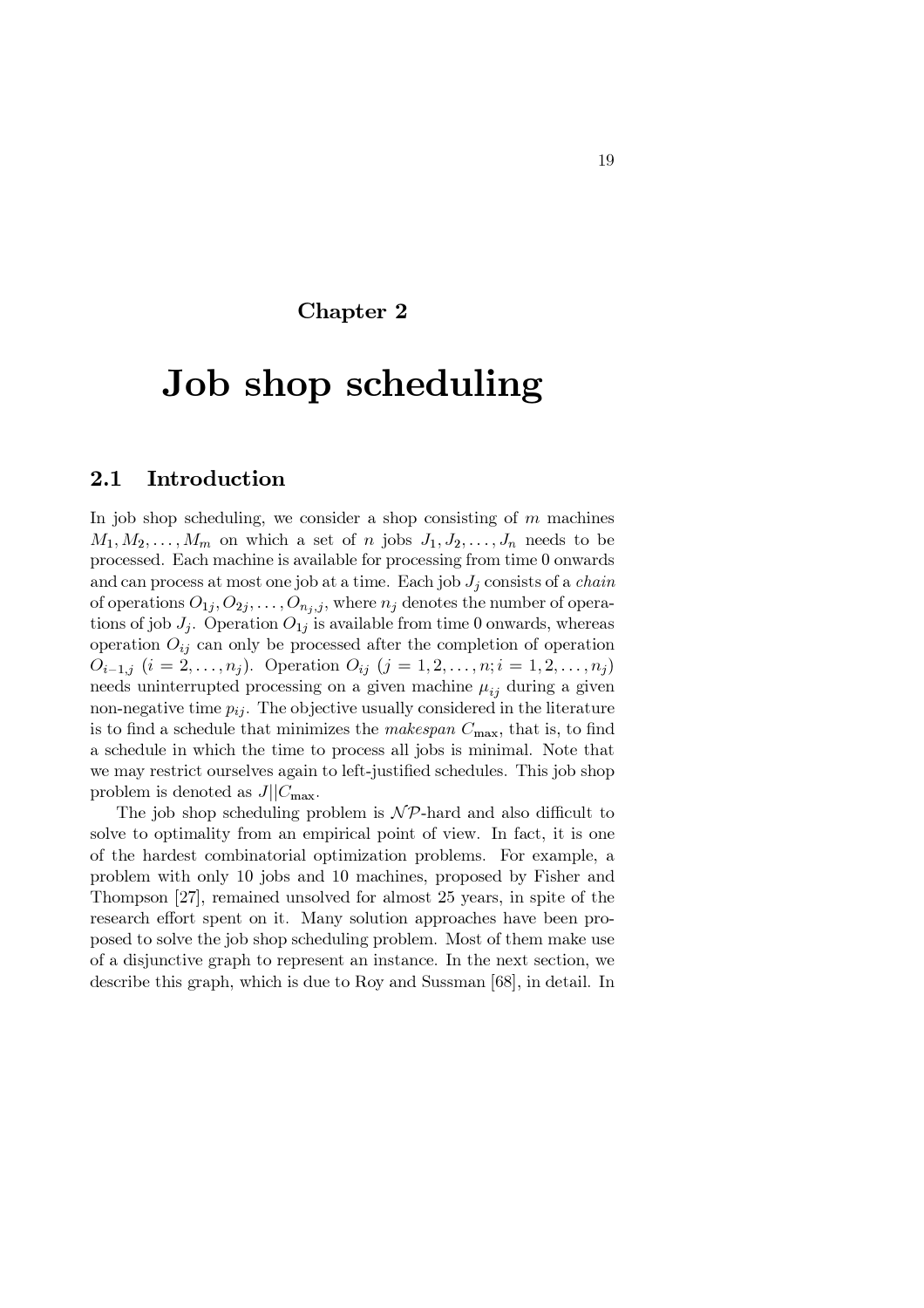Section 2.3, we discuss the most prominent algorithms for the job shop scheduling problem. These algorithms include branch-and-bound algorithms and local search algorithms based on taboo search and simulated annealing. The Shifting Bottleneck (SB) procedure of Adams et al. [2] is a local search algorithm that decomposes the job shop problem into a series of single-machine scheduling problems. Since the SB procedure is the basis of the next chapters, we devote a separate section to this procedure. In Section 2.5, we end this chapter with some conclusions.

## 2.2 Disjunctive graph representation

Each instance of the job shop scheduling problem of minimizing makespan can be represented by a disjunctive graph  $G = (V, A, E)$ , with V a set of nodes,  $A$  a set of arcs, and  $E$  a set of orientable edges. For each operation  $O_{ij}$ , V contains a node  $v_{ij}$  with weight  $p_{ij}$ ; V also contains two auxiliary nodes s and t, both with weight 0. V is equal to  $\{v_{ij} | j =$  $1, 2, \ldots, n; i = 1, 2, \ldots, n_j\} \cup \{s, t\}.$  If we denote an arc from node  $\alpha$  to node  $\beta$  by  $\langle \alpha, \beta \rangle$ , then  $A = \{ \langle s, v_{1j} \rangle \mid j = 1, 2, \ldots, n \} \cup \{ \langle v_{ij}, v_{i+1,j} \rangle \mid j = 1, 2, \ldots, n \}$  $1, 2, \ldots, n; i = 1, 2, \ldots, n_j - 1$   $\cup \{ \langle v_{n_j,j}, t \rangle \mid j = 1, 2, \ldots, n \}$ , that is, A contains an arc from the source s to each node that represents any first operation, from each node representing an operation to the node that represents the next operation of the same job, and from each node that represents any last operation to the sink  $t$ . We denote an *edge* between nodes  $\alpha$  and  $\beta$  by  $(\alpha, \beta)$ . Note that we have  $(\alpha, \beta) = (\beta, \alpha)$ , because an edge is not oriented. E consists of edges between nodes corresponding to operations that need to be processed on the same machine, i.e.,  $E =$  $\{(v_{ij}, v_{gh}) \mid j, h = 1, 2, \ldots, n; i = 1, 2, \ldots, n_j; g = 1, 2, \ldots, n_h; v_{ij} \neq v_{gh};\}$  $\mu_{ij} = \mu_{qh}$ . The weights of all arcs and edges are 0.

Table 2.1 shows the data of an instance of the job shop problem with three machines and three jobs, where each job consists of three operations. The objective is to minimize the makespan. Figure 2.1

|       | $\mu_{1i}$                | $\mu_{2j}$       | $\mu_{3i}$ | $p_{1j}$ | $p_{2i}$ |  |
|-------|---------------------------|------------------|------------|----------|----------|--|
|       | $J_1$   $M_1$ $M_3$ $M_2$ |                  |            |          |          |  |
|       | $J_2$   $M_2$ $M_1$       |                  | $M_3$      |          |          |  |
| $J_3$ | $M_3$                     | $M_{\mathbf{2}}$ | $M_1$      |          |          |  |

Table 2.1: Data for example instance.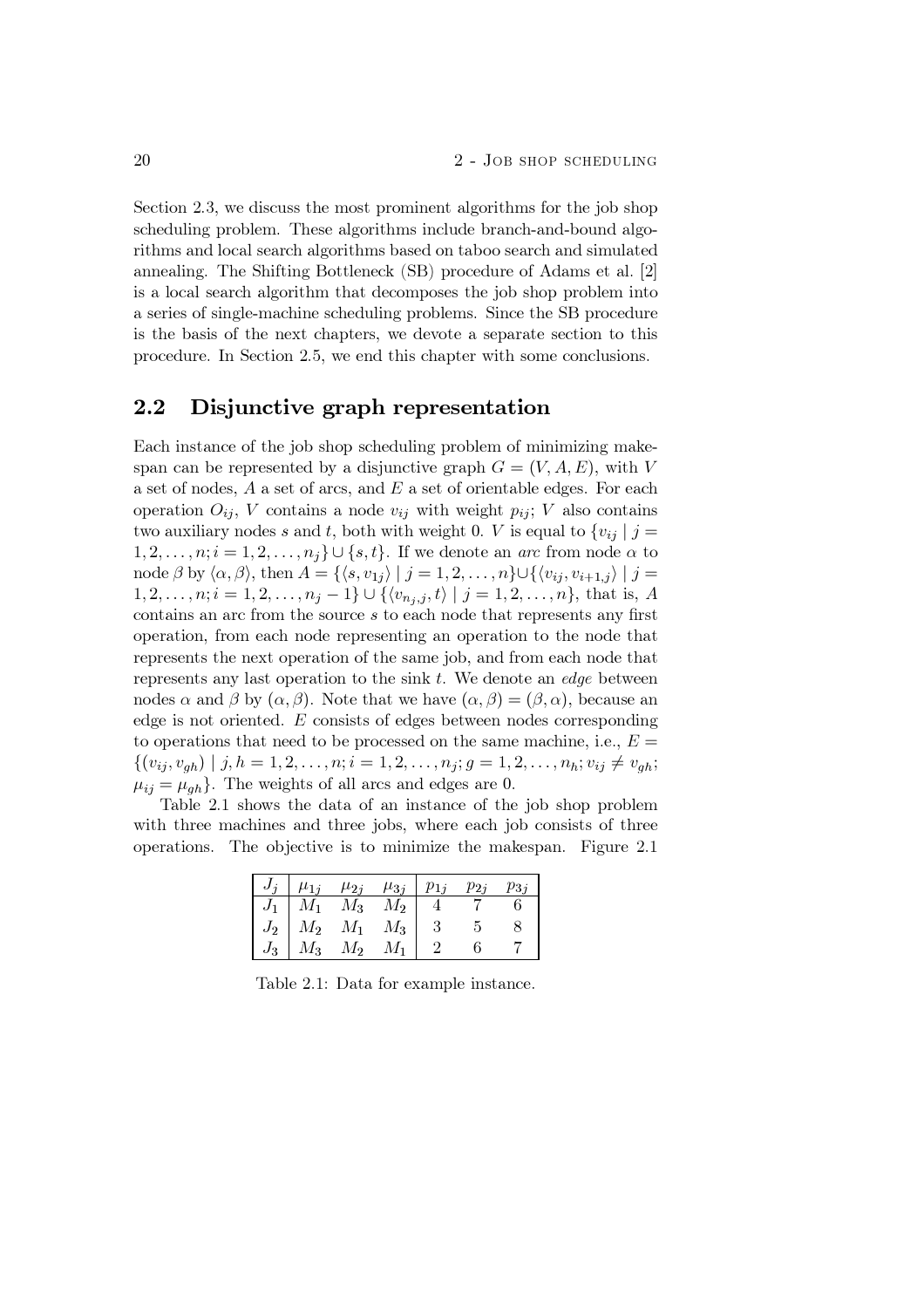

shows the graph corresponding to this instance.

Figure 2.1: Graph representing example instance.

Let  $S = \langle a_1, a_2, \ldots, a_k \rangle$  be any sequence of arcs, where  $k \geq 1$  and  $a_i = \langle \alpha_i, \beta_i \rangle$  (i = 1, 2, ..., k). S is called a path from  $\alpha_1$  to  $\beta_k$  if  $\beta_i = \alpha_{i+1}$  for  $i = 1, 2, ..., k - 1$ . Assume now that S is a path. We also use the notation  $(\alpha_1, \alpha_2, \ldots, \alpha_k)$  to denote S. The length  $l(S)$ also use the notation  $\langle \alpha_1, \alpha_2, \ldots, \alpha_k, \beta_k \rangle$  to denote S. The length  $l(S)$ of S is defined as  $l(S) = l_{a_1} + \sum_{i=2}^{k} (l_{a_i} + w_{\alpha_i})$ , where  $l_{a_i}$  denotes the weight (or length) of arc at and  $w$ , the weight of node  $\alpha$ . Note that weight (or length) of arc  $a_i$  and  $w_{\alpha_i}$  the weight of node  $\alpha_i$ . Note that the length of S does not include the weights of the nodes  $\alpha_1$  and  $\beta_k$ and that for the job shop problem  $l_a = 0$  for all arcs  $a \in A$ . In the next chapter, we will see some examples with  $l_a \neq 0$ . A cycle is a path from a node  $\alpha$  to itself. A graph is *acyclic* if it contains no cycle. Let now  $E' \subseteq E$ . A set A' of arcs is an *orientation* of E' if

$$
(\alpha, \beta) \in E' \Leftrightarrow \langle \alpha, \beta \rangle \in A' \text{ or } \langle \beta, \alpha \rangle \in A'.
$$

A *complete* orientation is an orientation of  $E$ ; a *partial* orientation is an orientation of some  $E' \subseteq E$ . An orientation A' is *feasible* if the directed graph  $D_{A'} = (V, A \cup A')$  is acyclic. An arc  $\langle v_{ij}, v_{gh} \rangle$  in  $D_{A'}$  represents<br>that operation  $Q_{\perp}$  is processed before operation  $Q_{\perp}$ . The cruy is now that operation  $O_{ij}$  is processed before operation  $O_{gh}$ . The crux is now that each feasible complete orientation induces a unique left-justified schedule for the job shop problem. Also, each left-justified schedule for the job shop problem uniquely induces a feasible complete orientation.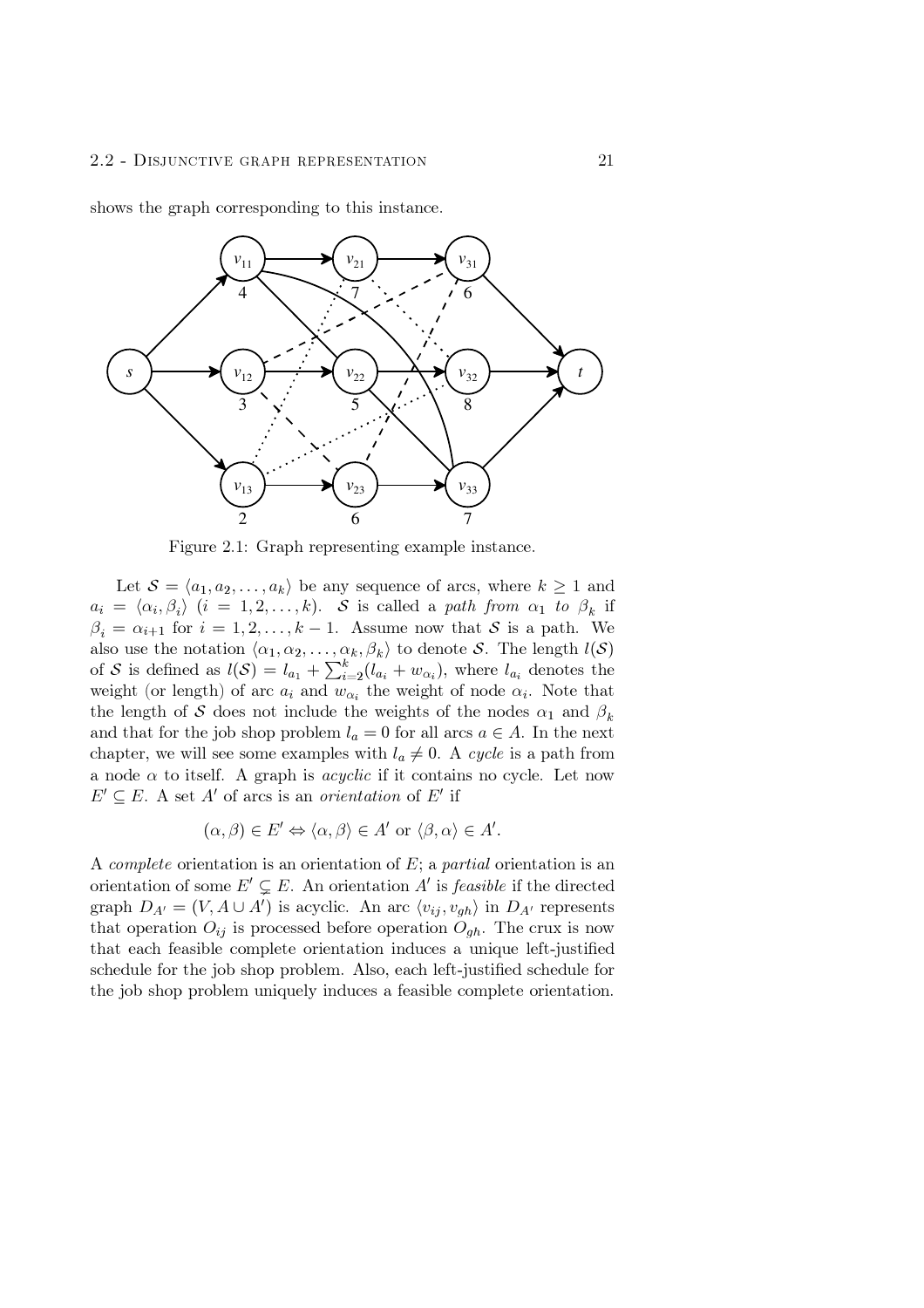The arcs of  $A'$  are called the *machine arcs*, because they represent the sequences of the operations on the machines. The length of a *longest* path from  $s$  to  $t$ , that is, a path from  $s$  to  $t$  which has maximal length, equals the makespan of the induced schedule. Figure 2.2 displays a feasible schedule with the sequence  $O_{11} - O_{22} - O_{33}$  on machine  $M_1$ , the sequence  $O_{12} - O_{23} - O_{31}$  on machine  $M_2$ , and the sequence  $O_{13}$  –  $O_{21} - O_{32}$  on machine  $M_3$  for the instance for which the data can be found in Table 2.1. For convenience, we left out the machine arcs that



Figure 2.2: Graph representing a solution.

are induced by *transitivity*; for example, we left out the arc  $\langle v_{11}, v_{33} \rangle$ , because machine arcs  $\langle v_{11}, v_{22} \rangle$  and  $\langle v_{22}, v_{33} \rangle$  imply that operation  $O_{11}$ is processed before operation  $O_{33}$ .

### 2.3 Solution procedures

Algorithms for optimization problems can be divided in two classes: exact algorithms and approximation algorithms. Exact algorithms produce optimal solutions, but their running time cannot be bounded from above by a polynomial in the size of an instance for  $N\mathcal{P}$ -hard problems if  $P \neq NP$ . Approximation algorithms generally produce solutions in relatively little computation time, but the solutions need not be optimal. In the next subsection, we discuss exact algorithms for the job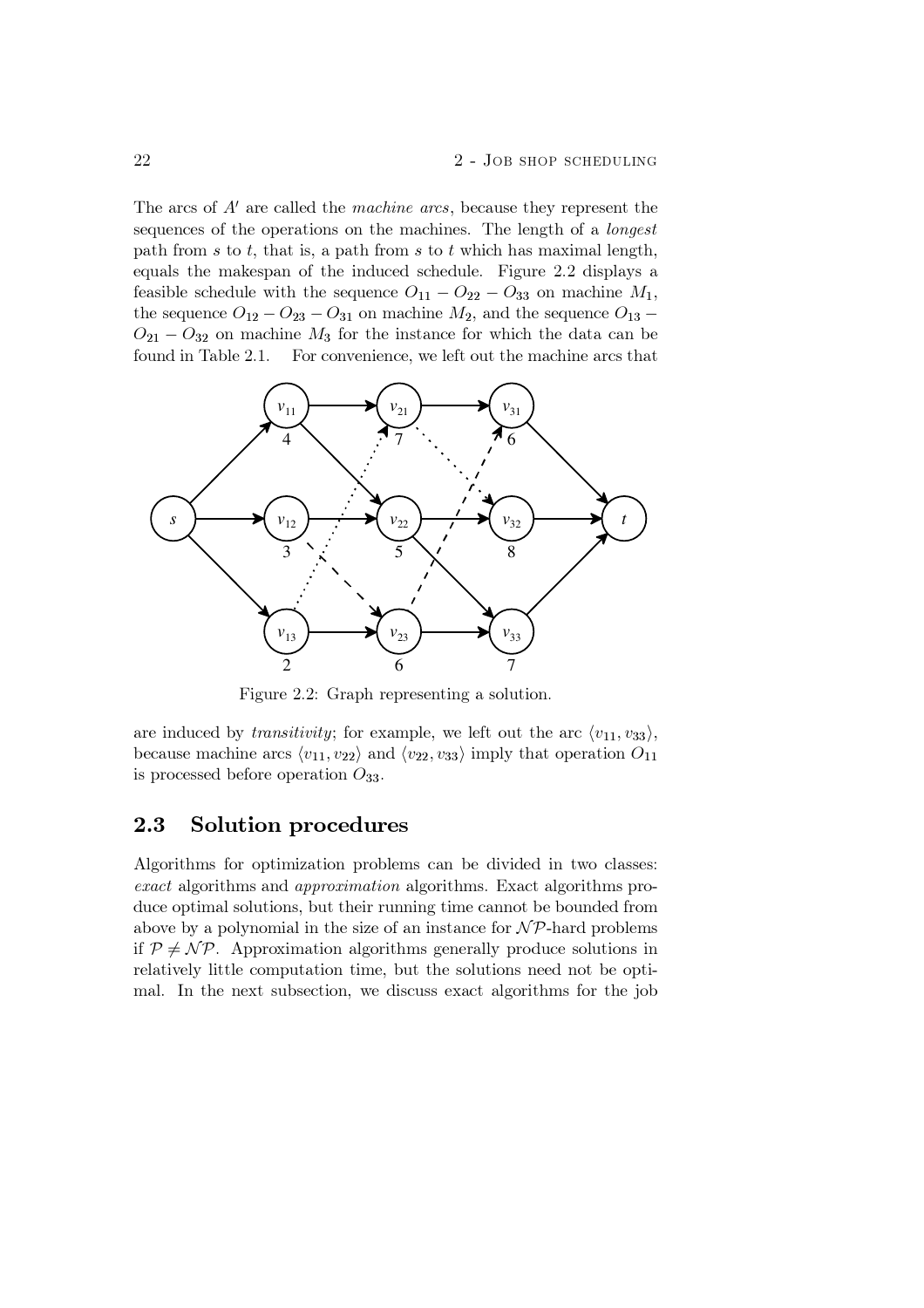shop problem. Section 2.3.2 reports on approximation algorithms.

#### 2.3.1 Exact solution procedures

The most straightforward procedure to find an optimal solution is complete enumeration. This approach evaluates all feasible solutions and stores a best. At the completion of the algorithm, an optimal solution has been stored. For the job shop problem, this comes down to enumerating each feasible complete orientation and evaluating the length of a longest path from  $s$  to  $t$  in the resulting directed graph.

The algorithm in Figure 2.3 enumerates all feasible complete orientations. We assume that  $E = \{e_1, e_2, \ldots, e_{|E|}\}\$ , with  $|E|$  the number of elements in  $E$ . The two possible orientations of edge  $e_i$  are denoted by  $a_{i,1}$  and  $a_{i,2}$ , respectively. We denote the length of a longest path from s to t in the graph  $D_{A_i}$  by  $l(A_i)$ . During the execution of the algorithm,  $A_i$  is an orientation,  $\mathcal{SP}$  a set of orientations that need to be examined, and ub the best solution value found so far. In the first three steps, the algorithm initializes these variables. The other steps constitute the main loop of the algorithm. The algorithm stops when all feasible orientations have been examined, i.e., when  $\mathcal{SP} = \emptyset$ . After choosing an orientation  $A_i \in \mathcal{SP}$ , it checks whether  $A_i$  is a feasible orientation, that is, whether  $D_{A_i}$  is acyclic. If  $A_i$  is feasible, then the algorithm also checks whether  $A_i$  is a complete orientation and, if so, whether  $A_i$  is better than the best solution found so far. If  $A_i$  was not a complete orientation, then a non-oriented edge  $e_i$  is chosen and the two orientations  $A_{2i+1}$  and  $A_{2i+2}$  are added to  $\mathcal{SP}$ .  $A_{2i+1}$  is orientation  $A_i$ plus the first orientation  $a_{j,1}$  of  $e_j$ . In the same way,  $A_{2i+2}$  is  $A_i$  plus the second orientation  $a_{j,2}$  of  $e_j$ . The process of creating the orientations  $A_{2i+1}$  and  $A_{2i+2}$  from  $A_i$  can be visualized in a graph. Each set  $A_i$  has a node i in this graph; there are edges between  $A_i$  and  $A_{2i+1}$  and between  $A_i$  and  $A_{2i+2}$ , indicating that  $A_{2i+1}$  and  $A_{2i+2}$  are created from  $A_i$  by adding one arc to  $A_i$ . If the feasibility check applies only to complete orientations, then we would obtain the graph in Figure 2.4, which is called the *search tree*. The complete enumeration algorithm needs an algorithm to determine whether the graph  $D_A$  contains a cycle and the length of a longest path from s to t if  $A_i$  is a feasible complete orientation. The algorithm in Figure 2.5 does both. We assume that  $V = \{v_0 = s, v_1, v_2, \ldots, v_N, v_{N+1} = t\}.$  During the execution of the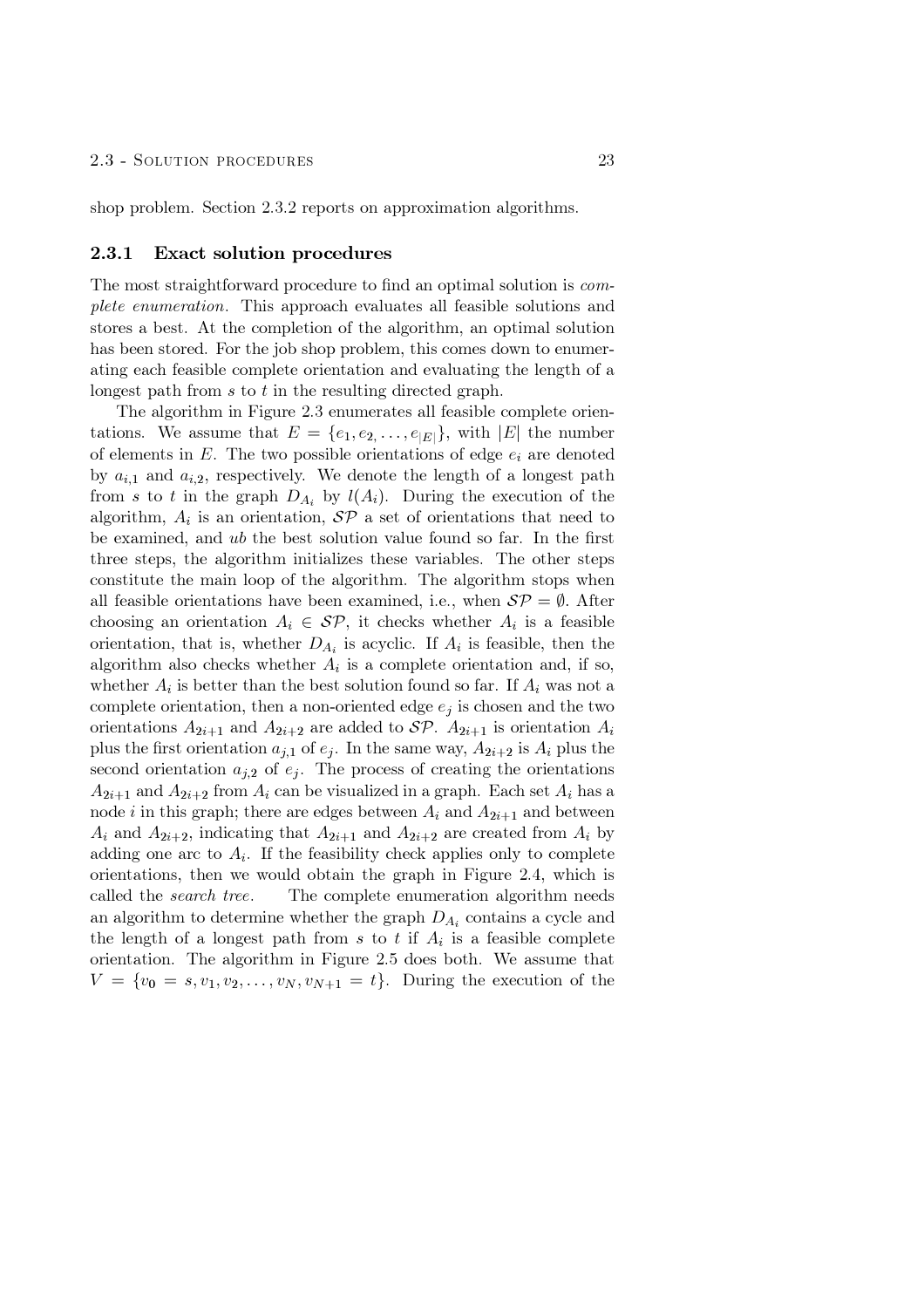#### Algorithm 2.1

Enumeration of all feasible complete orientations.

```
1. A_0 \leftarrow \emptyset;2. \mathcal{SP} \leftarrow \{A_0\};3. ub \leftarrow \infty;
  4. WHILE \mathcal{SP} \neq \emptyset DO
  5. BEGIN
  6. choose A_i \in \mathcal{SP};<br>7. \mathcal{SP} \leftarrow \mathcal{SP} \setminus \{A_i\}7. \mathcal{SP} \leftarrow \mathcal{SP} \setminus \{A_i\};<br>8. IF D_A is acyclic'
  8. IF D_{A_i} is acyclic THEN<br>9. BEGIN
             9. BEGIN
10. IF A_i is a complete orientation THEN<br>11. IF l(A_i) < ub THEN ub \leftarrow l(A_i):
11. IF l(A_i) < ub THEN ub \leftarrow l(A_i);<br>12. ELSE
                  12. ELSE
13. BEGIN
14. choose non-oriented edge e_j;<br>15. A_{2i+1} \leftarrow A_i \cup \{a_{i,1}\}:
15. A_{2i+1} \leftarrow A_i \cup \{a_{j,1}\};<br>16. A_{2i+2} \leftarrow A_i \cup \{a_{i,2}\};16. A_{2i+2} \leftarrow A_i \cup \{a_{j,2}\};<br>17. \mathcal{SP} \leftarrow \mathcal{SP} \cup \{A_{2i+1},\}17. \mathcal{SP} \leftarrow \mathcal{SP} \cup \{A_{2i+1}, A_{2i+2}\};<br>18. END
                  18. END
19. END
20. END
```
Figure 2.3: Algorithm for enumerating all feasible complete orientations.

algorithm, a node  $v_j$  is labeled when the length of a longest path from s to  $v_j$  has been computed. We say that a node  $v_j$  has been considered if  $v_j$  has been chosen in Step 5 of the algorithm. This means that if node  $v_j$  has been considered, then its weight and the length of its outgoing arcs  $\langle v_i, v_k \rangle \in A \cup A_i$  are taken into account for computing the length of longest paths to the other nodes. Also, we then say that the arcs  $\langle v_i, v_k \rangle \in A \cup A_i$  have been considered. We denote the set of labeled nodes that have *not* yet been considered by  $N\mathcal{C}$ . The algorithm initializes by labeling s and setting  $\mathcal{NC} = \{v_0\}$ , with  $v_0 = s$ . The main loop of the algorithm iterates until  $\mathcal{N}\mathcal{C} = \emptyset$ , i.e., until there are no more nodes that are labeled but not considered. After choosing a node  $v_j \in \mathcal{NC}$ , we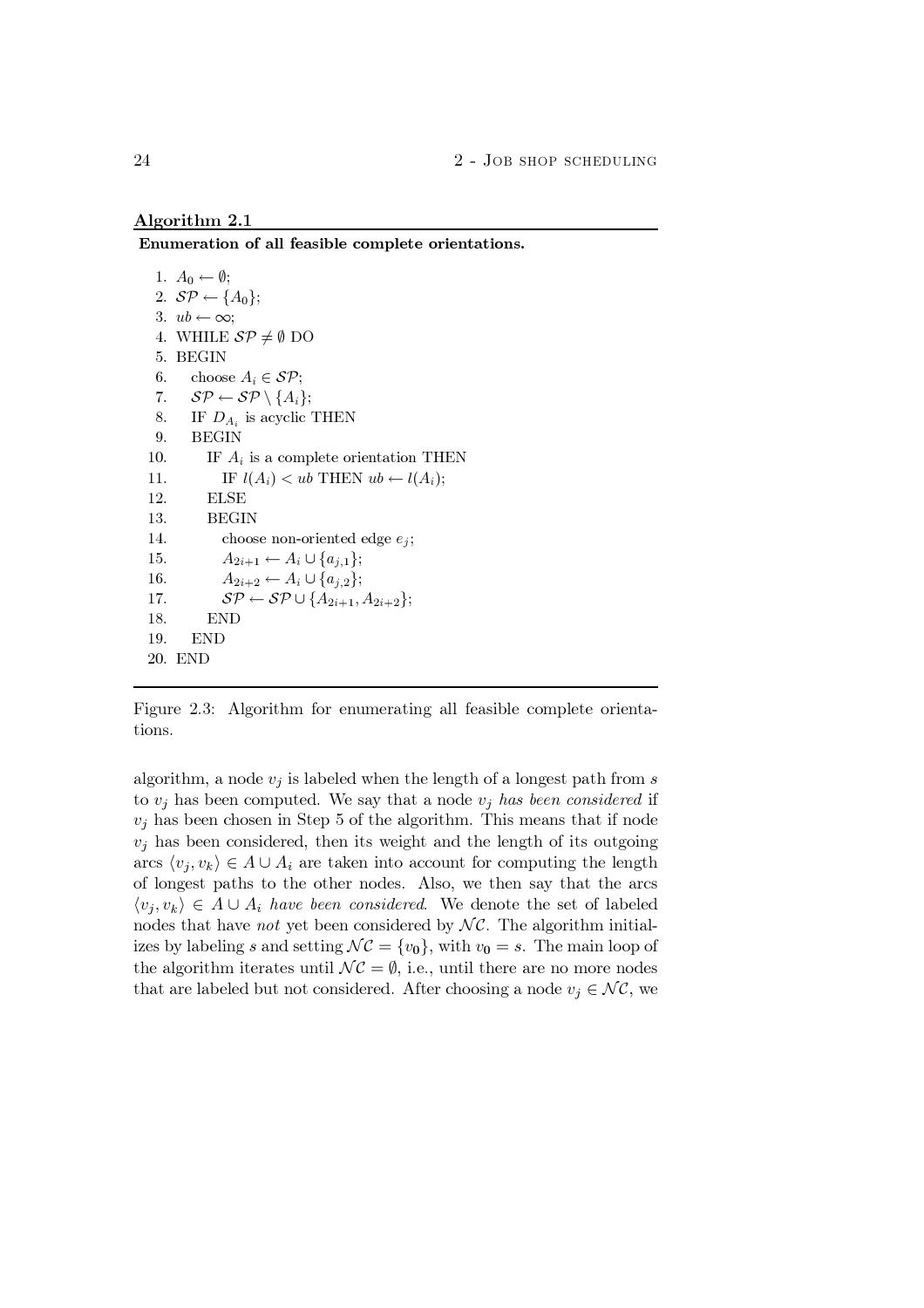

Figure 2.4: Search tree.

update the longest paths from s to nodes  $v_k$  for which  $\langle v_j, v_k \rangle \in A \cup A_i$ . If all nodes  $v_l$  with  $\langle v_l, v_k \rangle$  are labeled and considered, then we label  $v_k$ and add it to  $N\mathcal{C}$ , because now the length of a longest path from s to  $v_k$  has been definitively computed.

**Theorem 2.1** The graph  $D_A$ , is acyclic if and only if the algorithm in Figure 2.5 ends with node t labeled.

**Proof.**  $(\Rightarrow)$ : Suppose that t is not labeled. Let C denote the set of unlabeled nodes, that is  $v_k \in C$  if  $v_k$  has an ingoing arc that has not been considered. Let  $\langle v_j, v_k \rangle$  be such an arc. Then also  $v_j \in C$ , because otherwise we would have considered  $\langle v_j, v_k \rangle$ . Since each  $v_k \in C$  has at least one ingoing arc  $\langle v_j, v_k \rangle$  that has not been considered, the number of arcs that have not been considered is at least |C|. Also, if  $\langle v_j, v_k \rangle$  is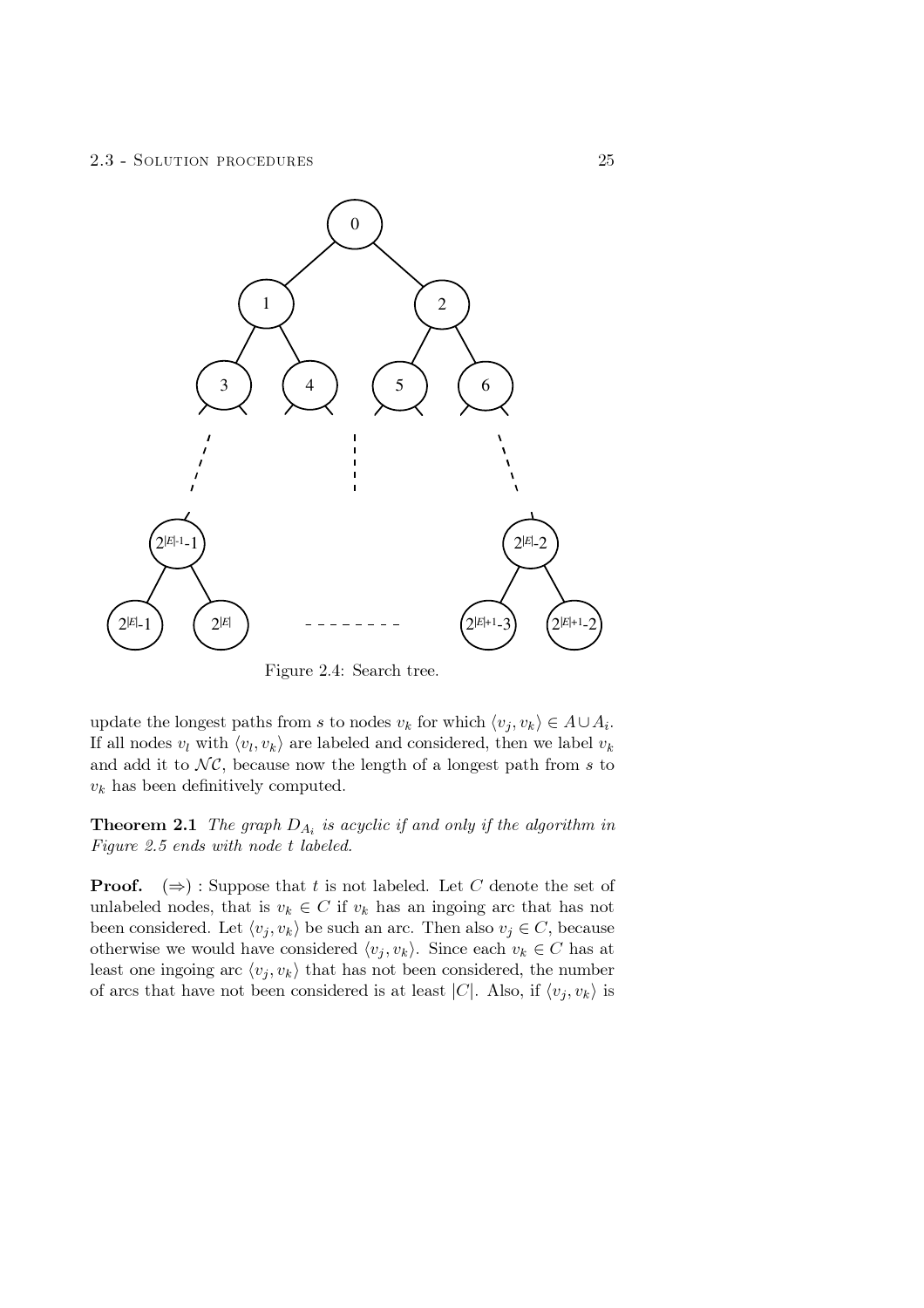#### Algorithm 2.2

```
Computing longest paths in D_{A_i}.
     1. label v_0;
    2. \mathcal{NC} \leftarrow \{v_0\};3. WHILE \mathcal{NC} \neq \emptyset DO
    4. BEGIN
    5. choose v_j \in \mathcal{NC};<br>6. \mathcal{NC} \leftarrow \mathcal{NC} \setminus \{v_i\}6. \mathcal{NC} \leftarrow \mathcal{NC} \setminus \{v_j\};<br>7. FOR \forall v_k with \langle v_i \rangle7. FOR \forall v_k with \langle v_j, v_k \rangle \in A \cup A_i DO<br>8. BEGIN
               8. BEGIN
   9. update longest path from s to v_k;<br>10. IF \forall v_l with \langle v_l, v_k \rangle \in A \cup A_i : v_l10. IF \forall v_l with \langle v_l, v_k \rangle \in A \cup A_i : v_l is labeled THEN<br>11. BEGIN
                    11. BEGIN
   12. \mathcal{NC} \leftarrow \mathcal{NC} \cup \{v_k\};<br>13. \qquad \qquad \text{label } v_k:
   13. label v_k;<br>14. END
                    14. END
   15. END
   16. END
```
Figure 2.5: Algorithm for computing longest paths.

an unconsidered arc, then  $v_j \in C$  and  $v_k \in C$ . C must then contain a cycle.

(←): Suppose that  $D_{A_i}$  contains a cycle  $K = \langle v_{j_1}, v_{j_2}, \ldots, v_{j_p}, v_{j_1} \rangle$ . Then,  $s \notin K$ , because s has no incoming arcs. Initially, all nodes  $v_j \neq s$ are unlabeled. If the algorithm would label node  $v_{j_1}$ , then node  $v_{j_n}$  must be labeled. If node  $v_{j_p}$  is labeled, then also node  $v_{j_{p-1}}$  must be labeled. If we continue this reasoning, then the algorithm would label  $v_{j1}$ , only if it has been labeled already. This is a contradiction. Therefore, all nodes in  $K$  are not labeled. Since there exists a path from each node to  $t$ ,  $t$  cannot be labeled.  $\Box$ 

Note that this algorithm computes not only the length of a longest path from  $s$  to  $t$ , but also the length of a longest path from  $s$  to node  $v_j$   $(j = 1, 2, ..., N)$ . The time complexity of the algorithm is  $O(|E|)$ .

A serious disadvantage of complete enumeration for job shop scheduling is that much computation time is spent on partial orientations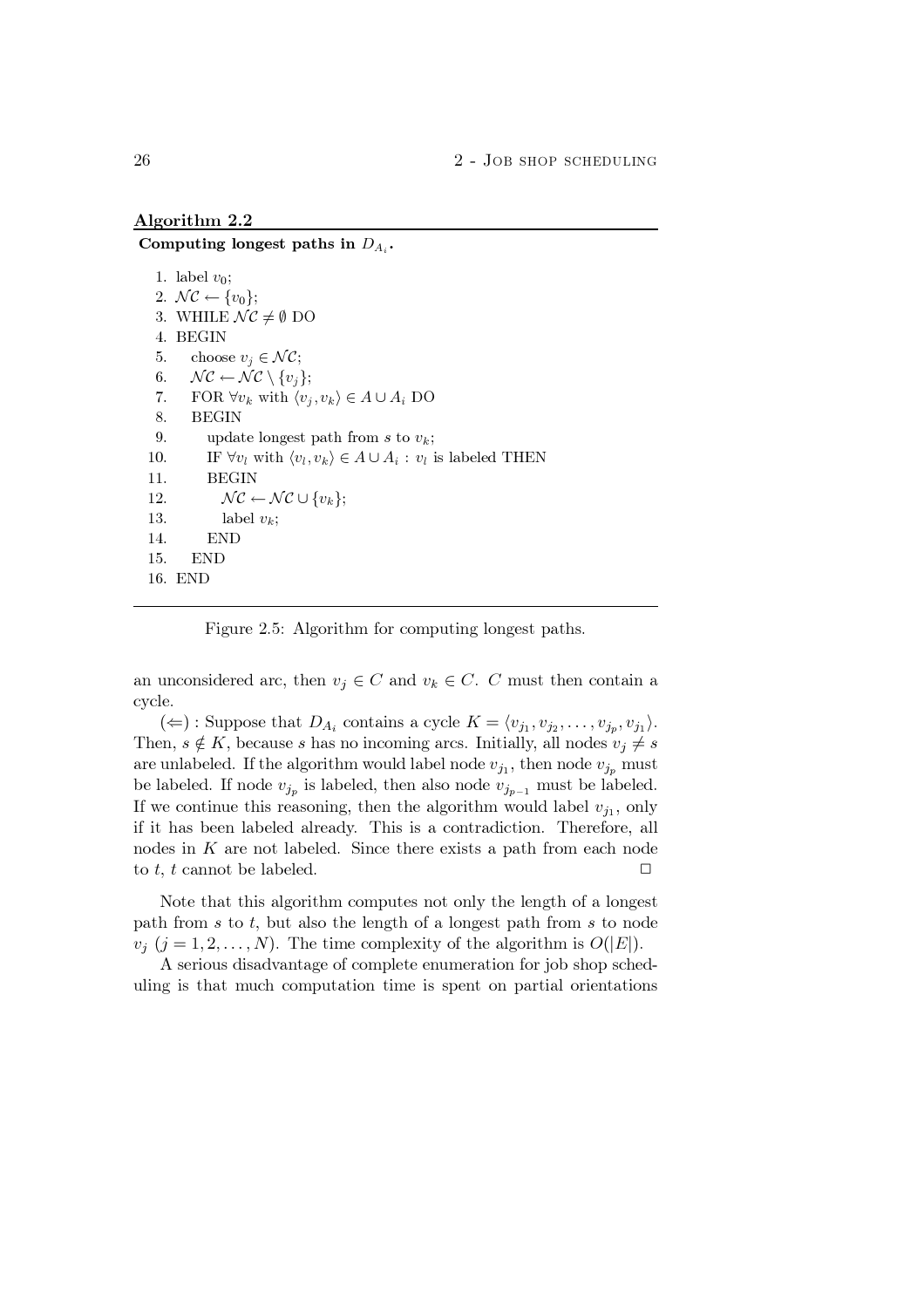that will not result in a better solution than the current best. A class of exact algorithms that tries to avoid this is the class of branch-andbound algorithms. In Figure 2.6, a simple branch-and-bound algorithm is given in which ub denotes an upper bound on the optimal makespan. Initially, ub can be set to the solution value of any feasible solution.

#### Algorithm 2.3

### Branch-and-bound algorithm

1.  $ub \leftarrow$  solution value of any feasible solution; 2.  $\mathcal{SP} \leftarrow \{\Omega_0\};$ 3. WHILE  $\mathcal{SP} \neq \emptyset$  DO 4. BEGIN 5. Choose  $SP \in \mathcal{SP}$ ; 6.  $\mathcal{SP} \leftarrow \mathcal{SP} \setminus \{SP\};$ 7. IF SP is a promising set of solutions THEN 8. BEGIN 9. IF a better solution found THEN 10.  $ub \leftarrow new solution value;$ 11. partition  $SP$  into subsets  $SP_1, SP_2, \ldots, SP_k$ ;<br>12.  $SP \leftarrow SP \cup \{SP_1, SP_2, \ldots, SP_k\}$ ; 12.  $\mathcal{SP} \leftarrow \mathcal{SP} \cup \{SP_1, SP_2, \ldots, SP_k\};$ <br>13. END 13. END 14. END

Figure 2.6: Branch-and-bound algorithm.

Clearly, the optimal solution value is at most ub. During the execution of the algorithm, ub is the solution value of the best feasible solution found so far. A feasible solution can easily be found, for example by priority rules, which we discuss in the next subsection.  $\Omega_0$  denotes the set of all feasible solutions. In the steps of the WHILE loop, a set  $SP$  of feasible solutions is examined. First, we decide whether  $SP$  may contain an optimal solution. A necessary condition for this is that  $SP$  is a non-empty set. Also, a lower bound on the solution values of solutions in  $SP$  is computed. If this lower bound is at least ub, then no solution in SP has a better solution value than ub. Computing a lower bound is the bounding part of branch-and-bound algorithms. If we now have a solution with a solution value smaller than  $ub$ , then  $ub$  is set to this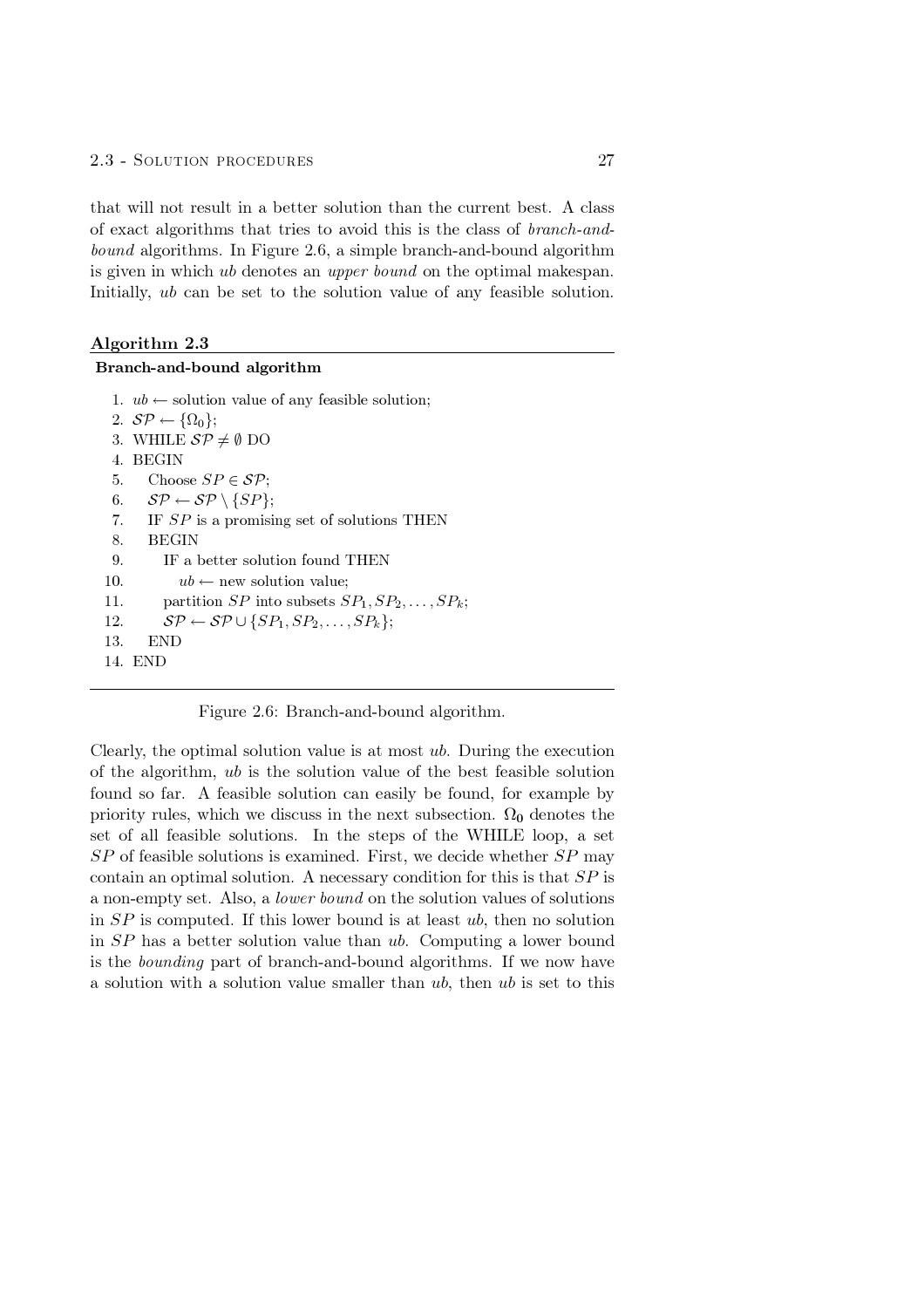solution value: it is the best solution found so far. The branching part of the branch-and-bound algorithm is the partitioning of solutions in SP into subsets of solutions  $SP_1, SP_2, \ldots, SP_k$ . Of course, we only do this if SP contains more than one solution and if it may contain an optimal solution. Otherwise, it is fathomed: we do not examine solutions in SP any more.

There are some important implementation aspects of the branchand-bound algorithm in Figure 2.6, including the effort to be spent on computing upper and lower bounds. We can say that the more time spent on computing bounds, the more nodes can be fathomed, and hence the fewer sets of solutions are examined. There is a trade-off involved, however: if the computation of bounds takes a lot of time, then the overall computation time might be larger. Another important aspect is the branching strategy, i.e., the strategy to choose the set of solutions to be examined next. If we make a good choice, then early in the execution of the algorithm we may find a better upper bound ub, which also may help to restrict the growth of the tree.

Let us now discuss a possible implementation of the branch-andbound algorithm for the job shop problem. Let  $\Omega_0$  denote the set of all feasible complete orientations. We branch from this set by orienting  $e_1$ :  $\Omega_1$  is the set of all feasible complete orientations where  $e_1$  is oriented as  $a_{1,1}$ , i.e.,  $\Omega_1 = \{\overline{A} \in \Omega_0 \mid \overline{A} \supset \{a_{1,1}\}\}\,$ , and  $\Omega_2 = \{\overline{A} \in \Omega_0 \mid \overline{A} \supset \{a_{1,2}\}\}\.$ Then,  $\Omega_0 = \Omega_1 \cup \Omega_2$ . In the same way, we branch from  $\Omega_1$  by orienting e<sub>2</sub>. We then get the sets  $\Omega_3$  and  $\Omega_4$ , where  $\Omega_3 = \{A \in \Omega_1 \mid A \supset$  ${a_{2,1}}$  and  $\Omega_4 = \{\overline{A} \in \Omega_1 \mid \overline{A} \supset {a_{2,2}}\}$ . Then,  $\Omega_1 = \Omega_3 \cup \Omega_4$ . This process continues until we get the sets  $\Omega_{2|E|-1}, \Omega_{2|E|}, \ldots, \Omega_{2|E|+1-2};$ each of these sets contains one complete orientation. Note that not all complete orientations are feasible; therefore,  $\Omega_i$  might be an empty set. Note also that this process is the same as we discussed earlier for complete enumeration. The nodes  $2i + 1$  and  $2i + 2$  in the search tree are called *immediate child nodes* of node  $i$ ; node  $i$  is the *parent node* of  $2i+1$  and  $2i+2$ . A node j is called a *child node* of node i, if we obtain node  $j$  by branching one or more times from node  $i$ . Node 0 is called the root of the search tree which is also called the branch-and-bound tree.

Complete enumeration algorithms fathom a node i only if  $\Omega_i$  is empty. In the branch-and-bound algorithm, we also compute a lower bound on the makespan for solutions in  $\Omega_i$ . If the lower bound is large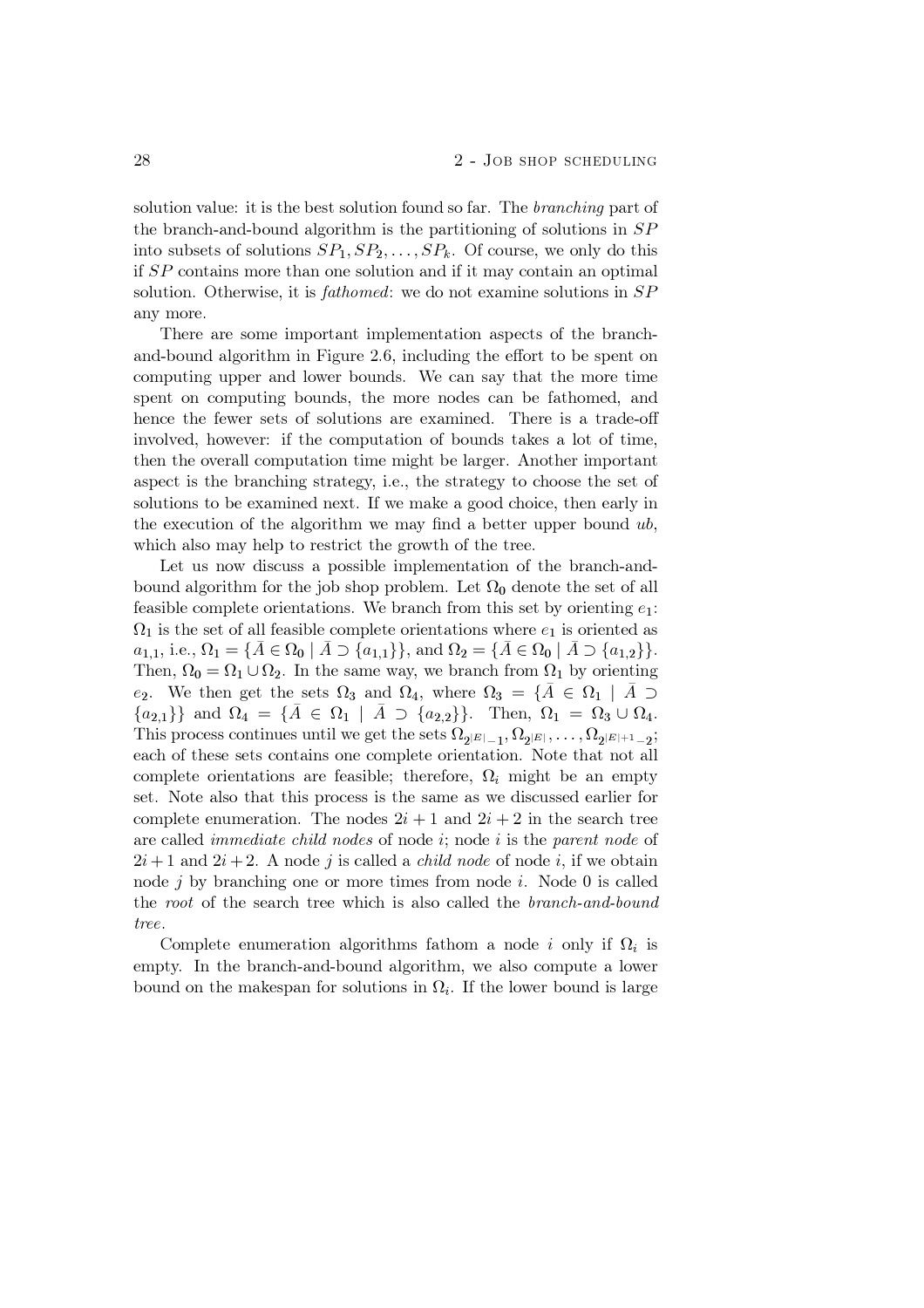enough, that is, if the lower bound is at least  $ub$ , then we stop examining this node and all of its childs. Moreover, most branch-and-bound algorithms use dominance criteria that specify conditions to conclude that a set  $\Omega_i$  of solutions does not contain a better solution than the best one in  $\Omega_j$  for some i and j. The node that corresponds to  $\Omega_i$  can then be fathomed.

Carlier and Pinson [19] were the first to solve the famous  $10 \times 10$ instance proposed by Fisher and Thompson [27]. Let  $A_i$  be the set of oriented edges that is considered in node i of the branch-and-bound tree. Carlier and Pinson use the well-known lower bound that is found by solving for each machine in the job shop an instance of  $1|r_j, pmtn|L_{\text{max}}$ in which the release and due dates for the operations follow from longest path computations in the graph  $D_{A_i}$ . They branch from each node by orienting one of the edges. If possible, an edge is chosen between operations on the machine that had the largest lower bound in the root of the branch-and-bound tree. Carlier and Pinson derive conditions that ensure that in any optimal complete orientation A with  $A \supset A_i$ some edges have a fixed orientation. If this is the case for some edge  $e$ , then we do not need to branch on this edge. Instead, we add the fixed orientation of  $e$  to  $A_i$ . The sequence in which they examine the nodes of the branch-and-bound tree is the sequence in which the associated subproblems are created.

Applegate and Cook [4] use the same branching scheme and lower bounds as Carlier and Pinson. Let  $A_i$  again be the set of oriented edges that is considered in node  $i$ . They restrict their attention to edges to branch on to edges between operations on the machine that had the worst lower bound in the root of the branch-and-bound tree, until that machine is completely scheduled; after that, they consider the other edges. Suppose that we may branch on edge  $e_k$ , which results in the sets  $A_i \cup \{a_{k,1}\}\$ and  $A_i \cup \{a_{k,2}\}\$ . The edge  $e_k$  that we may branch on and for which min $\{lb(A_i \cup \{a_{k,1}\}), lb(A_i \cup \{a_{k,2}\})\}$  is maximum is chosen to branch on, where  $lb(A_i)$  is a lower bound for solutions  $\overline{A}$  with  $\overline{A} \supset A_i$ . The next subproblem they examine is the one that has the smallest lower bound. Applegate and Cook extend the idea of Carlier and Pinson to fix the orientation of some unoriented edges.

Brucker et al. [13] propose a different branching scheme to solve the job shop problem. Each node in their branch-and-bound tree corresponds to a feasible complete orientation. This branching scheme is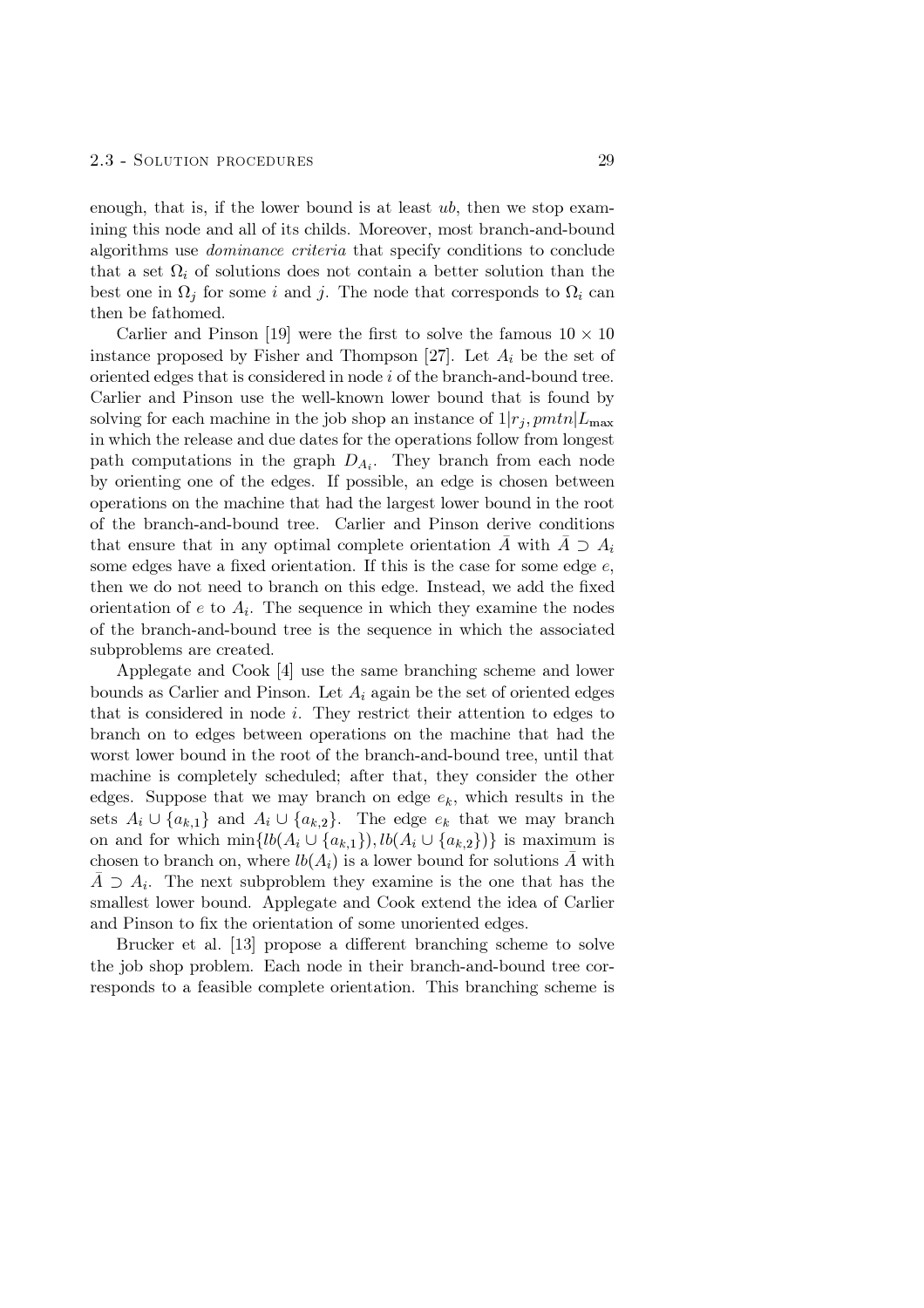based on the block approach of Grabowski et al. [36] for a single-machine scheduling problem with release and due dates. Brucker et al. prove that if the schedule in a node of the search tree is not optimal, then at least one operation in a block has to be processed either before the first, or after the last operation of the corresponding block. Apart from some simple lower bounds, they use the preemptive single-machine bound.

State-of-the-art branch-and-bound algorithms are able to solve instances with up to 15 jobs and 15 machines. The main problem in solving larger instances seems to be the lack of good lower bounds.

#### 2.3.2 Approximation algorithms

Since exact algorithms can solve only relatively small instances of the job shop problem, various approximation algorithms have been proposed. We discuss two classes of approximation algorithms: priority rules and local search algorithms.

The algorithm in Figure 2.7 is a generic algorithm for scheduling jobs in a job shop by a *priority rule*. In this algorithm,  $T$  is a set of completion times of operations. The sets  $Q_{M_k}$  are sets of operations available to be processed on machine  $M_k$ , that is, unprocessed operations  $O_{ij}$  for which  $\mu_{ij} = M_k$ , while the operations  $O_{1j}, O_{2j}, \ldots, O_{i-1,j}$  have already been processed. At each completion time on a machine M, the next been processed. At each completion time on a machine  $M_k$ , the next operation to be processed is chosen by means of a function that assigns a priority to each available operation. Common functions are earliest due date, first in-first out, most work remaining, and shortest processing time. Priority rules require little computation time, are easy to implement, but in general generate schedules of poor quality. In Chapter 6 where we consider assembly shops with setup times, we will see that priority rules are significantly outperformed by a more sophisticated approach. For a survey of priority rule based scheduling, we refer to Haupt [39].

The second class of approximation algorithms we discuss is the class of local search algorithms. Local search algorithms usually start with a feasible solution and try to improve this solution by making small changes to it, e.g., reversing the sequence of two consecutive operations or giving a single operation a new position in the schedule. A solution that we obtain after making one such a change to a solution  $\sigma$  is called a neighbor of  $\sigma$ . The set of all neigbors of  $\sigma$  is called the neighborhood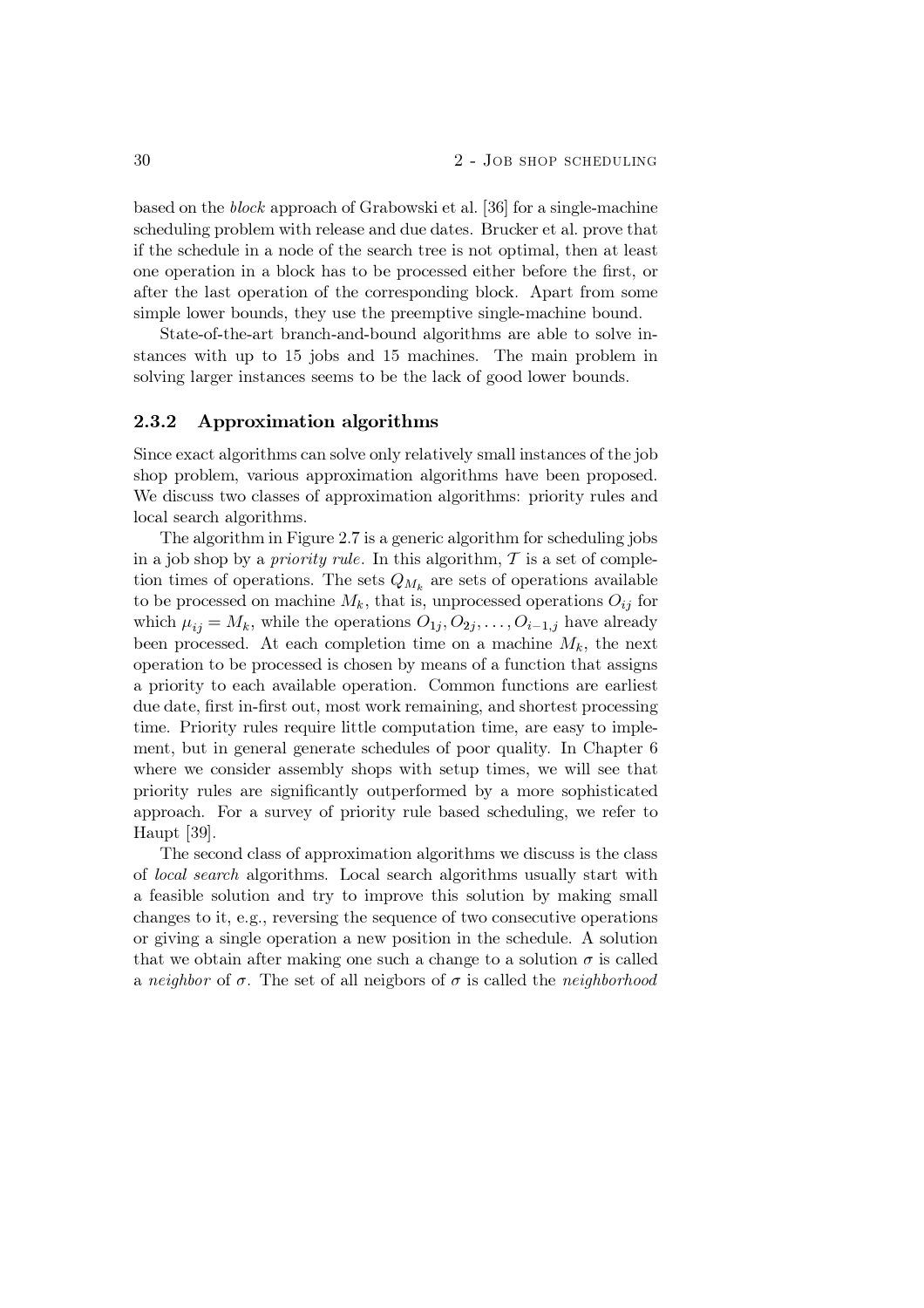#### Algorithm 2.4

Priority rule algorithm for scheduling jobs in a job shop

1.  $\forall M_i: Q_{M_i} \leftarrow \{O_{1j} \mid 1 \leq j \leq n, \mu_{1j} = M_i\};$ 2.  $N \leftarrow$  total number of operations; 3.  $\mathcal{T} \leftarrow \{0\};$ 4. WHILE  $N > 0$  DO 5. BEGIN 6.  $T \leftarrow \min\{t \in \mathcal{T}\};$ 7. IF at time T an operation  $O_{ij}$  finishes on a machine THEN<br>8. IF  $O_{ij}$  is not the last operation of job  $J_i$  THEN 8. IF  $O_{ij}$  is not the last operation of job  $J_j$  THEN<br>9.  $O_{ii} \leftarrow O_{ii} \cup \{O_{i+1,i}\}$ : 9.  $Q_{\mu_{i+1,j}} \leftarrow Q_{\mu_{i+1,j}} \cup \{O_{i+1,j}\};$ <br>10. IF at time T a machine  $M_k$  is ava 10. IF at time  $T$  a machine  $M_k$  is available with operations waiting 11. THEN 11. THEN 12. BEGIN 13. Choose operation  $O_{gh}$  from  $Q_{M_k}$  with highest priority;<br>14. Schedule  $O_{gh}$  in the interval  $[T, T + p_{gh}]$ ; 14. Schedule  $O_{gh}$  in the interval  $[T, T + p_{gh}];$ <br>15.  $\mathcal{T} \leftarrow \mathcal{T} \cup \{T + p_{gh}\};$ 15.  $T \leftarrow T \cup \{T + p_{gh}\};$ <br>16.  $Q_M \leftarrow Q_M \setminus \{Q_{gh}\}$ 16.  $Q_{M_k} \leftarrow Q_{M_k} \setminus \{O_{gh}\};$ <br>17.  $N \leftarrow N-1;$  $N \leftarrow N - 1;$ 18. END 19. ELSE  $\mathcal{T} \leftarrow \mathcal{T} \setminus \{T\};$ 20. END

Figure 2.7: Priority rule algorithm for the job shop problem.

of  $\sigma$ . The simplest local search algorithm is *iterative improvement* that starts with a feasible solution and searches the neighborhood of this solution for a better one. If a better solution is found, then the neighborhood of this solution is searched for a better solution. This process continues until we have a solution that is better than all its neighbors. Such a solution is a local optimum. Local optima found with iterative improvement are often poor quality solutions. An approach to resolve this situation may be to run the same algorithm more than once, each time with a different starting solution.

Another type of local search algorithm is taboo search. The idea is to avoid bad local optima by moving to a worse solution if no better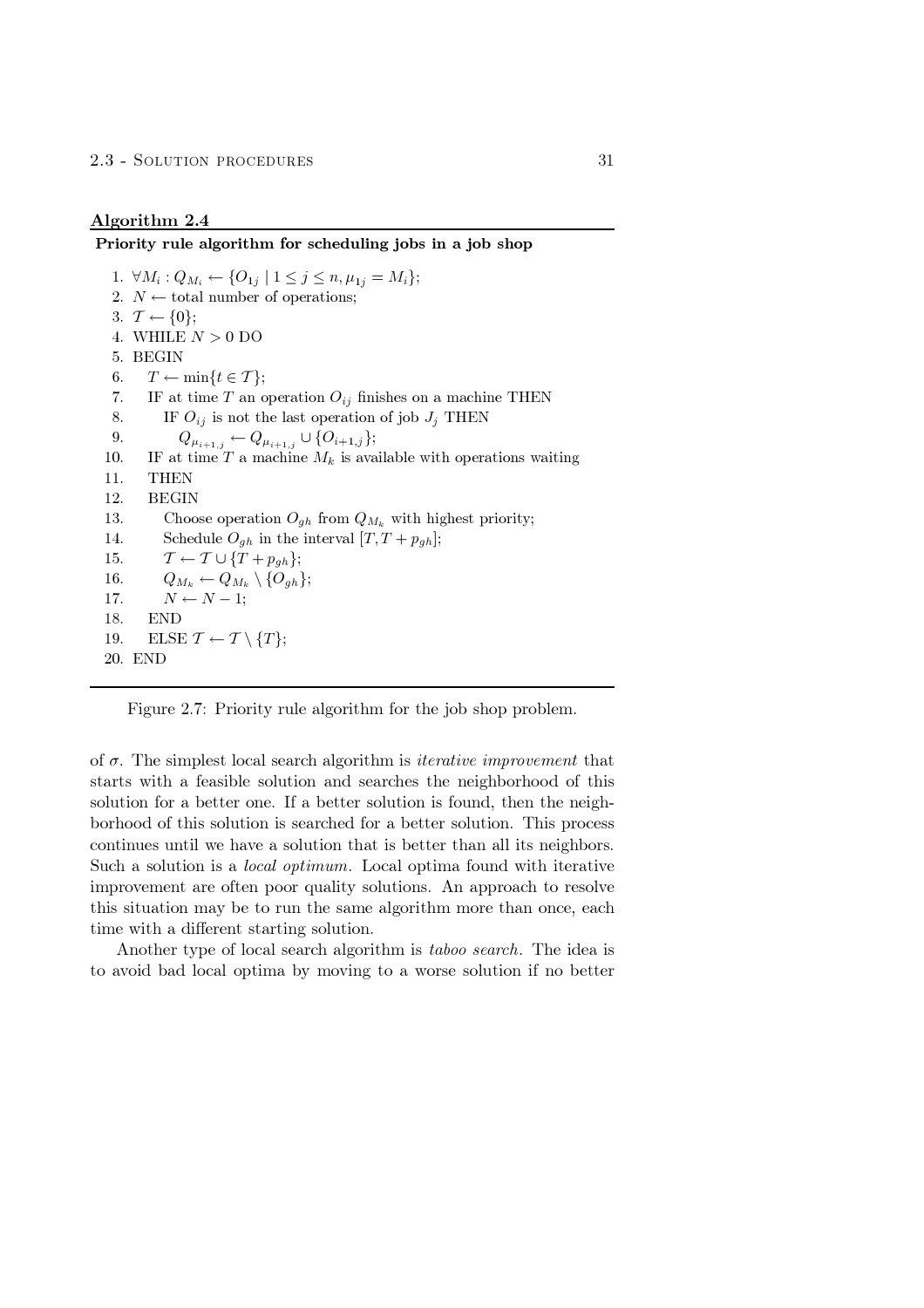exists in the neighborhood of the current solution. To avoid jumping from one solution to the other and back again, a taboo list is introduced. We cannot move to a solution on the taboo list, unless some *aspiration* criterion is satisfied. After each move the taboo list is updated. A typical taboo list consists of the seven last changes made. The criterion to stop the algorithm is often an upper bound on the running-time or on the number of iterations without improvement. For details, we refer to Glover [32, 33] and Glover et al. [34]. For applications of taboo search to job shop problems, see, e.g., Dell'Amico and Trubian [24] and Nowicki and Smutnicki [60].

Simulated annealing is a local search algorithm that randomly picks a neighbor of the current solution. If the neighbor is a better solution than the current one, then this neighbor becomes the current solution. Otherwise, it becomes the current solution with a certain probability. This probability depends on the difference between the value of the current solution and the value of the neighbor, and on a certain control parameter, often called the temperature, whose value decreases during the execution of the algorithm. A low temperature makes it unlikely that we move to a neighbor with a worse solution value. For applications of simulated annealing to job shop problems, see, for instance, Van Laarhoven et al. [49] and Aarts et al. [1].

We refer to Vaessens et al. [79] for a computational study of the performance of the most prominent local search algorithms for the job shop problem. They discuss a number of other local search algorithms, such as genetic algorithms, variable-depth search, and a number of variants of the Shifting Bottleneck procedure of Adams et al. [2]. The strength of the SB procedure is that it is an intuitive algorithm that generates good schedules in reasonable time. Also, it can easily be generalized to deal with practical features, such as transportation and non-availability times of the machines. The next section discusses the original Shifting Bottleneck procedure.

## 2.4 Shifting Bottleneck procedure

The Shifting Bottleneck (SB) procedure decomposes the job shop problem into a series of single-machine subproblems. It schedules the machines one by one and focuses on bottleneck machines. Like branch-and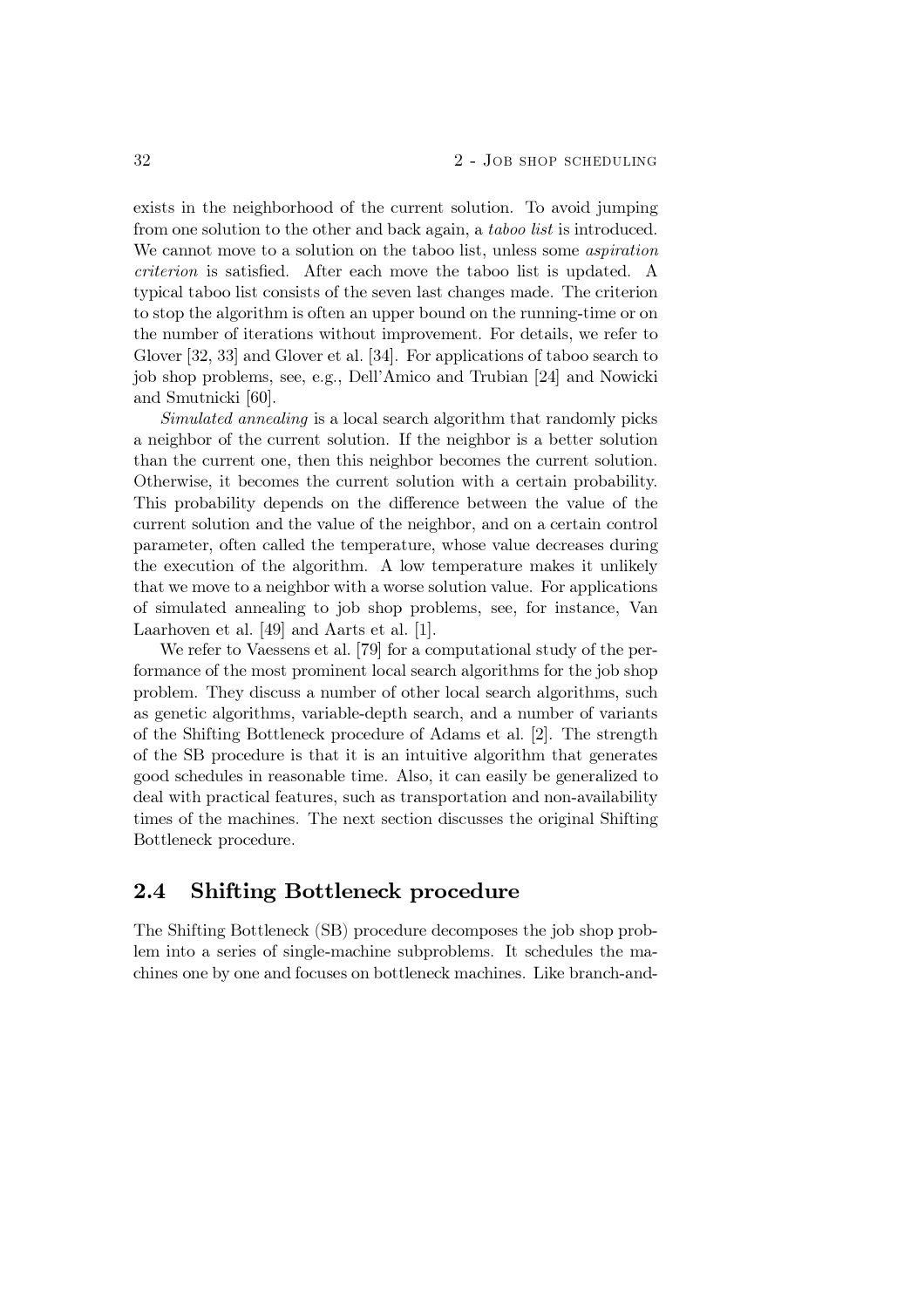bound algorithms for the job shop problem, the SB procedure heavily relies on longest path computations in the graph  $D_{A'}$  discussed in Section 2.2:

- the length of a longest path from node s to node  $v_{ij}$  defines the earliest possible starting time of operation  $O_{ij}$ , that is, it defines a release date  $r_{ij}$  for operation  $O_{ij}$ ;
- the length of a longest path from node  $v_{ij}$  to node t equals the minimum time the shop needs to process all jobs after the completion of operation  $O_{ij}$ , that is, it defines a *run-out time*  $q_{ij}$  for operation  $O_{ij}$ ;
- if all machines are scheduled, then the length of a longest path from  $s$  to  $t$  equals the makespan of this schedule.

In Figure 2.8, a description of the SB procedure is given. The initial-

#### Algorithm 2.5

#### Shifting Bottleneck procedure.

- 1. label every machine as a non-bottleneck machine;
- 2. FOR  $i = 1$  TO M DO
- 3. BEGIN
- 4. compute longest paths, resulting in release dates and run-out times;
- 5. schedule the non-bottleneck machines;
- 6. let  $M_k$  be the machine with the largest resulting makespan;<br>7. label  $M_k$  as a bottleneck machine;
- 7. label  $M_k$  as a bottleneck machine;<br>8. fix schedule of  $M_k$ ;
- 8. fix schedule of  $M_k$ ;<br>9. optimize bottleneck
- optimize bottleneck machines;
- 10. END

Figure 2.8: Shifting Bottleneck procedure.

ization of the procedure is to label every machine as a non-bottleneck machine. During each iteration of the main loop, one new bottleneck machine is chosen.

First, the longest paths are computed in the directed graph  $D_{A}$ , where  $A'$  consists of the machine arcs representing the schedules on the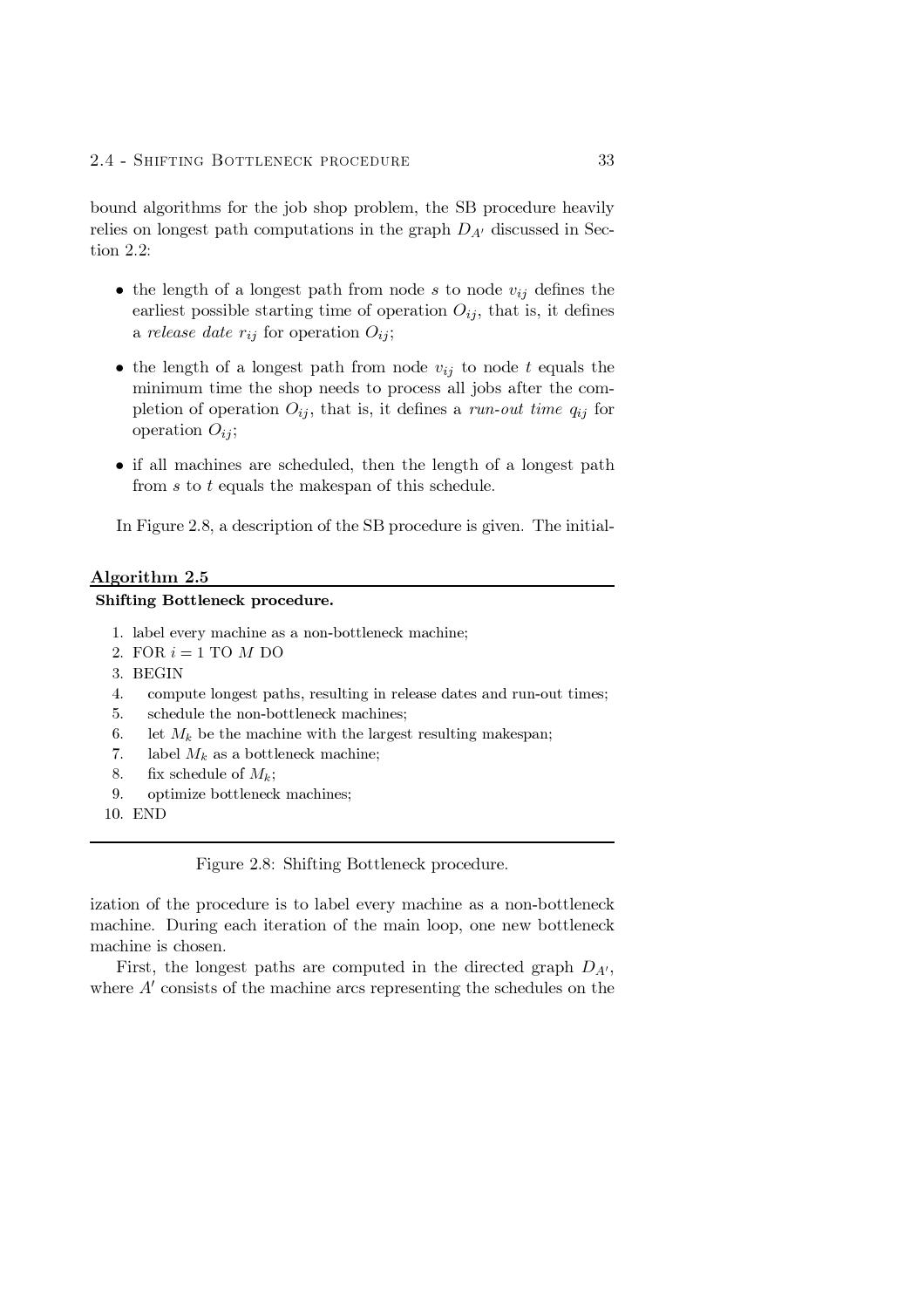bottleneck machines. We slightly modify the definition of  $A'$ : until now, we represented the schedule  $O_{qh} - O_{ij} - O_{kl}$  on a machine by the arc set  $\{\langle v_{gh}, v_{ij} \rangle, \langle v_{gh}, v_{kl} \rangle, \langle v_{ij}, v_{kl} \rangle\};$  now, we represent it by the arc set  $\{\langle v_{qh}, v_{ij} \rangle, \langle v_{ij}, v_{kl} \rangle\}.$  The arc  $\langle v_{qh}, v_{kl} \rangle$  is induced by transitivity. In this way, each node  $v_{ij}$  has *outdegree* at most two, i.e., there are at most two arcs that start in  $v_{ij}$ . Therefore, there are  $O(N)$  arcs in  $D_{A'}$ , and the longest path algorithm in Figure 2.5 runs then in  $O(N)$  time. The longest path computations result in release dates and run-out times for all operations.

Next, all non-bottleneck machines are scheduled. A number of  $1|r_i, q_i|C_{\text{max}}$ -problems need then to be solved. This problem is  $\mathcal{NP}$ hard, but it can be solved effectively with the algorithm proposed by Carlier [17]. Adams et al. use this optimization algorithm to solve these single-machine scheduling problems. Note that if we give each operation  $O_{ij}$  a due date  $d_{ij} = -q_{ij}$ , then each problem is equivalent to the  $1|r_i|L_{\text{max}}$  problem. The machine with the largest resulting makespan, or maximum lateness, becomes the new bottleneck machine. The schedule of this machine is fixed by adding the machine arcs representing it to A .

The bottleneck machines are rescheduled in a bottleneck optimization procedure, which consists of a number of cycles. In each cycle, every bottleneck machine is rescheduled once. In the first cycle, the sequence in which the bottleneck machines are rescheduled is the sequence in which they were labeled as a bottleneck machine. In the other cycles, we use the sequence we get by reordering the bottleneck machines according to non-increasing solution values of the single-machine problems in the latest cycle. If a machine is rescheduled, then its machine arcs are deleted from  $A'$ , release and due dates for operations on this machine are recomputed, the machine is scheduled according to the current release and due dates, and the machine arcs representing the new schedule are added to  $A'$ . If an improvement was found during a cycle, then another cycle is performed. If not all machines are bottleneck machines, however, then Adams et al. limit the number of cycles to three. The last step in the bottleneck optimization procedure is to reschedule successively a number of non-critical bottleneck machines, that is, bottleneck machines that have no operations on a longest path from s to t in the graph  $D_{A'}$ . The authors suggest to set the number of non-critical machines to reschedule equal to the  $\min{\{\sqrt{M_0}, M_0'\}},$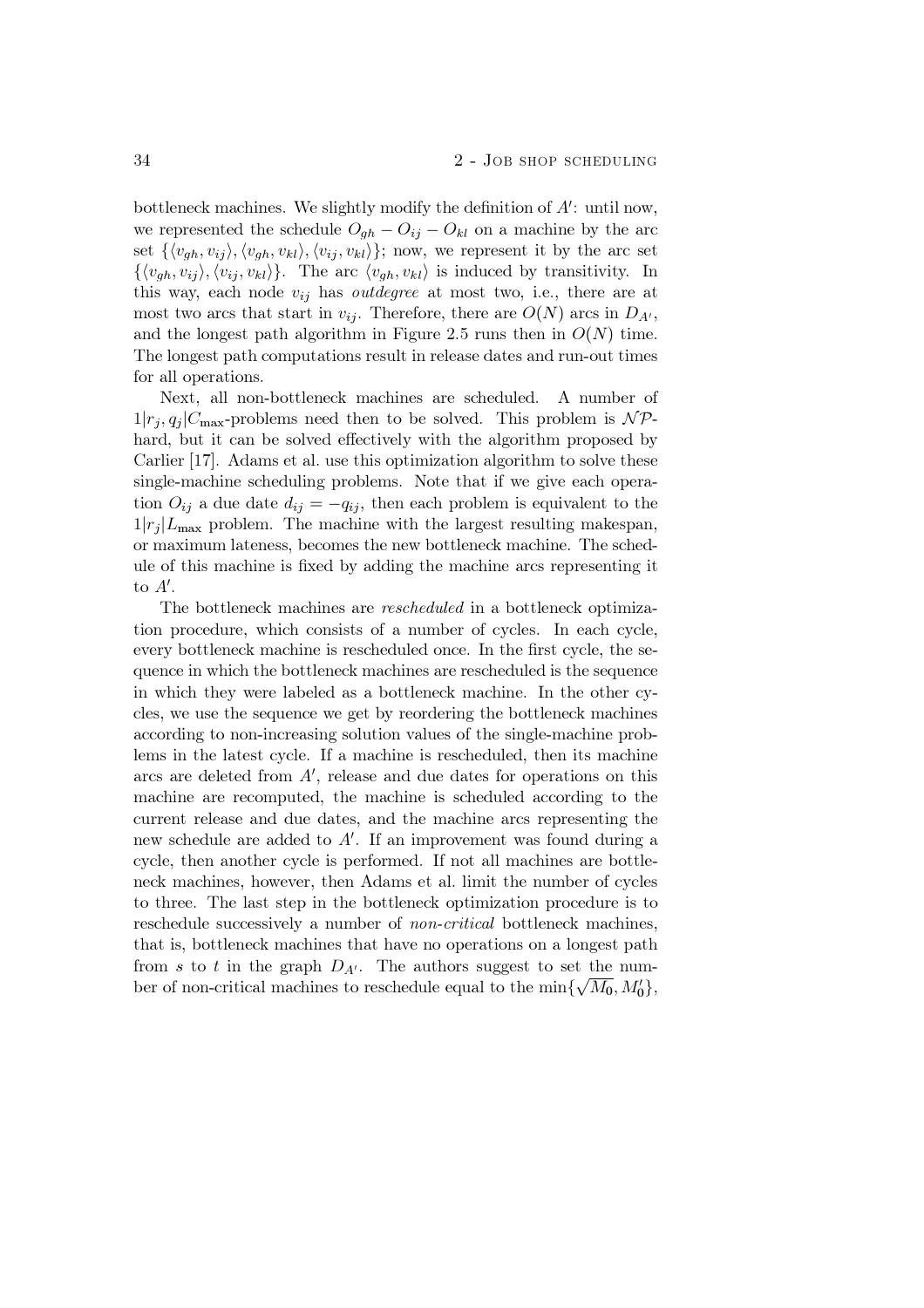where  $M_0$  is the number of bottleneck machines and  $M'_0$  the number of non-critical machines.

## 2.4.1 An example

In this subsection, we demonstrate the SB procedure by applying it to an instance with three machines and two jobs, where both jobs consist of three operations. The data of this instance can be found in Table 2.2. Figure 2.9 gives the graph  $G$ , representing this instance. For conve-

|  | $J_j \mid \mu_{1j} \mid \mu_{2j} \mid \mu_{3j} \mid p_{1j}$ |  |  |
|--|-------------------------------------------------------------|--|--|
|  | $ J_1 M_1 M_2 M_3 $                                         |  |  |
|  | $ J_2 M_1 M_3 M_2 $                                         |  |  |

Table 2.2: Data for example instance.



Figure 2.9: Graph representing example instance.

nience, we have included the weights in the nodes. The first step in the SB procedure is to label all machines as non-bottleneck machines. Next, the length of the longest paths are computed in the graph  $D_{A'}$ , with  $A' = \emptyset$  since all machines are non-bottleneck machines. The graph  $D_{A'}$ is the graph  $G$  with all edges removed. The data of the resulting singlemachine problems are denoted in Table 2.3. The data in the columns  $r'$ ,  $p'$ , and  $d'$  represent the release dates, the processing times, and the due dates of the operations, respectively. The optimal schedules for the single-machine problems are given underneath the data, together with the optimal maximum lateness. We see that  $M_1$  has the largest resulting maximum lateness and we label  $M_1$  as a bottleneck machine. Since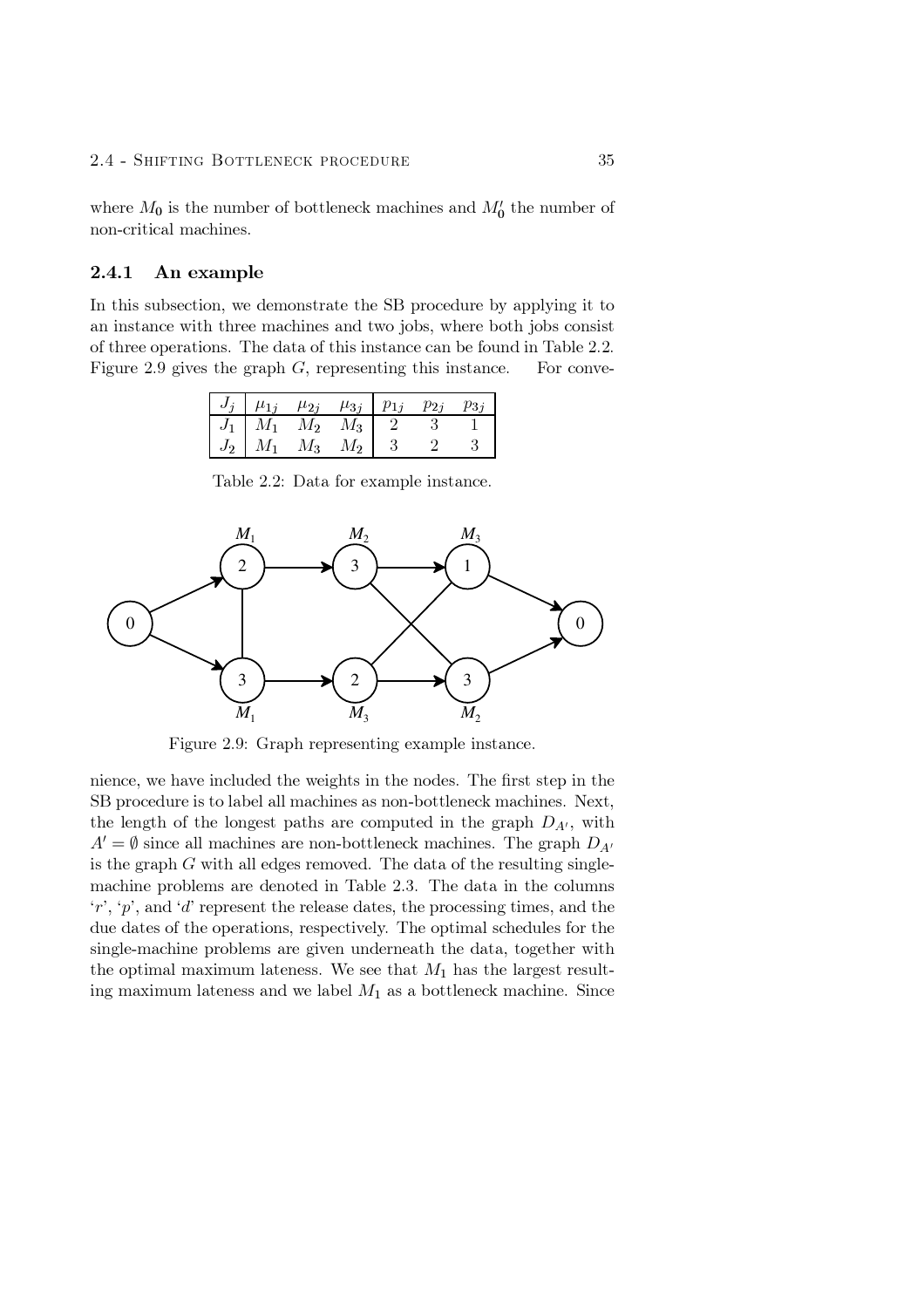$36$   $2$  - JOB SHOP SCHEDULING

| $M_1 \rvert r \rvert p \rvert d$                                    | $M_2 \rvert r \quad p \quad d$                                      | $M_3$   $r$   $p$   $d$                                             |
|---------------------------------------------------------------------|---------------------------------------------------------------------|---------------------------------------------------------------------|
| $J_1$ 0 2 -4                                                        | $J_1$   2 3 -1                                                      | $J_1$   5 1 0                                                       |
| $J_2$ 0 3 -5                                                        | $J_2$ 5 3 0                                                         | $J_2$   3   2   -3                                                  |
| $\sigma_1 = \langle J_2 - J_1 \rangle$<br>$L_{\rm max}(\sigma_1)=9$ | $\sigma_2 = \langle J_1 - J_2 \rangle$<br>$L_{\rm max}(\sigma_2)=8$ | $\sigma_3 = \langle J_2 - J_1 \rangle$<br>$L_{\rm max}(\sigma_3)=8$ |

Table 2.3: Data of the first single-machine problems.

there is only one machine labeled as a bottleneck machine, we do not perform the bottleneck optimization step. We fix the schedule on  $M_1$  by adding the machine arc representing this schedule to  $A'$ , see Figure 2.10.

The release and due dates are now recomputed, which results in the



Figure 2.10: The graph  $D_{A'}$  after fixing the schedule on  $M_1$ .

single-machine problems found in Table 2.4. Again, the optimal sched-

$$
\begin{array}{c|ccccc}\nM_2 & r & p & d \\
\hline\nJ_1 & 5 & 3 & -1 & & J_1 & 8 & 1 & 0 \\
J_2 & 5 & 3 & 0 & & J_2 & 3 & 2 & -3 \\
\sigma_2 & \langle J_1 - J_2 \rangle & & \sigma_3 = \langle J_2 - J_1 \rangle \\
L_{\text{max}}(\sigma_2) = 11 & & L_{\text{max}}(\sigma_3) = 9\n\end{array}
$$

Table 2.4: Machine data after fixing schedule on  $M_1$ .

ules for the single-machine problems together with their solution values are given underneath the data. Now,  $M_2$  is the machine with the largest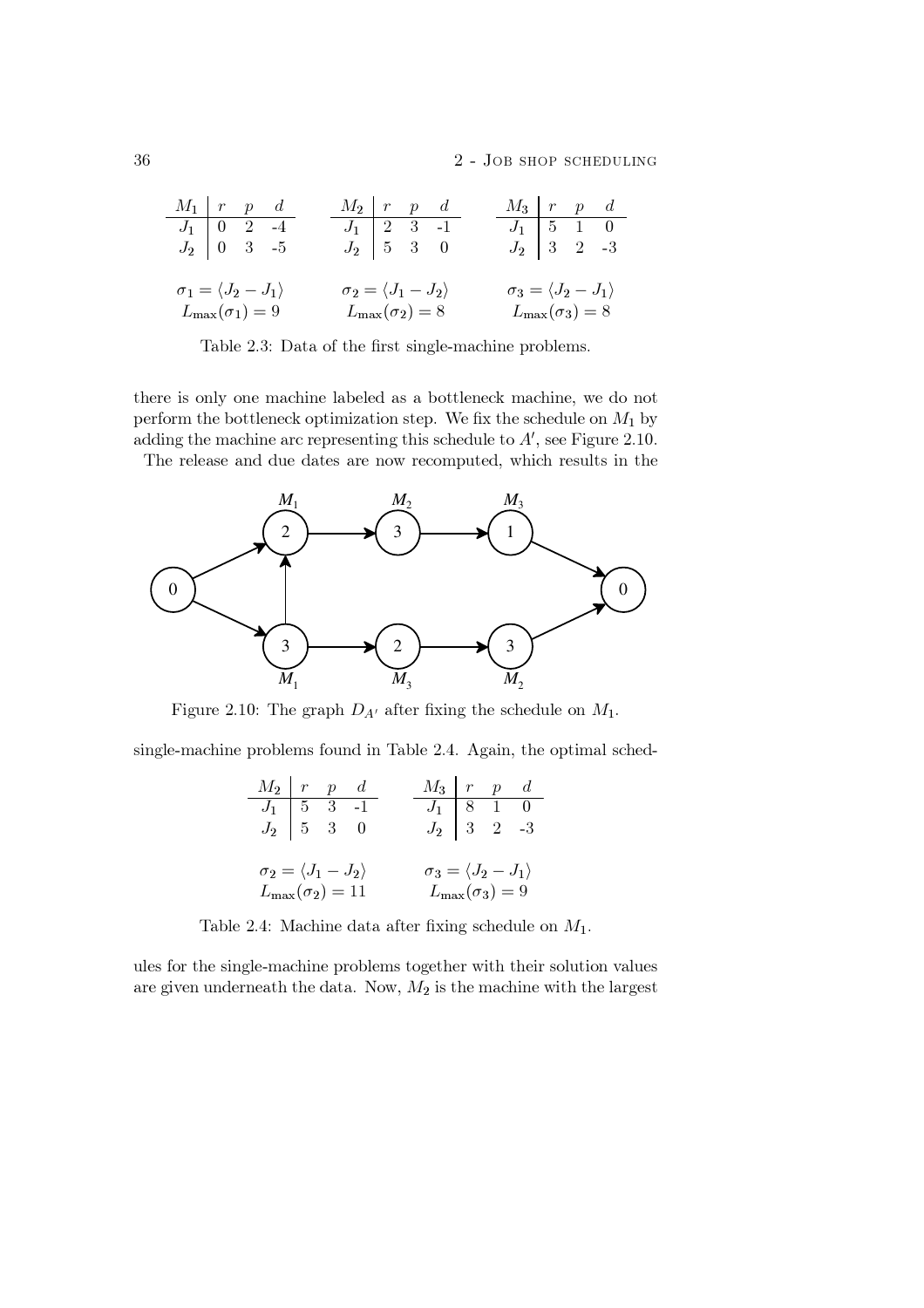resulting maximum lateness, hence it is labeled as a bottleneck machine and its schedule is fixed, see Figure 2.11. The length of a longest



Figure 2.11: Graph after fixing the schedule on  $M_2$ .

path from  $s$  to  $t$  is now 11. Since we now have two bottleneck machines, we perform the bottleneck optimization step. In the first cycle, both machines are rescheduled in the order in which they were labeled as a bottleneck machine. This means that we first reschedule  $M_1$  and then  $M_2$ . Releasing the schedule on  $M_1$  results in the graph in Figure 2.12.



Figure 2.12: Graph after releasing the schedule on  $M_1$ .

The resulting machine data for  $M_1$  are given in Table 2.5. The resulting schedule  $J_1 - J_2$  on  $M_1$  is better than the previous schedule  $J_2 - J_1$ , because the length of a longest path from  $s$  to  $t$  is now 10 instead of 11. Therefore, we accept the new schedule on  $M_1$ . The next step in the cycle is to release the schedule on machine  $M_2$  and reschedule it. The schedule remains the same, however; the maximum lateness of this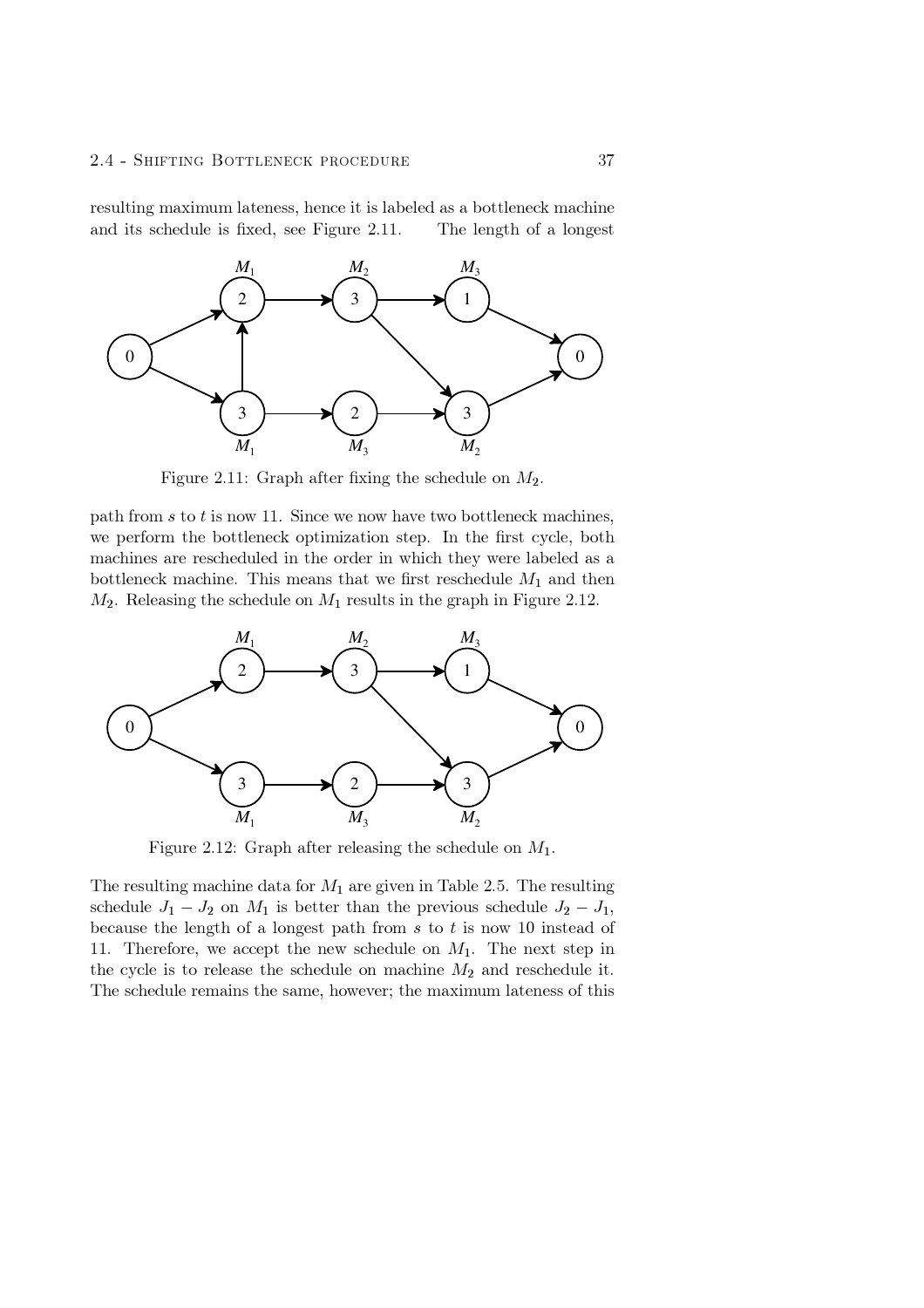$$
\begin{array}{c|cc}\nM_1 & r & p & d \\
\hline\nJ_1 & 0 & 2 & -6 \\
J_2 & 0 & 3 & -5 \\
\sigma_1 = \langle J_1 - J_2 \rangle \\
L_{\text{max}}(\sigma_1) = 10\n\end{array}
$$

Table 2.5: Machine data after releasing schedule  $M_1$ .

schedule is 10. This completes the first cycle of the bottleneck optimization step. Since we have found an improvement during the last cycle, we perform another one. The bottleneck machines are now rescheduled in order of non-increasing solution values of the single-machine schedules. The schedules on both  $M_1$  and  $M_2$  have maximum lateness 10; we may therefore reschedule them in the sequence  $M_1 - M_2$  or  $M_2 - M_1$ . In either case, we find no improvement of the length of a longest path from s to t. Now, we have to reschedule a number of non-critical bottleneck machines, but all bottleneck machines are critical. Also, there has been criticism about this step, because it rarely results in an improvement, cf. Dauzère-Peres and Lasserre [23]. We have chosen not to use this second part of the bottleneck optimization step. Figure 2.13 gives the resulting graph after the bottleneck optimization step. The longest



Figure 2.13: Graph after first bottleneck optimization step.

path computations now result in the machine data in Table 2.6.  $M_3$ is labeled as a bottleneck machine and the resulting schedule on this machine is fixed. In the bottleneck optimization step, the bottleneck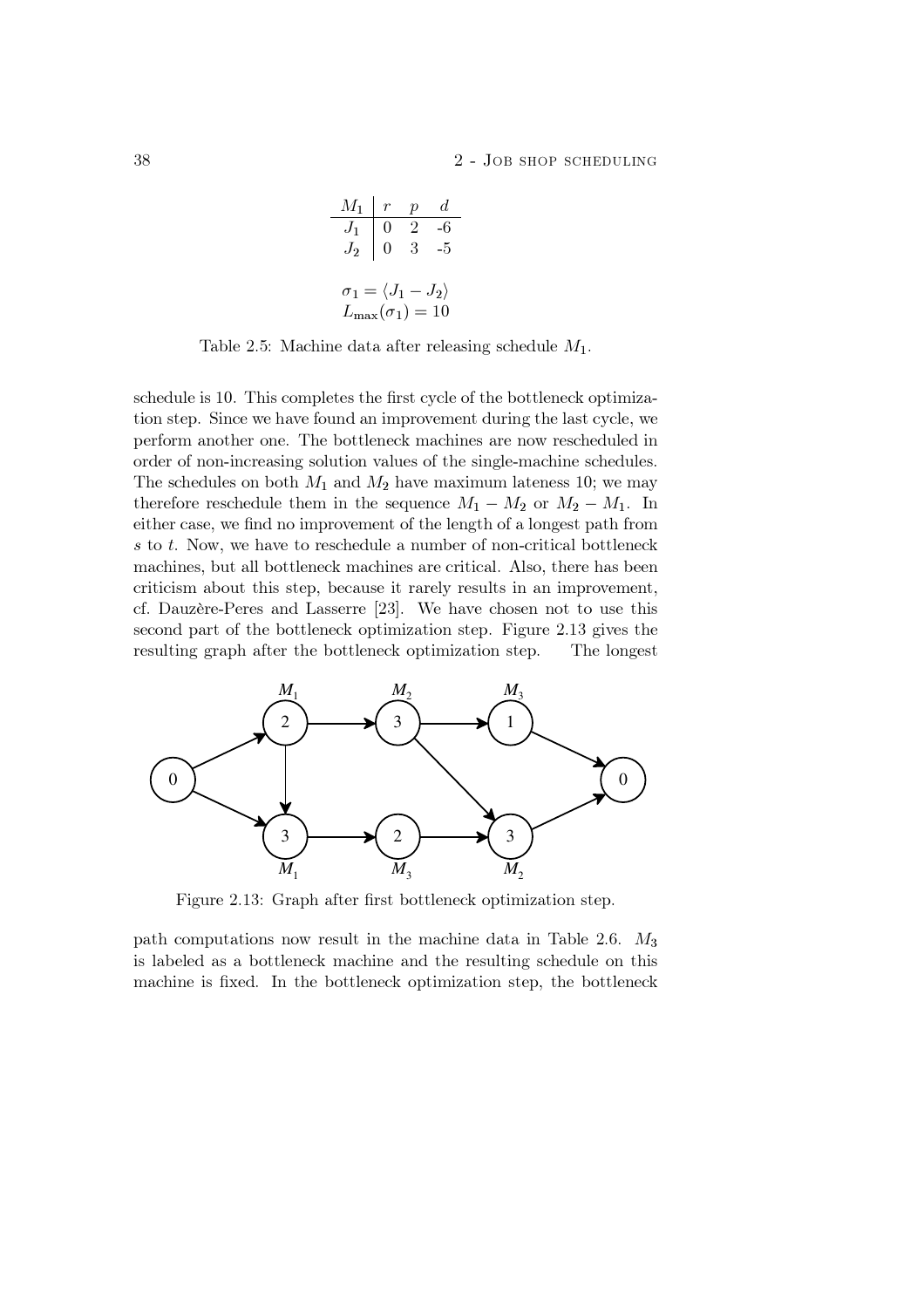#### 2.5 - CONCLUSION 39

$$
\begin{array}{c|cc}\nM_3 & r & p & d \\
\hline\nJ_1 & 5 & 1 & 0 \\
J_2 & 5 & 2 & -3 \\
\sigma_3 = \langle J_2 - J_1 \rangle \\
L_{\text{max}}(\sigma_3) = 10\n\end{array}
$$

Table 2.6: Machine data after first bottleneck optimization step.

machines are rescheduled in the sequence  $M_1 - M_2 - M_3$ , but this gives in no improvement. Hence, this is the end of the SB procedure. The final solution is represented in Figure 2.14. The makespan of this



Figure 2.14: Final graph with  $C_{\text{max}} = 10$ .

solution, which is equal to the length of a longest path from  $s$  to  $t$ , is 10.

# 2.5 Conclusion

In this chapter, we discussed the job shop shop scheduling problem and some optimization and approximation algorithms to solve it, including the SB procedure. In the next chapter, we discuss extensions to this procedure, such as setup times, simultaneous resource requirements, and minimization of maximum lateness instead of makespan. Some extensions involve only changes in the disjunctive graph; other extensions also require changes in the single-machine scheduling algorithms.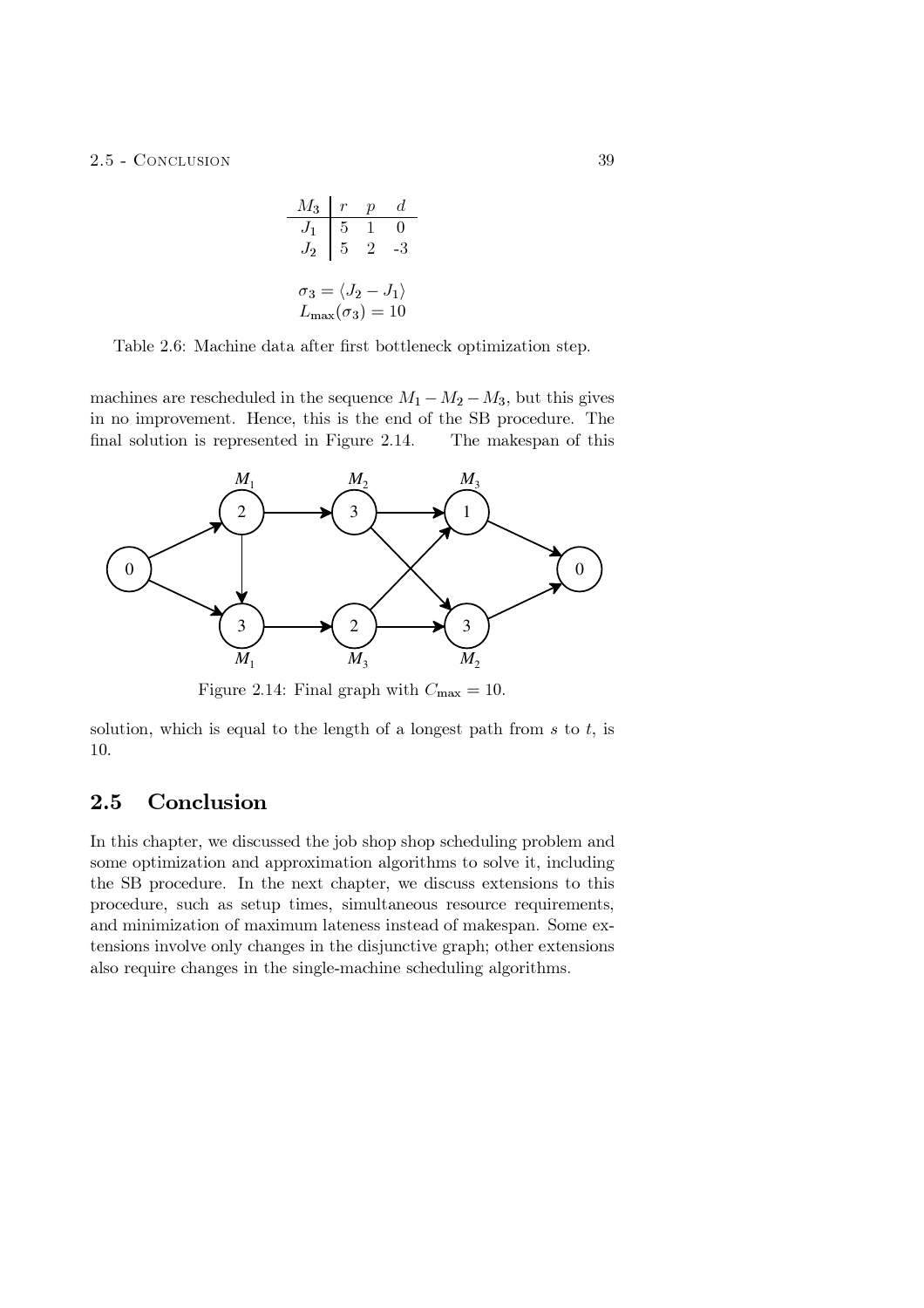- JOB SHOP SCHEDULING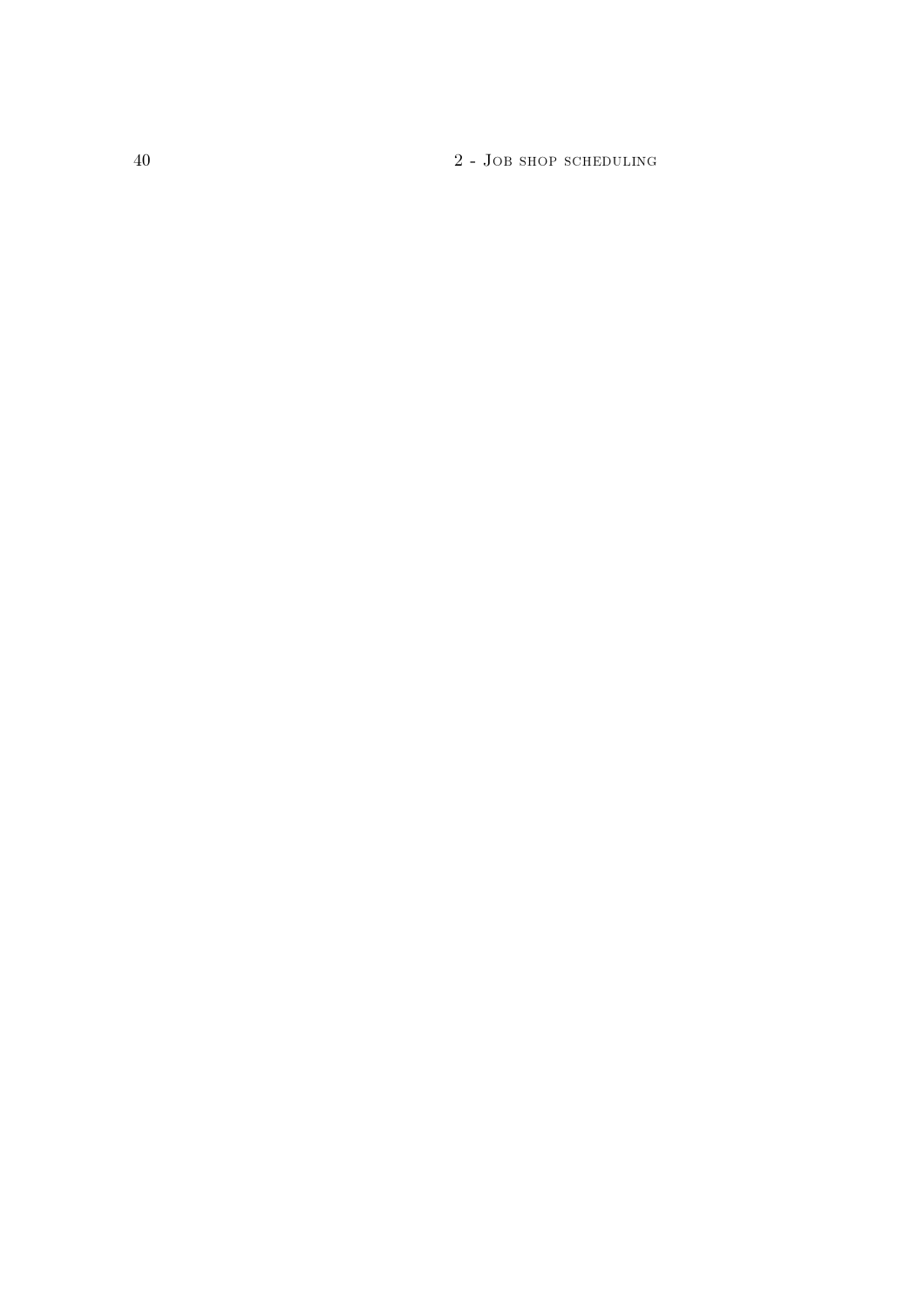Chapter 3

# Scheduling practical job shops

# 3.1 Introduction

In the operations research literature, machine scheduling problems, such as the job shop problem, are a popular area of research and a high level of algorithmic design and analysis has been achieved. These problems are, however, "clean" in that they ignore the nasty side constraints that occur in practice. In contrast, the production literature addresses such practical scheduling problems, but the emphasis is mainly on problem formulation and empirical analysis of priority rules.

This chapter tries to fill the gap between the operations research literature and the production literature by extending the Shifting Bottleneck (SB) procedure of Adams et al. [2] for the job shop problem to deal with practical features, such as transportation times and convergent job routings. Such practical features usually prohibit a theoretical analysis of the problem. For practical applications, computation time is very important. In general, the SB procedure produces good solutions for job shop problems in relatively little computation time; cf. Vaessens et al. [79]. This is why we use the SB procedure, instead of randomized local search methods like taboo search and simulated annealing that take more computation time.

The original paper by Adams et al. has prompted quite some research, which has taken two directions. The first concerns algorithmic improvements of the procedure; see, for instance, Dauzère-Peres and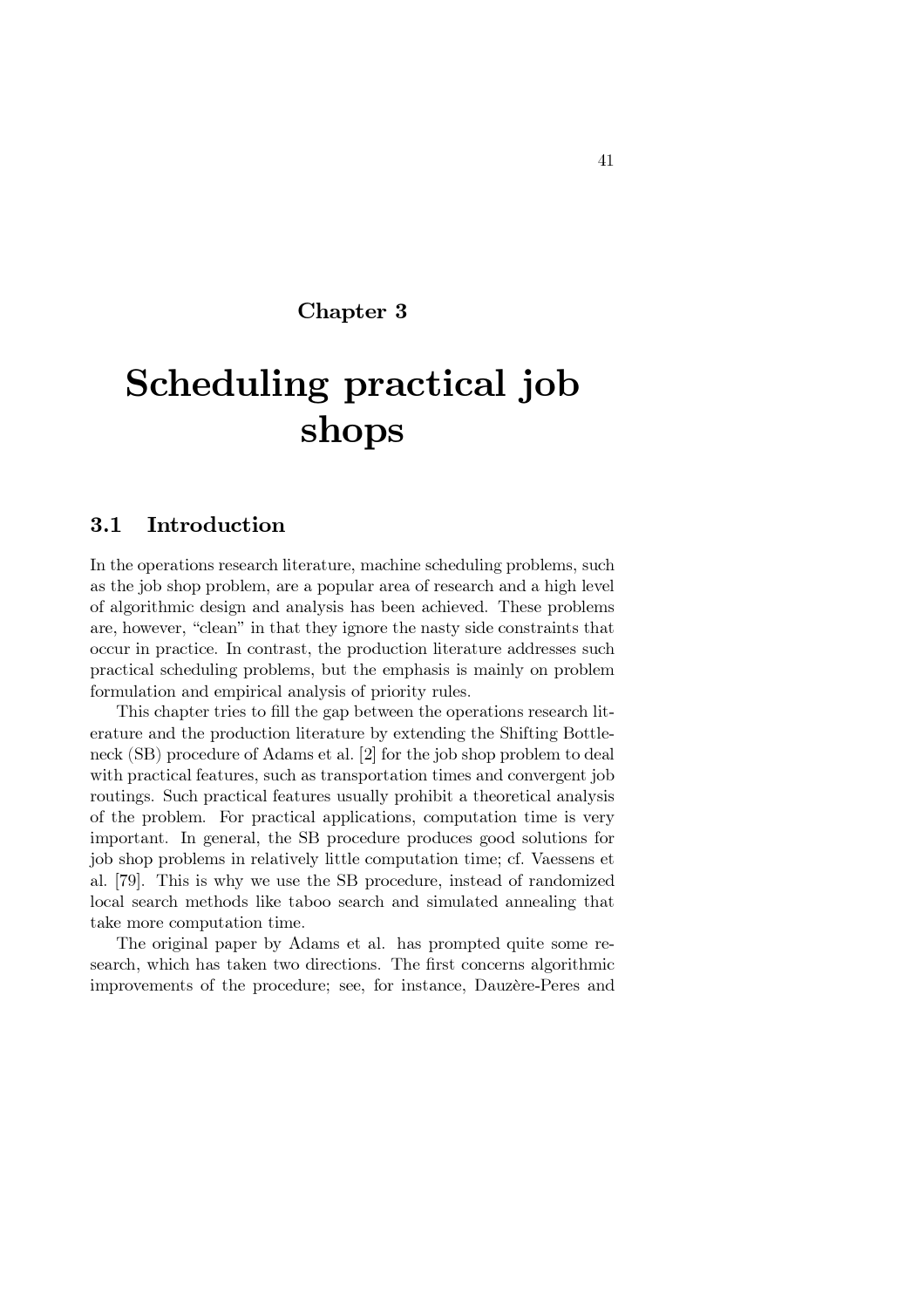Lasserre [23], Balas et al. [8], and Balas and Vazacopoulos [9]. The second direction concerns the adjustment of the SB procedure to other environments, e.g., job shops with practical features such as simultaneous resource requirements and setup times. We call job shops with such features practical job shops. Ovacik and Uzsoy [61] use an adapted SB procedure for scheduling semiconductor testing facilities. Their computational experiments with real-life data show that this procedure significantly outperforms dispatching rules both in terms of solution quality and robustness. Ivens and Lambrecht [43] discuss some practical extensions of the SB procedure, such as release and due dates, setup times, and convergent job routings.

In this chapter, we report on our research in the area of extending the SB procedure with practical features. This chapter is partly based on the work by Meester [56], who focuses on simultaneous resource requirements, and by Schutten [73]. The SB procedure with extensions is part of a commercial shop floor control system called JOBPLANNER, which we will discuss in Chapter 7.

The SB procedure consists of some generic steps, such as the computation of longest paths in the graph  $D_{A'}$ . Apart from the condition that  $D_{A'}$  may not contain directed cycles, we have imposed no restrictions on it. The decomposition of a job shop scheduling problem as discussed in the previous chapter results in the single-machine scheduling subproblems  $1|r_j|L_{\text{max}}$ . We show that by changing the properties of the graph G, and therefore of  $D_{A'}$ , and by changing the algorithms for the machine scheduling subproblems, we are able to handle various extensions of the classical job shop problem.

Practical instances may be very large and the machine scheduling subproblems can then often not be solved to optimality in reasonable time. In the SB procedure, it is possible to use heuristics for the machine scheduling subproblems. For example, we can use the extended Jackson [44] rule instead of Carlier's algorithm for the  $1|r_j|L_{\text{max}}$  problem. Below, we discuss possible extensions of the classical job shop problem and how to model them. Although all possible combinations of those extensions are allowed, we only consider one extension at a time. We stress that the decomposition principle proceeds along the lines Adams et al. proposed; we adjust only G and characterize the resulting machine scheduling subproblems.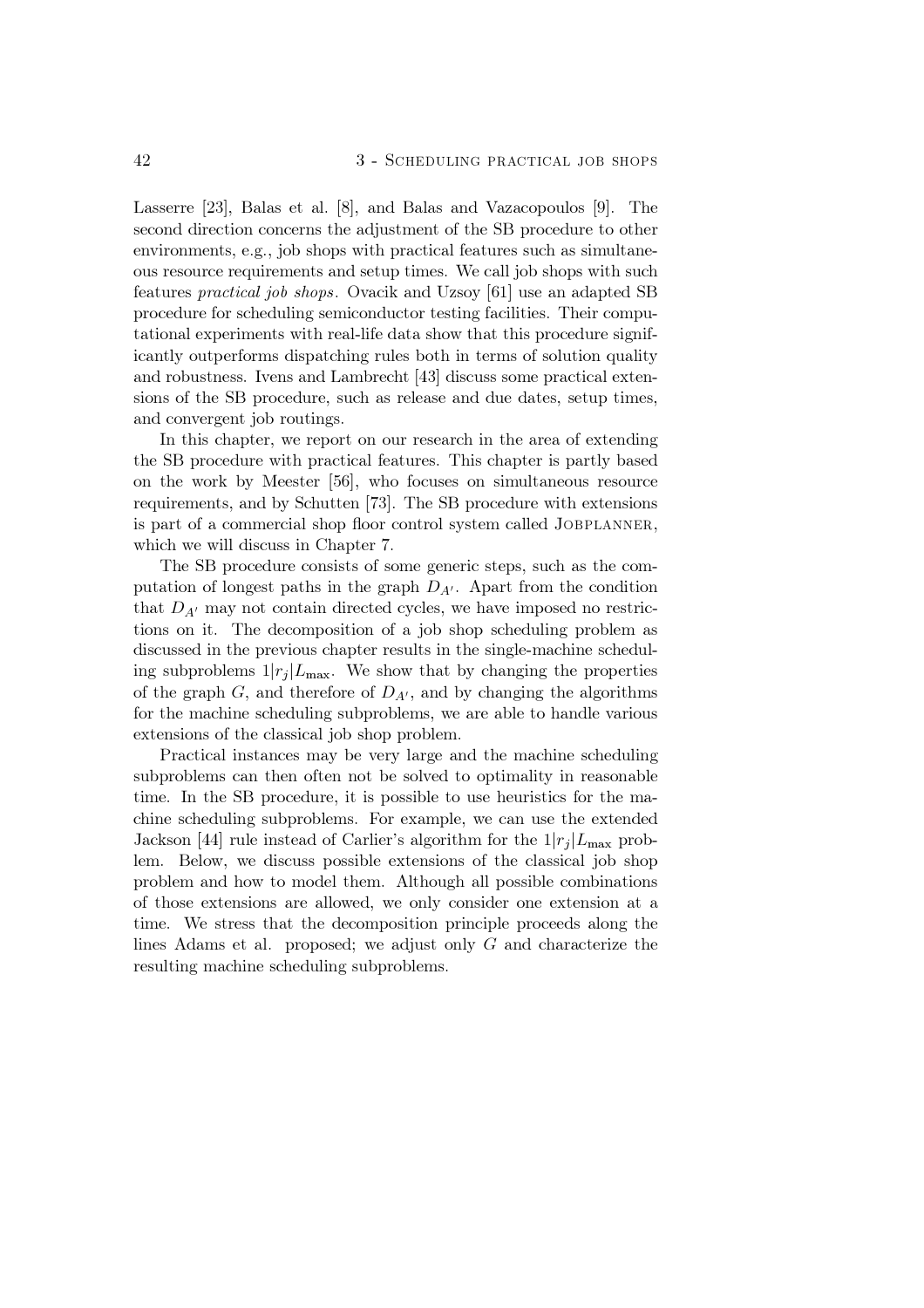### 3.2 Release and due dates

In the classical job shop problem, all jobs become available for processing at the same time. This is seldom true in practice, where jobs usually have different release dates. Suppose now that job  $J_i$  has a release date  $r_j$ . If we give the arc  $\langle s, v_{1j} \rangle$  weight  $r_j$ , then the length of a longest path from s to  $v_{1j}$  is at least  $r_j$ . Thus, we ensure that  $r_{1j} \geq r_j$  and that operation  $O_{1i}$  does not start before time  $r_i$ . Also, it is possible that we cannot process operation  $O_{ij}$  before some point in time  $t_{ij}$  $(i = 2, \ldots, n<sub>j</sub>)$ , because some tool or material is not available before that time, with  $t_{ij} > r_j + \sum_{k=1}^{i-1} p_{kj}$ . We model this by adding an arc from s to  $v_{ij}$  with weight  $t_{ij}$ .

In the classical job shop problem, the objective is to minimize makespan. In practice, jobs for different customers have different due dates. It is then appropriate to have an objective function that measures the due date performance. Let  $d_i$  denote the due date of job  $J_i$ . Consider now the objective of minimizing maximum lateness  $L_{\text{max}}$ , with  $L_{\text{max}} =$  $\max_{j=1,\dots,n}$   $\{C_j - d_j\}$  and  $C_j$  the completion time of  $J_j$ . To cope with the objective of minimizing  $L_{\text{max}}$ , we give the arcs  $\langle v_{n_j,j}, t \rangle$  weight  $-d_j$  $(j = 1, \ldots, n)$ . The length of a longest path from s to t is then equal to the maximum lateness of the corresponding schedule. Note that this objective generalizes minimizing makespan.

Thus, to deal with release and due dates, we need to change only the weights of some arcs in the graph  $G$ . If also the operations have release dates, then we must add some arcs to G.

# 3.3 Setup times

A machine may have to be set up before it can process the next operation. This happens, for instance, when tools must be switched off-line or when the machine must be cleaned between two operations. During a setup, the machine cannot process any operation.

Suppose that a partial schedule on the machine with setup times is  $O_{gh} - O_{ij}$ . The setup time between  $O_{gh}$  and  $O_{ij}$  is  $s_{gh,ij}$ . In  $D_{A'}$ , we model this setup time by giving weight  $s_{gh,ij}$  to the machine arc  $\langle v_{gh}, v_{ij} \rangle$ . The length of a longest path from  $v_{gh}$  to  $v_{ij}$  in  $D_{A'}$  is then at least  $s_{gh,ij}$ . This ensures that there are at least  $s_{gh,ij}$  time units between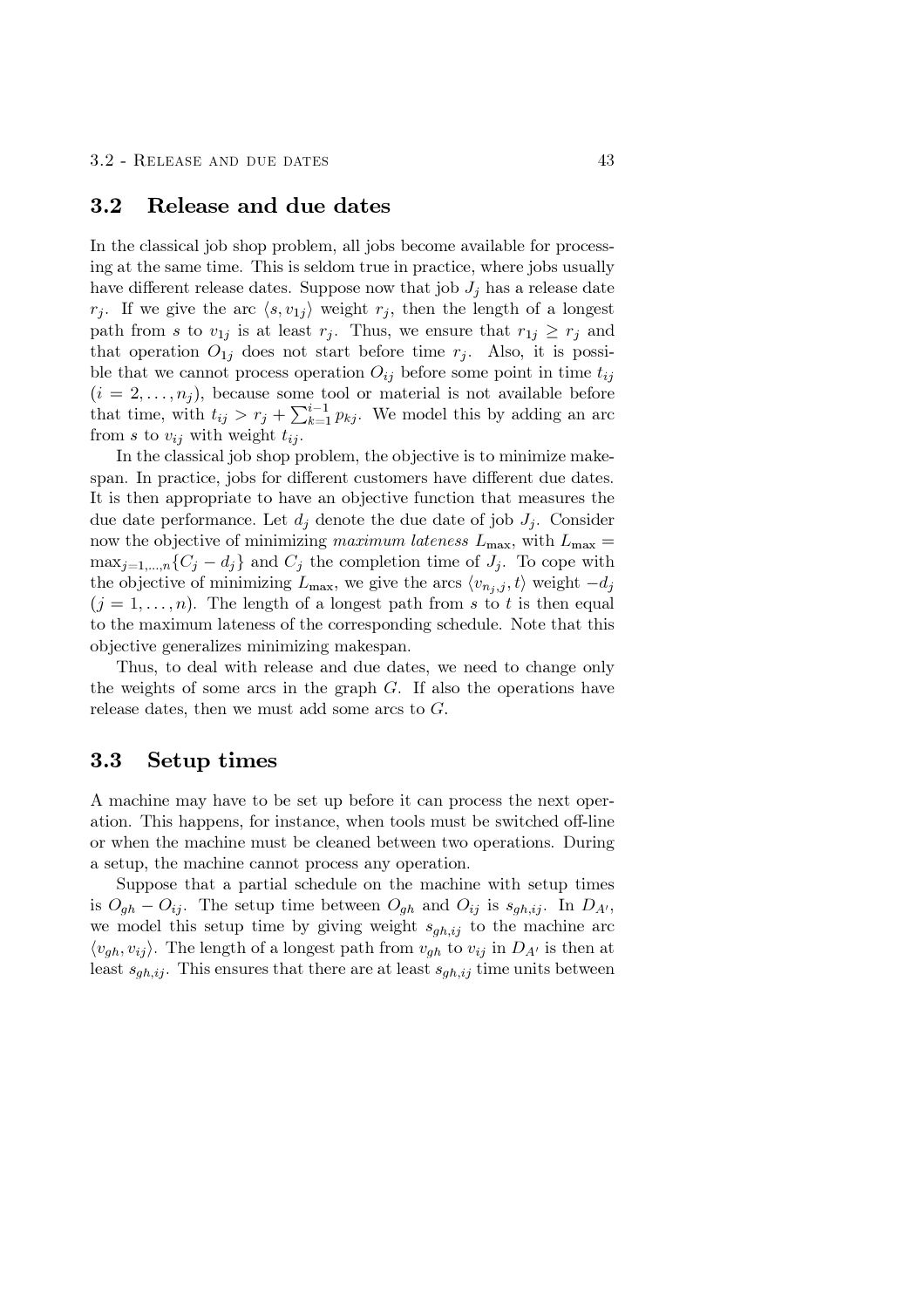the completion of  $O_{qh}$  and the start of  $O_{ij}$ , which leaves room for the needed setup.

In the standard SB procedure, we need to solve the single-machine problem  $1|r_i|L_{\text{max}}$  a number of times. Now, the setup times between the execution of the operations need to be taken into account, i.e., we have to solve the  $1|r_i, s_{ij}|L_{\text{max}}$  problem. For single-machine scheduling problems with family setup times, i.e., for the  $1|r_i, s_i|L_{\text{max}}$  problem, Schutten et al. [75] present a branch-and-bound algorithm that solves instances with up to 40 jobs to optimality. For details of this algorithm, we refer to Chapter 4.

Accordingly, the SB procedure can deal with setup times by changing the length of the machine arcs in  $D_{A'}$ , and by designing an algorithm for the machine scheduling subproblems with setup times.

In the Sheet Metal Factory of DAF trucks in Eindhoven (The Netherlands), setup times occur when changing the moulds of the presses. Belderok [10] tests the SB procedure with setup times in this factory. His computational experiments indicate that a significant leadtime reduction along with a better due date performance is possible, in particular for the Sheet Metal Press department. For example, Belderok tests the procedure on a real-life set of jobs that were processed in five days. The makespan of the schedule generated by the SB procedure is less than three and a half days.

# 3.4 Parallel machines

In the classical job shop, every operation requires a specific machine. In practice, an operation may sometimes be performed by any machine from a group of parallel machines. Parallel-machine scheduling comes down to assigning each operation to one of the machines and sequencing the operations assigned to the same machine.

The decomposition of the job shop scheduling problem with parallel machines results in a series of parallel-machine scheduling problems in which the jobs have release and due dates and the objective is again to minimize the maximum lateness. If the machines in a group are identical, then we may use Carlier's [18] algorithm to solve the resulting subproblems  $P|r_i|L_{\text{max}}$  to optimality.

If the machines in the group are not identical, that is, if the process-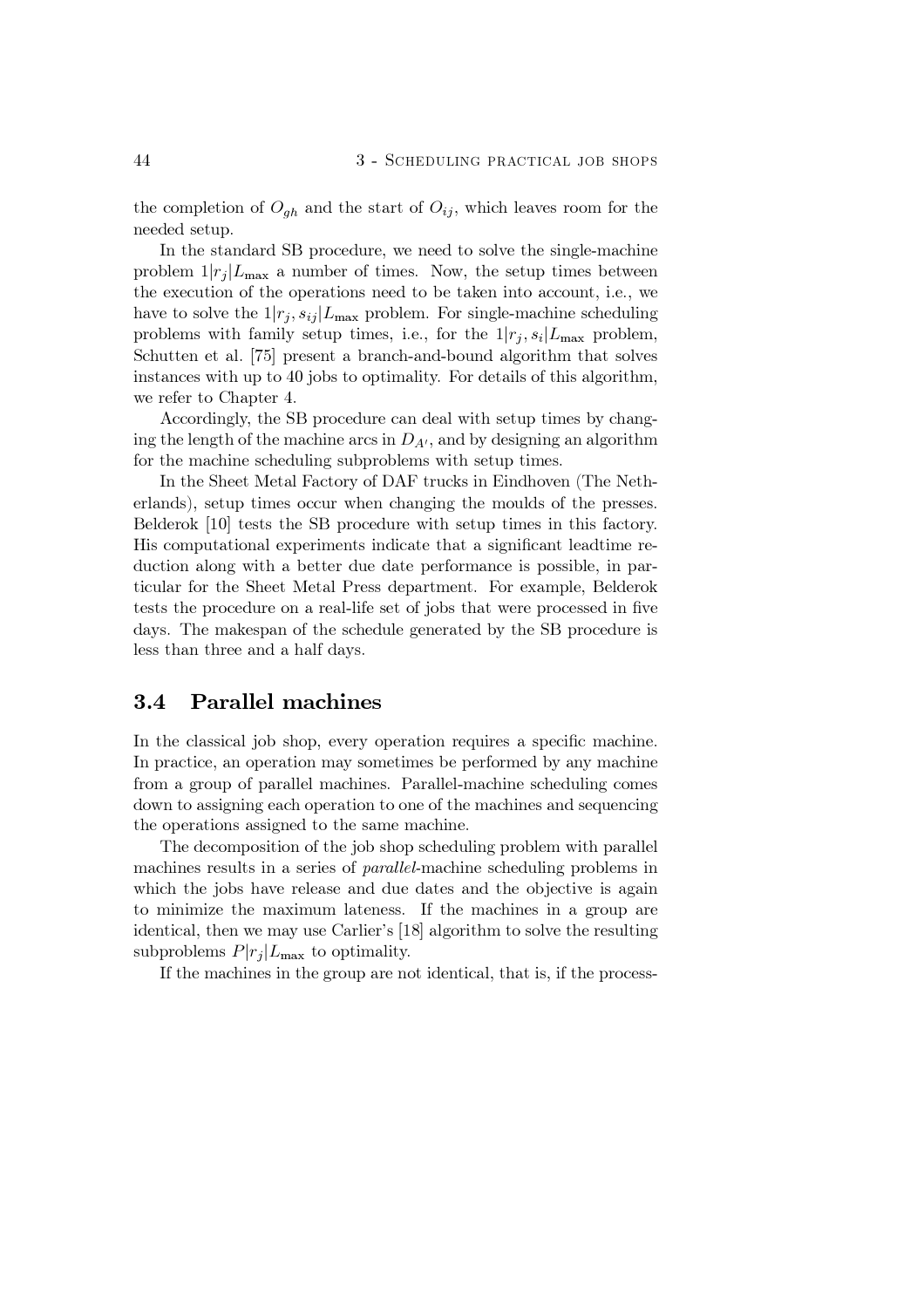#### 3.5 - TRANSPORTATION TIMES

ing time of an operation depends on the machine, then the weight of the corresponding node changes during the execution of the SB procedure. If a parallel machine group is labeled as a bottleneck, then the weight of the corresponding node is equal to the processing time on the machine to which the operation has been assigned. Otherwise, the weight is equal to the smallest processing time of this operation.

In G, we have for each machine in this group a chain of arcs representing the sequence on this machine. In Figure 3.1, the bold arcs represent the schedule for a group consisting of two parallel machines with  $O_{12} - O_{21}$  the schedule on the first machine and  $O_{14} - O_{23} - O_{25}$ the schedule on the second machine in this group.



Figure 3.1: Representation of a parallel machine schedule.

## 3.5 Transportation times

In practice, it may be impossible to start operation  $O_{ij}$  immediately after the completion of operation  $O_{i-1,j}$ , because the product must first be transported from machine  $\mu_{i-1,j}$  to machine  $\mu_{ij}$ . If the transportation connection of a product always tion capacity is unlimited, i.e., the transportation of a product always starts immediately after the completion of the operation, then we model this by giving arc  $\langle v_{i-1,j}, v_{ij} \rangle$  a weight that is equal to the transporta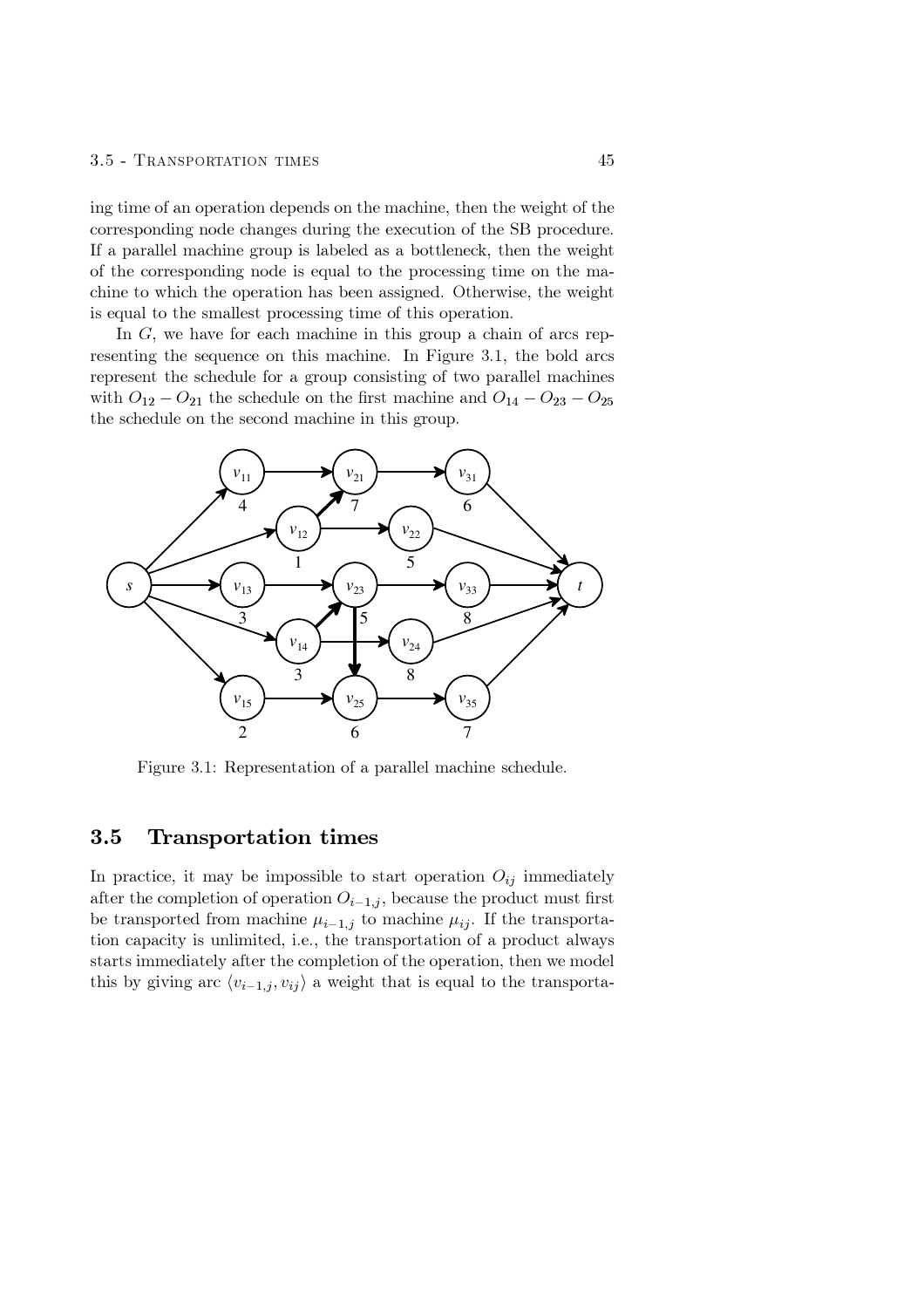tion time. This creates enough time between the completion of  $O_{i-1,j}$ and the start of  $O_{ij}$  to transport the product to the next machine. Note that we need not change any algorithm for the machine scheduling subproblems to deal with this type of transportation time.

Reesink [66] tests the SB procedure with transportation times at Stork Plastics Machinery in Hengelo, The Netherlands. He also uses transportation times to model operations that are subcontracted. These operations are assumed to have a fixed leadtime. Belderok [10] uses transportation times to make the resulting schedule more robust. A schedule is robust if a small increase in the processing time of an operation does not create the need to reschedule. Frequent rescheduling may lead to nervousness on the shop floor, if the operators have to deal with frequently changing schedules.

If transportation capacity is limited, then transportation is an operation that we need to schedule as well; it is then uncertain when transportation takes place and, accordingly, when the next operation can start. We model, for example, transportation performed by vehicles that can transport no more than one job at a time as a parallel machine group with setup times. Each vehicle is seen as a machine in this group, with the number of machines in this group equal to the number of transportation vehicles. Figure 3.2 shows the representation of an instance with two transportation operations and one vehicle. The nodes corresponding to the transportation operations are indicated by squares instead of circles. The figure represents the schedule  $O_{21}-O_{32}$ 



Figure 3.2: Schedule of transportation vehicle.

for the transportation vehicle. This means that the vehicle must pick up job  $J_1$  at machine  $\mu_{11}$  and transport it to machine  $\mu_{31}$ . This transportation takes 7 time units; after this, the vehicle must pick up  $J_2$  from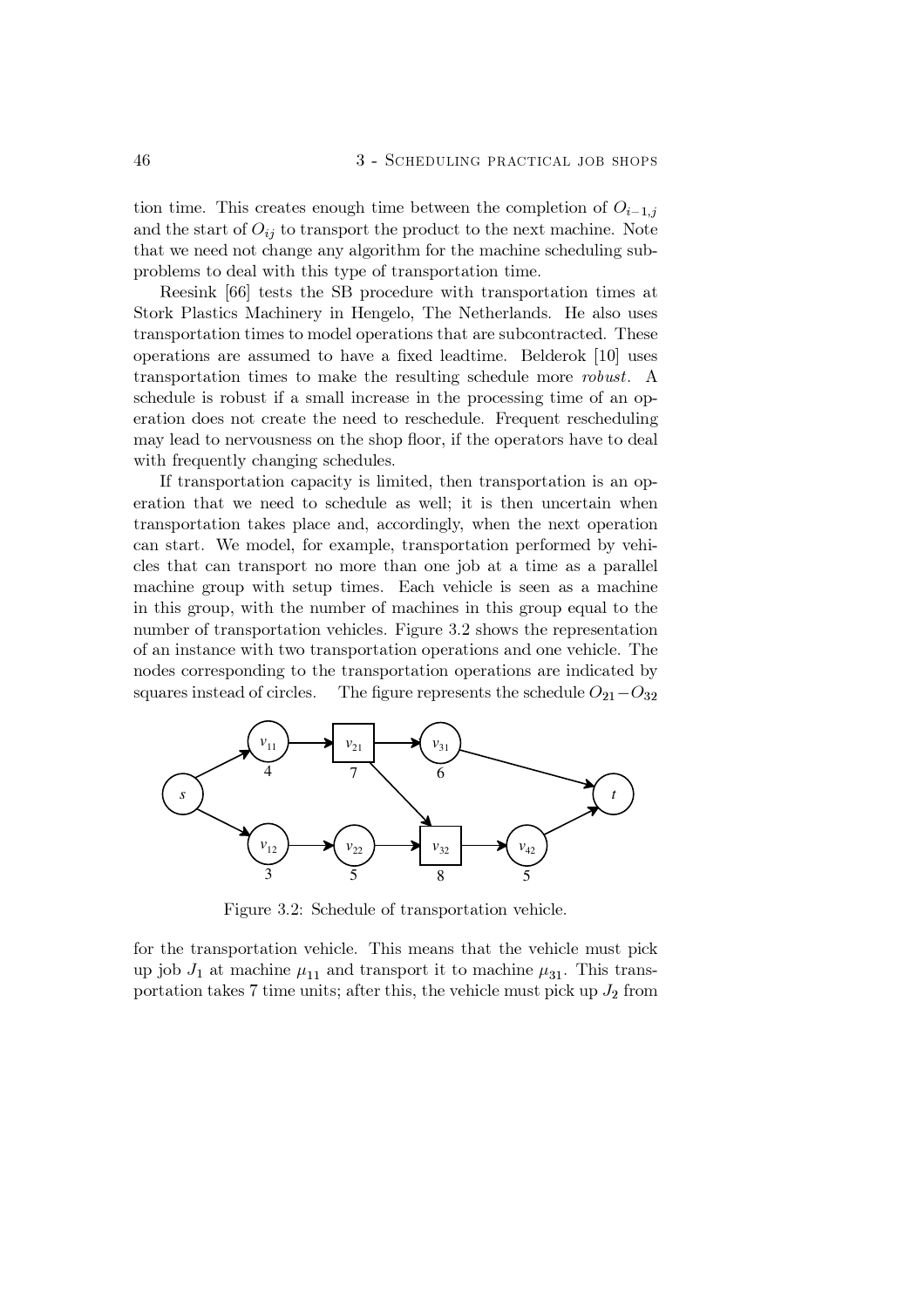machine  $\mu_{22}$ . Since the vehicle can only transport one job at a time, it travels empty from  $\mu_{31}$  to  $\mu_{22}$ . We see this empty travel time for the vehicle as a setup time, and model it accordingly. An open question is how to adjust the SB procedure to deal with congestion and blocking of vehicles.

## 3.6 Unequal transfer and production batches

A job may represent an order to produce a batch of b identical products, not just a single product. An operation  $O_{ij}$  of this job is then actually a series of b identical operations:  $O_{ij} = (O_{i,1,j}, O_{i,2,j}, \ldots, O_{i,b,j})$ . If the b identical products need to be processed contiguously on each machine, then  $O_{ij}$  is called a *production batch*. We assume that a production batch needs to be processed continuously, i.e., without idle time, on the machines. Suppose now that we may transport  $O_{i,k,j}$   $(k = 1, \ldots, b-1)$ to the next machine immediately after its completion. If we do this, then it may result in a smaller completion time on the next machine for the production batch. We call  $O_{i,k,j}$  a transfer batch. For problems with  $p_{ij} > p_{i+1,j}$ , we shift the batches on machine  $\mu_{i+1,j}$  to the right, such that no idle time between the batches on this machine exists; see Figure 3.3 for an example with  $b = 4$ . Note that the difference in time



Figure 3.3: Transfer batches with  $p_{ij} > p_{i+1,j}$  and  $b = 4$ .

between the completion of  $O_{ij}$  and the start of  $O_{i+1,j}$  is at least  $-\frac{b-1}{b}$ .<br> $p_{i+1}$  is time units. For problems with  $p_i \leq p_{i+1}$  is the transfer batches  $p_{i+1,j}$  time units. For problems with  $p_{ij} \leq p_{i+1,j}$ , the transfer batches may immediately be processed on the next machine after transporting it; see Figure 3.4. The difference between the start of  $O_{i+1,j}$  and the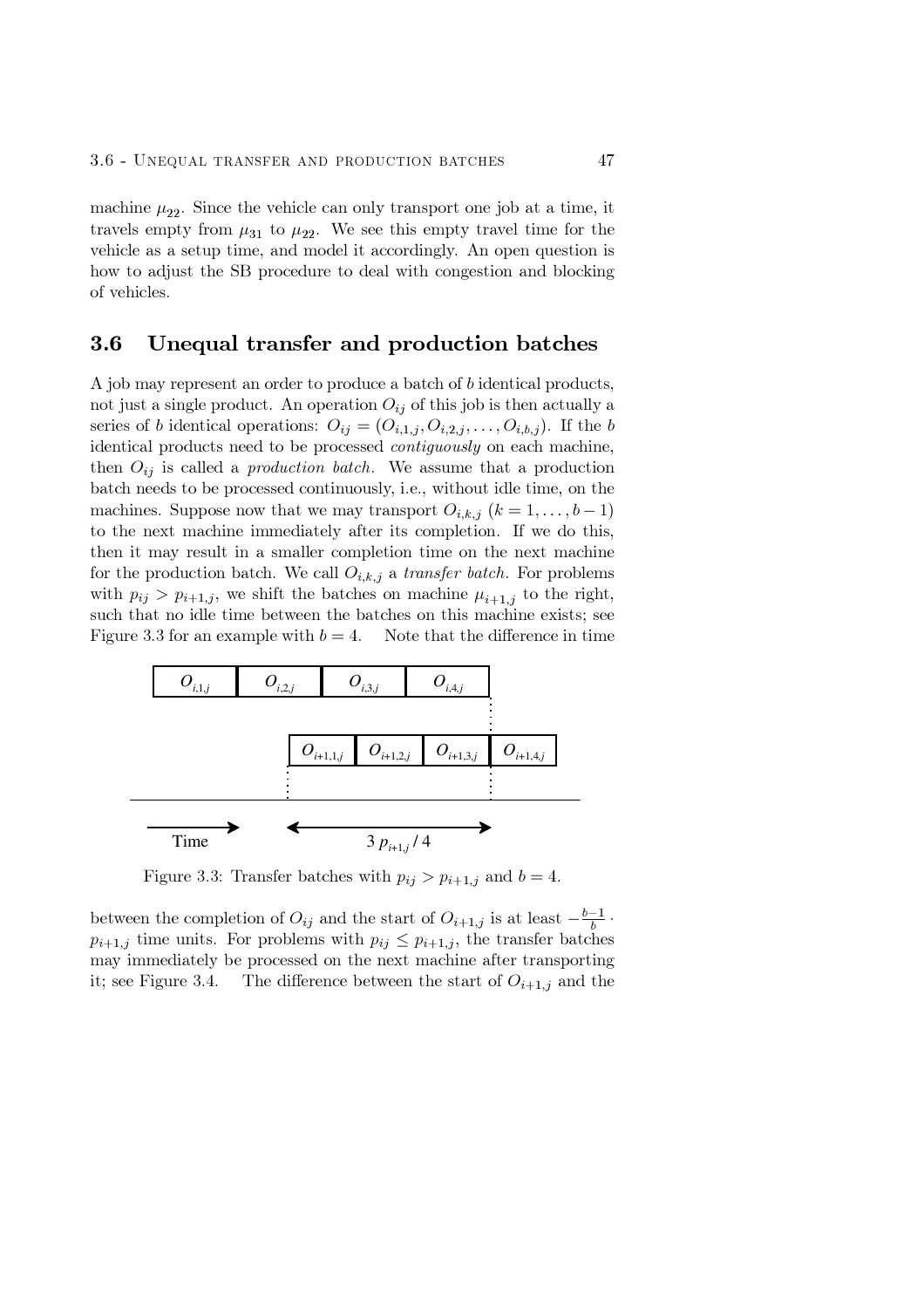

Figure 3.4: Transfer batches with  $p_{ij} \leq p_{i+1,j}$  and  $b = 4$ .

completion of  $O_{ij}$  is now at least  $-\frac{b-1}{b} \cdot p_{ij}$  time units. The SB procedure<br>can therefore deal with unequal transfer and production batches if we can therefore deal with unequal transfer and production batches if we give arc  $\langle v_{ij}, v_{i+1,j} \rangle$  weight  $-\frac{b-1}{b} \cdot \min\{p_{ij}, p_{i+1,j}\}.$ 

# 3.7 Multiple resources

An operation may need more than one resource simultaneously for its processing. Besides a machine, an operation may need a pallet on which it must be fixed, certain tools, or an operator at the machine. We model this by adding disjunctive edges to  $G$  that connect all operations that need the same resource. In Figure 3.5, operations  $O_{31}$ ,  $O_{32}$ , and  $O_{33}$ need, besides the machines, the same additional resource. In the SB procedure, we orient those edges such that they represent the schedules on the additional resources. We distinguish two approaches to deal with multiple resources.

1. The centralized approach. In this approach, we treat every resource as a machine that needs to be scheduled. We do not differentiate between machines and other resources. Consequently, every resource becomes a bottleneck machine in the SB procedure. This approach is useful when the number of additional resources is limited. The modeling of this approach affects G only, not the machine scheduling subproblems. The interaction of the different resources is handled by the SB procedure; this is why we call this approach the centralized approach.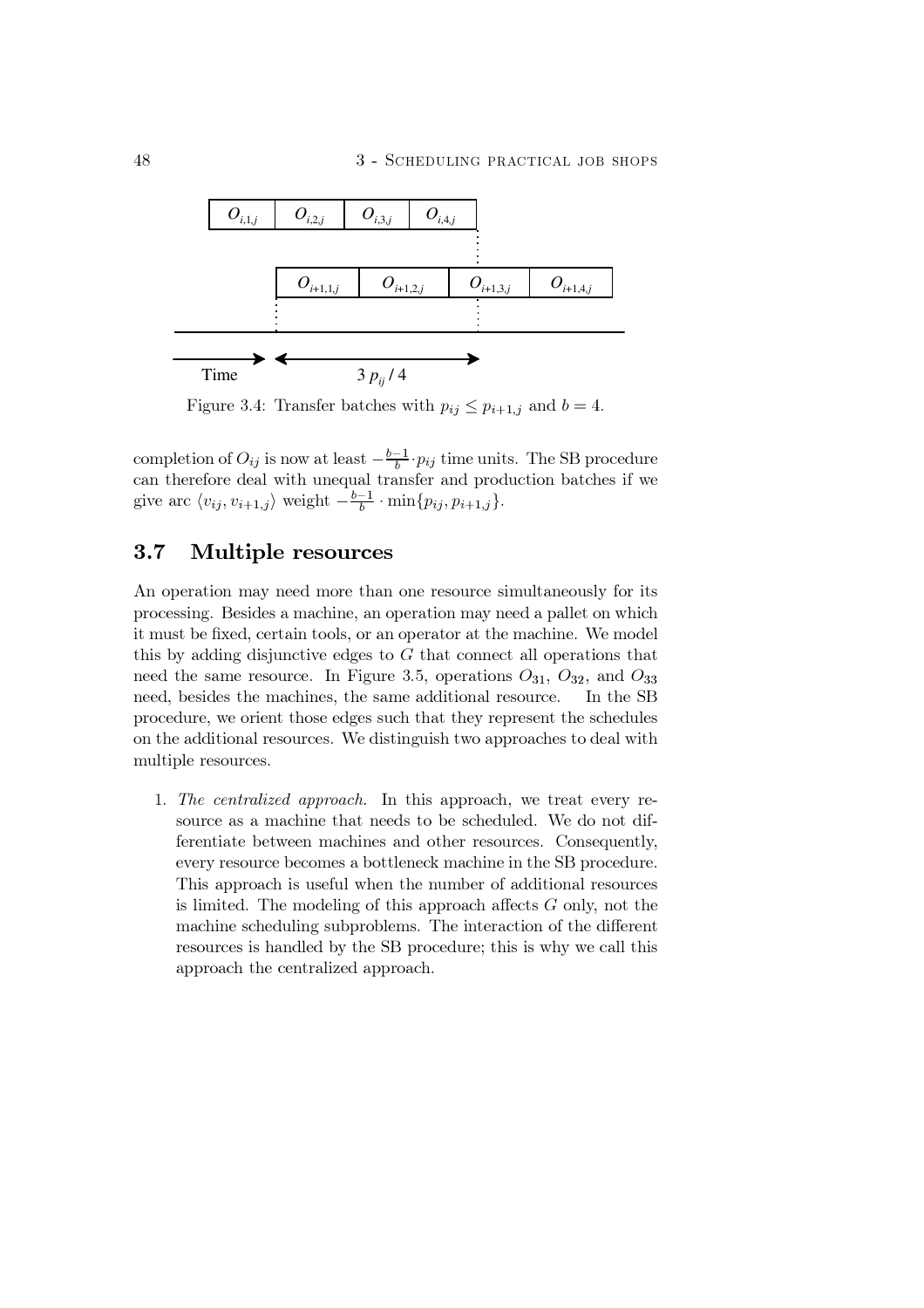

Figure 3.5: Graph with multi-resource aspects.

2. The decentralized approach. If the number of additional resources is large, then the centralized approach may be time-consuming, since we need to label each resource as a bottleneck machine. Sometimes, however, a group of resources may hardly be restrictive. This may be true for the cutting tools in a Flexible Manufacturing Cell (FMC). Usually, an FMC consists of a parallel machine group and a large set of unique tools that can only be used by the machines of the FMC. If an FMC is part of the job shop, then the decentralized approach needs an algorithm to schedule the FMC, that is, we need an algorithm for the parallel-machine problem of minimizing the maximum lateness, subject to release dates and tooling restrictions. The interaction of the tools and the machines in the FMC is handled by the algorithm for scheduling the FMC, not the SB procedure. This is why we call it the decentralized approach.

Meester and Zijm [57] present a hierarchical algorithm to schedule an FMC. They compare the performance of the algorithm with lower bounds obtained by relaxing the multi-resource constraints. As in the job shop scheduling problem, the gap between the lower and upper bounds is quite large. The authors feel that this is due to the weakness of the lower bounds. In contrast to the cen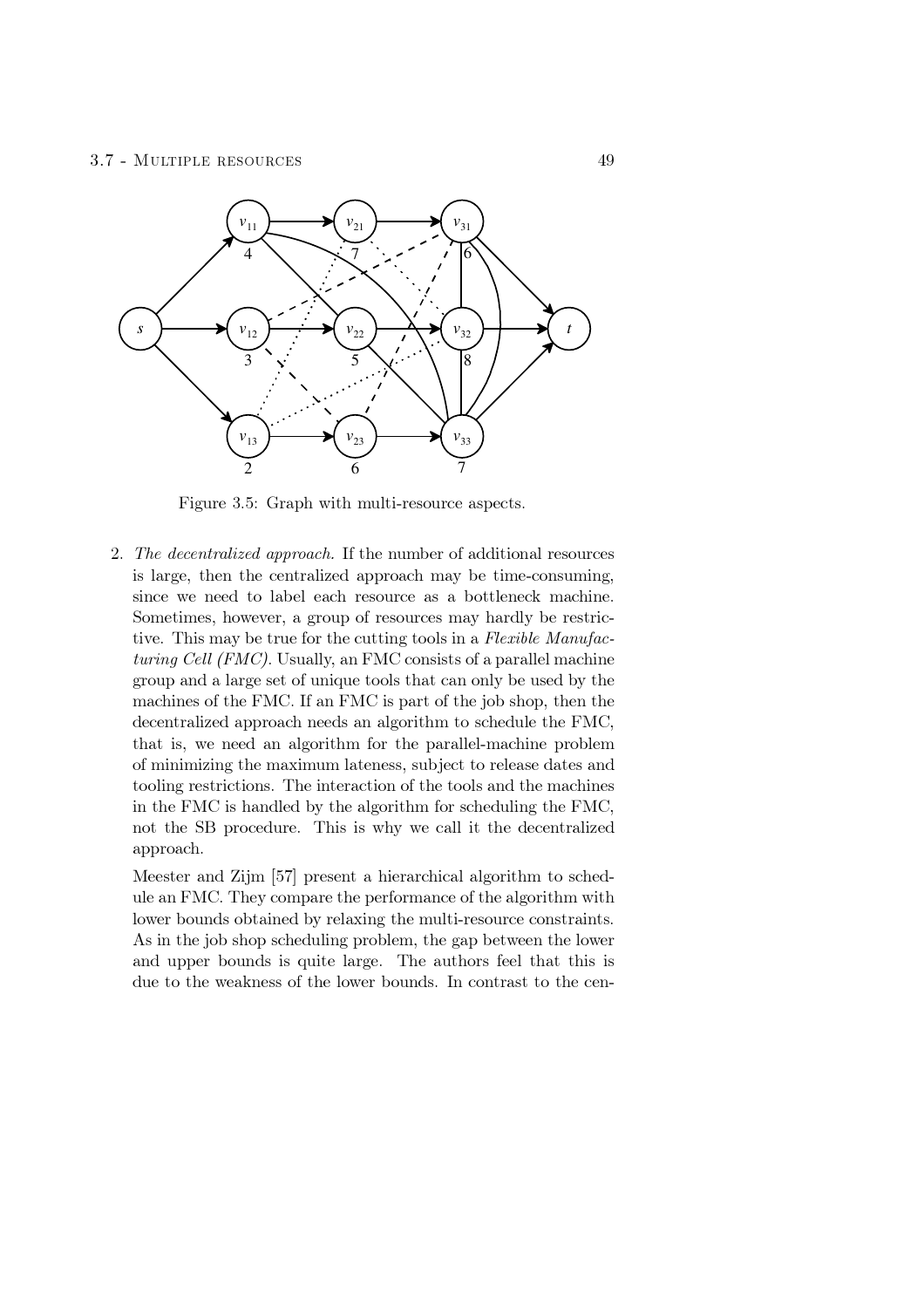tralized approach, this approach affects both  $G$  and the machine scheduling subproblems.

Meester [56] tests both approaches on real-life instances. In one case, he tests the centralized approach in the machine shop of Ergon B.V. in Apeldoorn (The Netherlands), where each operation needs also an operator during processing. In another case, Meester tests the decentralized approach in the machine shop of El-o-Matic B.V. in Hengelo (The Netherlands). This machine shop consists of conventional and Computer Numerically Controlled (CNC) machines, among which one FMC with a large number of unique tools. Compared with the planning procedure used by the companies, the SB procedure shows a significant improvement of the due date performance in both cases.

Note that the outdegree of the nodes  $v_{ij}$  is not bounded by two any more. This means that the longest path computations in the graph  $D_{A'}$ take  $O(N^2)$  time, instead of  $O(N)$ , because there are now  $O(N^2)$  arcs in  $D_{A'}$ . If, however, the outdegree of the nodes  $v_{ij}$  is bounded by k, e.g., the number of additional tools required for each operation is bounded by  $k - 2$ , then the longest path computations take  $O(kN)$  time.

## 3.8 Down times

The machines in a shop may have different availability times: some machines work 24 hours a day, other machines only work 8 hours a day. Also, machines might be unavailable due to scheduled maintenance. We call a period in which a machine is not available for processing a down time. We distinguish two types of down times: *preemptive* and *non*preemptive down times. We call a down time preemptive, if an operation may start before and finish after it. A weekend, for example, is often a preemptive down time: it is often allowed that an operation starts before and finishes after a weekend, while no processing is performed during the weekend. We model preemptive down times by increasing the weight of a node with the length of the down time if the corresponding operation straddles the down time. We also need an algorithm that schedules a machine with preemptive down times. The objective is to minimize makespan and the operations have release dates and run-out times. Reesink [66] shows that Carlier's algorithm (see [17]) can easily be extended to solve this problem, see Appendix A.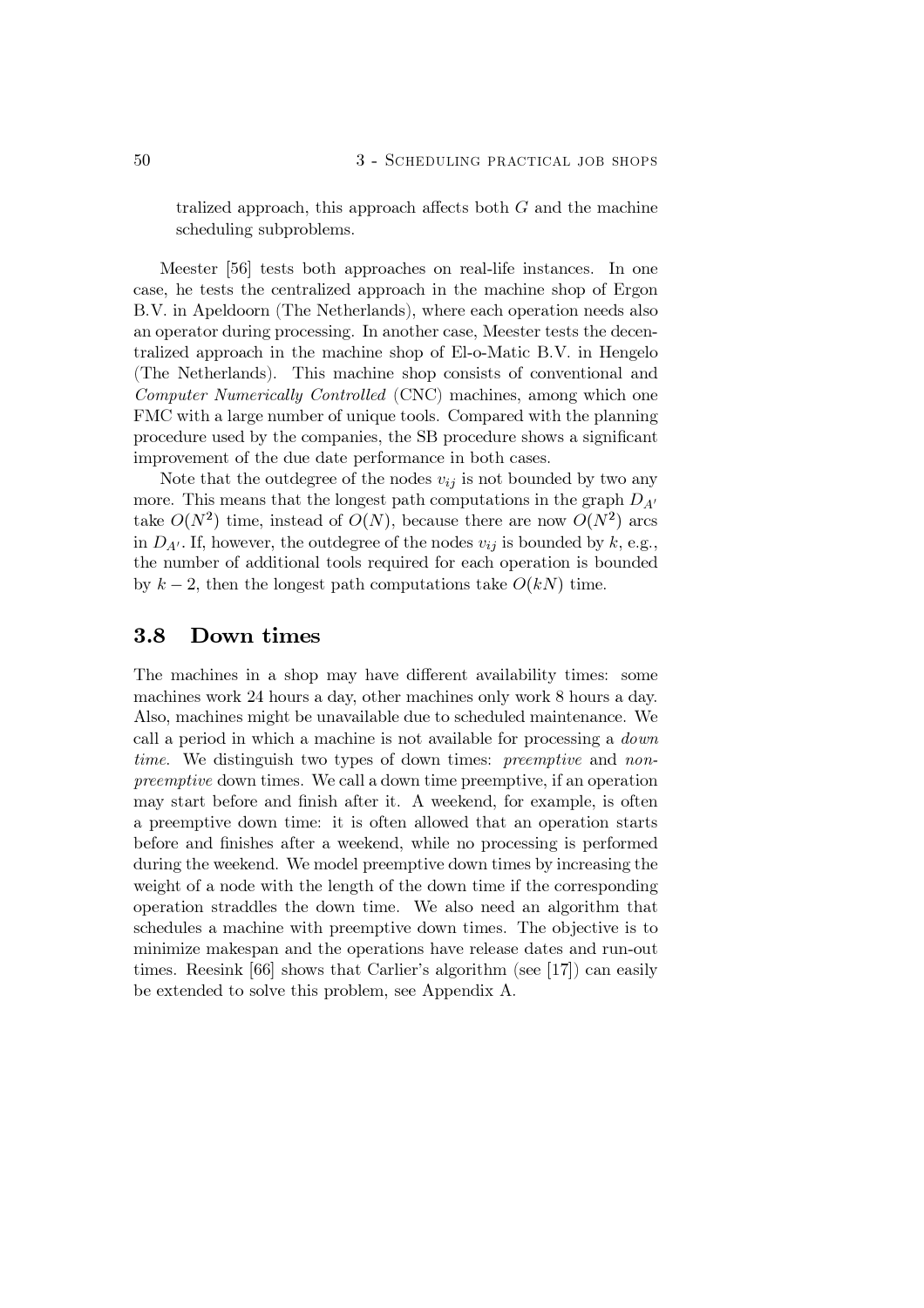#### $3.8$  - DOWN TIMES

If each operation needs to be completely processed either before, or after a down time, then this down time is called a non-preemptive down time. Maintenance, for example, is usually a non-preemptive down time: during maintenance, no job is allowed to be on the machine. The non-preemptive down times are modeled as operations that need to be processed in a prespecified interval. For each non-preemptive down time, we therefore add a node to  $G$ .

If the machines in a shop have non-preemptive down times, then the decomposition of the job shop problem results in subproblems in which the machines have down times. Westra [81] and Woerlee [85] propose algorithms to solve this machine scheduling subproblem. Either algorithm sees a down time as an operation  $O_{ij}$  with a release date  $r_{ij}$ equal to the start of the down time, a processing time  $p_{ij}$  equal to the length of the down time, and a due date  $d_{ij} = r_{ij} + p_{ij} - Q$ , with Q an appropriate constant. Let  $L_{\text{max}}(Q)$  denote the optimal value of the resulting problem; Carlier's algorithm (see [17]) can be used to find this value. Clearly, we have that  $L_{\text{max}}(Q) \ge r_{ij} + p_{ij} - d_{ij} = Q$  and  $L_{\text{max}}(Q)$ is monotonically non-decreasing in Q. Westra and Woerlee show that if  $L_{\text{max}}(Q) = Q$ , then  $L_{\text{max}}(Q) \ge L_{\text{max}}^*$ , with  $L_{\text{max}}^*$  the optimal solution<br>value of the problem in which each operation associated with a down value of the problem in which each operation associated with a down time must start at its release date. If  $L_{\text{max}}(Q) > Q$ , then  $L_{\text{max}}(Q) <$  $L_{\text{max}}^*$ . The problem is then to find the smallest  $Q$  such that  $L_{\text{max}}(Q) = Q$ . This can be done by binary search Q. This can be done by binary search.

A complication with the modeling of both preemptive and nonpreemptive down times is the following: suppose that  $M_i$  is a machine with preemptive down times and that  $M_i$  is the first bottleneck machine. Eventually,  $M_j$   $(j \neq i)$  will also be labeled as a bottleneck machine. The schedule of  $M_i$  is then fixed by adding the machine arcs representing this schedule to  $G$ , which may delay operations on  $M_i$ . It is then possible that an operation that *straddled* a down time can start now only after the down time. So, the weight of the corresponding node should no longer be increased with the length of the down time. To resolve this problem, we propose an 'intelligent' longest path procedure: when the length of a longest path to a node is computed, the procedure checks the down times of the machines and determines whether the weight of this node should be increased. A similar problem occurs for machines with non-preemptive down times. In this case, our longest path procedure checks whether an operation  $O_{ij}$  can be processed entirely before the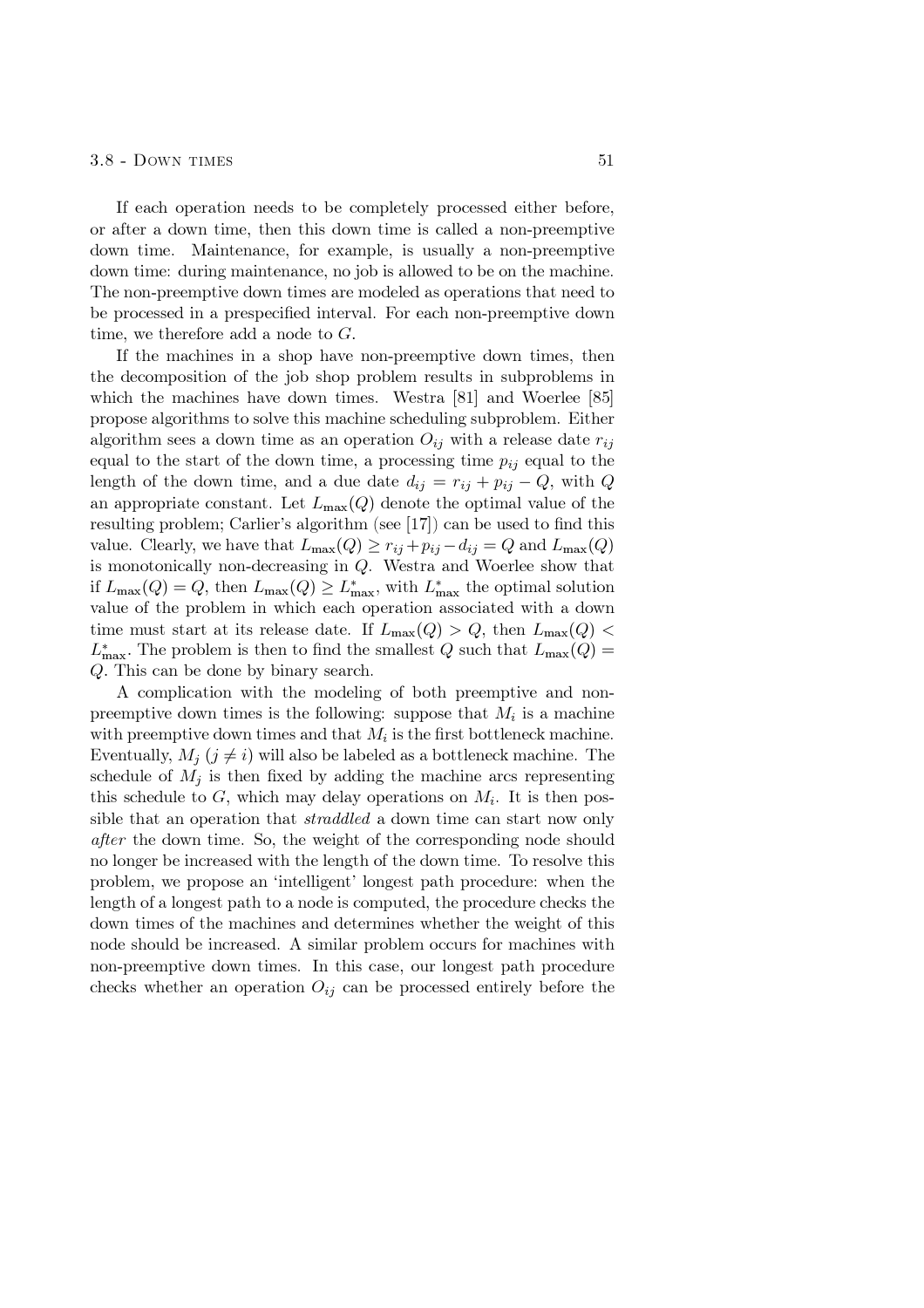next down time. If not, the procedure inserts an operation representing the down time just before  $O_{ij}$ .

# 3.9 Convergent and divergent job routings

In the job shop problem, each job is a chain of operations. In practice, job routings may be convergent or divergent. A convergent job routing occurs when some components are assembled. Figure 3.6 shows a representation of an instance with a convergent job routing. An ex-



Figure 3.6: Instance in which  $J_1$  has a convergent job routing.

ample of a divergent job routing is the routing of a metal sheet. Before cutting, the sheet needs some operations such as cleaning and surface treatments. After cutting, the different parts of the sheet have their own routings through the shop. We model this by allowing the nodes in  $G$  to have more than one ingoing and outgoing job arc. Note that this modeling of convergent and divergent job routings only influences the properties of G, not the machine scheduling subproblems. In Chapter 6, we compare the SB procedure with priority rules on the due date performance of an assembly shop. The effect of setup times and the arrival process is studied in this shop. Also, the effect of dynamic scheduling instead of static scheduling is studied. Test results show that the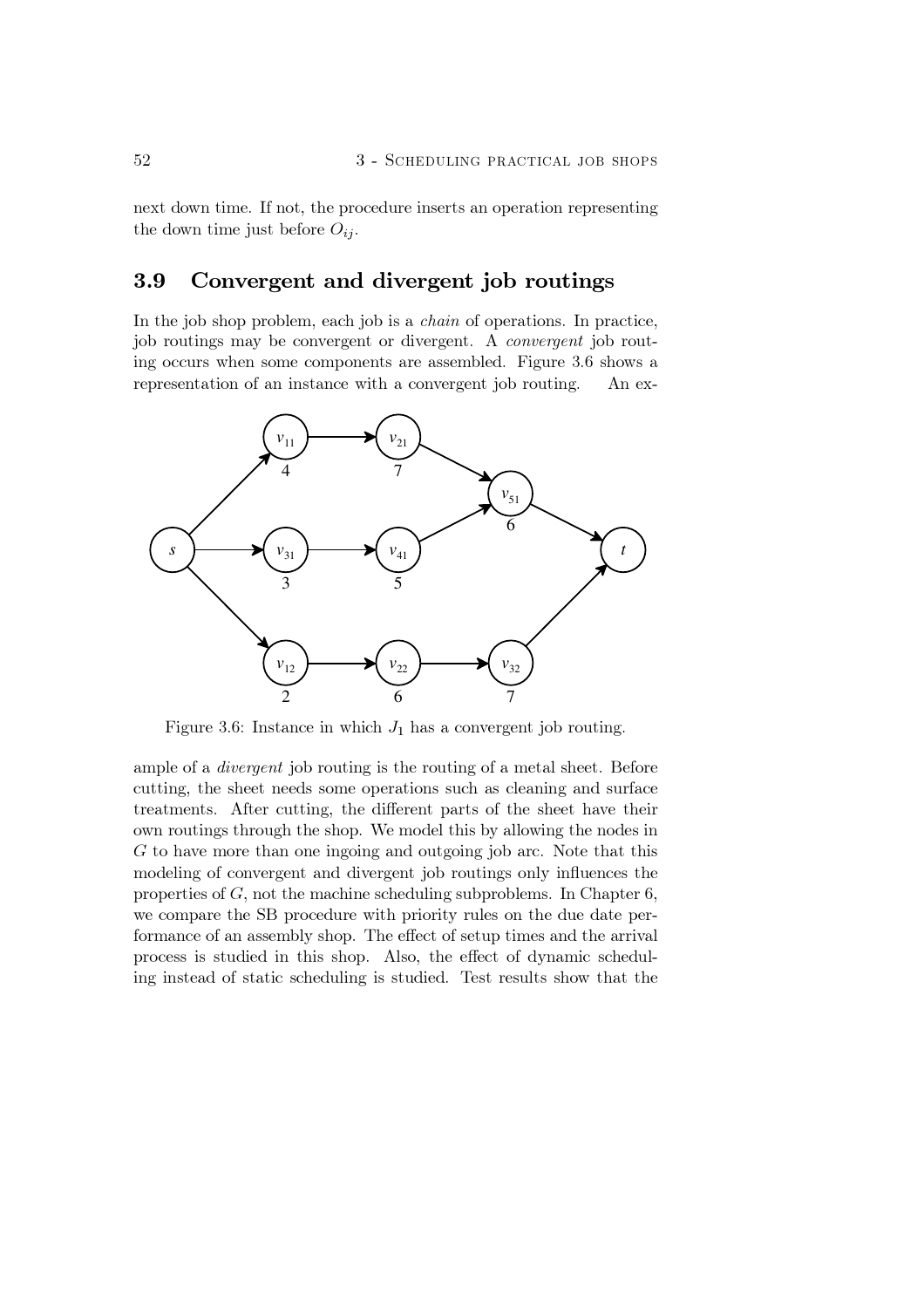SB procedure outperforms priority rules on the due date performance indicators maximum lateness and mean tardiness. The priority rules perform better for the performance indicator 'number of late jobs'.

# 3.10 Open shops

In the classical job shop, the sequence in which the operations of a job must be processed is given. In open shop problems, it is not: the operations can be performed in any order, although the operations of the same job cannot be processed simultaneously. We model this by introducing for each job a single, artificial machine on which the operations of this job must be processed. The schedule on the artificial machine dictates the sequence in which the operations of the corresponding job are processed. Each operation needs two resources: the artificial machine and the machine on which the actual processing takes place. Also, we need arcs  $\langle s, v_{ij} \rangle$   $(j = 1, \ldots, n; i = 1, \ldots, n_j)$  to ensure a path from s to every other node. Analogously, we need an arc  $\langle v_{ij}, t \rangle$  to ensure a path from node  $v_{ij}$  to t. Figure 3.7 shows the disjunctive graph model of an open shop problem with  $n = m = 2$ , the data of which are found<br>in Table 3.1. The solid edges in the figure indicate that  $O_{11}$  and  $O_{12}$ The solid edges in the figure indicate that  $O_{11}$  and  $O_{12}$ 

|     | $\mu_{2i}$ | $p_{1i}$ | $p_{2j}$ |
|-----|------------|----------|----------|
|     |            |          | ų        |
| ה ו |            |          |          |

Table 3.1: Open shop problem.

as well as  $O_{21}$  and  $O_{22}$  need to be processed on the same machine, and therefore cannot be processed simultaneously.  $O_{11}$  and  $O_{21}$  as well as  $O_{12}$  and  $O_{22}$  also cannot be processed simultaneously, because they are operations of the same job. This is indicated by the non-solid edges.

# 3.11 Improvements of the SB procedure

Recently, some algorithmic improvements of the SB procedure have been proposed. In this section, we discuss three improvements reported in the literature.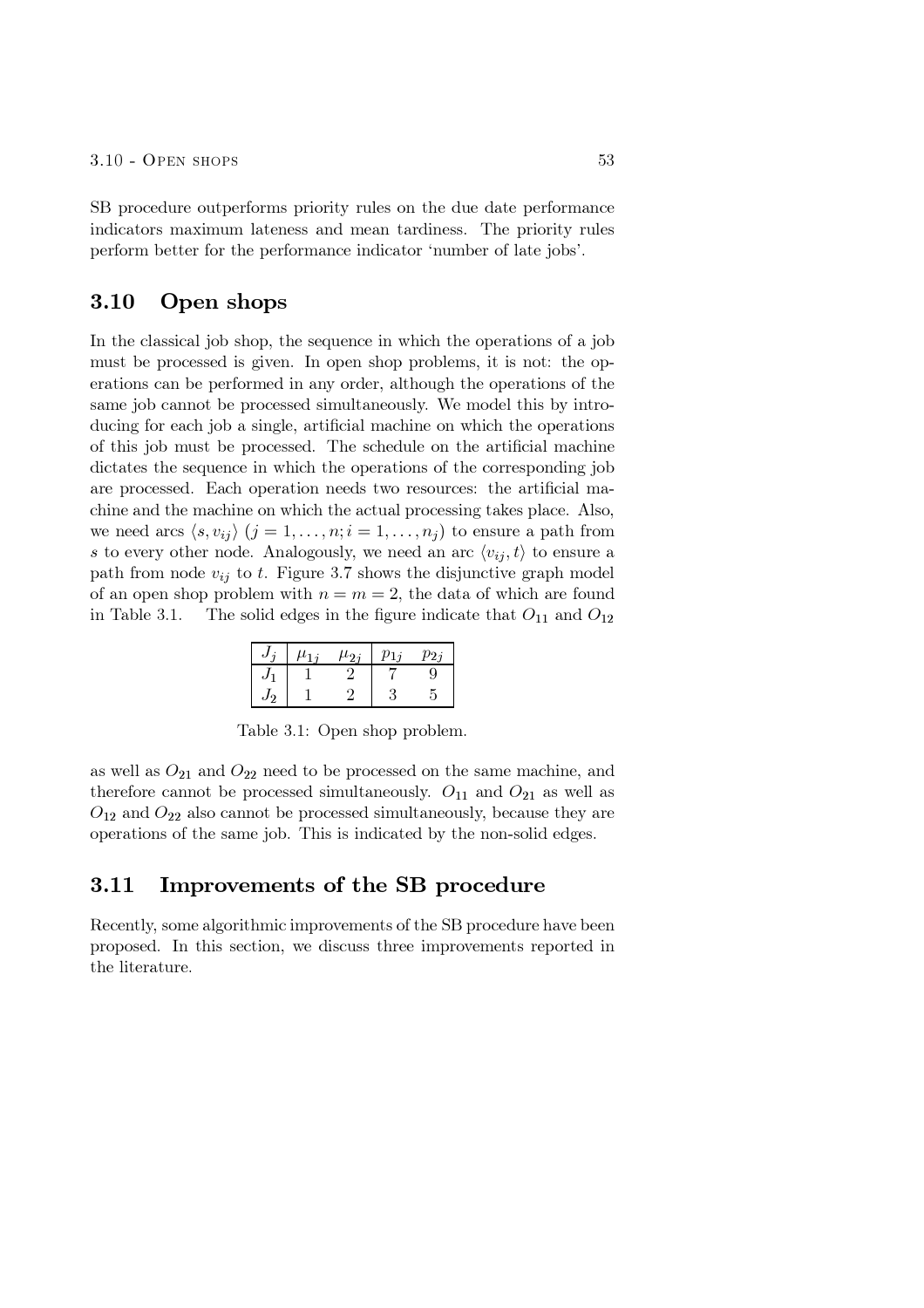

Figure 3.7: Representation of the instance of the open shop problem.

In the original SB procedure, the operations on a machine are treated independently. This may lead to infeasibilities. Figure 3.8 is the graph that we obtain after fixing schedule  $O_{13} - O_{32} - O_{21}$  on machine  $M_3$  for the instance of given in Table 2.1 in Section 2.2.  $O_{12}$  and  $O_{31}$  need to



Figure 3.8: Graph with delayed precedence constraint.

be processed on machine  $M_2$ . If we want to schedule this machine, then we must schedule  $O_{12}$  before  $O_{31}$ , because otherwise a directed cycle would occur in the graph and the resulting schedule would be infeasible. What is more, after the completion of  $O_{12}$ , we must first process  $O_{22}$ ,  $O_{32}$ , and  $O_{21}$ , respectively, before we can start the processing of  $O_{31}$ . So,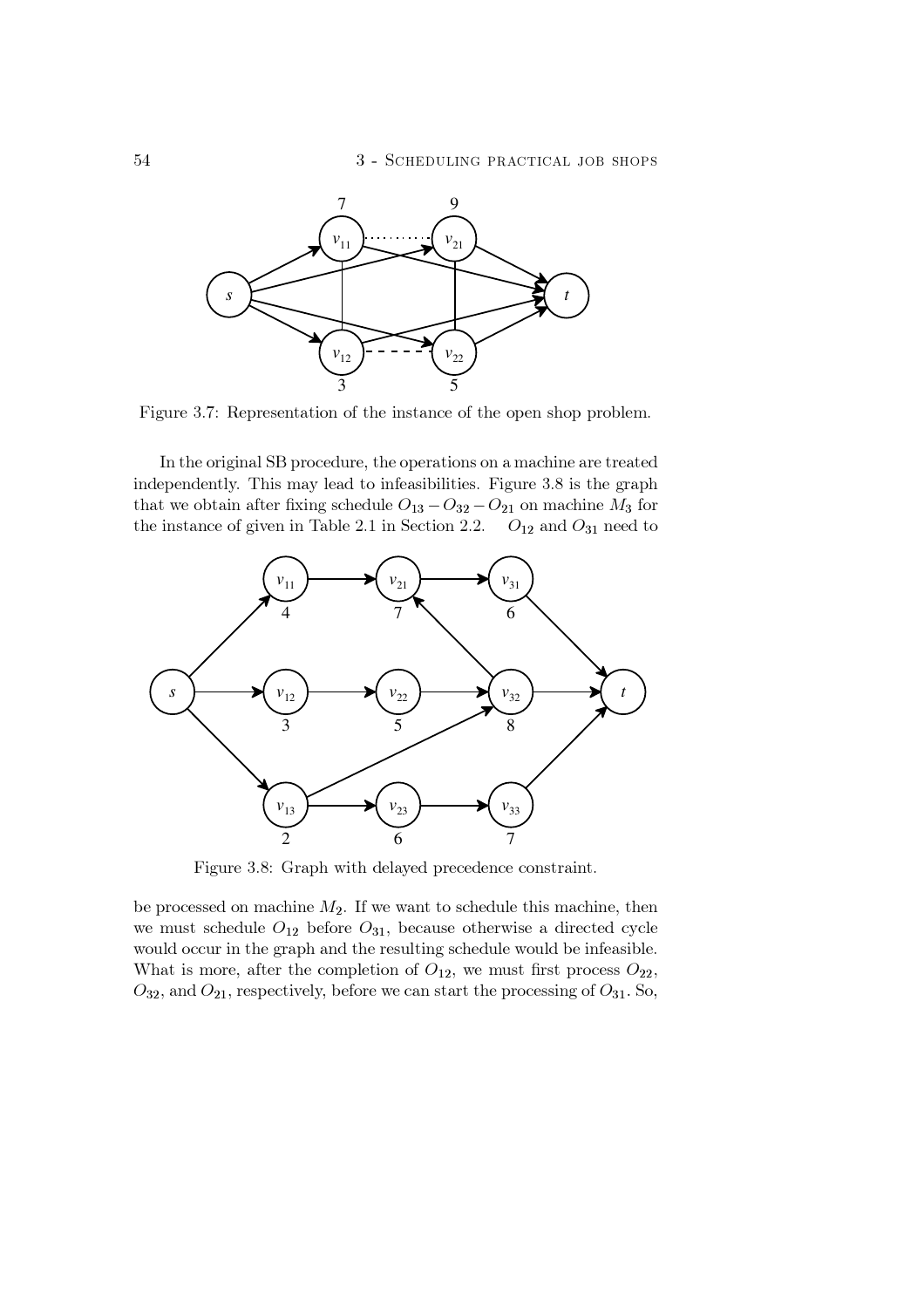there must be a gap of at least  $p_{22}+p_{32}+p_{21}$  time units between the completion of  $O_{12}$  and the start of  $O_{31}$ . A precedence relation between two operations with the additional constraint that there is a certain delay between these two operations is called a delayed precedence constraint. Dauzère-Peres and Lasserre [23] were the first to incorporate delayed precedence constraints in the SB procedure. As a result, they ensure a monotonic decrease of the makespan in the bottleneck reoptimization step. They use approximation algorithms to solve the machine scheduling subproblems where the operations have release dates, run-out times, and delayed precedence constraints. Test results show that the quality of the schedules generated by this modified SB procedure is generally better than those generated by the standard SB procedure. If we want to incorporate delayed precedence constraints in the SB procedure with extensions, then each algorithm for the machine scheduling subproblems should be adapted to deal with these constraints. The computation of the delayed precedence constraints, however, takes  $O(N^2)$  time, which may be too much for practical instances. A solution may then be to remove directed cycles from  $D_{A'}$  by reversing the orientation of a machine arc in a cycle.

Balas et al. [8] propose an algorithm that solves the single-machine problems with delayed precedence constraints to optimality. The algorithm solves large instances that are randomly generated similar as Carlier [17] did. Balas et al. use this algorithm in the SB procedure with a modified bottleneck reoptimization step. Test results show that this variant of the SB procedure finds consistently better results than the standard SB procedure, at the expense of a considerable increase of computation time.

In the standard SB procedure, the bottleneck reoptimization step consists of rescheduling the bottleneck machines one by one. Balas and Vazacopoulos [9] propose to reoptimize partial schedules by applying a variable-depth search algorithm. This algorithm takes about the same computation time as the algorithm of Balas et al. [8] but performs better; cf. Vaessens et al. [79].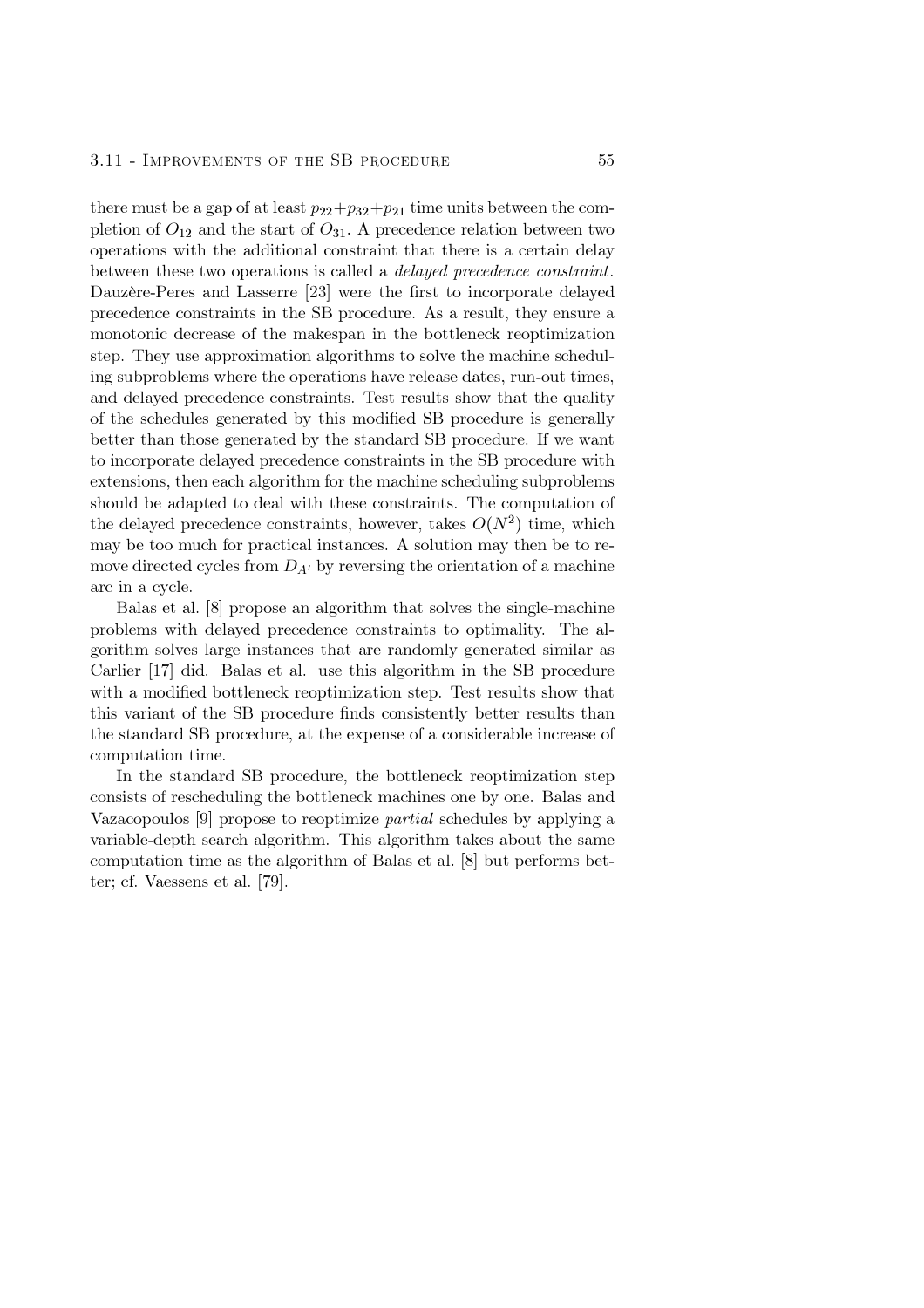# 3.12 Conclusions

This chapter discussed extensions of the SB procedure to deal with practical features, such as setup times. To handle setup times within the SB procedure, we need an algorithm that takes the setup times into account. In the next chapter, we discuss a branch-and-bound algorithm for the problem  $1|r_j, s_i|L_{\text{max}}$  in detail. This algorithm is capable of solving instances with up to 40 jobs in reasonable time.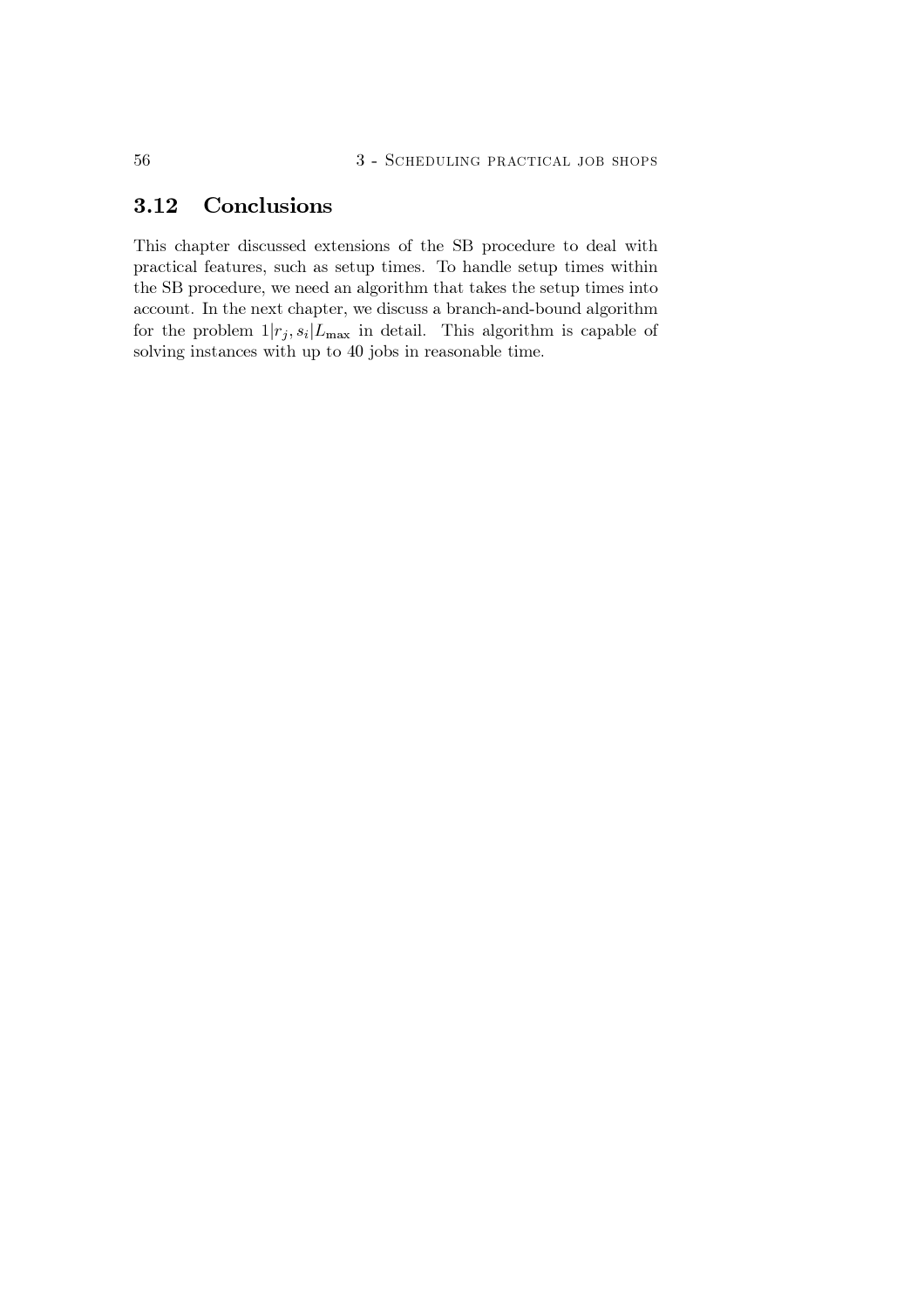Chapter 4

# Single-machine scheduling with family setup times

# 4.1 Introduction

In production environments, such as a part manufacturing shop, the combined goal of efficient and effective production may lead to complex control problems. Efficient production in such an environment is achieved by minimizing the loss of capacity due to setups and thus by combining jobs with similar setup characteristics. Effective production in an order-driven environment is achieved by completing jobs before their due dates, or at least by minimizing the lateness. Clearly, these two objectives may be conflicting: clustering jobs with similar setup characteristics may lead to the lateness of others. Any solution to these problems should therefore be based on a combination of batching and sequencing considerations. These problems are often dealt with hierarchically. On a higher level, batch sizes (or run lengths) of jobs of the same or similar nature are determined; sequencing these batches is then a lower level, short term decision. Maintaining this hierarchical approach under the current market conditions with increasing product diversity and decreasing product life cycles, however, may lead to unacceptable results, including a poor delivery performance and/or obsolete stocks. This creates the need to cluster jobs dynamically, depending on the workload.

This chapter addresses the combined setup/due date problem in a relatively simple but, in our experience, highly relevant setting. We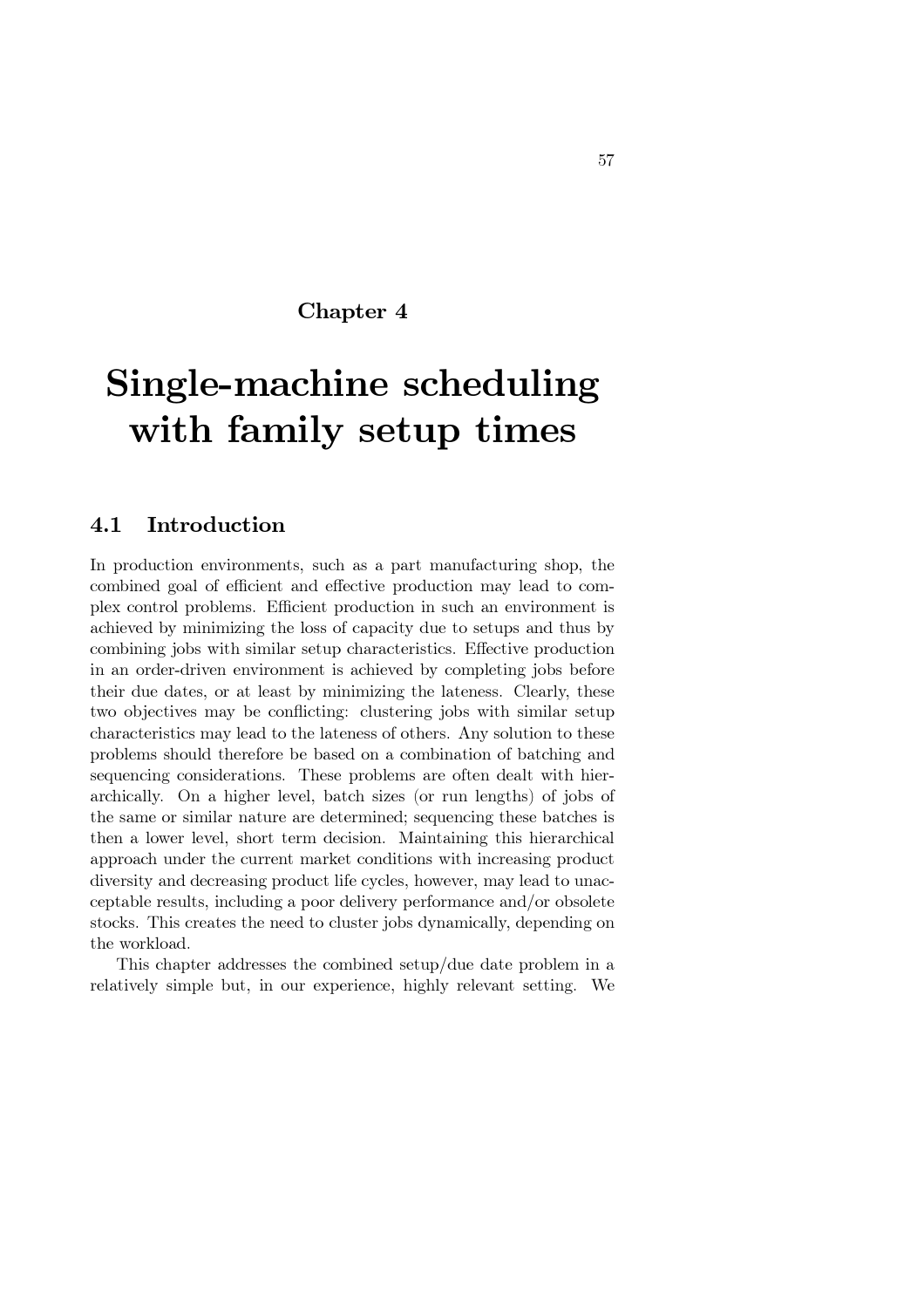consider the following problem, in which a set  $\mathcal J$  of n independent jobs  $J_1,\ldots,J_n$  need to be processed on a single machine. Each  $J_j$  (j =  $1, \ldots, n$ ) becomes available for processing at its release date  $r_i$ , needs uninterrupted processing during a given positive time  $p_i$ , and should be completed by its due date  $d_j$ . The machine is available from time 0 onwards and can process no more than one job at a time. The jobs are partitioned into families  $\mathcal{F}_1,\ldots,\mathcal{F}_F$ , while  $f(j)$  denotes the index of the family to which job  $J_j$  belongs. If we schedule two jobs that belong to different families contiguously, then we need a given nonnegative setup time  $s_i$  in between that is completely specified by the family  $\mathcal{F}_i$  to which the second job belongs. We also assume that we need a setup for the first job of each family. No setup is needed when jobs of the same family are scheduled contiguously. During a setup time no processing of jobs is possible. The machine may be set up for a particular job prior to its release date. This type of setup times is called sequence independent setup times. The set of jobs between two subsequent setups are said to be scheduled in the same batch. The objective is to minimize the maximum lateness. This problem is denoted as  $1|r_i, s_i|L_{\text{max}}$ . This problem is  $\mathcal{NP}$ -hard, even in the case of no family setup times (Lenstra et al. [54]) and in the case of equal release dates (Bruno and Downey [16]).

The presence of release dates is consistent with MRP-controlled environments. Also, the problem  $1|r_i, s_i|L_{\text{max}}$  appears as a subproblem in decomposition based approaches for job shop scheduling with setup times, such as the Shifting Bottleneck (SB) procedure of Adams et al. [2]; see Section 3.3. By having an algorithm for the single-machine problem  $1|r_i, s_i|L_{\text{max}}$ , we are able to use the SB procedure to schedule job shops with setup times.

Although the interest in approaches that combine batching and scheduling in manufacturing is growing (see, e.g., Potts and Van Wassenhove [65]), we are not aware of any research addressing this particular problem. We feel therefore that this chapter fills an important gap in that it addresses a fundamental practical problem. Also, it makes a contribution in terms of algorithmic design for solving this type of  $\mathcal{NP}$ -hard problem by branch-and-bound, in general, and in terms of lower bound computing for problems with setup times, in particular. The lower bounds that work well for the problem without family setup times,  $1|r_j|L_{\text{max}}$ , including Carlier's bound (Carlier [17]) and the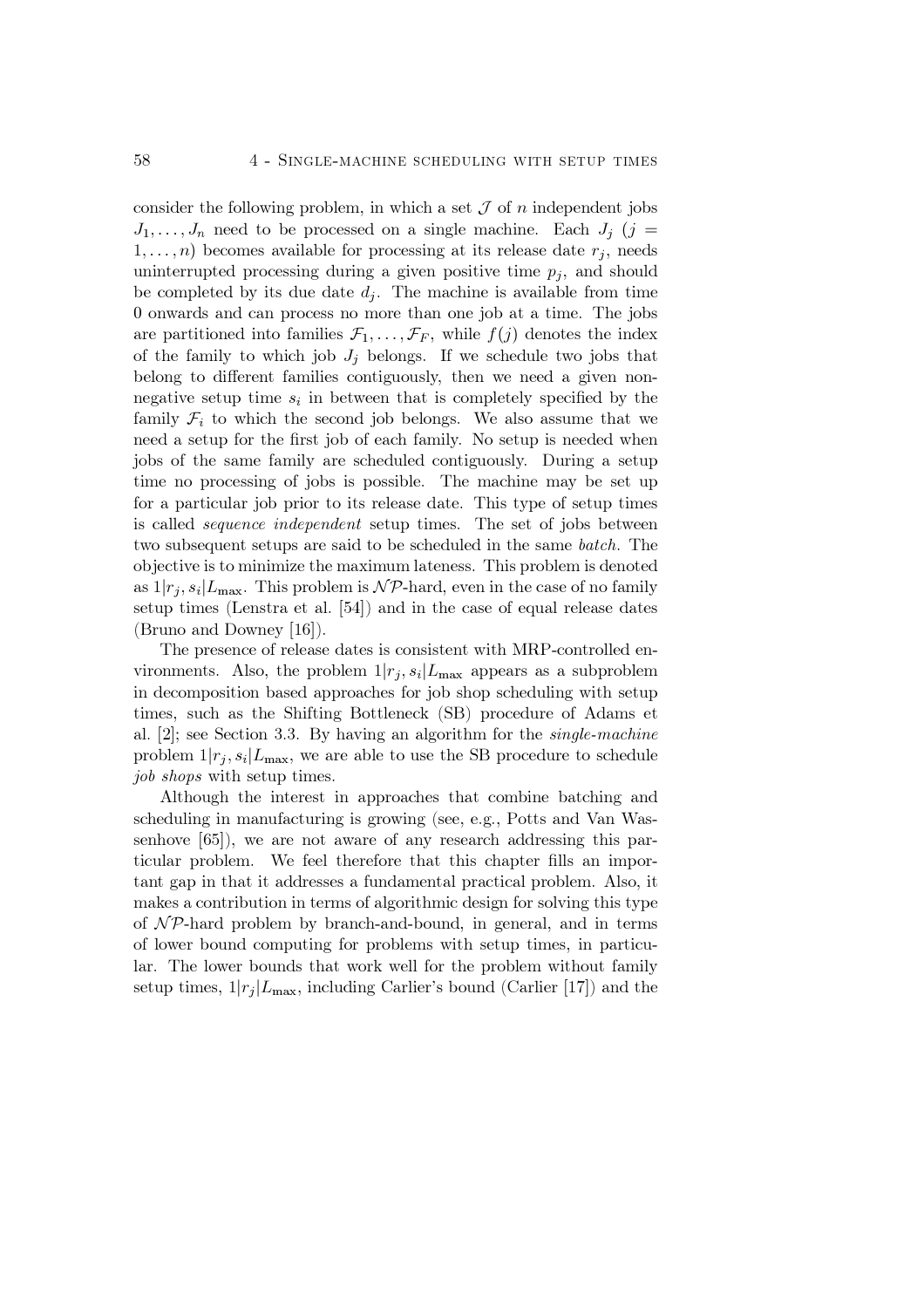preemptive lower bound obtained by allowing the interruption of the processing of a job and resumption later on, can be applied to our problem only if we ignore the setup times completely, which of course may result in weak lower bounds. For instance, the preemptive lower bound obtained by solving the  $1/r_j, pmtn|L_{\text{max}}$  problem is found by Horn's algorithm in  $O(n \log n)$  time (Horn [42]); in contrast, the preemptive problem  $1|r_i, s_i, pmtn|L_{\text{max}}$  is  $\mathcal{NP}$ -hard, since  $1|s_i|L_{\text{max}}$  is (Bruno and Downey [16]). To clarify the last implication, we remark that for the problem  $1|s_i, pmtn|L_{\text{max}}$  always an optimal solution exists in which no job is preempted. The problems  $1|s_i|L_{\text{max}}$  and  $1|s_i$ ,  $pmtn|L_{\text{max}}$  are therefore equivalent.

The organization of this chapter is as follows. Section 4.2 discusses the similarity of the  $1|r_j, s_i|L_{\text{max}}$  problem to the lot-sizing problem. In Section 4.3, we observe that for lower bounding purposes we can see setup *times* as setup *jobs* and discuss how to derive those setup jobs. Section 4.4 discusses a lower bound on the maximum lateness in a modified problem in which we consider the derived setup jobs and allow preemption. We show that this lower bound can be computed in  $O(n \log n)$  time. Section 4.5 reports on the implementation of the branch-and-bound algorithm and on our computational experiments; our results show that we can solve instances with up to 40 jobs to optimality. Section 4.6 ends this chapter, which is based on Schutten et al. [75].

# 4.2 Similarity to the lot-sizing problem

In the *lot-sizing* model, we are given a set of jobs that need to be scheduled on one or more machines. Each job  $J_j$  may be split in up to a given number of sublots. Between sublots of different jobs, we need a major setup time, whereas between sublots of the same job we only need a minor setup time or no setup time at all. Potts and Van Wassenhove [65] review the literature on *batching*, i.e., clustering jobs to save setup times, and lot-sizing. They mention two advantages of job splitting. First, splitting jobs may result in a better delivery performance, because each sublot can be delivered to the customer immediately after its completion, instead of waiting for the whole job to complete. The second advantage happens for problems with more than one ma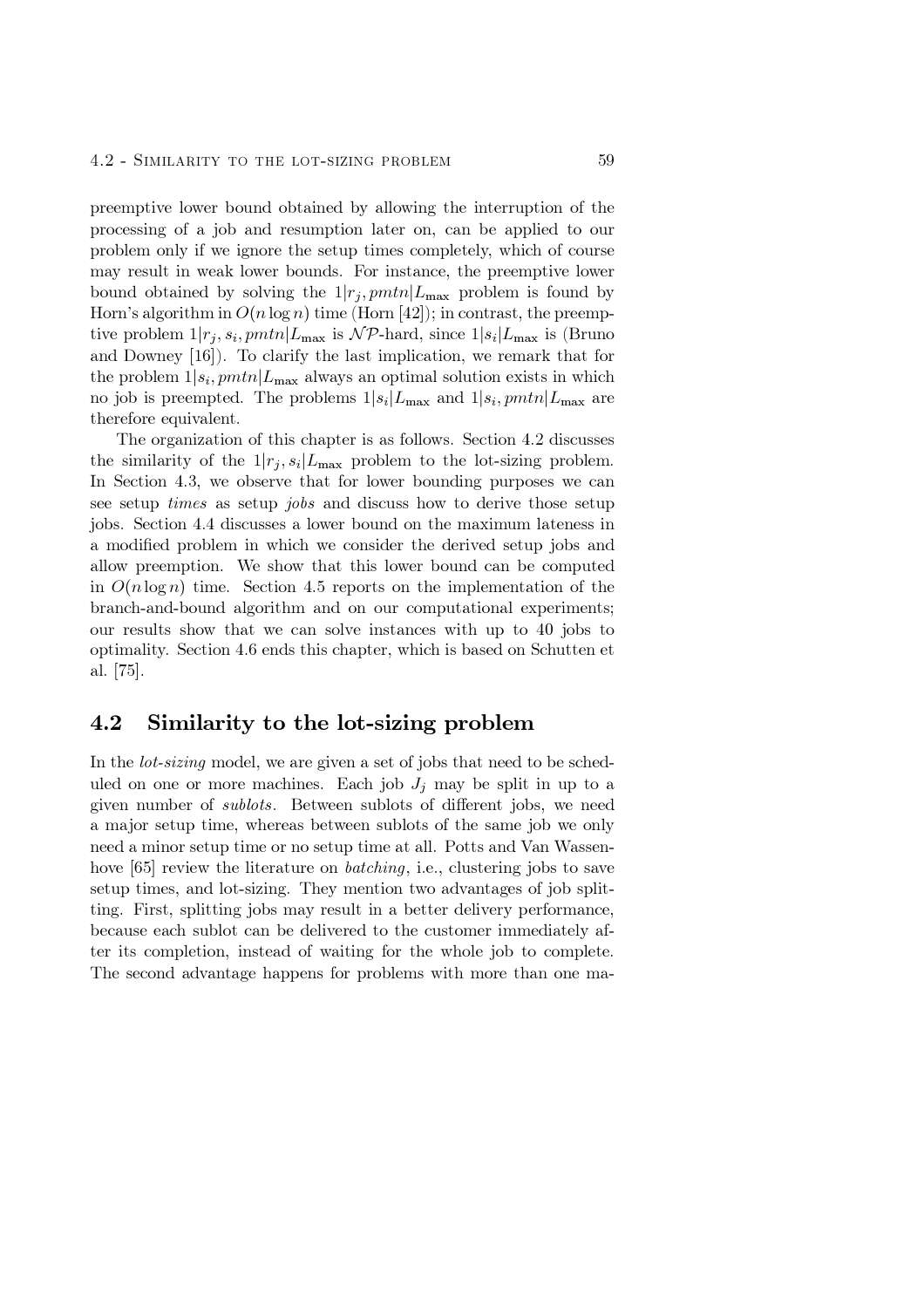chine. In these problems it is possible that various operations of the same job overlap, by allowing that the next operation to a sublot starts immediately after a sublot has been processed. This process is called lot-streaming, a term introduced by Reiter [67]. Example 4.1 shows that job splitting can be advantageous.

#### Example 4.1

Consider the example in Table 4.1 with two jobs that need to be scheduled on a single machine. We assume that either job may be split into

| $J_i$ | $b_i$ |   | $\mathcal{D}_1$ | $d_i$ |
|-------|-------|---|-----------------|-------|
|       |       | 0 | .,              |       |
| $J_2$ |       | ર | .,              | 5     |

Table 4.1: Instance with job splitting allowed.

two equal sublots. The column ' $b_j$ ' displays the required setup time when we switch to or start with processing a sublot of job  $J_i$ . The objective is to minimize the maximum lateness. The first two schedules in Figure 4.1 are the two possible left-justified schedules with no job split. The streaked boxes represent the setup times. We see that in the first

|   |                | $J_{1}$     |               |                | J <sub>2</sub> |   |   |
|---|----------------|-------------|---------------|----------------|----------------|---|---|
| 0 | $\overline{1}$ |             | $\mathcal{E}$ | $\overline{4}$ |                | 6 |   |
|   |                |             |               | $J_2$          |                |   |   |
|   |                | $2 \quad 3$ |               |                | $5\quad 6$     |   | 8 |
|   |                |             |               | $J_2$          |                |   |   |
| 0 |                | -2          | 3             |                |                |   |   |

Figure 4.1: Three possible solutions for the lot-sizing problem.

two schedules one job finishes after its due date. In the last schedule, however, job  $J_1$  is split and both jobs complete at their due date.

We can easily transform the instance in Example 4.1 into an equiv-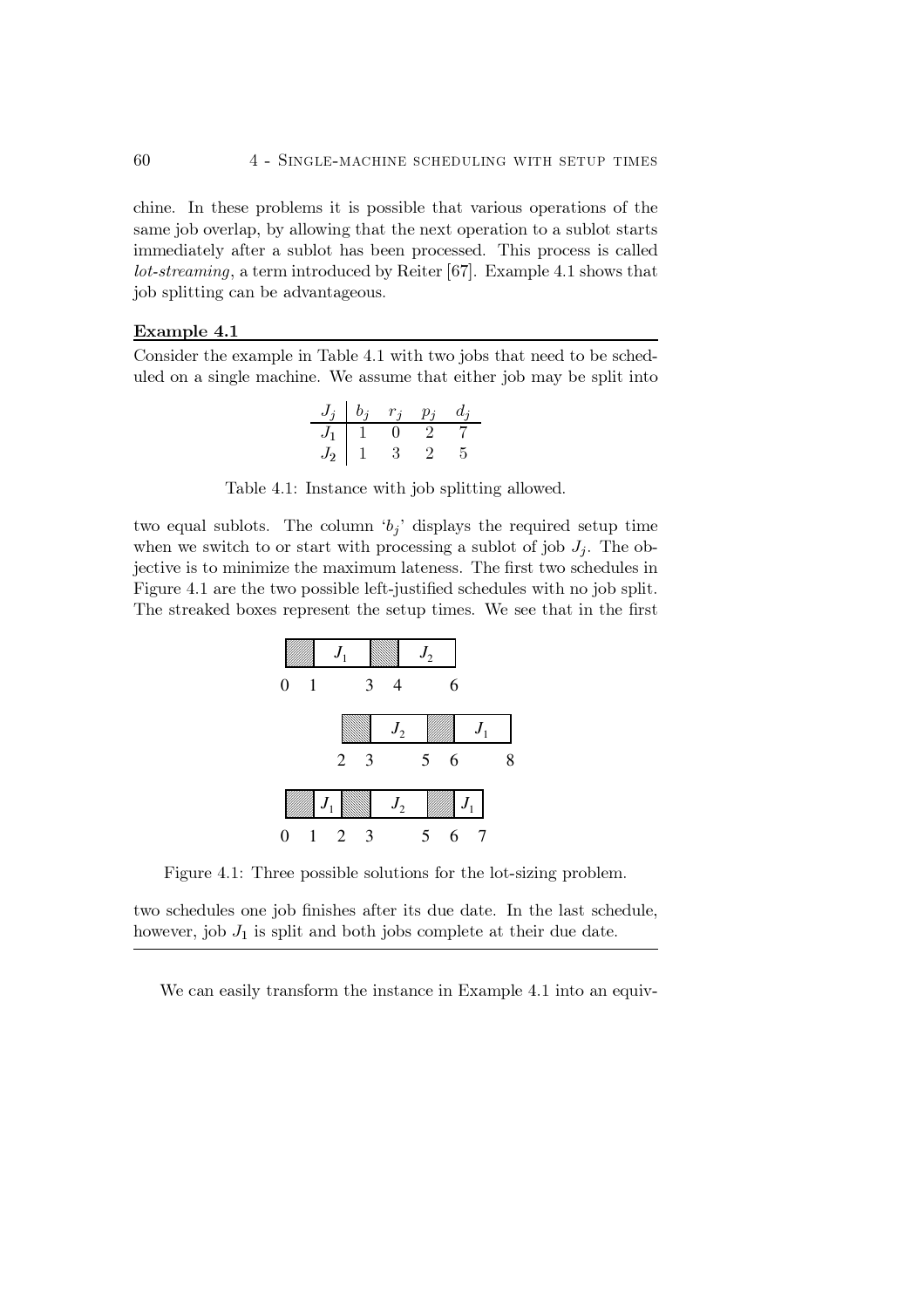alent instance of the  $1|r_j, s_i|L_{\text{max}}$  problem. Each sublot is then a job in the  $1|r_i, s_i|L_{\text{max}}$  problem with the same release and due dates as the job they belong to in the original instance. Note that in the lot-sizing problem we decide when to split a job at the cost of introducing extra setup times, whereas in the  $1|r_j, s_i|L_{\text{max}}$  problem we decide which jobs to cluster in order to save setup times.

## 4.3 Derivation of setup jobs

Our key observation is that we may regard any setup as the processing of an imaginary setup job of length equal to the setup time of the family associated with it. We will develop sufficient conditions for establishing that certain jobs belonging to the same family are not processed in the same batch. The implication is that these jobs are separated by a setup job for which we can specify precedence relations, a release time, and a due date. Let  $S$  be the set of setup jobs that are derived in this way. For any instance I of  $1|r_j, s_i|L_{\text{max}}$ , we can then construct an instance I' of  $1|r_j, prec|L_{\text{max}}$  with job set  $\mathcal{J} \cup \mathcal{S}$ , where prec indicates the presence of precedence relations between the jobs. In fact, the precedence constraints in our application have a specific structure. The crux is that for any instance  $I$  and  $I'$  constructed in this way, we can show that

$$
L_{\max}^*(I) \ge L_{\max}^*(I'),
$$

with  $L_{\text{max}}^*(I)$  and  $L_{\text{max}}^*(I')$  the optimal solution values of these in-<br>stances. Hence a lower bound on  $I^*$  (*I*) can be computed by comstances. Hence, a lower bound on  $L_{\text{max}}^*(I)$  can be computed by com-<br>puting a lower bound on  $I^*$  ( $I'$ ) puting a lower bound on  $L_{\text{max}}^*(I')$ .<br>We derive two types of setup is

We derive two types of setup jobs: *separating* setup jobs that have precedence relations, and unrelated setup jobs that have no precedence relations. We call the jobs in  $\mathcal J$  the *real jobs* to distinguish them from the setup jobs. In the remainder, we let  $S$  be the set of setup jobs. Also, we let  $\succ$  and  $\prec$  mean 'has to follow' and 'has to precede', respectively.

In Section 4.3.1, we discuss the prerequisites of our approach to derive setup jobs, including a proof that a setup can indeed be seen as a setup job with a specific processing time, release date, due date, and precedence relations. We point out that the setup jobs should be consistent with each other and introduce a measure of the strength of a setup job. Finally, we also derive the so-called initial setup jobs. In Sec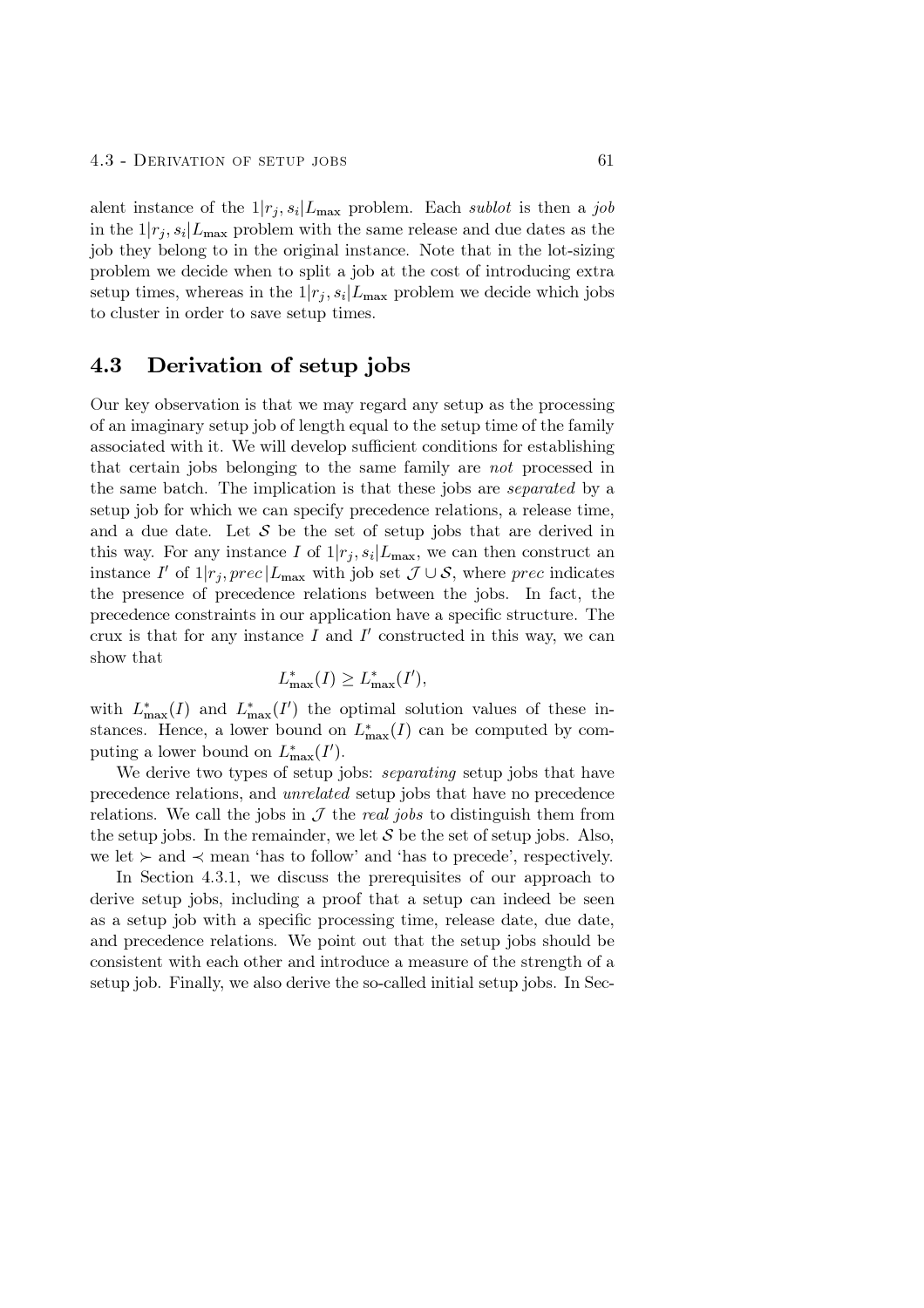tion 4.3.2, we discuss the logic behind the derivation of separating setup jobs and our two strategies to actually derive them. In Section 4.3.3, we derive unrelated setup jobs.

#### 4.3.1 Preliminaries

Consider any instance I of  $1|r_j, s_i|L_{\text{max}}$  and let I' be the instance of  $1|r_i, prec|L_{\text{max}}$  obtained from I by ignoring the family setup times. Hence, we have that  $L_{\text{max}}^*(I') \leq L_{\text{max}}^*(I)$ . Suppose now that we have established one way or the other that in every optimal schedule for I established, one way or the other, that in every optimal schedule for I all jobs in  $A \subset \mathcal{F}_i$  precede all jobs in  $B \subset \mathcal{F}_i$  ( $B \neq \emptyset$ ) and no job from  $A$  and no job from  $B$  are scheduled in the same batch. This then means that there must be at least one separating setup associated with family  $\mathcal{F}_i$  between the last job belonging to A and the first job belonging to B. Theorem 4.1 validates our key idea that this setup can be viewed as a separating setup job with a specific processing time, release date, due date, and precedence relations.

**Theorem 4.1** Suppose that in every optimal schedule for instance I all jobs in  $A \subset \mathcal{F}_i$  precede all jobs in  $\mathcal{B} \subset \mathcal{F}_i$   $(\mathcal{B} \neq \emptyset)$  and no job from A and no job from B are scheduled in the same batch. We still have that  $L_{\text{max}}^*(I') \leq L_{\text{max}}^*(I)$ , if we add a setup job  $J_s$  to  $I'$  with

$$
p_s = s_i,
$$
  
\n
$$
J_s \succ J_j, \text{ for all } J_j \in \mathcal{A},
$$
  
\n
$$
J_s \prec J_j, \text{ for all } J_j \in \mathcal{B},
$$
  
\n
$$
r_s = \min_{J_j \in \mathcal{F}_i \setminus \mathcal{A}} r_j - s_i,
$$
  
\n
$$
d_s = \min_{J_j \in \mathcal{B}} (d_j - p_j).
$$

**Proof.** It only remains to be shown that the specification of  $r_s$  and  $d_s$  is correct. Consider any optimal schedule  $\sigma$  for I and any setup for family  $\mathcal{F}_i$  that succeeds all jobs from A and precedes all jobs from B in this schedule. We associate the setup job  $J_s$  with this setup. We may assume that this setup occurs immediately before the execution of the job it is needed for. Since this may be any job in  $\mathcal{F}_i \setminus \mathcal{A}$ , the release date of  $J_s$  follows. Let  $\sigma'$  be the feasible schedule for I' obtained from  $\sigma$  in the following way: let the sequence of the real jobs in  $\sigma'$  concur with the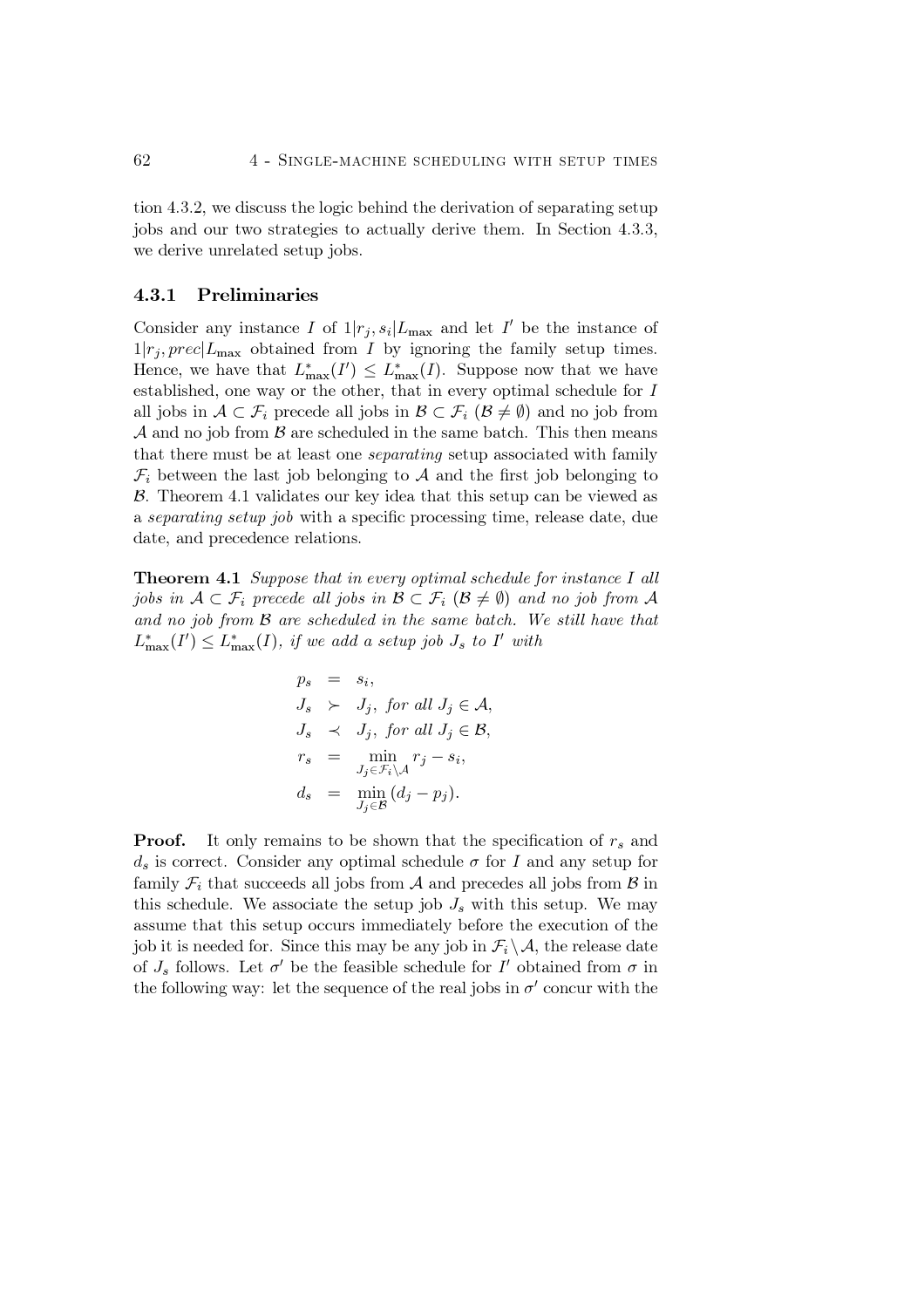sequence in  $\sigma$ , and replace the setup for family  $\mathcal{F}_i$  between the jobs from A and B with its associated setup job  $J_s$ . Note that  $C_j(\sigma') \leq C_j(\sigma)$  for <br>all  $L \in \mathcal{I}$  and therefore  $L_s(\sigma) \leq L_s(\sigma) \leq L^*$  (b) If we assign d as all  $J_j \in \mathcal{J}$ , and therefore  $L_j(\sigma) \leq L_j(\sigma) \leq L_{\max}^*(I)$ . If we assign  $d_s$  as proposed, we have that  $J_s \prec J_j$  and  $d_s = d_j - p_j$  for some  $J_j \in \mathcal{B}$ , and hence that

$$
L_s(\sigma') = C_s(\sigma') - d_s \le C_j(\sigma') - p_j - (d_j - p_j)
$$
  
 
$$
\le C_j(\sigma) - d_j = L_j(\sigma) \le L_{\max}^*(I).
$$

Thus, we proved that  $L_j(\sigma') \leq L_{\max}^*(I)$  for every job in  $I'$ , and therefore  $L_{\max}^*(I') \leq L_{\max}(\sigma') \leq L_{\max}^*$  $\sum_{\max}^*(I).$ 

The crux is that the addition of this separating setup job may increase the value  $L_{\text{max}}^{*}(I')$ , and thus to improve the lower bound on  $I^*$  (*I*). In the remainder if we add a setup job to *I* separating some  $L_{\text{max}}^*(I)$ . In the remainder, if we add a setup job to I separating some sets  $A$  and  $B$ , then we implicitly assume that it has the release data sets  $A$  and  $B$ , then we implicitly assume that it has the release date, due date and precedence relations as specified in Theorem 4.1.

It is not sensible, even if it were possible, to consider all possible  $A$ and  $\beta$ . The following subsets enable systematic procedures for deriving setup jobs. Let  $J_{[j]}^i \in \mathcal{F}_i$  denote the job with the *j*th smallest release date in family  $\mathcal{F}_{i}$ . For any family  $\mathcal{F}_{i}$  and any  $a = 1, \ldots, |\mathcal{F}_{i}|$  and  $b = a, \ldots, |\mathcal{F}_i|$  define

$$
\mathcal{P}_{a,b}^i = \{J_{[a]}^i, \ldots, J_{[b]}^i\}.
$$

From now on, we restrict our attention to subsets  $\mathcal{A} = \mathcal{P}_{1,k}^i$  and subsets  $\mathcal{P}_{1,k}^i$  and subsets  $\mathcal{P}_{2,k}^i$  $\mathcal{B} = \mathcal{P}_{l,|\mathcal{F}_i|}^i$ , with  $1 \leq k < |\mathcal{F}_i|$  and  $k < l \leq |\mathcal{F}_i|$ , for deriving setup jobs.<br>We may not just derive setup jobs as we place. We have to make  $\lceil r \rceil_{l,|\mathcal{F}_i|}$ , with  $1 \leq \kappa > |\mathcal{F}_i|$  and  $\kappa < \ell \leq |\mathcal{F}_i|$ , for deriving setup jobs.<br>We may not just derive setup jobs as we please. We have to make

sure that the setup jobs are *consistent* with each other. For instance, if we have already derived a setup job between job sets  $A$  and  $B$ , then we may not add another setup job between the subsets  $\mathcal{A}' \subseteq \mathcal{A}$  and  $\mathcal{B}' \subseteq \mathcal{B}$ . To ensure the derivation of consistent setup jobs, we introduce the notion of *induction*. We say that the jobs in A left-induce  $J_s$ , the jobs in  $\mathcal B$  right-induce  $J_s$ , and the setup job  $J_s$  is induced by family  $\mathcal{F}_i$ . We construct a so-called *induction graph*  $\mathcal{G} = (\mathcal{J} \cup \mathcal{S}, \mathcal{H})$ , in which there is an arc  $(J_s, J_j)$  in H with  $J_s \in \mathcal{S}$  and  $J_j \in \mathcal{J}$  if and only if  $J_j$ right-induces  $J_s$ . Similarly, there is an arc  $(J_j, J_s)$  in H if and only if  $J_i$  left-induces  $J_s$ .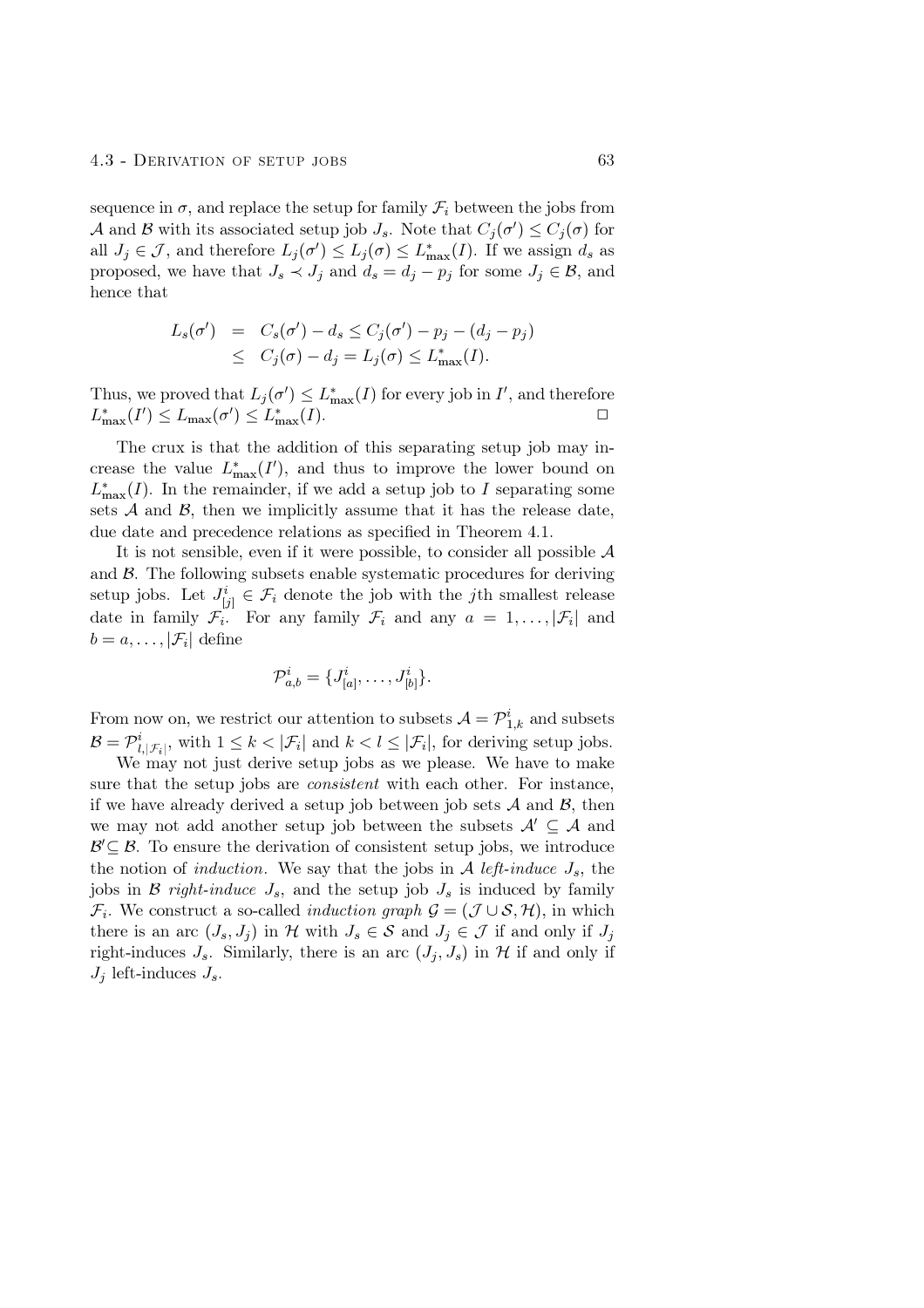**Observation 4.1** If we only consider subsets  $A = \mathcal{P}_{1,k}^i$  and  $B = \mathcal{P}_{l}^i$ <br>for deriving setup jobs, then the induction graph corresponds to a set **CDSET VALION 4.1** If we only consider subsets  $A = r_{1,k}$  and  $B = r_{1,[S_k]}$ <br>for deriving setup jobs, then the induction graph corresponds to a set of consistent setup jobs if in its transitive reduction, obtained from  $\mathcal G$  by removing all arcs that are implied by transitivity, each  $J_i \in \mathcal{J}$  has at most one ingoing and at most one outgoing arc in H.

Accordingly, we may add a setup job to  $I'$  if this condition remains satisfied. Throughout this section, we assume that this consistency is preserved.

The *rank* of a setup job is defined as the number of jobs it separates. If  $A\cup B = \mathcal{F}_i$ , then the separation, and thereby the setup job  $J_s$ , is the strongest possible: we then say that  $J_s$  has full rank. If  $|\mathcal{A} \cup \mathcal{B}| < |\mathcal{F}_i|$ , then in fact  $J_s$  separates at least the job sets  $A$  and  $B$ : we do not know yet on which side of  $J_s$  the other jobs in  $\mathcal{F}_i$  will be scheduled. The rank of  $J_s$  is then equal to  $|A \cup B|$ . Intuitively, we prefer setup jobs of high rank. The aim of this section is to derive such setup jobs in the root node of the branch-and-bound tree.

One particular type of setup job of full rank is a sitting duck: for every family  $\mathcal{F}_i$ , we need a setup job just before the processing of its first job. Accordingly, we may introduce an *initial setup job*  $J_s$  for family  $\mathcal{F}_i$ with

$$
p_s = s_i,
$$
  
\n
$$
d_s = \min_{J_j \in \mathcal{F}_i} (d_j - p_j),
$$
  
\n
$$
J_s \prec J_j, \text{ for all } J_j \in \mathcal{F}_i,
$$
  
\n
$$
r_s = \min_{J_j \in F_i} r_j - s_i.
$$

#### 4.3.2 Deriving separating setup jobs

The separating setup jobs are derived through sufficient conditions for having an optimal schedule in which particular jobs of the same family are not scheduled in the same batch. We stipulate these conditions in terms of a lower bound *lb* and an incumbent upper bound ub on  $L_{\text{max}}^*(I)$ ,<br>each proceeding from the assumption that  $I^*$ ,  $(I) \leq u h$ . It is irrelevant each proceeding from the assumption that  $L_{\text{max}}^*(I) < ub$ . It is irrelevant<br>how these  $lk$  and  $wh$  are obtained. However, the tighter  $lk$  and  $wh$  are how these *lb* and *ub* are obtained. However, the tighter *lb* and *ub* are, the more effective these conditions will be. In fact, there is a strong interaction between deriving setup jobs and computing lower bounds;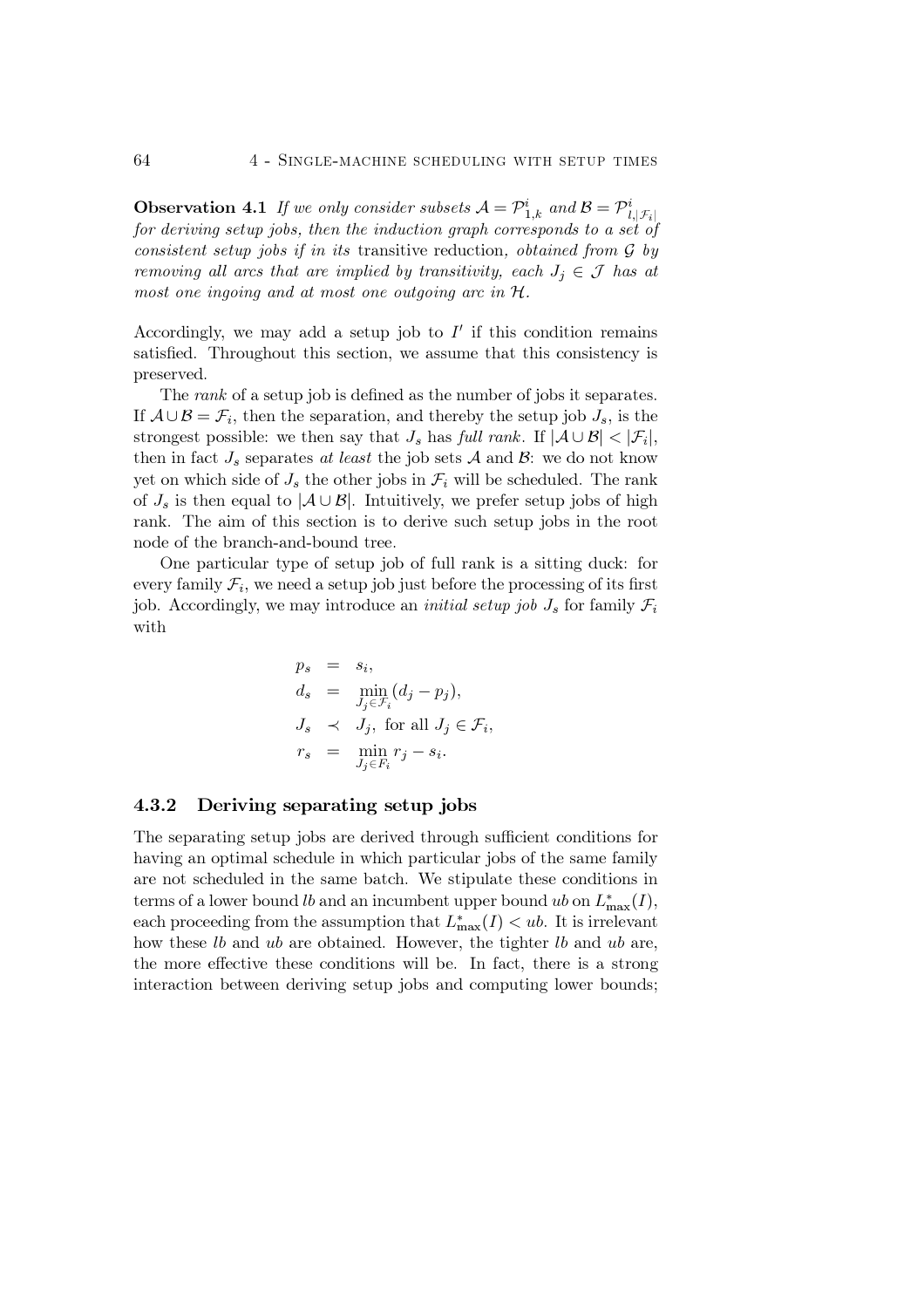after all, the more setup jobs are derived, the stronger the lower bound is likely to be.

The logic behind the derivation of separating setup jobs is the following. Suppose we want to put two jobs in the same batch. If the release and due dates of these jobs prohibit that these jobs are scheduled contiguously, then the machine is idle in between their processing, if no other job belonging to the same family is available for processing. If this idle time period  $T$  is too long, then saving a single setup does not make up for what is essentially a loss of machine capacity. We have two strategies to conclude that  $T$  is effectively too long: (i) if  $T$  is so long that we can perform a setup for family  $\mathcal{F}_i$  in the meantime, and (ii) if a lower bound for the case that we leave the machine idle during period  $T$  is equal to or larger than the incumbent upper bound. We formalize these strategies below.

In any optimal schedule, each  $J_j$  is scheduled somewhere in the interval  $[r_j, d_j + L_{\text{max}}^*(I)]$   $(j = 1, ..., n)$ . Accordingly, if  $L_{\text{max}}^*(I) < ub$ ,<br>then the largest possible completion time of  $I_j$  is  $\overline{d}_j = d_j + yb - 1$ then the largest possible completion time of  $J_j$  is  $d_j = d_j + ub - 1$ .<br>We call job L, safely scheduled if  $x + n_i \le C_i \le d_i + lb$ ; note that if We call job  $J_j$  safely scheduled if  $r_j + p_j \leq C_j \leq d_j + lb$ ; note that if each job is safely scheduled, then we have an optimal schedule  $\sigma$ , since  $L_{\max}(\sigma) \leq lb \leq L_{\max}^*(I)$ . For any job set  $A$ , let  $r(A) = \min_{J_i \in A} r_j$ ,<br>and  $\bar{d}(A) = \max_{J_i \in A} \bar{d}$ ; note that a necessary condition for having and  $d(\mathcal{A}) = \max_{J_j \in \mathcal{A}} d_j$ ; note that a necessary condition for having  $I^*$  (*I*)  $\leq$  *yb* is that all jobs in A are completed by time  $\bar{d}(A)$  $L_{\text{max}}^*(I) < ub$  is that all jobs in A are completed by time  $d(A)$ .<br>We are now ready to make the following observation, which

We are now ready to make the following observation, which plays a key role in the derivation of the setup jobs.

**Observation 4.2** Consider disjoint subsets  $A \subset \mathcal{F}_i$  and  $B \subset \mathcal{F}_i$  with  $d(\mathcal{A}) < r(\mathcal{B})$ . If there exists a schedule  $\sigma$  with  $L_{\max}(\sigma) < u b$  that puts jobs from both  $A$  and  $B$  in the same batch, then it has the following properties:

- The machine is idle during the period  $T = [\bar{d}(\mathcal{A}), r(\mathcal{B})]$ , if there is no job  $J_i \in \mathcal{F}_i \setminus (\mathcal{A} \cup \mathcal{B})$  available for processing during period T. This means that the machine is definitely idle during period  $T$  if  $\mathcal{A}\cup\mathcal{B}=\mathcal{F}_i.$
- The batch spans at least the interval  $[\max_{J_j \in \mathcal{A}} (d_j p_j), \min_{J_j \in \mathcal{B}} (r_j + p_j)].$

As pointed out before, a long idle time period  $T$  makes it unlikely that there indeed exists an optimal schedule in which some job from  $A$  and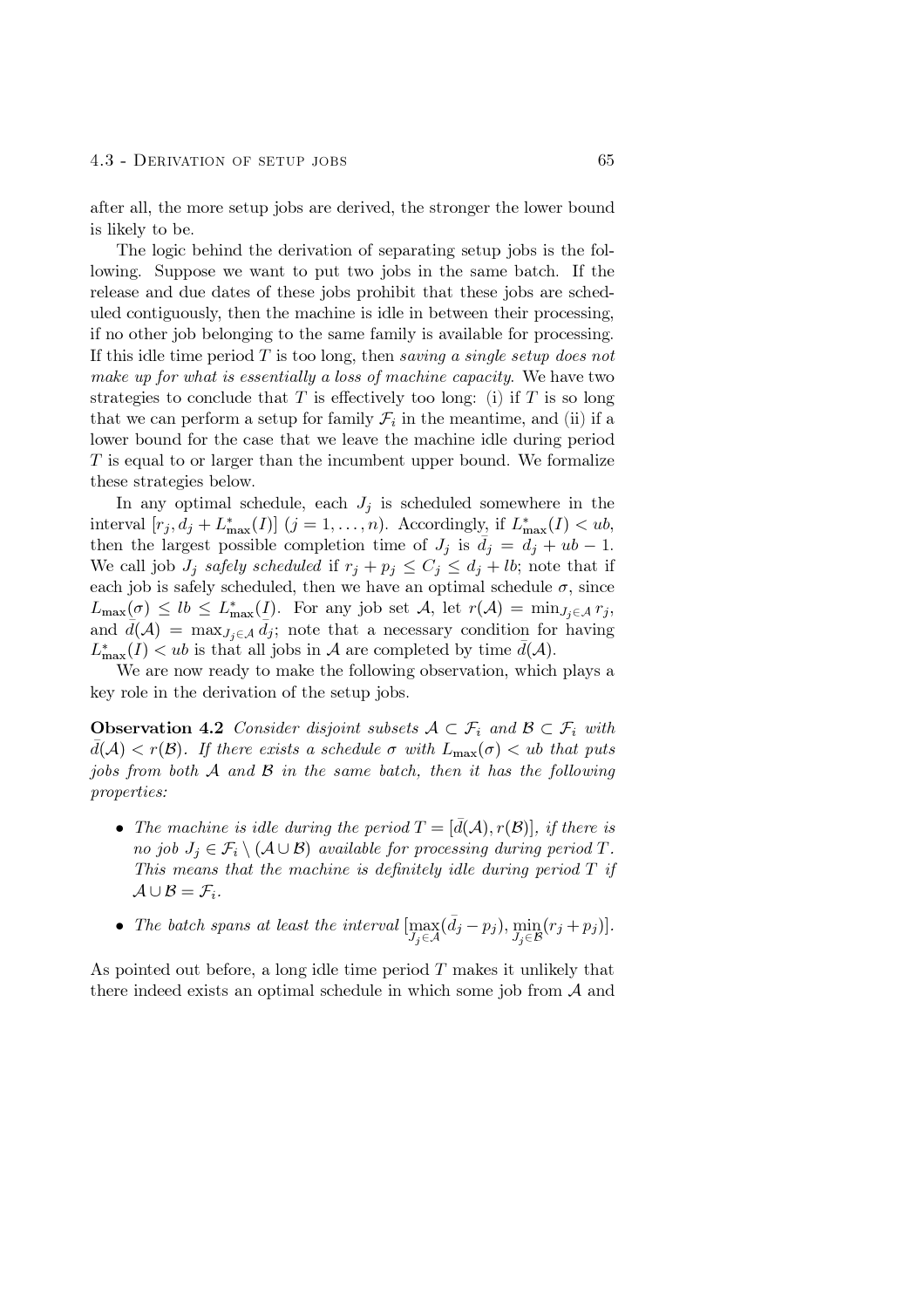some job from  $\beta$  are scheduled in the same batch. Or equivalently, a long period  $T$  makes it likely that there exists an optimal schedule in which no job from  $A$  and no job from  $B$  are scheduled in the same batch.

The following theorem gives an effective means for deriving setup jobs. It says that if  $T$  is large enough to accommodate a setup for family  $\mathcal{F}_i$ , then we may introduce a setup job of full rank.

**Theorem 4.2** Suppose  $L_{\text{max}}^*(I) < ub$ . If there is a family  $\mathcal{F}_i$  (i = 1)  $F_i$  and an index  $k(l-1)$   $|\mathcal{F}_i| = 1$ ) for which  $1, \ldots, F$  and an index k  $(k = 1, \ldots, |\mathcal{F}_i| - 1)$ , for which

$$
\bar{d}(\mathcal{P}_{1,k}^i) + s_i \le r(\mathcal{P}_{k+1,|\mathcal{F}_i|}^i),\tag{4.1}
$$

then we may introduce a setup job  $J_s$  of full rank that separates  $\mathcal{P}^i_{1,k}$ <br>from  $\mathcal{D}^i$ from  $\mathcal{P}_{k+1,|\mathcal{F}_i|}^i$ .

**Proof.** Let  $\sigma$  be any optimal schedule. There are two cases to consider:

- 1. There is no batch in  $\sigma$  that contains a job from  $\mathcal{P}_{1,k}^i$  as well as a isolation  $\mathcal{P}_1^i$ . job from  $\mathcal{P}_{k+1,|\mathcal{F}_i|}^i$ . In this case, there is a setup between  $\mathcal{P}_{1,k}^i$  and  $\mathcal{P}_{k+1,|\mathcal{F}_i|}^i.$
- 2. There is a batch in  $\sigma$  that contains a job from  $\mathcal{P}_{1,k}^i$  as well as a job from  $\mathcal{P}_{k+1,|\mathcal{F}_i|}^i$ . In this case, the machine is idle between  $\frac{k+1,|\mathcal{F}_i|}{\sum_{i=1}^{k}$  $d(\mathcal{P}_{1,k}^{i})$  and  $r(\mathcal{P}_{k+1,|\mathcal{F}_{i}|}^{i})$ ; see Observation 4.2. We can then trans-<br>form  $\sigma$  into an equivalent schedule in which a setup performed form  $\sigma$  into an equivalent schedule in which a setup, performed during period  $T = [d(\mathcal{P}_{1,k}^i), r(\mathcal{P}_{k+1,|\mathcal{F}_i|}^i)],$  splits this batch into two consecutive batches of the same family consecutive batches of the same family.

Therefore, we may assume that in every optimal solution a setup separates  $\mathcal{P}^i_{1,k}$  and  $\mathcal{P}^i_{k+1,|\mathcal{F}_i|}$ . В последните последните последните последните последните последните последните последните последните последн<br>В последните последните последните последните последните последните последните последните последните последнит

The next theorem is a generalization of Theorem 4.2 to derive setup jobs of smaller rank. If we cannot separate the sets  $\mathcal{P}^i_{1,k}$  and  $\mathcal{P}^i_{k+1,|\mathcal{F}_i|}$ ,  $\substack{k+1,|\mathcal{F}_i|,\\i=1,\dots, n}$ then we may try to separate the sets  $\mathcal{P}_{1,k}^i$  and  $\mathcal{P}_{k+l,|\mathcal{F}_i|}^i$  for some  $l \geq 2$ .<br>After all the larger *l* is the longer the idle time period *T* becomes if we After all, the larger l is, the longer the idle time period  $T$  becomes if we want to put some jobs belonging to these sets in the same batch. The condition for testing if  $T$  gets too long is similar to condition  $(1)$ , albeit period  $T$  should also have room to accommodate the 'intermittent jobs'  $J^i_{[k+1]}, \ldots, J^i_{[k+l-1]}.$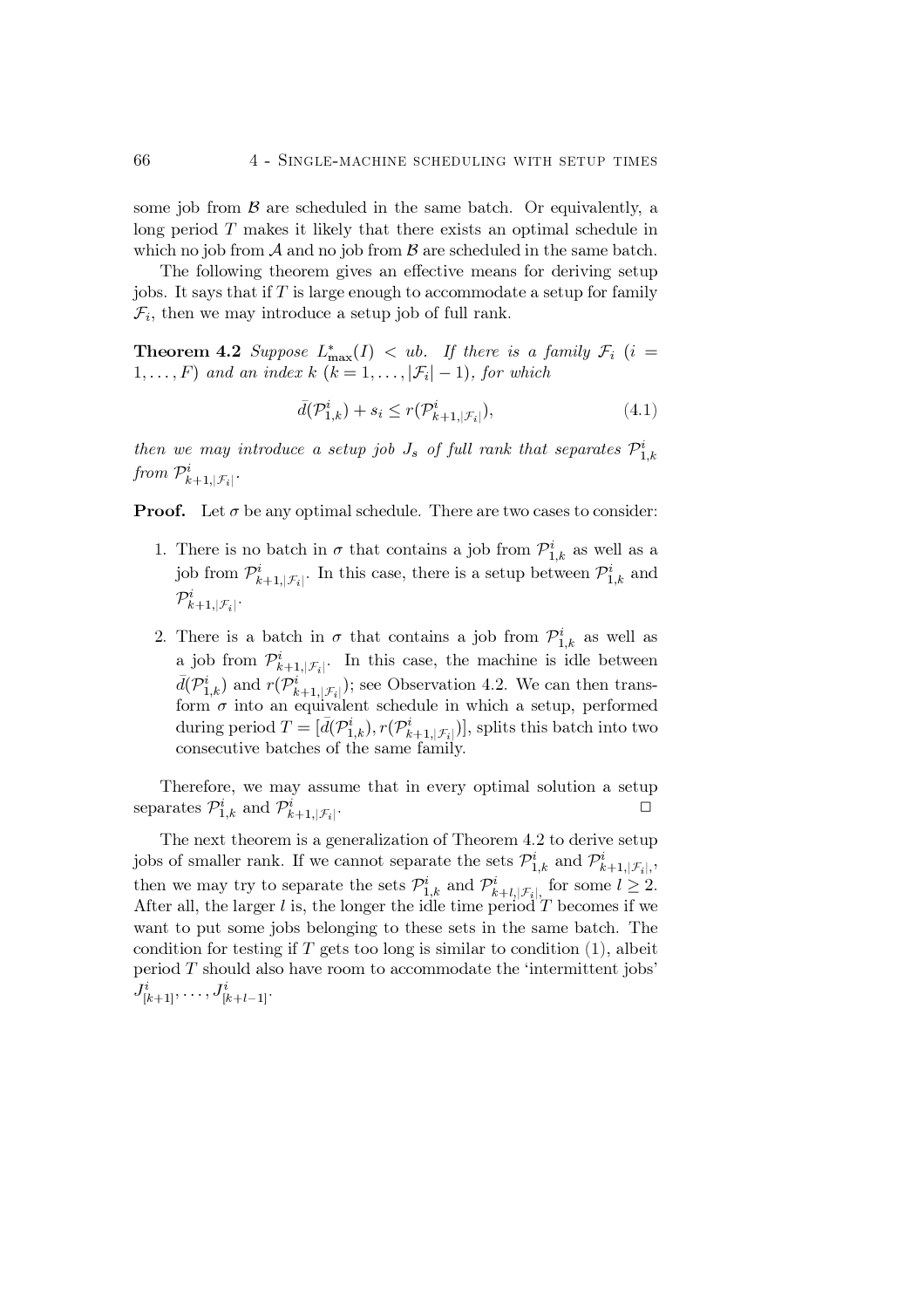**Theorem 4.3** Suppose  $L_{\text{max}}^*(I) < ub$ . If there is a family  $\mathcal{F}_i$   $(1 \leq i \leq F)$ <br>
F) an index  $k$   $(1 \leq k \leq |F_{i}| - 1)$  and an index  $l$   $(1 \leq l \leq |F_{i}| - k)$ F), an index k  $(1 \leq k \leq |\mathcal{F}_i| - 1)$ , and an index  $l$   $(1 \leq l \leq |\mathcal{F}_i| - k)$ such that the interval

$$
[\bar{d}(\mathcal{P}_{1,k}^i), r(\mathcal{P}_{k+l,|\mathcal{F}_i}^i)] \tag{4.2}
$$

is large enough to safely schedule each of the jobs  $J_{[k+1]}^i, \ldots, J_{[k+l-1]}^i$ <br>and a setup for family  $\mathcal{F}_i$  in it, then we may introduce a setup job  $J_s$  of<br>rank  $|\mathcal{F}_i| - l + 1$  that separates the job sets  $\mathcal{P}_{1,k}^$ rank  $|\mathcal{F}_i| - l + 1$  that separates the job sets  $\mathcal{P}^i_{1,k}$  and  $\mathcal{P}^i_{k+l,|\mathcal{F}_i|}$ 

We now come to our second strategy to derive setup jobs. Suppose  $lb(A, B)$  is a lower bound for the case that some unspecified job from  $\mathcal A$  and some unspecified job from  $\mathcal B$  are scheduled in the same batch. If  $lb(A, B) \geq ub$ , then the sets A and B are obviously separated in any optimal schedule if  $L_{\text{max}}^*(I) < ub$ . In Section 4.4, we show how to compute such a bound compute such a bound.

**Theorem 4.4** Suppose  $L_{\text{max}}^*(I) < ub$ . If  $\bar{d}(\mathcal{P}_{1,k}^i) < r(\mathcal{P}_{k+l,|\mathcal{F}_i|}^i)$  and

$$
lb(\mathcal{P}_{1,k}^i, \mathcal{P}_{k+l,|\mathcal{F}_i}^i) \ge ub,\tag{4.3}
$$

for some i, k and l with  $1 \leq i \leq F$ ,  $1 \leq k < |\mathcal{F}_i|$  and  $1 \leq l \leq |\mathcal{F}_i| - k$ , then we may introduce a setup job of rank  $|\mathcal{F}_i| - l + 1$  that separates<br> $\mathcal{P}_i^i$ , from  $\mathcal{P}^i$  $\mathcal{P}_{1,k}^i$  from  $\mathcal{P}_{k+l,|\mathcal{F}_i|}^i$ . The contract of the contract of the contract of the contract of the contract of the contract of the contract<br>The contract of the contract of the contract of the contract of the contract of the contract of the contract o

#### 4.3.3 Deriving unrelated setup jobs

The derivation of unrelated setup jobs, which have no precedence relations, proceeds by the premise that batches of different families cannot be processed simultaneously. Suppose that  $d(P_{1,k}^i) < r(P_k^i)$ and  $\bar{d}(\mathcal{P}_{1,k}^h) < r(\mathcal{P}_{a+b,|\mathcal{F}_h}^h)$  and the intervals  $[\bar{d}(\mathcal{P}_{1,k}^i), r(\mathcal{P}_{k+l,|\mathcal{F}_i}^i)]$  and  $[\bar{d}(\mathcal{P}_{1,k}^h), r(\mathcal{P}_{k+l,|\mathcal{F}_i}^i)]$  and  $a+b,|\mathcal{F}_h|$  and the metrons  $[a(\ell_1,k),(\ell_2,k+l,|\mathcal{F}_i|)]$  $[d(\mathcal{P}_{1,a}^h), r(\mathcal{P}_{a+b,\vert \mathcal{F}_h}^h))$  overlap in time; that is, there is a point in time t such that  $d(\mathcal{P}_{1,k}^i) \leq t \leq r(\mathcal{P}_{k+l,|\mathcal{F}_i|}^i)$  and  $d(\mathcal{P}_{1,a}^h) \leq t \leq r(\mathcal{P}_{a+b,|\mathcal{F}_h|}^h)$ ,<br>with at least one  $\leq$  sign holding as a strict inequality. The conclusion with at least one  $\leq$  sign holding as a strict inequality. The conclusion must then be that we may at least separate either  $\mathcal{P}_{1,k}^i$  and  $\mathcal{P}_{k+l,|\mathcal{F}_i|}^k$ , or  $\mathcal{P}_{1,a}^h$  and  $\mathcal{P}_{a+b,|\mathcal{F}_h|}^h$ , since the machine can process no more than one<br>batch at a time. We may therefore introduce a setup job, but it has no  $\det f_{1,a}$  and  $\det f_{a+b,|\mathcal{F}_h|}$ , since the matrime can process no more than one batch at a time. We may therefore introduce a setup job, but it has no precedence relations, since we cannot associate the setup job with either family. For this reason, these unrelated setup jobs are quite weak. They have rank 0, and their release and due dates are not very tight either.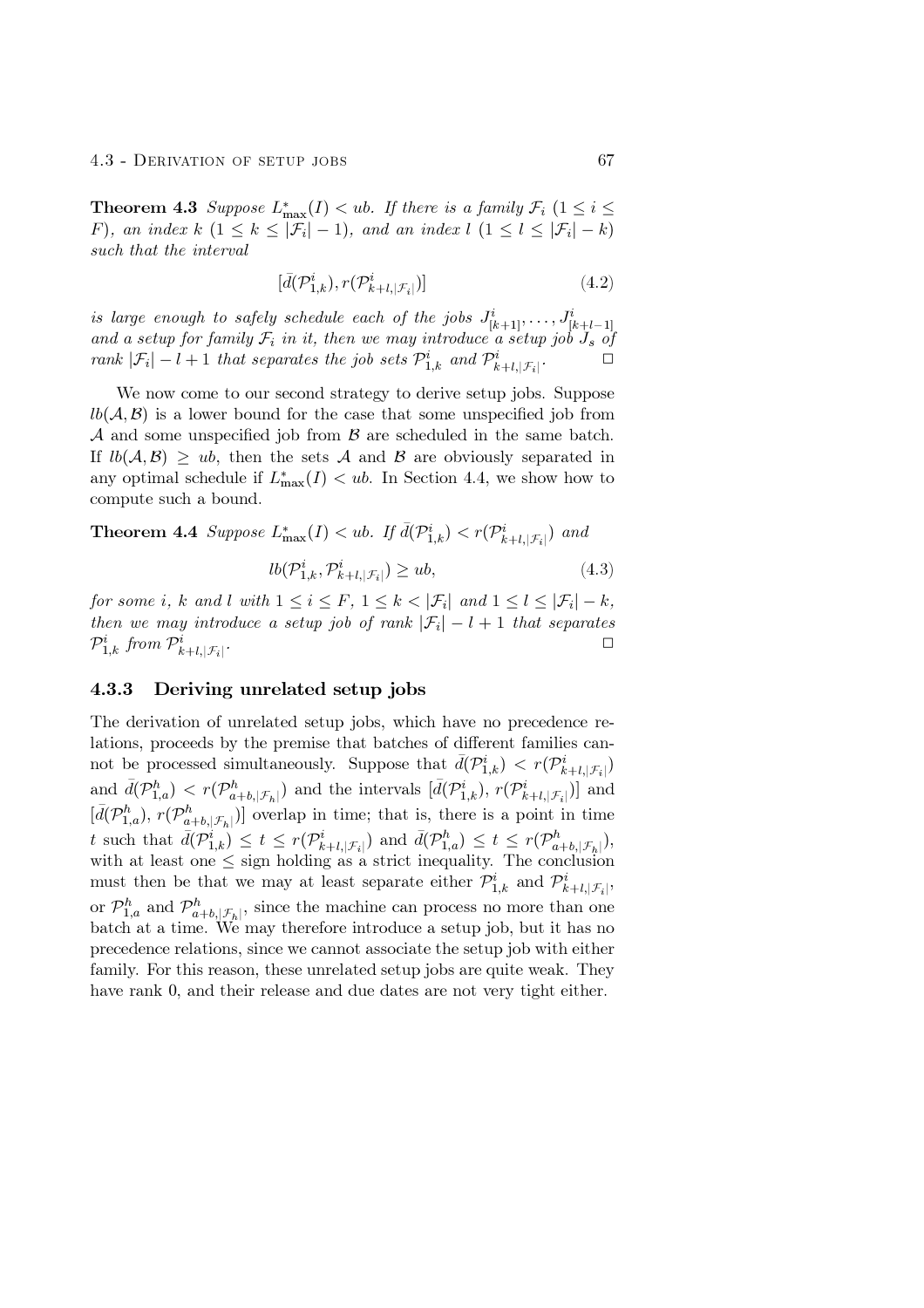**Theorem 4.5** If there are two families  $\mathcal{F}_i$  and  $\mathcal{F}_h$  and indices k, l, a and b for which the time intervals  $[d(\mathcal{P}_{1,k}^i), r(\mathcal{P}_{k+l,|\mathcal{F}_i|}^i)]$  and  $[d(\mathcal{P}_{1,a}^h),$  $\begin{bmatrix} r(\mathcal{P}_{a+b,|\mathcal{F}_h|}^h) \end{bmatrix}$  overlap, then we may introduce a setup job  $J_s$  of rank 0 with.

$$
p_s = \min\{s_i, s_h\},
$$
  
\n
$$
r_s = \min\{r(\mathcal{P}_{k+1,|\mathcal{F}_i|}^i) - s_i, r(\mathcal{P}_{a+1,|\mathcal{F}_h|}^h) - s_h\},
$$
  
\n
$$
d_s = \max\{\min_{J_j \in \mathcal{P}_{k+1,|\mathcal{F}_i|}^i} (d_j - p_j), \min_{J_j \in \mathcal{P}_{a+b,|\mathcal{F}_h|}^h} (d_j - p_j)\}.
$$

Obviously, any number of families may be involved in this type of derivation, but the resulting setup jobs will then be even weaker.

## 4.4 Lower bounds

In this section, we first present the preemptive lower bound for the  $1|r_i, prec|L_{\text{max}}$  problem. Then, we show how to compute the bound  $\frac{d}{dt} \left( \frac{\mathcal{P}_{1,k}^i}{\mathcal{P}_{k}^i + l, |\mathcal{F}_i|} \right)$  needed in condition  $(4.3)$  to derive setup jobs.<br>First of all however, we characterize the acyclic directed pre-

 $\mathcal{L}_{k}$ ,  $r_{k+l,|\mathcal{F}_{i}|}$  include in condition (4.9) to derive setup jobs.<br>First of all, however, we characterize the acyclic directed precedence graph G induced by any set  $S$  of consistent setup jobs. We assume that S contains for each family at least the initial setup job. Let  $S_i$  be the set of separating setup jobs induced by the jobs in  $\mathcal{F}_i$ . We have as vertex set  $V = \mathcal{J} \cup \mathcal{S}$  and there is an arc  $(J_j, J_k)$  if and only if  $J_j \prec J_k$ . If there is an arc  $(J_j, J_k)$ , then  $J_j$  is an *immediate predecessor* of  $J_k$  and  $J_k$  is an *immediate successor* of  $J_j$ . If there is a path in G from  $J_j$  to  $J_k$ , then  $J_j$  is a predecessor of  $J_k$ ;  $J_k$  is then a successor of  $J_j$ . There are no arcs between the unrelated setup jobs and the real jobs.

Let  $G' = (V, A)$  be the transitive reduction of this graph, where A denotes the remaining arc set. The release and due dates jobs may not be consistent with the precedence constraints; e.g., we may have that  $r_k < r_j + p_j$  for some  $J_j \prec J_k$ . We therefore modify the release and due dates in the following way:

$$
r_j \leftarrow \max\{r_j, \max_{J_k \prec J_j} (r_k + p_k)\} \text{ for all } J_j \in \mathcal{J} \cup \mathcal{S}
$$

and

$$
d_j \leftarrow \min\{d_j, \min_{J_j \prec J_k} (d_k - p_k)\}\
$$
for all  $J_j \in \mathcal{J} \cup \mathcal{S}$ .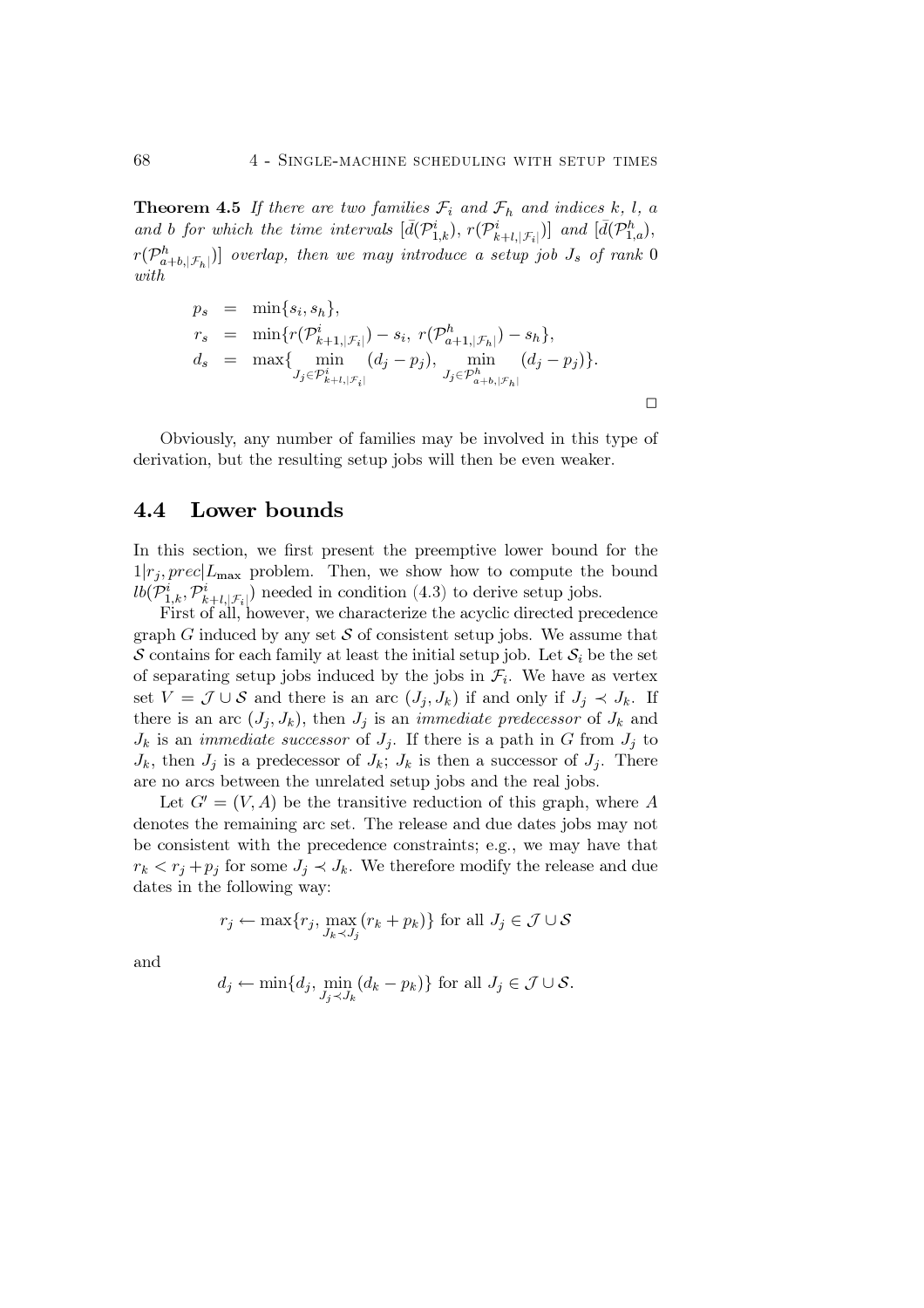#### $4.4$  - LOWER BOUNDS  $69$

This modification neither affects the optimal solution, nor the optimal solution value.

The graph  $G'$  then has the following properties:

- It decomposes into  $m$  arc-disjoint connected subgraphs, one for every family, on the one hand, and isolated vertices representing the unrelated setup jobs, on the other hand.
- For any arc  $(J_i, J_k) \in A$ , we have that  $r_i+p_i \leq r_k$  and  $d_i \leq d_k-p_k$ .
- For any arc  $(J_i, J_k) \in A$ , we have that if  $J_i \in \mathcal{J}$ , then  $J_k \in \mathcal{S}$ , and, conversely, if  $J_j \in \mathcal{S}$ , then  $J_k \in \mathcal{J}$ .
- Each job in  $\mathcal J$  has at most one immediate successor and at most one immediate predecessor.
- There are  $O(n)$  arcs; this means that the release and due date modification can be carried out in  $O(n)$  time.

Due to the specific structure of the precedence constraints in our application, the derivation of setup jobs induce instances of what we term the  $1|r_i, setup\text{-}prec|L_{\text{max}}$  problem.

#### 4.4.1 The preemptive bound

The  $1|r_j, prec, pmtn|L_{\text{max}}$  problem is solvable by Horn's rule (Horn [42]) after release and due date modification in  $O(n^2)$  time. For the problem  $1/r_i$ , setup-prec, pmtn $|L_{\text{max}}|$ , the modification of the release and due dates takes  $O(n)$  time only. Hence, we have the following result, the proof of which is included for sake of completeness.

**Theorem 4.6** The problem  $1|r_i$ , setup-prec, pmtn  $|L_{\text{max}}|$  is solvable in  $O(n \log n)$  time by the following rule: at any time schedule an available job with the smallest due date.

Proof. First of all, note that Horn's rule generates a feasible schedule for the problem  $1|r_j, setup\text{-}prec, pmtn|L_{\text{max}}$ . This is true, since if  $J_j \prec$  $J_k$ , then we have that  $r_j + p_j \leq r_k$  and  $d_j \leq d_k - p_k$ .

Let now  $\pi$  be the schedule produced by Horn's rule, and let  $\sigma$  be any optimal schedule. We shall prove that we can transform  $\sigma$  into  $\pi$  by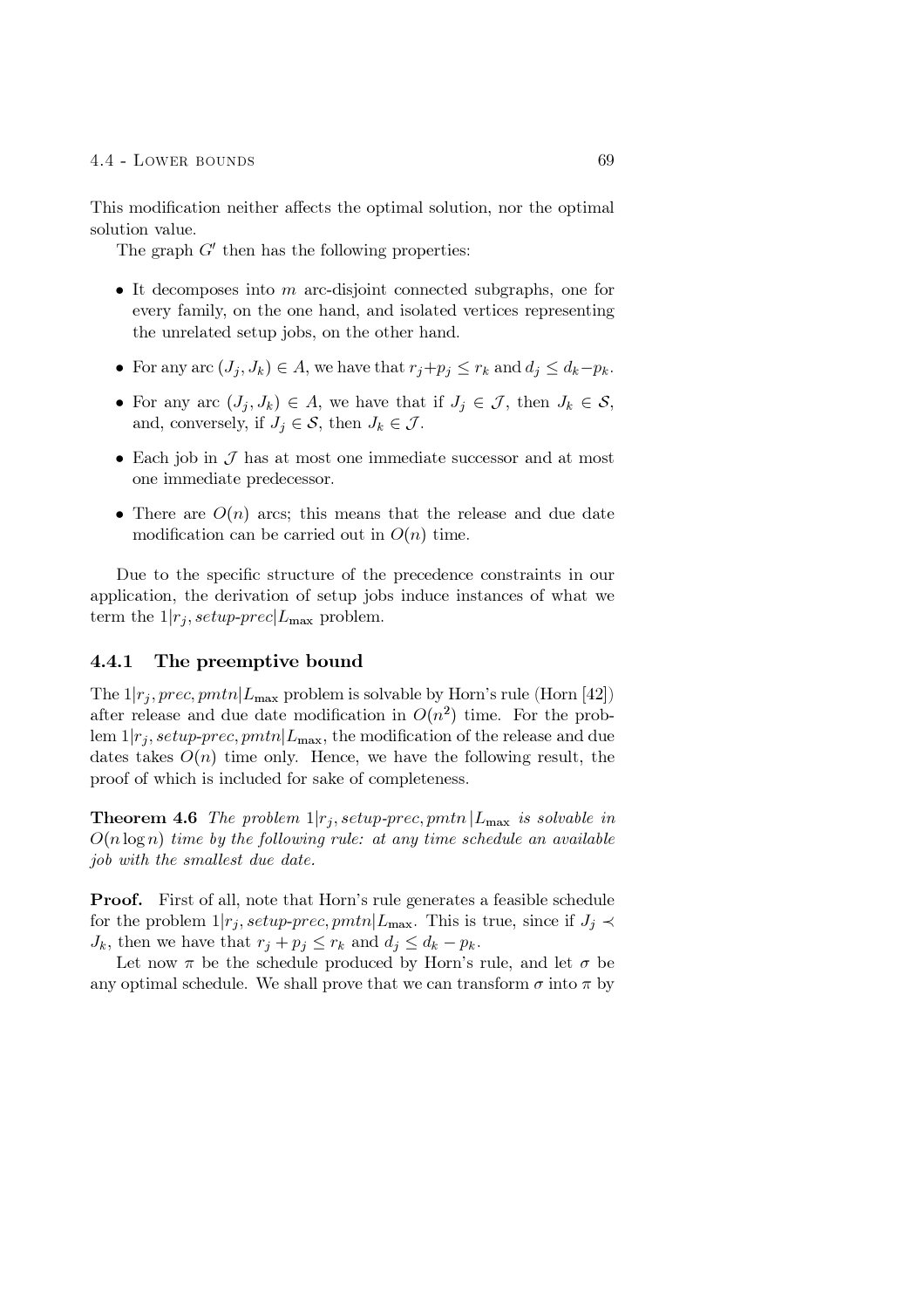rescheduling jobs while preserving feasibility and optimality. Compare  $\sigma$  with  $\pi$  from time 0 onwards, and let t be the first time at which the schedules start to differ: suppose  $J_i$  is scheduled between time t and  $t_1$ in  $\sigma$  and  $J_k$  is scheduled between time t and  $t_2$  in  $\pi$ . Let  $\tau = \min\{t_1, t_2\}$ . Find time  $s > \tau$  that designates the smallest interval  $[t, s]$  in which  $J_k$ is processed for exactly  $\tau - t \leq p_k$  units of time, according to  $\sigma$ . Let A be the set of successors of  $J_i$  in G that are scheduled between t and s in  $\sigma$ . We then have that

$$
d_j \le d_l \ \text{ for all } J_l \in \mathcal{A}.
$$

Also, since  $J_k$  is scheduled at time t in  $\pi$ , not  $J_j$ , we have that

 $d_k \leq d_i$ 

Hence, the following transformation of  $\sigma$  retains both feasibility and optimality:

- Remove all portions of  $J_j$ ,  $J_k$  and the jobs in A between time t and s, but leave the other jobs intact.
- Schedule  $J_k$  in the time slot  $[t, \tau]$ .
- Schedule  $J_j$  and the jobs in  $A$  in the remaining available time slots between  $\tau$  and s in the same order as before.

The optimality of the resulting schedule follows from an interchange argument, similar to the one used in Section 1.2.1. Now let  $t \leftarrow \tau$ , and repeat the argument till we reach the end of the schedule; both schedules are then identical.  $\hfill \Box$ 

This rule can evidently be implemented in  $O(n \log n)$  time, since there are *n* real and no more than *n* setup jobs, there are  $O(n)$  preemptions, and the release and due dates of the available jobs need to be maintained in a partial order only.

# **4.4.2** Computing the bound  $lb(\mathcal{P}^i_{1,k}, \mathcal{P}^i_{k+l,|\mathcal{F}_i|})$

The bound  $lb(\mathcal{P}_{1,k}^{i}, \mathcal{P}_{k+l,|\mathcal{F}_{i}|}^{i}),$  needed for condition (4.3), is a lower bound resulting from scheduling some unspecified job in  $\mathcal{P}^i_{1,k}$  and some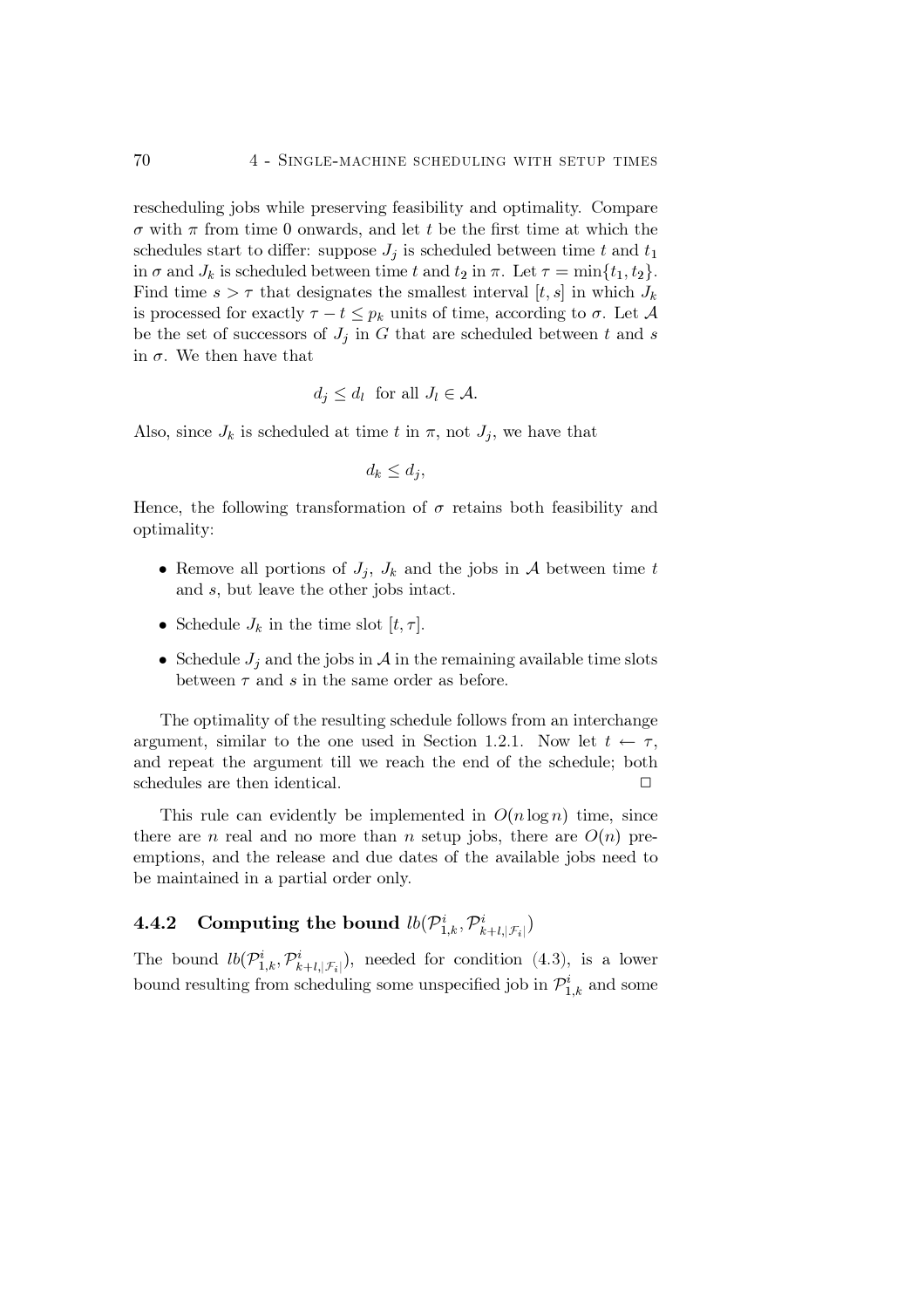#### $4.4$  - LOWER BOUNDS  $71$

unspecified job in  $\mathcal{P}_{k+l,|\mathcal{F}_i|}^i$  in the same batch, say,  $B$   $(i = 1, \ldots, F, 1 \leq k < |\mathcal{F}_i| \leq 1$  $k < |\mathcal{F}_i|, 0 \leq l \leq |\mathcal{F}_i| - 1$ . We assume that some separating and unrelated setup jobs already have been derived and that the setup job that may be induced by this bound is consistent with them.

If we decide to schedule some job from  $\mathcal{P}_{1,k}^i$  and some job from<br>in the same hatch sour B than B groups at least the interval  $\mathcal{P}_{k+l,|\mathcal{F}_i|}^i$  in the same batch, say, B, then B spans at least the interval<br> $T-$  it is urbore  $T=[t_1,t_2],$  where

$$
t_1 = \max_{J_j \in \mathcal{P}_{1,k}^i} (\bar{d}_j - p_j),
$$

and

$$
t_2 = \min_{J_j \in \mathcal{P}_{k+l,|\mathcal{F}_i|}^i} (r_j + p_j);
$$

see Observation 1. We assume that  $t_2 > t_1$ . If not, then we let  $lb(\mathcal{P}_{1,k}^i, \mathcal{P}_{k+l,|\mathcal{F}_i|}^i) = -\infty.$ <br>Let  $I'$  be any instance

Let I' be any instance of the  $1|r_j$ , setup-prec $|L_{\text{max}}$  problem with the condition that we schedule those unspecified jobs in the same batch. To compute a lower bound, we construct an instance  $I''$  with the additional constraint that the machine is not available for processing during the interval  $T = [t_1, t_2]$ . We initialize  $I'' = I'$  and then remove all jobs  $\mathcal{J}_j \in \mathcal{F}_i \cup \mathcal{S}_i$  from I'' for which the time intervals  $[t_1, t_2]$  and  $[r_j, d_j]$ overlap, with  $S_i$  the setup jobs associated with family  $\mathcal{F}_i$ . We do this to ensure that  $L_{\text{max}}^*(I'')$  is a valid lower bound on  $L_{\text{max}}^*(I')$ .<br>Moreover we try to derive more separating setup jobs for

Moreover, we try to derive more separating setup jobs for each family other than  $\mathcal{F}_i$ . If the machine is not available during the period  $T =$  $[t_1, t_2]$ , then any two jobs  $J_i$  and  $J_k$  cannot be in the same batch if  $r_j > t_1 - p_j$  and  $d_k < t_2 + p_k$ ; after all,  $J_j$  must then be processed after<br>period T and L before period T. So, if  $C_i = I \cup \in \mathcal{F}_i \cup \overline{d_i} \le t_2 + n_i$ period T and  $J_k$  before period T. So, if  $C_h = \{J_j \in \mathcal{F}_h \mid d_j < t_2 + p_j\}$ <br>and  $D_k = \{J_k \in \mathcal{F}_k \mid r_k > t_k = n_j\}$  and  $C_k \neq \emptyset$  and  $D_k \neq \emptyset$  then we and  $\mathcal{D}_h = \{J_i \in \mathcal{F}_h \mid r_i > t_1 - p_i\}$  and  $\mathcal{C}_h \neq \emptyset$  and  $\mathcal{D}_h \neq \emptyset$ , then we may add a setup job  $J_s$  to I'' that separates the sets  $\mathcal{C}_h$  and  $\mathcal{D}_h$  for any family  $\mathcal{F}_h \neq \mathcal{F}_i$ , if this setup job is consistent with the other setup jobs.

We now compute the preemptive lower bound for  $I''$  subject to the condition that the machine is not available during period  $T$ . We can easily cope with this condition by adding an independent dummy job  $J_0$  to I'' with  $r_0 = t_1$ ,  $p_0 = t_2 - t_1$ , and  $d_0 = \min_{J_j \in \mathcal{J} \cup \mathcal{S}} d_j - 1$ . Horn's rule schedules  $J_0$  then in period  $T$ , and we compute  $lb(\mathcal{P}^i_{1,k}, \mathcal{P}^i_{k+l,|\mathcal{F}_i|})$ as  $\max_{J_i \in I'' \setminus \{J_0\}} L_j$ .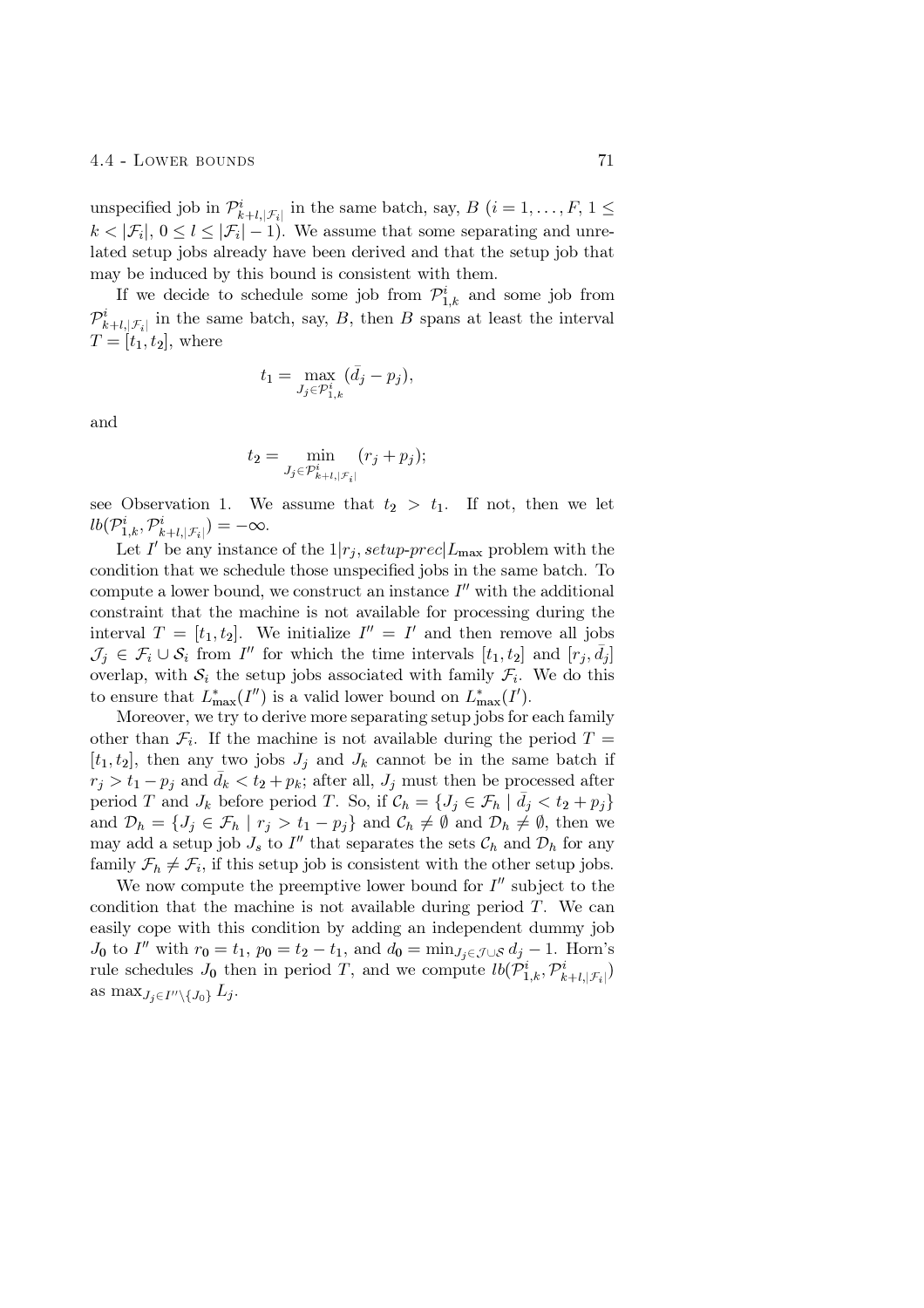## 4.5 Implementation and computational experiments

#### 4.5.1 Implementation

Our branch-and-bound algorithm uses a forward sequencing branching rule, in which a node at level  $k$   $(k = 0, \ldots, n)$  corresponds to an active partial schedule consisting of k jobs. A node at level k has  $n-k$  descendant nodes, one for each unscheduled job. We branch from the nodes in order of non-decreasing release dates of the jobs associated with the nodes.

In the root node of the tree, we run a two-phase randomized localsearch algorithm to find a good initial upper bound  $ub$ ; it uses simulated annealing first and then tries to improve the solution by tabu search. The neighborhood of a feasible sequence is in either phase defined as the set of sequences obtained by either relocating any single job, or swapping any two jobs in the sequence. In fact, both the simulated annealing and the tabu search subroutines are straightforward implementations of the basic principles, as outlined in for instance Van Laarhoven and Aarts [48] and Glover [32]. Given this upper bound, we iteratively derive as many and as strong as possible consistent setup jobs. Deriving setup jobs is computationally expensive; for this reason, it is carried out only in the root node of the branch-and-bound tree. Although it takes only  $O(n \log n)$  time, it is too time-consuming to compute the preemptive bound in each node of the tree. We use Carlier's lower bound [17] for the problem  $1|r_i|L_{\text{max}}$ ; this bound requires only  $O(n)$  time in each node.

Given an upper bound ub, we derive the setup jobs in the following way. First of all, we specify the initial setup jobs, and then we compute the preemptive lower bound lb for the instance of the corresponding  $1|r_j, setup\text{-}prec|L_{\text{max}}$  problem. Recall that we like to have setup jobs of full rank. In addition, we make sure that we derive only setup jobs that are consistent with those already derived. We first check condition (4.1) for all families  $\mathcal{F}_i$   $(i = 1, ..., F)$  and subsets  $\mathcal{P}_{1,k}^i$  and  $\mathcal{P}_i^i$  (*k* and  $[T]$  and  $[T]$  and  $\mathcal{F}_i^i$  and  $\mathcal{P}_i^i$  and  $\mathcal{P}_i^i$  (*k* and  $[T]$  and  $\mathcal{F}_i^i$  and  $\mathcal{F}_i^i$  and  $\mathcal$  $\mathcal{P}_{k+1,|F_i|}^i$   $(k = 1, \ldots, |\mathcal{F}_i| - 1)$ . If at least one setup job has been de-<br>rived in this way compute *lb* again, and if *lb* has improved, then check rived in this way, compute lb again, and if lb has improved, then check condition (4.1) again, and so on. If no setup job has been derived, or if lb has not improved, then check out whether  $lb(\mathcal{P}_{1,k}^i, \mathcal{P}_{k+1,|F_i|}^i) \geq ub$ ,<br>for  $i = 1$ ,  $F_i$ ,  $k = 1$ ,  $|\mathcal{F}| = 1$ , which also induces attum into of  $\frac{k+1,|F_i|}{\text{softmax}}$ for  $i = 1, ..., F$ ,  $k = 1, ..., |\mathcal{F}_i| - 1$ , which also induces setup jobs of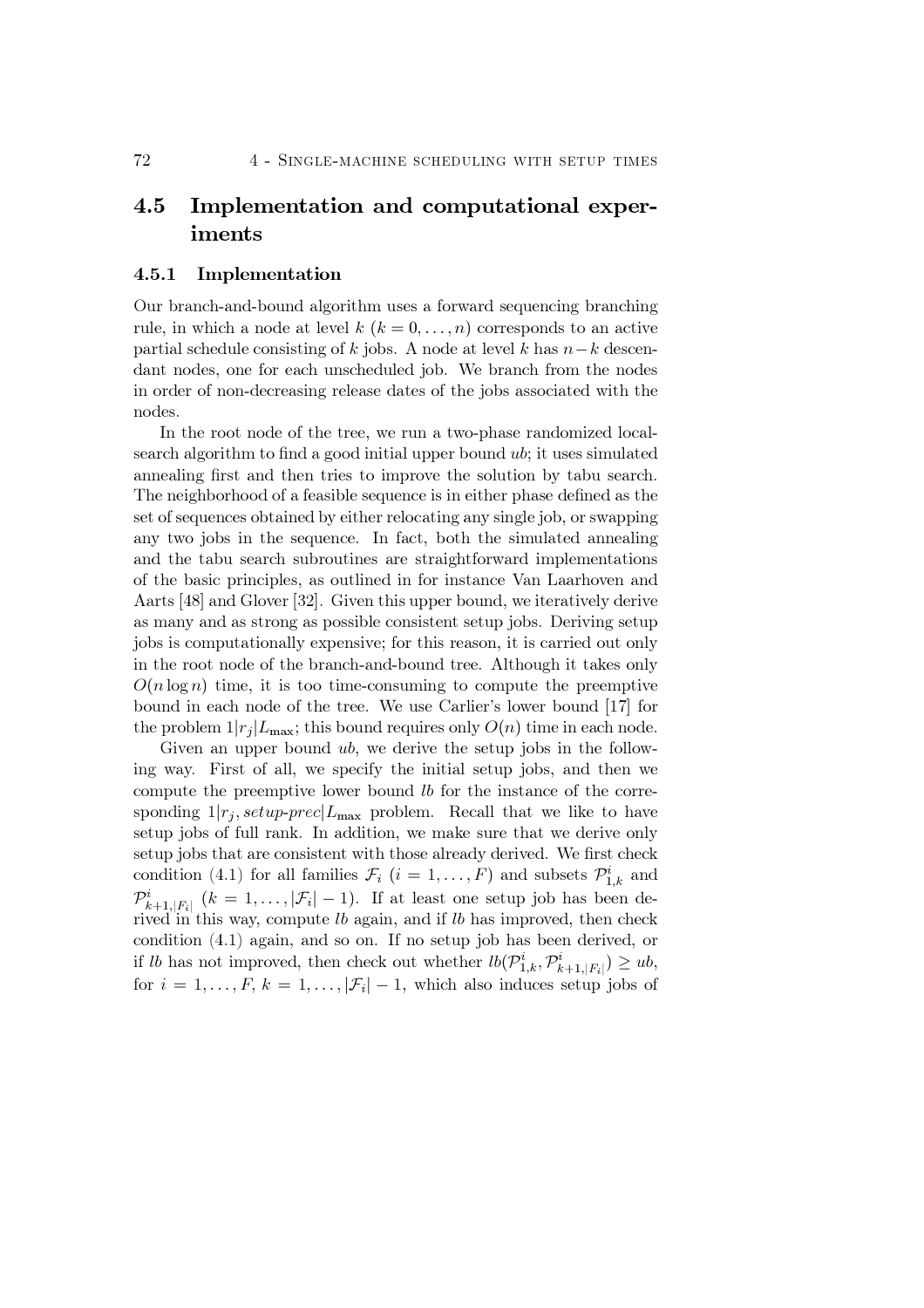full rank. If this test is successful and lb has improved, then go back to condition (4.1) and repeat until no setup job of full rank can be derived any more. In the same fashion, we try next to generate setup jobs of rank  $|\mathcal{F}_i|$  – 1 by alternately checking conditions (4.2), stipulated in Theorem 4.3, and conditions (4.3) with  $l = 2$ , stipulated in Theorem 4.4. If this improves lb, then again we check the conditions for deriving setup jobs of full rank, and so on up to a certain upper bound on l. If no separating setup job can be derived any more, then we try to derive unrelated jobs. If this succeeds, then we compute *lb* again, and once more go through the entire process. The process is terminated if no separating and no unrelated setup job can be derived any more.

Also, we use several simple but effective dominance criteria to restrict the growth of the branch-and-bound tree. Let  $\pi$  be a partial schedule corresponding to an unfathomed node of the search tree and let  $\{\pi\}$  be the set of jobs in  $\pi$ . If there is a  $\pi^* \neq \pi$  with  $\{\pi^*\} = \{\pi\}$ such that

$$
L_{\max}(\pi^*\sigma) \le L_{\max}(\pi\sigma),\tag{4.4}
$$

for any sequence  $\sigma$  for the jobs in  $\mathcal{J}\setminus\{\pi\}$ , then we can discard  $\pi$  and fathom the node;  $\pi$  is then *dominated* by  $\pi^*$ . If condition (4.4) holds with equality for all  $\sigma$ , then we discard either  $\pi$ , or  $\pi^*$ . If  $\mathcal{P} \neq \mathcal{NP}$ , however, we can not verify in polynomial time whether this condition indeed holds. A strong *sufficient* condition for having  $\pi$  dominated by  $\pi^* \neq \pi$  with  $\{\pi^*\} = \{\pi\}$  is that

$$
L_{\max}(\pi^*) \le \max\{lb, L_{\max}(\pi)\},\tag{4.5}
$$

$$
C(\pi^*) \leq C(\pi), \tag{4.6}
$$

and

$$
C(\pi^*) + s(f'(\pi^*), f'(\pi)) \le \max\{C(\pi), \min_{J_j \in \mathcal{F}_{f'(\pi)} \setminus \{\pi\}} r_j\},\tag{4.7}
$$

where  $f'(\pi)$  denotes the family index of the last job in  $\pi$  and

$$
s(f'(\pi^*), f'(\pi)) = \begin{cases} s_{f'(\pi)} & \text{if } f'(\pi^*) \neq f'(\pi) \\ 0 & \text{otherwise.} \end{cases}
$$

Conditions (4.6) and (4.7) ensure that any job in  $\mathcal{J}\setminus\{\pi\}$  can start in case of  $\pi^*$  as an initial sequence at least as soon as in case of  $\pi$  as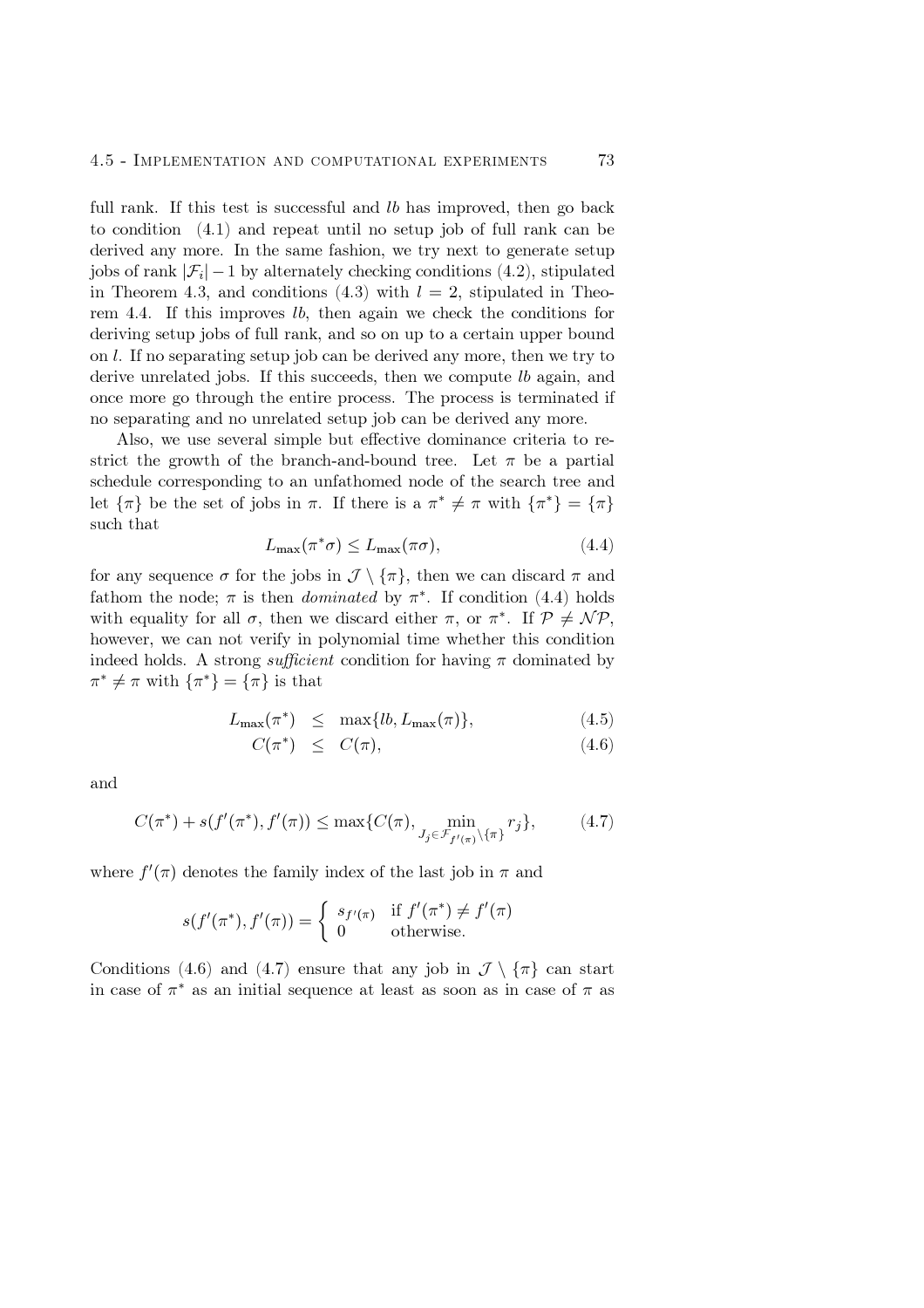an initial sequence. Of course, finding out whether there exists such a  $\pi^*$  is an NP-complete problem. The following dominance rule is an easy-to-check sufficient condition for the existence of such a  $\pi^*$ .

**Dominance Rule 4.1** The partial schedule  $\pi J_j$  can be discarded if there is some  $J_k \in \mathcal{J} \setminus {\lbrace \pi J_j \rbrace}$  such that

$$
C(\pi J_k) + s(f(k), f(j)) \le r_j.
$$

On the other hand, verifying whether a given  $\pi^*$  satisfies conditions  $(4.5)$ ,  $(4.6)$ , and  $(4.7)$  can be done in polynomial time. In the branchand-bound tree, we consider therefore three promising options for  $\pi^*$ :

- If  $\pi = \pi_1 J_j J_k$ , then consider  $\pi^* = \pi_1 J_k J_j$ .
- If  $\pi = \pi_1 J_j \pi_2 J_k$ , with  $J_j$  the last job belonging to the same family as  $J_k$ , then consider  $\pi^* = \pi_1 J_k \pi_2 J_j$  and  $\pi^* = \pi_1 J_j J_k \pi_2$ .

#### 4.5.2 Computational experiments

The performance of the branch-and-bound algorithm was evaluated for instances with up to 50 jobs. All parameters were randomly generated from discrete uniform distributions, except for the release times: jobs arrive at the machine according to a Poisson process. The processing times were drawn from the discrete uniform distribution [1, 100], the number of families F from the uniform distribution  $[2, |n/5|]$ , and the family indices of the jobs from the uniform distribution [1, F]. Let  $\bar{p}$ denote the average job processing time. In addition to  $n$ , there are four input parameters:

- s, defining the interval  $[1, s \cdot \bar{p}]$  from which the setup times are uniformly drawn,
- a and k, defining the mean interarrival time  $(\bar{p} + a \cdot \bar{s})/k$  of the jobs, where  $\bar{s}$  is the average setup time, and
- d, defining the interval  $[r_j + p_j, r_j + p_j + d \cdot \bar{p}]$  from which  $d_j$  is uniformly drawn.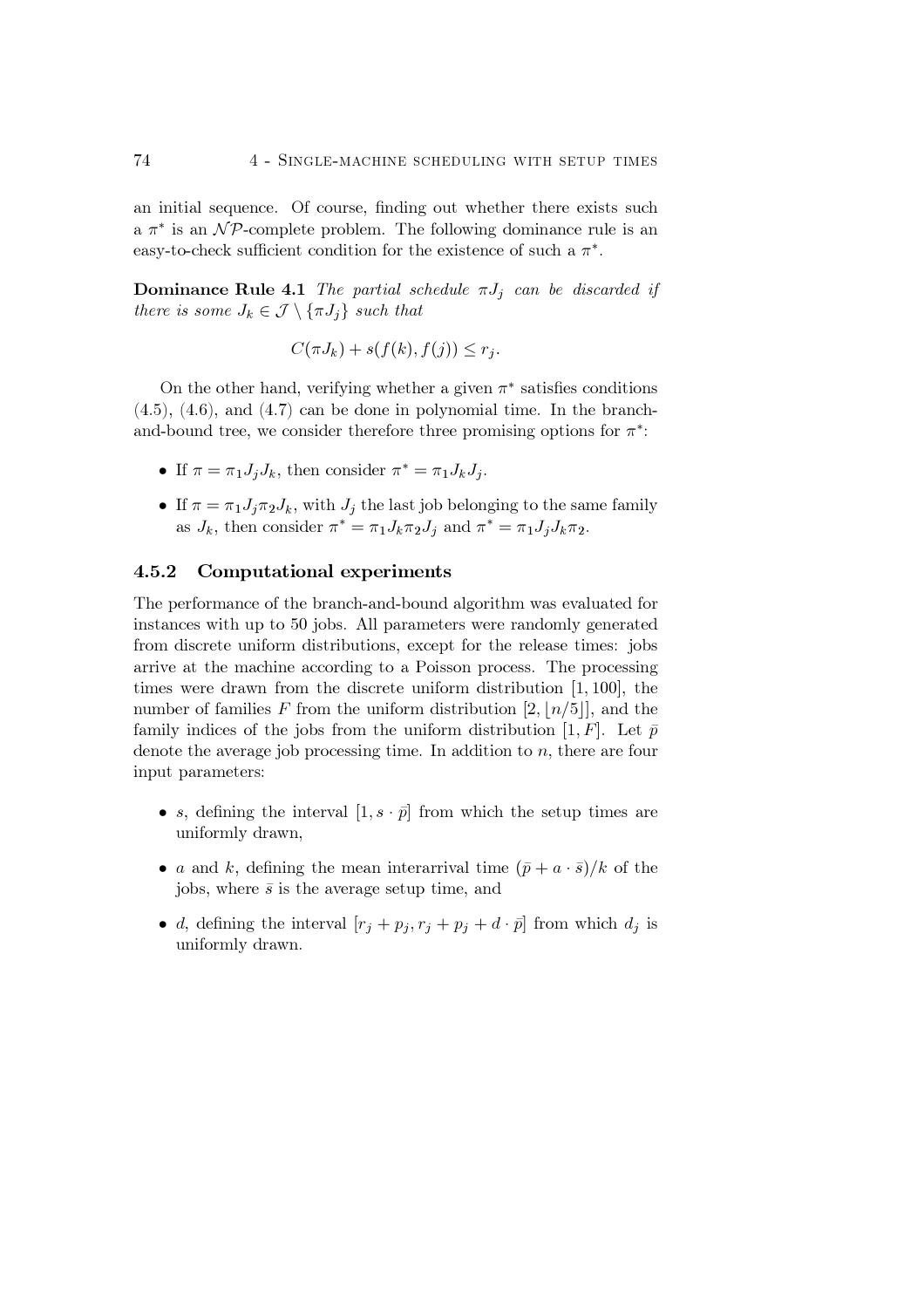We generated instances for  $n = 30, 40, 50, s = 0.25, 0.50, 0.75, a =$ 0.25, 0.33, 0.5,  $k = 0.8, 0.9$  and  $d = 2, 4, 6$ . For each combination of  $n, s, a, k, \text{ and } d$ , we generated 15 instances. Table 4.2 summarizes of our computational results for varying values of  $n$ , the number of jobs, and k, determining the arrival intensity. Crudely speaking, we

| $\boldsymbol{n}$ | k   | #opt | #nodes  | seconds |
|------------------|-----|------|---------|---------|
| 30               | 0.8 | 401  | 35,614  | 0.7     |
| 30               | 0.9 | 395  | 48,688  | 0.9     |
| 40               | 0.8 | 385  | 40,357  | 0.9     |
| 40               | 0.9 | 355  | 107,832 | 2.4     |
| 50               | 0.8 | 358  | 83,544  | 2.1     |
| 50               | 0.9 | 295  | 131,112 | 3.1     |

Table 4.2: Performance of the branch-and-bound algorithm.

can say that  $k$  determines the workload in the shop: the larger  $k$ , the higher the workload. We found that the performance of the branch-andbound algorithm does not significantly vary with the other parameters. The column ' $#opt$ ' gives the number of instances out of 405 for which the branch-and-bound algorithm found an optimal solution within one minute on an HP 9000/710 workstation. It shows that we solve almost all instances with  $n = 30$ . The next two columns give averages only for the instances solved to optimality within one minute. The column '#nodes' gives the average number of nodes searched, and the column 'seconds' gives the average computing time in seconds that the algorithm takes. The time for the preprocessing phase, i.e., for running the approximation algorithms and deriving the setup jobs, is not included here. The preprocessing phases typically takes about 2 to 4 seconds on the HP. Table 4.2 shows that the instances become more difficult with increasing number of jobs, as expected, and with increasing value of  $k$ . If the workload is high, i.e., if there are many jobs available at the same time for processing, then it is more difficult to derive setup jobs of high rank, and consequently, our lower bounds become less effective with increasing value of k. Table 4.2 also shows that the instances that we can solve within the time limit take little time on average. This suggests a considerable watershed between computationally easy and hard instances.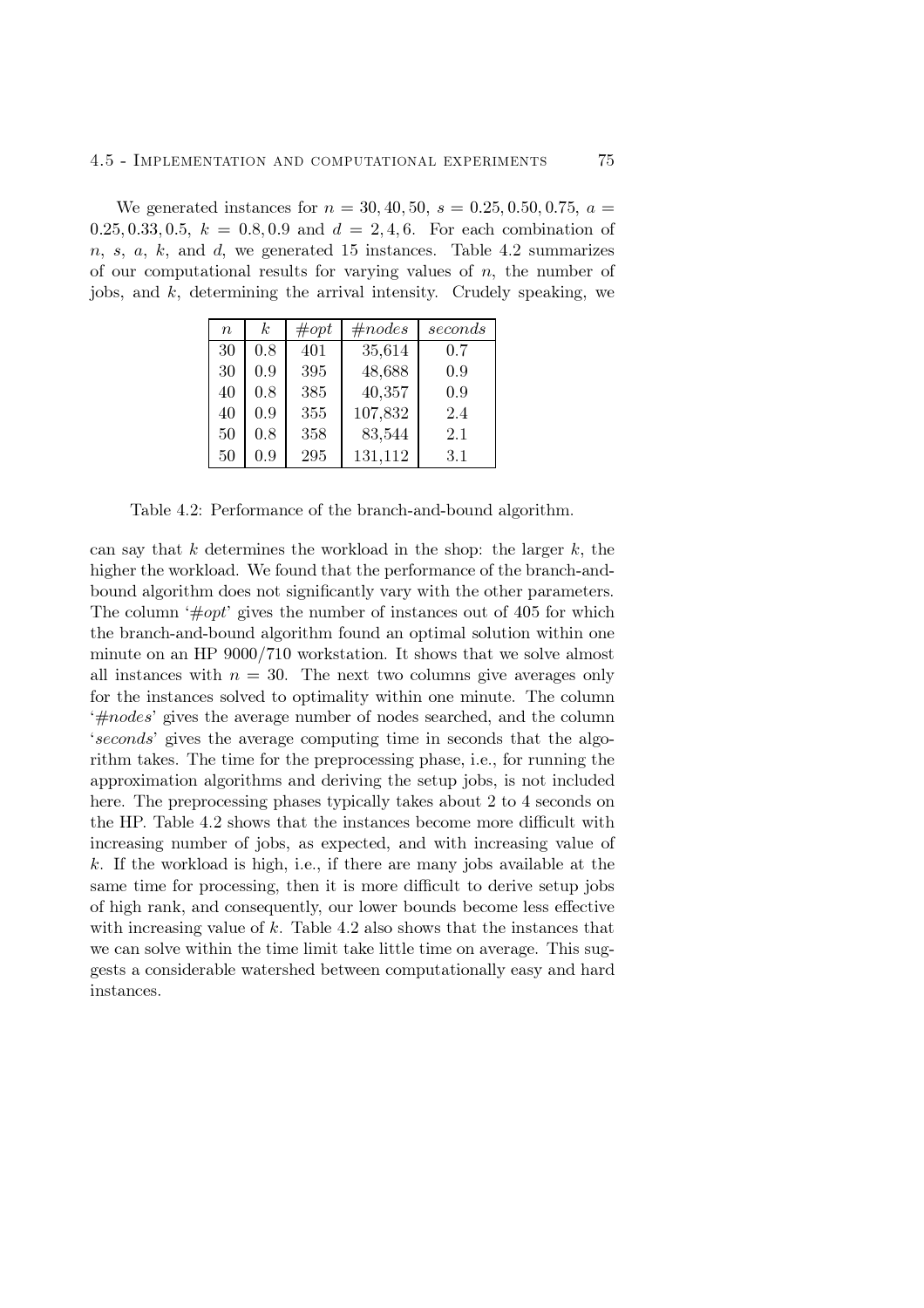Table 4.3 presents, for varying n and k, the results of the preprocessing step for those instances that were solved to optimality within one minute. The column 'lb1' gives the average preemptive lower bound in the root node of the search tree without the addition of derived setup jobs. The column 'lb2' gives this lower bound with the addition of the setup jobs. The average value of the initial solution found by our approximation algorithm is found in the column  $'ub'$ . The average optimal solution value is given in the column 'opt'. We see that the gap between the initial lower bound lb1 and the optimal solution value opt is approximately halved by the addition of the setup jobs. The average number of derived setup jobs is given in the column 'derived', whereas the average number of setups in the optimal solution we found is given in the column 'setups'. Note that in general there exist more than one optimal solution and each may have a different number of setups.

| $\,n$ | k <sub>i</sub> | lb1   | lb2   | ub    | opt   | derived | setups |
|-------|----------------|-------|-------|-------|-------|---------|--------|
| 30    | 0.8            | 96.4  | 125.1 | 154.0 | 152.8 | 14.4    | 18.4   |
| 30    | 0.9            | 120.8 | 152.7 | 188.1 | 186.5 | 12.8    | 17.4   |
| 40    | 0.8            | 118.3 | 153.9 | 185.0 | 183.9 | 19.6    | 25.7   |
| 40    | 0.9            | 150.5 | 188.5 | 226.7 | 224.7 | 17.2    | 24.2   |
| 50    | 0.8            | 126.5 | 171.3 | 204.3 | 202.6 | 25.5    | 33.5   |
| 50    | 0.9            | 158.5 | 200.1 | 240.4 | 237.7 | 22.4    | 31.2   |

Table 4.3: Results of preprocessing: solvable instances.

Table 4.4 presents the same information for those instances for which the algorithm failed to find an optimal solution within one minute. Since

| $\boldsymbol{n}$ | k <sub>i</sub> | $l\bar{b}$ 1 | lh2   | ub    | $ub^*$ | derived |
|------------------|----------------|--------------|-------|-------|--------|---------|
| 30               | 0.8            | 342.2        | 409.2 | 468.0 | 468.0  | 8.8     |
| 30               | 0.9            | 375.1        | 433.1 | 522.3 | 520.5  | 7.6     |
| 40               | 0.8            | 292.4        | 374.2 | 471.7 | 470.1  | 13.2    |
| 40               | 0.9            | 334.5        | 425.0 | 517.3 | 515.8  | 12.8    |
| 50               | 0.8            | 284.4        | 377.5 | 471.6 | 468.9  | 19.1    |
| 50               | 0.9            | 332.8        | 430.4 | 533.5 | 532.1  | 17.8    |

Table 4.4: Results of preprocessing: hard instances.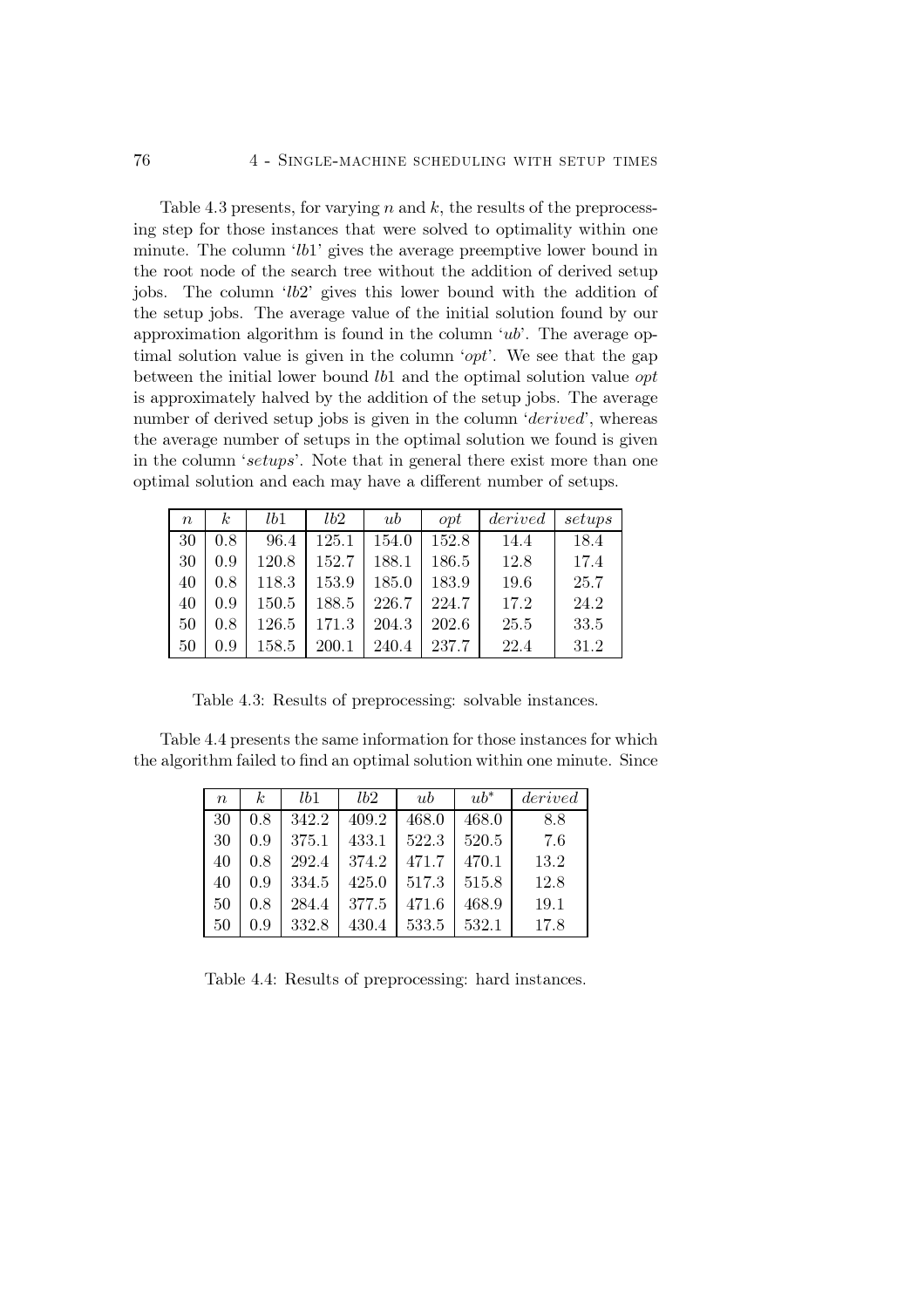#### 4.6 - CONCLUSIONS 77

we do not have the optimal solution values, we have added the column  $ub^*$ , which gives the average value of the incumbent upper bound after one minute of computation time.

Our computational results did not reveal any relation between the difficulty of an instance and the choices of the parameters  $a, s$ , and  $d$ ; the difficulty of an instance primarily depends on how close the release dates are to each other. Close release dates are most likely to occur in case of a high workload parameter  $k$ . The performance of the algorithm deteriorates in case of close release dates for two reasons. First, such release dates in combination with the almost agreeable due dates lead to a considerable lateness. This makes that  $d_j$ , the latest possible completion time of ich  $I$ , is relatively large we then mey synect to have form tion time of job  $J_j$ , is relatively large; we then may expect to have few sets for which  $d(\mathcal{P}_{1,k}^i) < r(\mathcal{P}_{k+l,|\mathcal{F}_i|}^i)$ , and as a result, fewer setup jobs and thereby weaker lower bounds. Second, if the release dates are close to each other, then certain dominance criteria in our branch-and-bound algorithm are less effective. Indeed, Table 4.4 confirms our expectations: it shows that difficult instances have larger  $L_{\max}^*$  and permit fewer setup jobs than the solvable instances.

## 4.6 Conclusions

This chapter has discussed our branch-and-bound algorithm for the problem  $1|r_i, s_i|L_{\text{max}}$ . For lower bounding purposes, we have observed that setup times can be seen as setup jobs. We have derived two types of setup jobs: separating setup jobs and unrelated setup jobs. Some simple dominance rules effectively restrict the growth of the branch-andbound tree. The computational experiments indicate that the branchand-bound algorithm solves instances with up to 40 jobs in reasonable time. The next chapter discusses the parallel-machine counterpart of the problem  $1|r_i, s_i|L_{\text{max}}$ .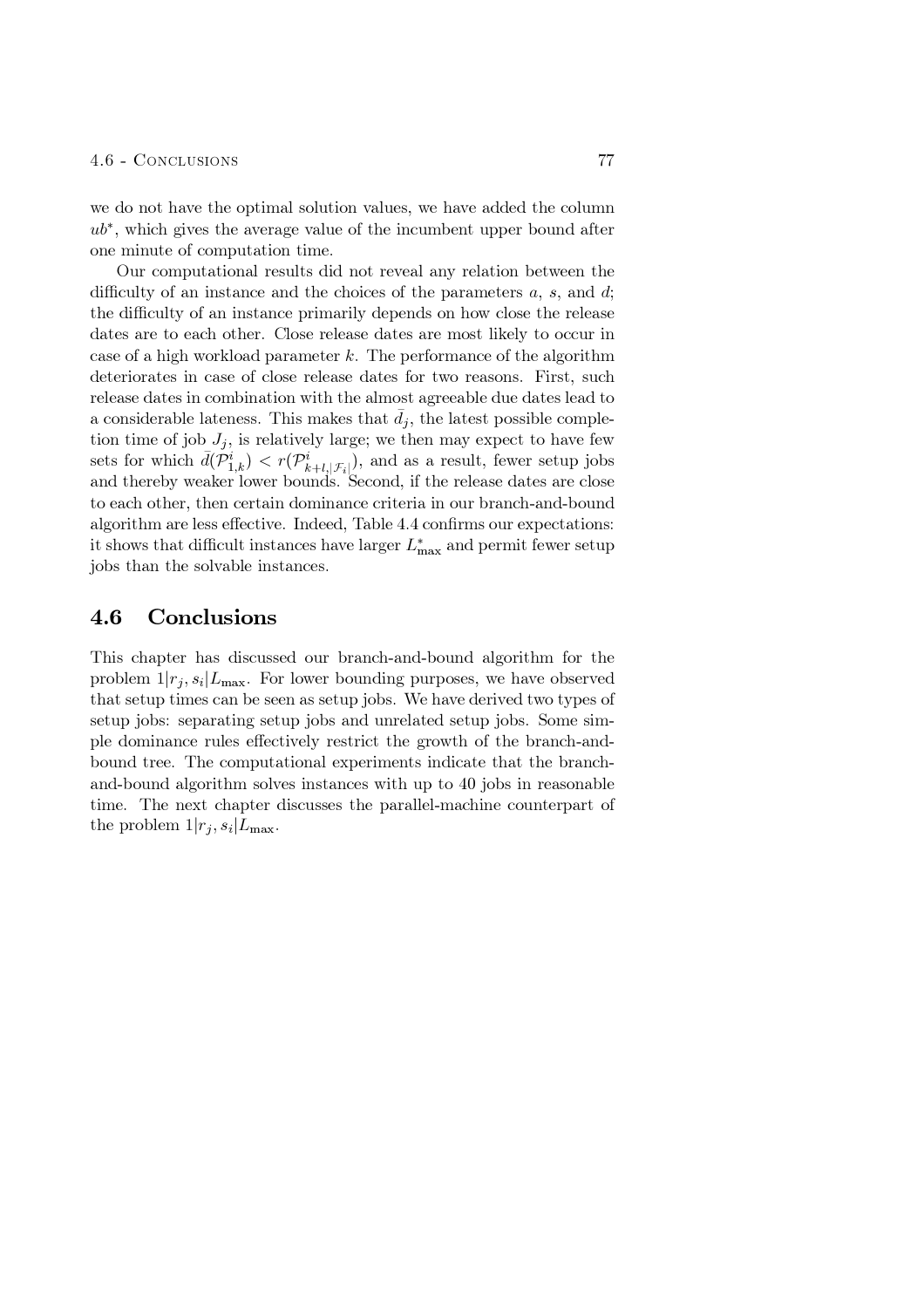78 4 - SINGLE-MACHINE SCHEDULING WITH SETUP TIMES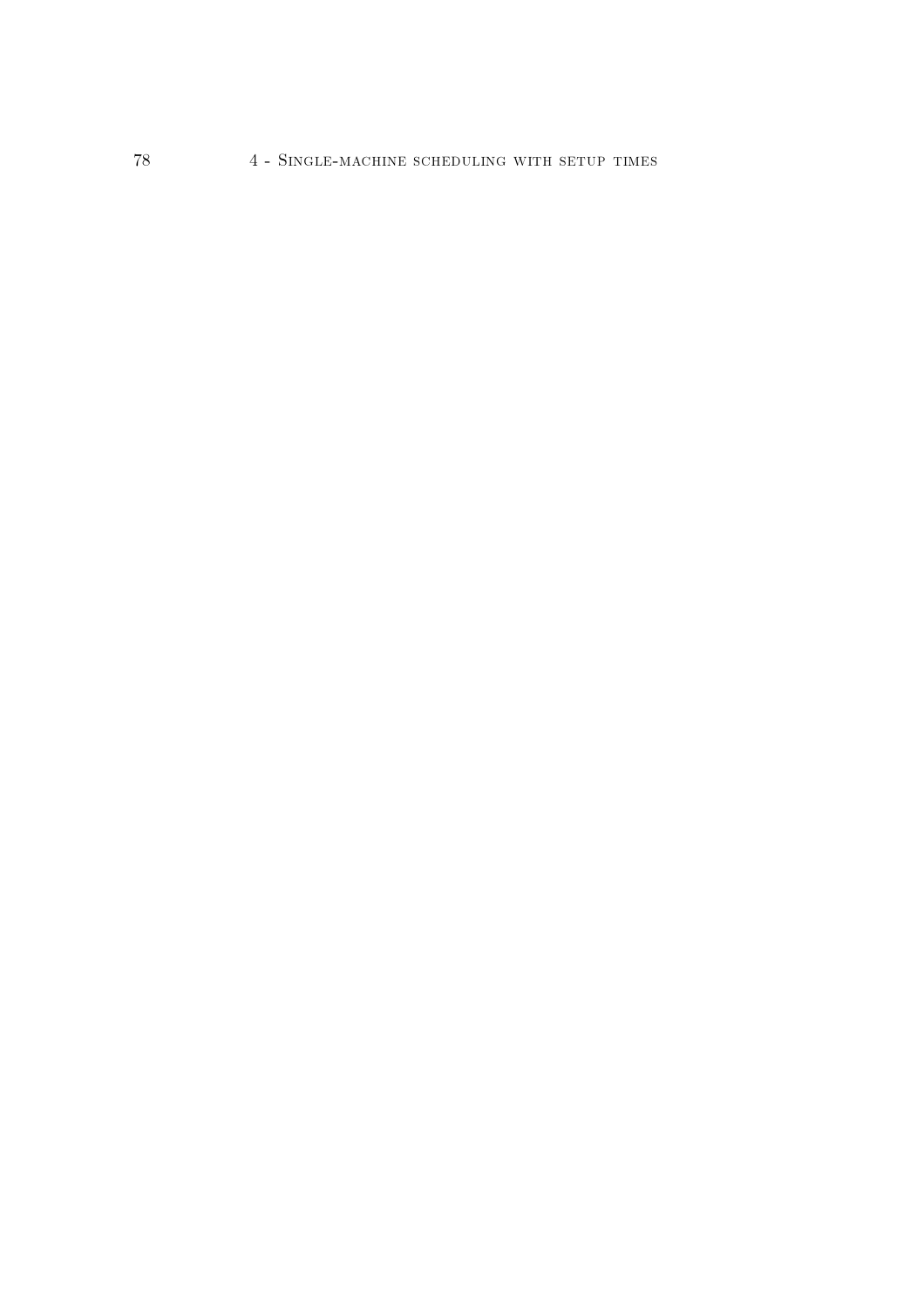## Chapter 5

# Parallel-machine scheduling with family setup times

## 5.1 Introduction

This chapter discusses the parallel-machine version of the problem discussed in the previous chapter: the problem  $P|r_i, s_i|L_{\text{max}}$ . Parallelmachine scheduling comes down to assigning each job to one of the parallel machines and sequencing the jobs assigned to the same machine.

The plan of this chapter is as follows. First, we present in Section 5.2 a characterization of an optimal schedule for a class of parallel-machine scheduling problems. The problem  $P|r_i, s_i|L_{\text{max}}$  belongs to this class. In Section 5.3, we describe a branch-and-bound algorithm for this problem. This algorithm builds on the algorithm for the single-machine case discussed in the previous chapter. Section 5.4 reports on some implementation aspects and computational results. Section 5.5 concludes this chapter. This chapter is based on Schutten and Leussink [74] and Schutten [71].

## 5.2 Characterization of an optimal schedule

In this section, we consider the problem of scheduling a set  $\mathcal J$  consisting of n independent jobs  $J_1, J_2, \ldots, J_n$  on m identical parallel machines  $M_1, M_2, \ldots, M_m$ . In contrast to the remainder of this chapter, we con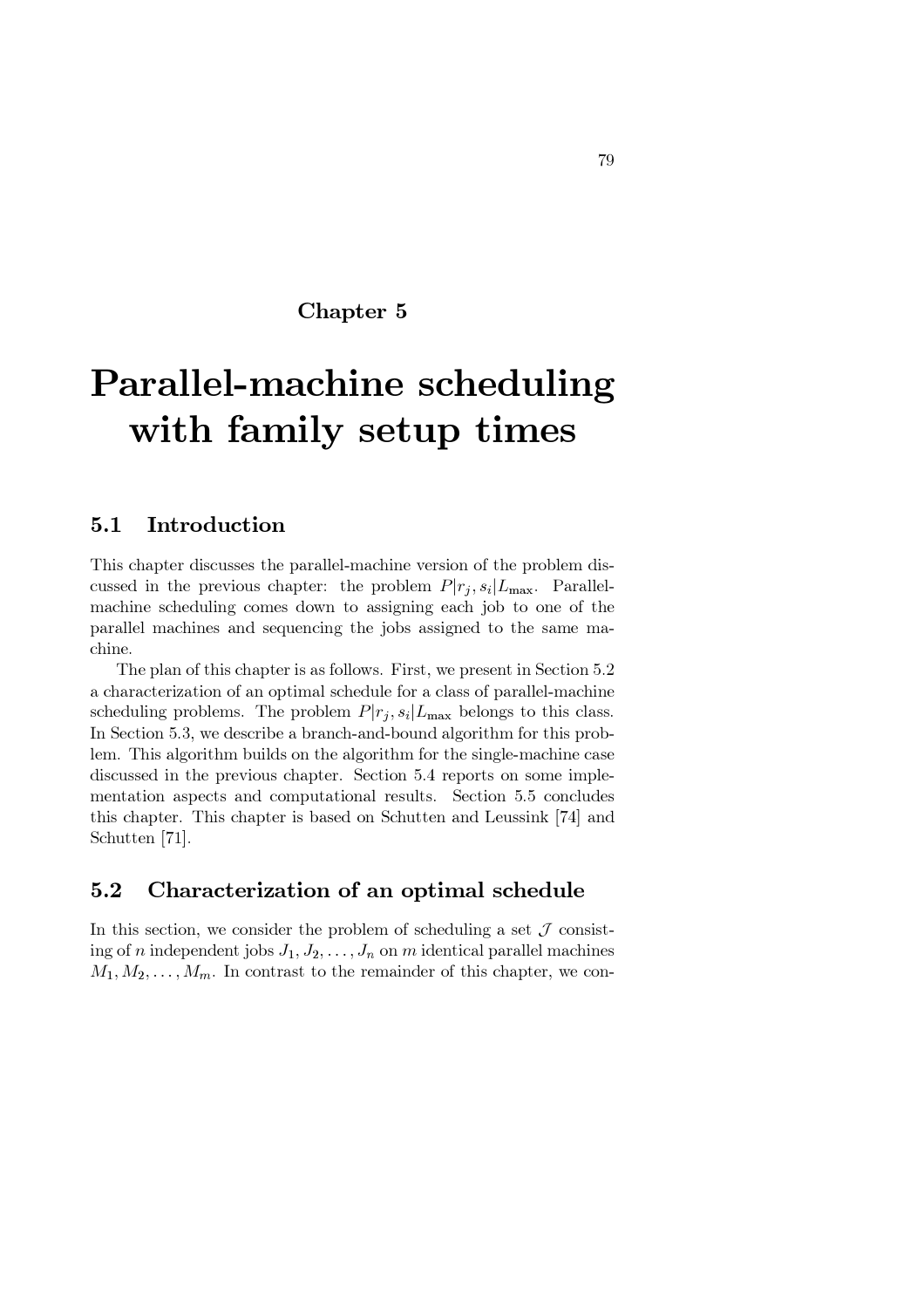sider in this section *sequence dependent* setup times, i.e., there is a setup time  $s_{ij}$  between the processing of job  $J_i$  and  $J_j$ . Before the first job  $J_j$ on each machine, we need a setup time  $s_{0j}$ . Each job  $J_j$   $(j = 1, \ldots, n)$ must be processed without preemption on exactly one of the machines during a given non-negative time  $p_j$  and may have a release date and a due date. Each machine  $M_k$   $(k = 1, \ldots, m)$  is available from a given non-negative time  $S_k$  onwards and can process at most one job at a time. A schedule  $\sigma$  specifies for each job  $J_j$  a completion time  $C_j(\sigma)$ . The quality of schedule  $\sigma$  is measured by a *regular* objective function  $f(\sigma)$  that needs to be minimized. An objective function f is called regular if  $f(\sigma_1) > f(\sigma_2)$  implies that  $C_i(\sigma_1) > C_i(\sigma_2)$  for at least one j  $(j = 1, \ldots, n)$ ; cf. Baker [6]. For any scheduling problem with a regular objective function, there always exists a left-justified schedule that is optimal.

In Section 5.2.1, we explain the concept of list scheduling. We point out that list schedules need not be dominant for problems with sequence dependent setup times if the list scheduling algorithm focuses on the starting times of the jobs. In Section 5.2.2, we prove that the list schedules are dominant if the list scheduling algorithm focuses on the completion times of the jobs.

#### 5.2.1 Standard list scheduling

Given a certain list or permutation  $\pi$  of the job set  $\mathcal{J}$ , a standard list scheduling algorithm constructs a schedule for the parallel machines in the following way: the next job on the list is scheduled on the machine that becomes available first. If a tie exists, then the job is usually scheduled on the machine with the smallest index. Thus, this algorithm focuses on the starting times of the jobs. The schedule that results from the list  $\pi$  is denoted by LIST( $\pi$ ). Several authors analyze the worst-case performance of list scheduling algorithms. For instance, Graham [37] analyzes the worst-case performance of the list scheduling algorithm with the jobs sorted in order of non-increasing processing times for the problem  $P||C_{\text{max}}$ . List schedules are also used in branch-and-bound algorithms for problems in which the set of list schedules is dominant, i.e., contains at least one optimal solution. Woerlee [85], for instance, develops such a branch-and-bound algorithm for the problem  $P|r_j|L_{\text{max}}$ .

A schedule in which no machine is kept idle when there is a job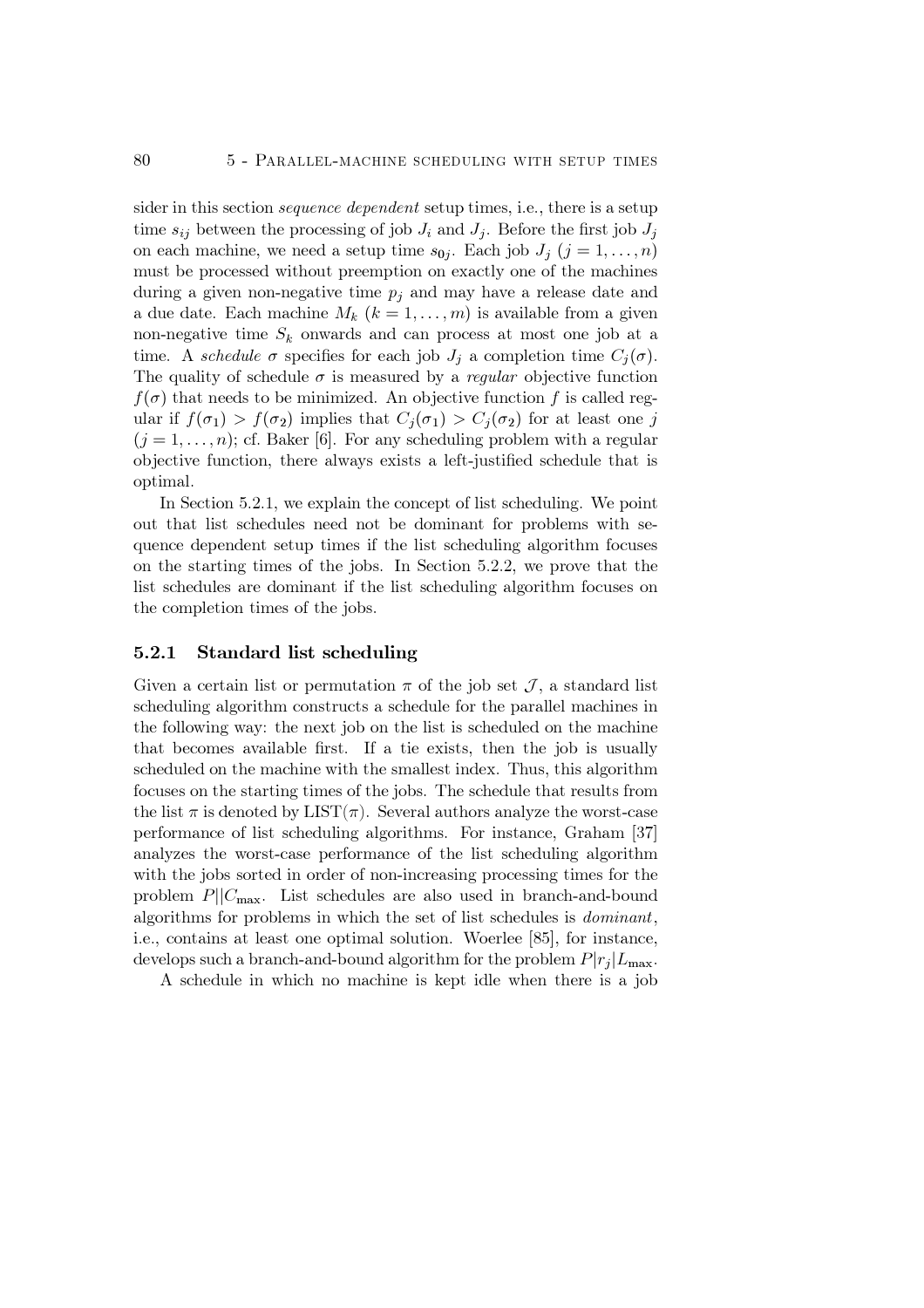available for processing is called a non-delay schedule. Given a nondelay schedule  $\sigma$ , there is exactly one list  $\pi$  such that  $LIST(\pi) = \sigma$ : the ith job of  $\pi$  is the job with the *i*th smallest starting time in  $\sigma$ . Therefore, if for a certain problem the non-delay schedules are dominant, then enumerating all possible lists and evaluating the resulting list schedules yields an optimal solution; see also Elmaghraby and Park [25].

For problems with setup times, however, the set of non-delay schedules is not dominant. Ovacik and Uzsoy [62] present an instance of the problem  $P|s_{ij}|C_{\text{max}}$  for which the set of list schedules contains no optimal solution. The data of this instance with two machines and three jobs are given in Table 5.1. Due to the large setup times, it is evident

|         |   | $s_{ij}$ |    |    |    |
|---------|---|----------|----|----|----|
|         |   |          |    |    |    |
| J1      |   | O        |    |    | 10 |
| $J_{2}$ |   |          | ∩  | 10 | 10 |
| $J_3$   | 3 | 2        | 10 | 0  |    |
|         |   | 3        | 10 | 10 |    |

Table 5.1: Processing times and setup times for counter example.

that  $J_3$  must be scheduled last. So, the only relevant lists are  $J_1-J_2-J_3$ and  $J_2 - J_1 - J_3$ , but neither list gives the optimal solution, as shown in Figure 5.1. For problems with general release and due dates the



Figure 5.1: Optimal solution.

non-delay schedules are not dominant either.

In the following section, we present an alternative list scheduling algorithm. This algorithm focuses on the completion times of the jobs instead of the starting times. We show that the list schedules obtained in this way are dominant, even for problems with sequence dependent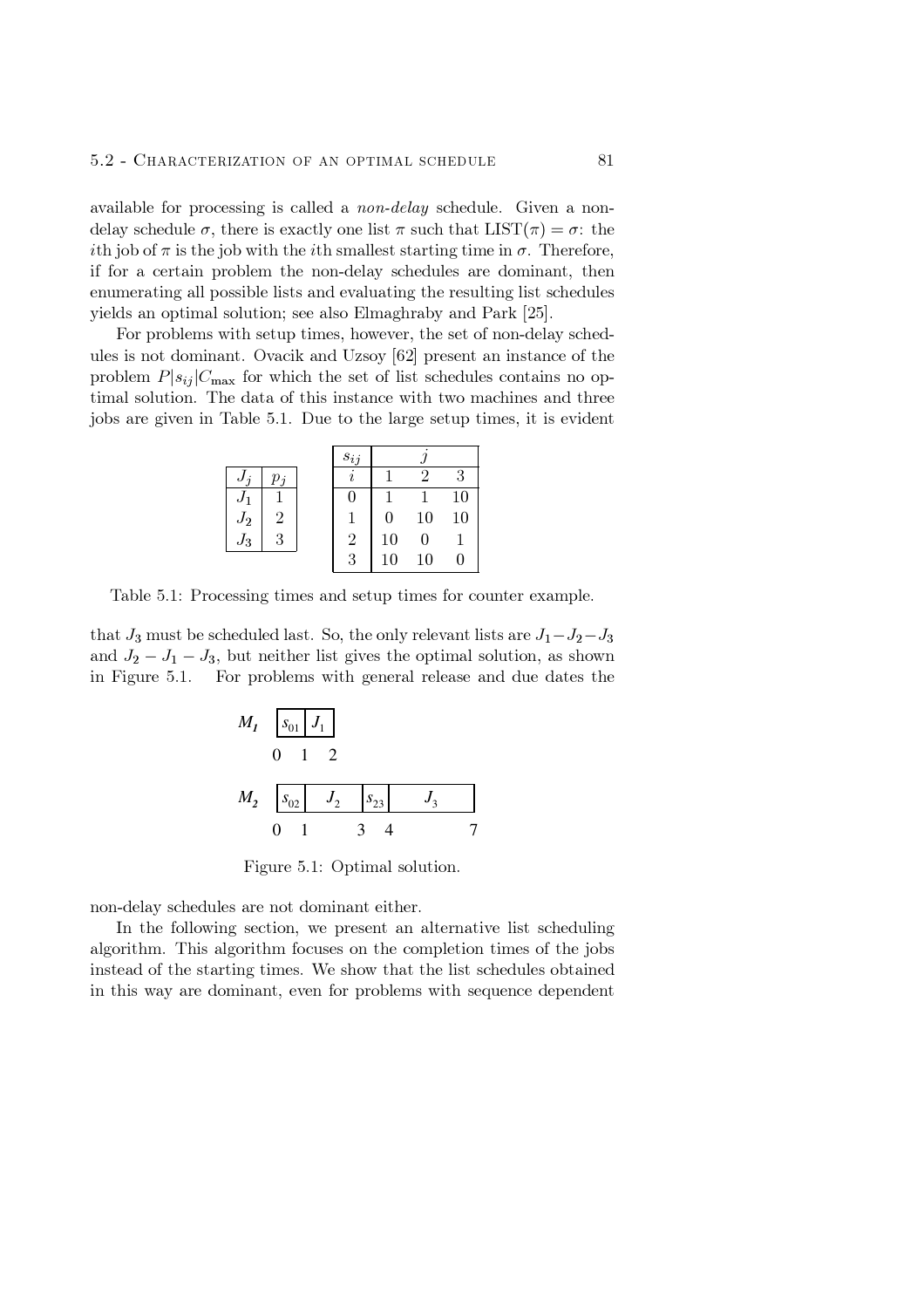setup times. For problems without setup times, this alternative list scheduling algorithm is equal to the standard list scheduling algorithm.

#### 5.2.2 An alternative list scheduling algorithm

Recall that standard list scheduling algorithms assign the next job of the list to the machine that becomes available first. In the alternative list scheduling algorithm we assign the next job of the list to the machine on which it will be completed first. The schedule that results from list  $\pi$  using the latter algorithm is denoted by  $g(\pi)$ . Note that for problems without setup times  $LIST(\pi) = g(\pi)$  for every list  $\pi$ . Note also that  $g(\pi)$ is constructed in  $O(nm)$  time, whereas LIST( $\pi$ ) takes  $O(n \log m)$  time. Cho and Sahni [20] also use a list scheduling algorithm that focuses on the completion times. They derive a worst-case performance ratio of this algorithm for the problem  $Q||C_{\text{max}}$  and special cases of it.

The following theorem proves that the list schedules obtained with the alternative list scheduling algorithm are dominant for a broad class of parallel-machine scheduling problems; cf. Schutten [71].

Theorem 5.1 Suppose that a set of jobs needs to be scheduled without preemption on identical parallel machines. The jobs have release dates, setup times need to be taken into account, and some regular cost function needs to be minimized. Then, there exists a list  $\pi$  such that  $g(\pi)$  is an optimal schedule.

Before we prove this theorem, we introduce some additional notation. Let  $\pi$  be any list of a subset of  $\mathcal{J}$ .  $g(\pi)$  is then a partial schedule. Denote by  $n_i(\sigma)$   $(i = 1, \ldots, m)$  the number of jobs that are scheduled on machine  $M_i$  in the (partial) schedule  $\sigma$  and let  $\Omega$  be the set of *optimal* complete schedules. We say that a partial schedule  $\sigma'$  deviates from a complete schedule  $\sigma$  if one of the following conditions holds:

- 1.  $n_i(\sigma') > n_i(\sigma)$  for at least one  $i$   $(1 \leq i \leq m);$
- 2. the jth job on machine  $M_i$  in  $\sigma'$  is not the jth job on machine  $M_i$ in  $\sigma$  for some i and j  $(1 \le i \le m; 1 \le j \le n_i(\sigma'))$ .

Let  $\tau(\sigma)$  be the maximum number of jobs that any list  $\pi$  can contain such that  $g(\pi)$  does not deviate from a given  $\sigma$ , that is,

$$
\tau(\sigma) = \max_{\pi \in \Pi} \{ |\pi| \mid g(\pi) \text{ does not deviate from } \sigma \},
$$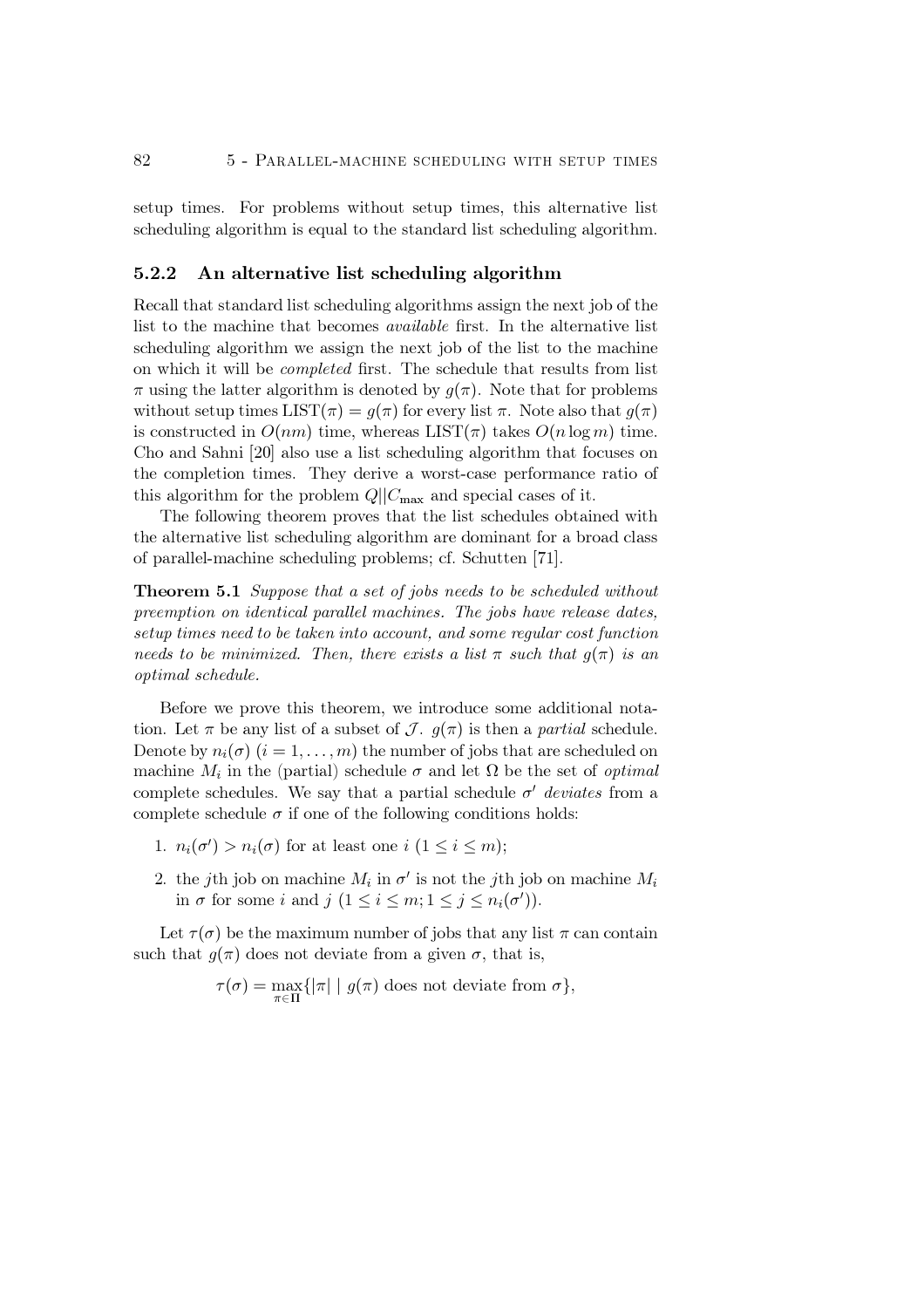where  $\Pi$  is the set of all possible lists of subsets of  $\mathcal J$  and  $|\pi|$  is the number of jobs in  $\pi$ . We are now ready to prove the theorem. We do this by contradiction.

**Proof of Theorem 5.1.** Let  $\sigma^* \in \Omega$  be any optimal schedule for which

$$
\tau(\sigma^*) = \max_{\sigma \in \Omega} \tau(\sigma).
$$

If the theorem does not hold, then  $\tau(\sigma^*) < n$ . Let  $\pi^*$  be such that it contains  $\tau(\sigma^*)$  jobs and  $g(\pi^*)$  does not deviate from  $\sigma^*$ .

Consider the directed graph  $D = (V, A)$  with a node  $v_i \in V$  for each machine  $M_i$   $(i = 1, ..., m)$ . Suppose that  $n_i(\sigma^*) > n_i(g(\pi^*))$ . Let  $J_{[i]}$  be the first job on  $M_i$  in  $\sigma^*$  that is not in  $g(\pi^*)$  and let  $R_i$  be the job sequence that consists of  $J_{[i]}$  and its successors on  $M_i$  in  $\sigma^*$ . Note that  $R_i$  contains precisely those jobs on  $M_i$  in  $\sigma^*$  that are not in  $g(\pi^*)$ . Suppose that  $J_{[i]}$  is scheduled on machine  $M_i$  in  $g(\pi^* J_{[i]})$ . Then we have that  $j \neq i$ , because  $\tau(\sigma^*)$  is maximal. Draw an arc in D from  $v_i$ to  $v_i$ . Do this for every machine  $M_i$  with  $n_i(\sigma^*) > n_i(g(\pi^*))$ . We can distinguish two cases:

1. There is a  $v_j \in V$  with an incoming arc and no outgoing arc, e.g.,  $(v_i, v_j) \in A$ . Then we know that in  $\sigma^*$  and in  $g(\pi^*)$  exactly the same jobs are scheduled on  $M_i$ , because otherwise  $v_i$  would have had an outgoing arc. Also,

$$
C_{[i]}(g(\pi^*J_{[i]})) \leq C_{[i]}(\sigma^*),
$$

due to the way  $J_{[i]}$  is assigned to a machine in  $g(\pi^* J_{[i]})$ . Let  $\sigma'$ be the schedule obtained from  $\sigma$  by moving the sequence  $R_i$  to  $M_j$ .  $\sigma'$  is also optimal, because  $C_{[i]}(\sigma') \leq C_{[i]}(\sigma)$ , and therefore  $C_j(\sigma') \leq C_j(\sigma)$  for  $j = 1, \ldots, n$ . What is more,  $g(\pi^* J_{[i]})$  does not<br>deviate from  $\sigma' \in \Omega$  which is a contradiction with the maximality deviate from  $\sigma' \in \Omega$ , which is a contradiction with the maximality of  $\tau(\sigma^*)$ .

2. There is no  $v_i \in V$  with an incoming arc and no outgoing arc. This means that each  $v_i \in V$  has either an outgoing arc, or neither an incoming nor, an outgoing arc. Then must D contain at least one directed cycle  $K$ . Without loss of generality, we assume that  $K = v_1v_2 \ldots v_p v_1$ . Let  $\sigma'$  be the schedule obtained from  $\sigma$  by moving the sequences  $R_1, \ldots, R_p$  as follows: move sequence  $R_1$  to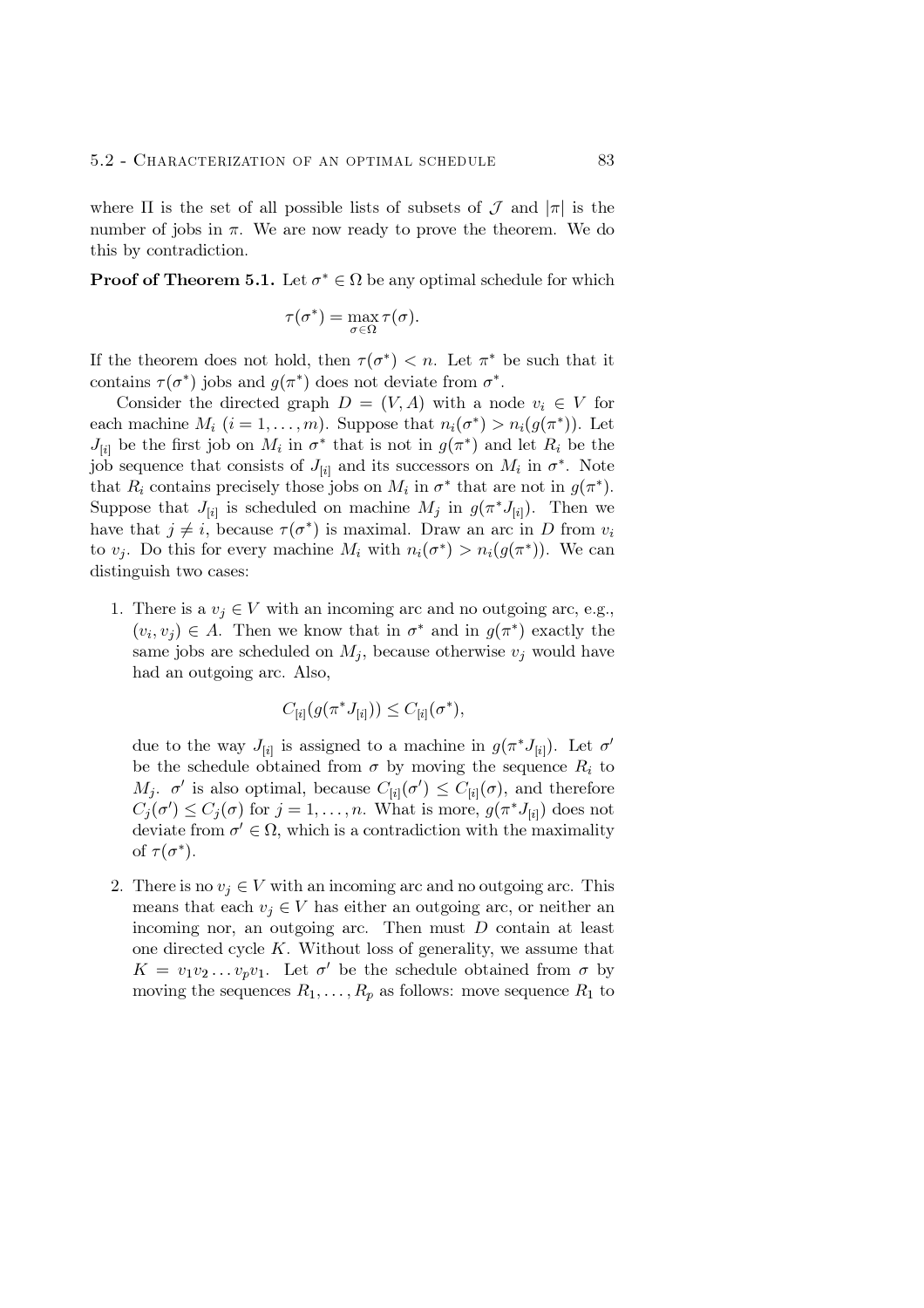machine  $M_2$ ,  $R_2$  to  $M_3$ ,..., $R_{p-1}$  to  $M_p$ , and  $R_p$  to  $M_1$ . Using the same arguments as in case 1, we conclude that  $\sigma'$  is optimal, too. Since  $\pi^* J_{[1]}$  does not deviate from  $\sigma'$ , this is, again, a contradiction with the maximality of  $\tau(\sigma^*)$ .

Theorem 5.1 implies that a set of at most  $n!$  schedules is dominant for many parallel-machine scheduling problems. Note that different lists may result in the same schedule. Dominance rules that prevent exploring several lists that result in the same schedule can even further reduce this set.

The proof of Theorem 5.1 depends on the fact that  $C_{[i]}(\sigma') \leq C_{[i]}(\sigma^*)$ <br>blue that  $C_i(\sigma') \leq C_i(\sigma^*)$  for all jobs L in the sequence  $R_i$ . This implies that  $C_j(\sigma') \leq C_j(\sigma^*)$  for all jobs  $J_j$  in the sequence  $R_i$ . This condition does not hold for non-identical parallel-machine scheduling problems. Hence, Theorem 5.1 does not hold for uniform and unrelated parallel-machine scheduling problems.

## 5.3 A branch-and-bound algorithm

In this section, we discuss the branch-and-bound algorithm for the problem  $P|r_i, s_i|L_{\text{max}}$ . This algorithm exploits Theorem 5.1. In Sections 5.3.1-5.3.4, the main ingredients of the algorithm are discussed, such as the lower and upper bounds and the dominance rules.

#### 5.3.1 The search tree

We adopt a *forward branching rule:* each node at level  $k$  of the search tree corresponds to a permutation  $\pi$  consisting of k jobs  $(k = 0, \ldots, n)$ . A node at level k has  $n-k$  descendant nodes: one for each unscheduled job. We employ an *active node search*: we branch only from one node at a time, thereby adding some unscheduled job  $J_j$  to  $\pi$ , which leads to the sequence  $\pi J_i$ . We branch from the nodes in order of non-decreasing release dates. We backtrack at level  $n$ , or if we can discard the active node.

#### 5.3.2 Upper bounds

We used several constructive heuristics to generate upper bounds on  $L_{\text{max}}^*$ . Some of these heuristics are based on dispatching rules and some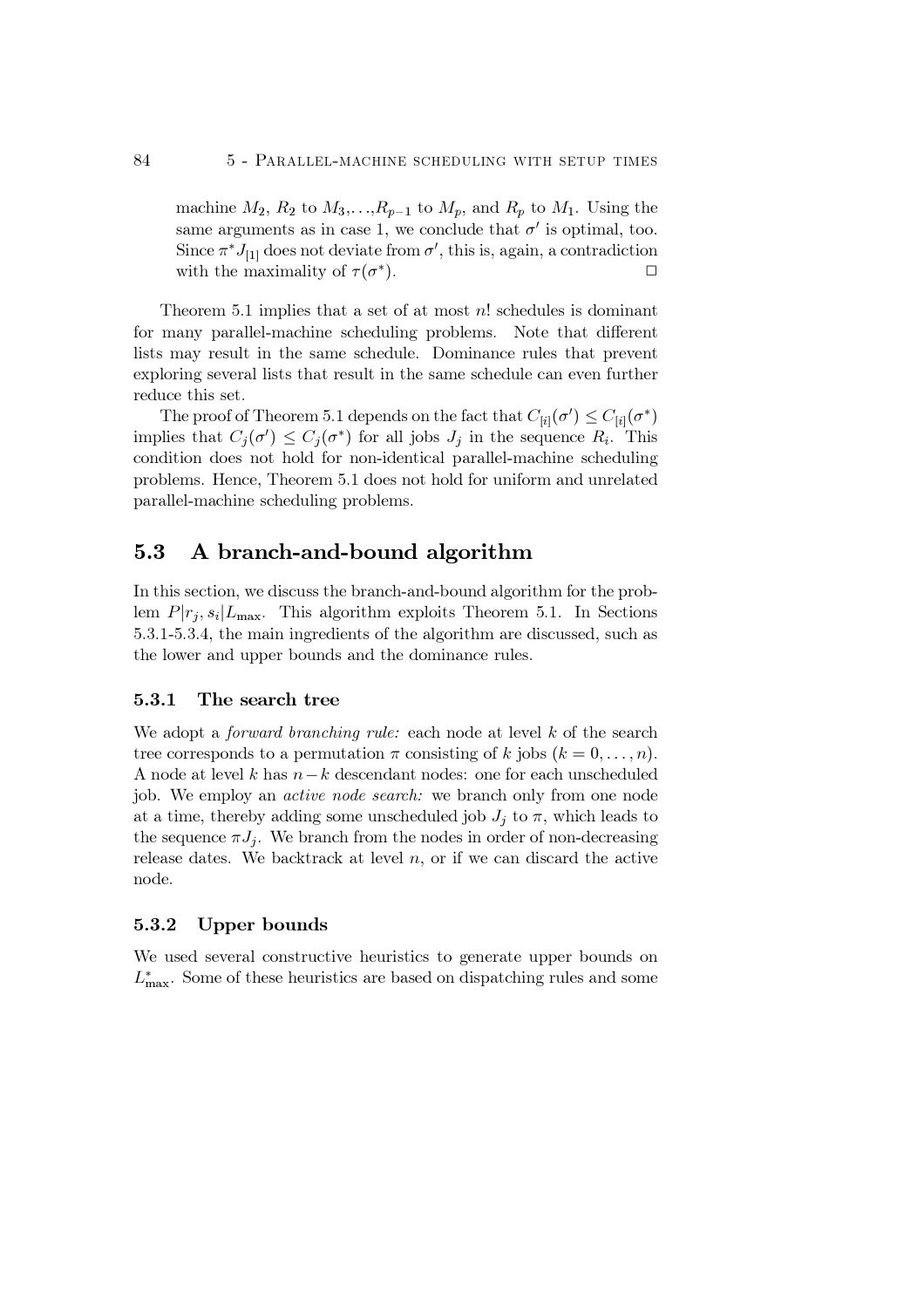are based on cheapest insertion. Test results for these algorithms can be found in Section 5.4.2.

#### 5.3.3 Lower bounds

An important issue for computing lower bounds on  $L_{\text{max}}^*$  is how to take into account the necessary setups. In the previous chapter, we have seen that setups can be viewed as setup jobs with specific release and due dates and processing times. Also, sufficient conditions are given that ensure when a setup job may be introduced. For the problem  $P|r_j, s_i|L_{\text{max}}$ , we use setup jobs as well to compute lower bounds. We derive setup jobs in the same way as in the previous chapter. We use two kinds of lower bounds. One that follows by allowing preemption, i.e., a job may be interrupted and resumed later on. The second lower bound is based on a lower bound for the problem  $P|r_j|L_{\text{max}}$  given by Carlier [18].

#### The preemptive lower bound

The problem  $1|r_j, pmtn|L_{\text{max}}$  is easy to solve by Horn's rule (Horn [42]). This rule schedules at each moment in time the job with the smallest due date among all available jobs; see Section 4.4.1. One might expect that this rule also results in an optimal schedule for the problem  $P|r_i, pmtn|L_{\text{max}}$ . This is not true. To see this, consider the example from Table 5.2 with four jobs and two machines.

|         | $r_i$ | $p_i$ | $d_i$ |
|---------|-------|-------|-------|
| $J_1$   | 0     | 10    | 10    |
| $J_{2}$ | 3     | 10    | 35    |
| $J_{3}$ | 4     | 30    | 40    |
| $J_4$   | 0     | 15    | 15    |

Table 5.2: Data for a counter example

Horn's rule gives the schedule  $J_1J_2$  on machine  $M_1$  and  $J_4J_3$  on machine  $M_2$ . The maximum lateness of this schedule is 5. The optimal schedule, however, is  $J_1J_3$  on machine  $M_1$  and  $J_4J_2$  on machine  $M_2$ with maximum lateness 0.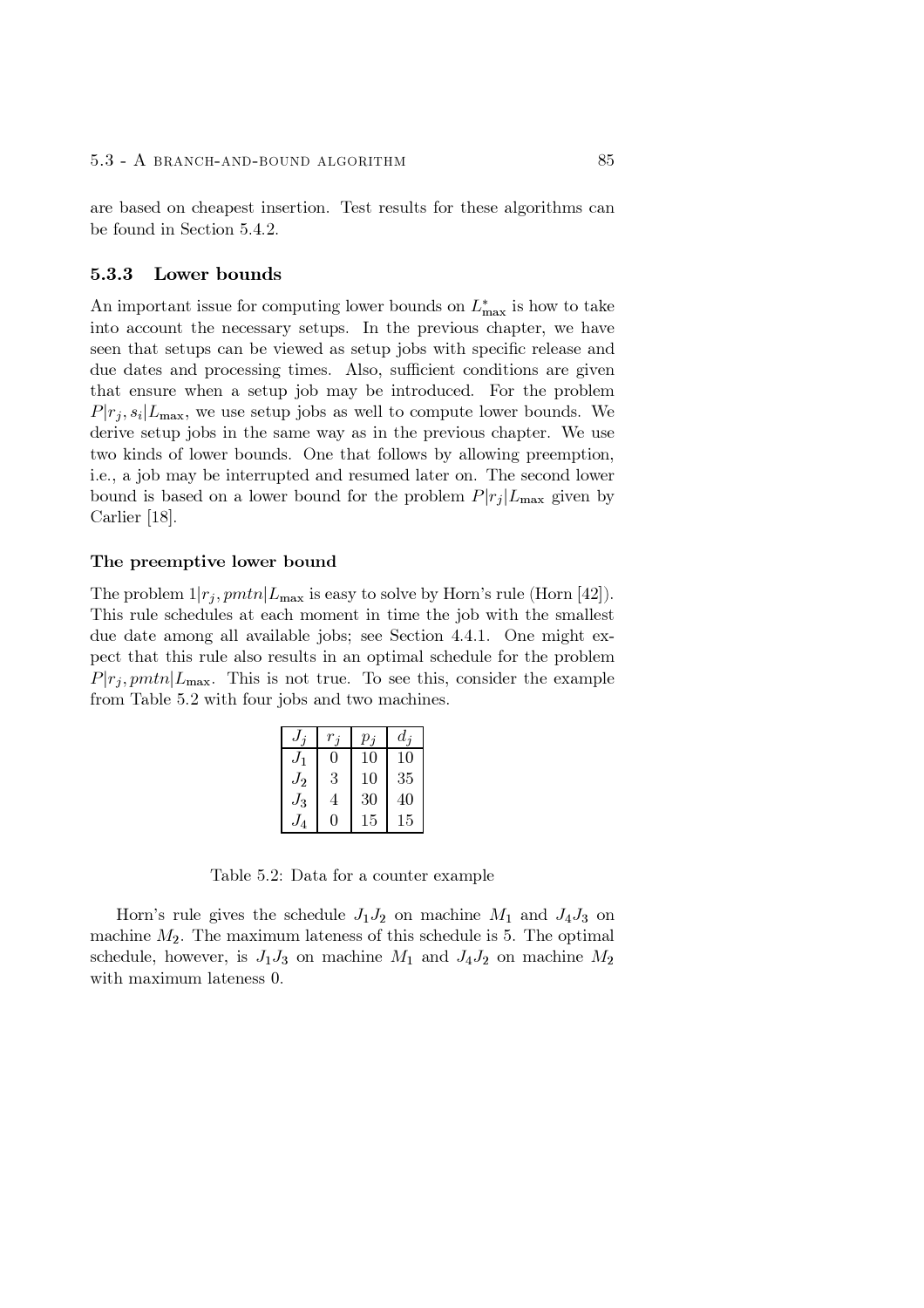Suppose that we want to compute a lower bound in a node of the branch-and-bound tree. We are interested only whether this lower bound is at least  $ub$ , where  $ub$  is an upper bound on  $L_{\text{max}}^*$ . Suppose  $\pi$ is the permutation of a subset of  $\mathcal J$  that is associated with this node.  $\sum_{J_j \in \mathcal{J} \setminus \pi} p_j$  if and only if a preemptive schedule for the unscheduled integration  $\mathcal{L}$ We now contruct a graph  $D$  such that there exists a flow in  $D$  of value jobs exists with maximum lateness smaller than ub.

Let  $c_i$  be the completion time of the last job on machine  $M_i$  in  $g(\pi)$ . Without loss of generality, we assume that  $c_1 \leq c_2 \leq \ldots \leq c_m$ . Each job  $J_j \in \mathcal{J}\setminus\pi$  must be completed before  $d_j = d_j + ub - 1$ ; otherwise, the lateness of  $J_i$  is at least ub, and  $\pi$  does not lead to an improvement of ub. Let T be the collection of points in time  $\{r_j | J_j \in \mathcal{J} \setminus \pi\} \cup \{d_j | J_j \in$  $\mathcal{J}\setminus\pi\}\cup\{c_1,\ldots,c_m\}.$  Define  $q:=2\cdot(n-|\pi|)+m; q$  is the maximum number of elements in T. Let  $t_i$  ( $1 \leq i \leq q$ ) be such that  $t_i \in T$ ,  $\bigcup_{i=1}^{n} t_i = T$  and  $t_1 \leq t_2 \leq \ldots \leq t_q$ . We may assume that no job is i=1<br>interrupted at any moment in time, except, possibly, at  $t_i \in T$ .<br>Construct a directed graph  $D = (V, 4)$  with.

Construct a directed graph  $D = (V, A)$  with:

$$
V = \{s_1\} \cup \{v_j | J_j \in \mathcal{J} \setminus \pi\} \cup \{w_1, w_2, \ldots, w_{q-1}\} \cup \{s_2\},\
$$

where  $s_1$  is the source and  $s_2$  the sink;  $v_j$  is a node associated with the unscheduled job  $J_j$ ;  $w_i \in V$  is associated with the interval  $[t_i, t_{i+1}]$ . D has the following arcs:

- $(s_1, v_i)$  with capacity  $p_i$ ;
- $(v_i, w_i)$  if  $r_i \le t_i$  and  $\overline{d}_i \ge t_{i+1}$  with capacity  $t_{i+1} t_i$ ;
- $(w_i, s_2)$  with capacity max $\{k | 1 \le k \le m, c_k \le t_i\} \cdot (t_{i+1} t_i).$

The number  $\max\{k|1 \leq k \leq m, c_k \leq t_i\}$  is the number of machines that is available in the interval  $[t_i, t_{i+1}]$  for processing jobs from  $\mathcal{J} \setminus \pi$ .

#### Example 5.2

Figure 5.2 shows the graph  $D$  for the instance in Table 5.2 with  $ub = 5$  and  $\pi = J_1 J_2$ . This means that  $J_1$  is scheduled on machine  $M_1$  and completes at time 10.  $J_2$  is scheduled on machine  $M_2$  and completes at time 13; therefore,  $c_1 = 10$  and  $c_2 = 13$ . The deadlines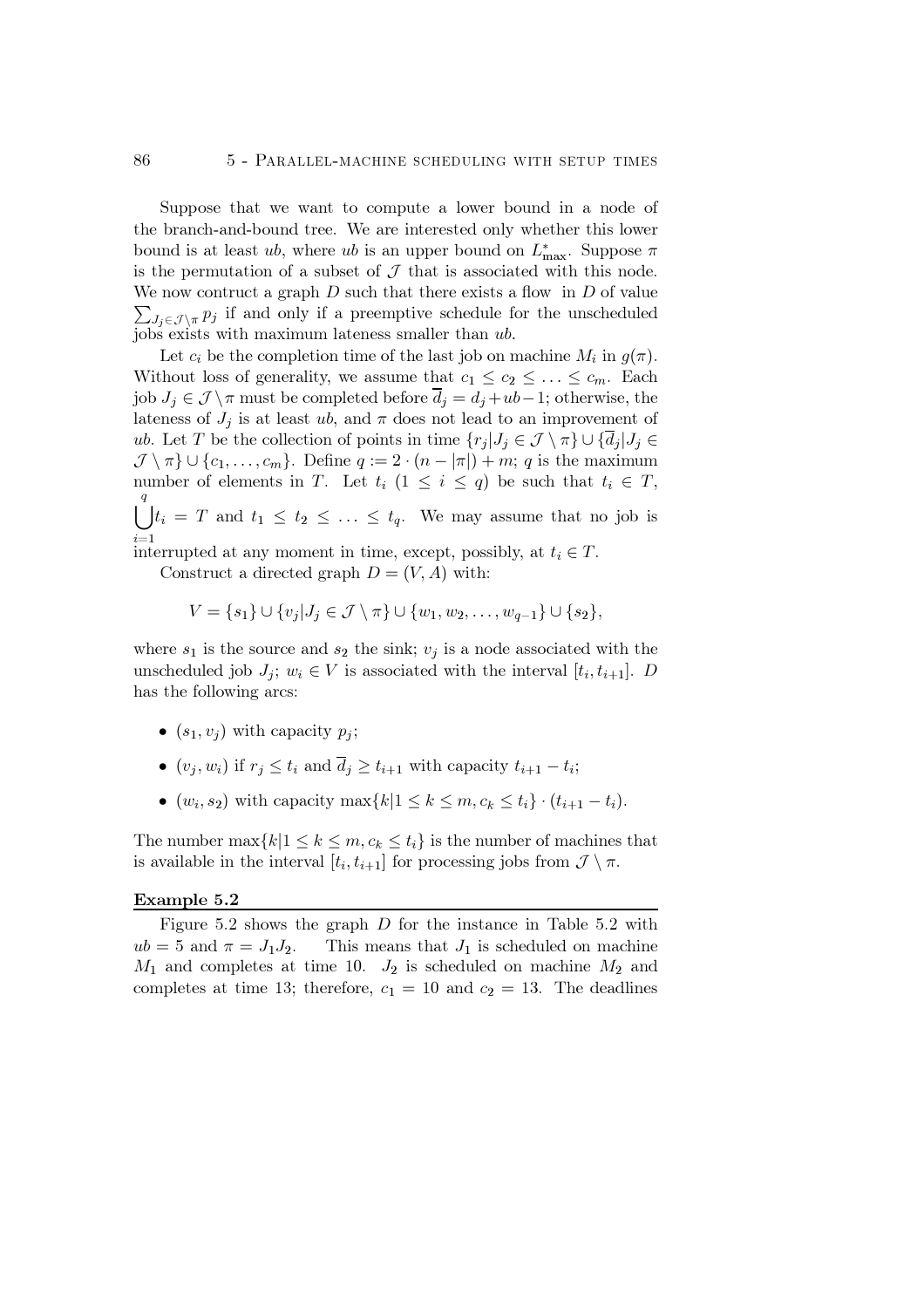

Figure 5.2: The graph D.

for the jobs  $J_3$  and  $J_4$  with  $ub = 5$  are 44 and 19, respectively. Then,  $T = \{r_3, r_4, \overline{d}_3, \overline{d}_4, c_1, c_2\} = \{4, 0, 44, 19, 10, 13\} = \{0, 4, 10, 13, 19, 44\}.$ We denoted the node  $w_i$  associated with time interval  $[t_i, t_{i+1}]$  by  $t_i-t_{i+1}$ ; so, 13-19 is the node corresponding to the interval [13, 19]. The numbers at the arcs denote their capacities. Note that during the intervals [0, 4] and  $[4, 10]$  no machine is available for processing either job  $J_3$  or  $J_4$ . We could have left the nodes corresponding to these intervals out of the graph.

In D, there exists a flow of value  $\sum_{J_j \in \mathcal{J} \setminus \pi} p_j$  if and only if a pre-<br>emptive schedule for the unscheduled jobs exists with maximum lateness smaller than ub (see, e.g., Labetoulle et al. [50] and Federgruen and Groenevelt [26]). So the problem of determining whether the maximum lateness in an optimal preemptive schedule is smaller than  $ub$  is equivalent to finding a maximum flow in the constructed graph D. Therefore, the preemptive lower bound can be computed in  $O(n^3)$  time.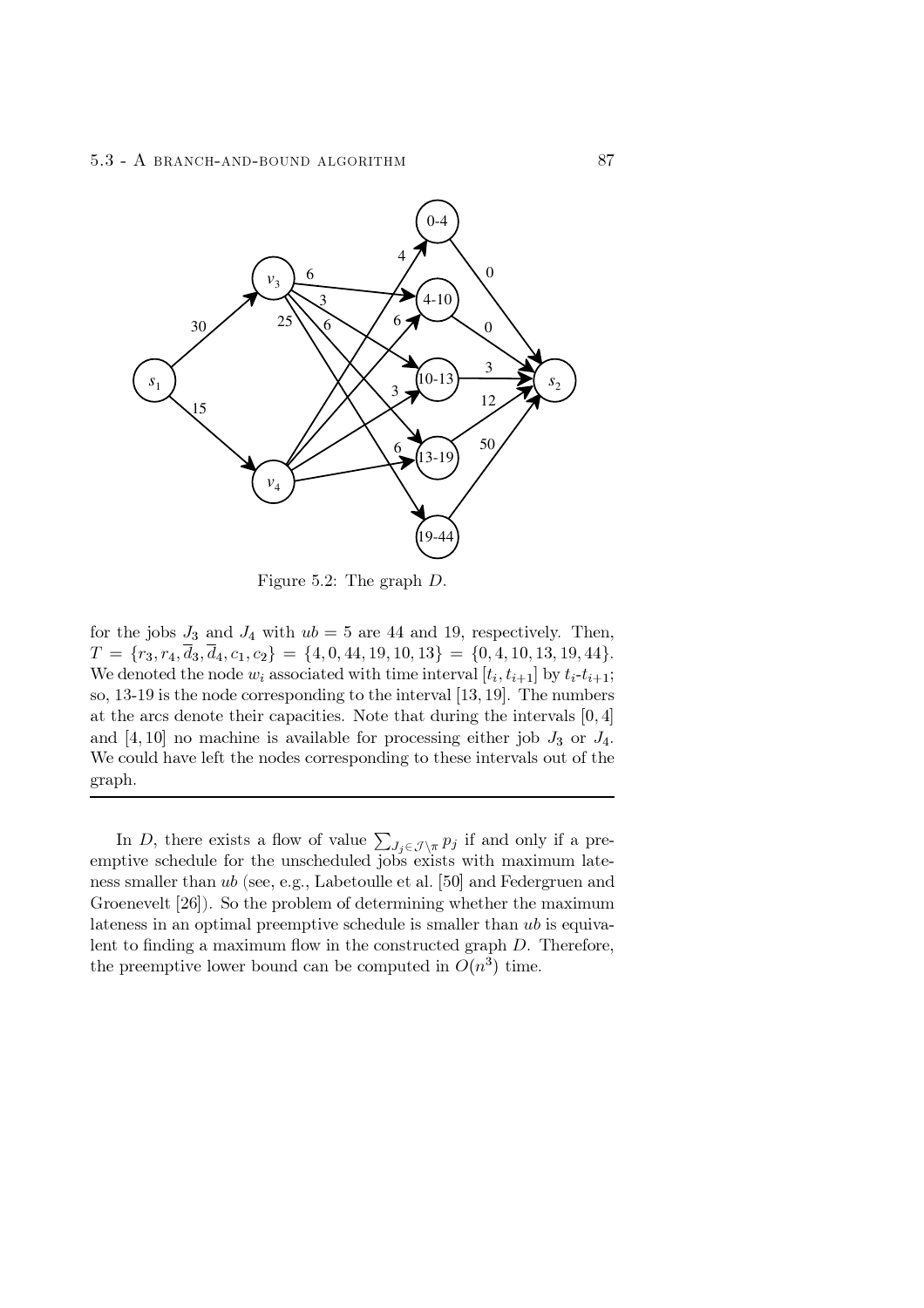#### Carlier's lower bound

Carlier [18] gives a lower bound on the optimal makespan for the parallel-machine scheduling problem in which the jobs have heads and tails. Based on this lower bound, one can derive a lower bound for the problem  $P|r_i|L_{\text{max}}.$ 

Let  $\mathcal{A} \subseteq \mathcal{J} \setminus \pi$  and  $w := \min(m, |\mathcal{A}|)$ . Suppose  $J_{i_1}, \ldots, J_{i_w}$  are the jobs in A with the w smallest release dates and  $J_{j_1}, \ldots, J_{j_w}$  the jobs in  $\mathcal A$  with the  $w$  largest due dates. Then,

$$
G(\mathcal{A}) := \frac{(r_{i_1} + \ldots + r_{i_w}) + \sum_{J_j \in \mathcal{A}} p_j - (d_{j_1} + \ldots + d_{j_w})}{w}
$$

is a lower bound on  $L^*_{\text{max}}$ , for any  $A \subseteq \mathcal{J}$ . We refer to this lower bound as Carlier's lower bound.

We have chosen to compute Carlier's lower bound for subsets  $B_k$  and  $\mathcal{D}_k$  of J, with  $\mathcal{B}_k$  containing the k jobs with the k largest release dates, and  $\mathcal{D}_k$  containing jobs with the k smallest due dates  $(1 \leq k \leq |\mathcal{J} \setminus \pi|)$ .

Of course,  $\max_{J_j \in \mathcal{J} \setminus \pi} \{r_j + p_j - d_j\}$  is also a lower bound on the optimal maximum lateness of jobs in  $\mathcal{J}\setminus\pi$ .

#### 5.3.4 Dominance rules

The dominance rules presented in Chapter 4 for the  $1|r_i, s_i|L_{\text{max}}$  problem are valid for the individual machines in the current problem. The most important dominance rule states that whenever a release date of a job  $J_i$  is "too large", then  $\pi J_i$  is dominated by  $\pi J_k$  for some  $J_k \in \mathcal{J}\setminus\pi$ . "Too large" can be expressed more formally by  $r_j \geq$  $C_k(g(\pi J_k)) + s(f(k), f(j))$ . If this dominance rule holds for  $J_i$  and  $J_k$ , then there is idle time before the processing of  $J_i$  in  $g(\pi J_i)$ . This idle time can be used for processing  $J_k$  without interfering with the processing of  $J_i$ .

Next, we mention a dominance rule that is specific for parallelmachine scheduling problems. Suppose that  $\pi_1$  and  $\pi_2$  are different permutations of the same subset of J. If  $g(\pi_1) = g(\pi_2)$ , then  $\pi_1$  is dominated by  $\pi_2$ , and vice versa. So, we may discard one of them. We can sharpen this rule slightly by saying that two schedules are equal (possibly after renumbering the machines) if they have the same maximum lateness and each machine has the same completion time and ends with a job from the same family in both schedules.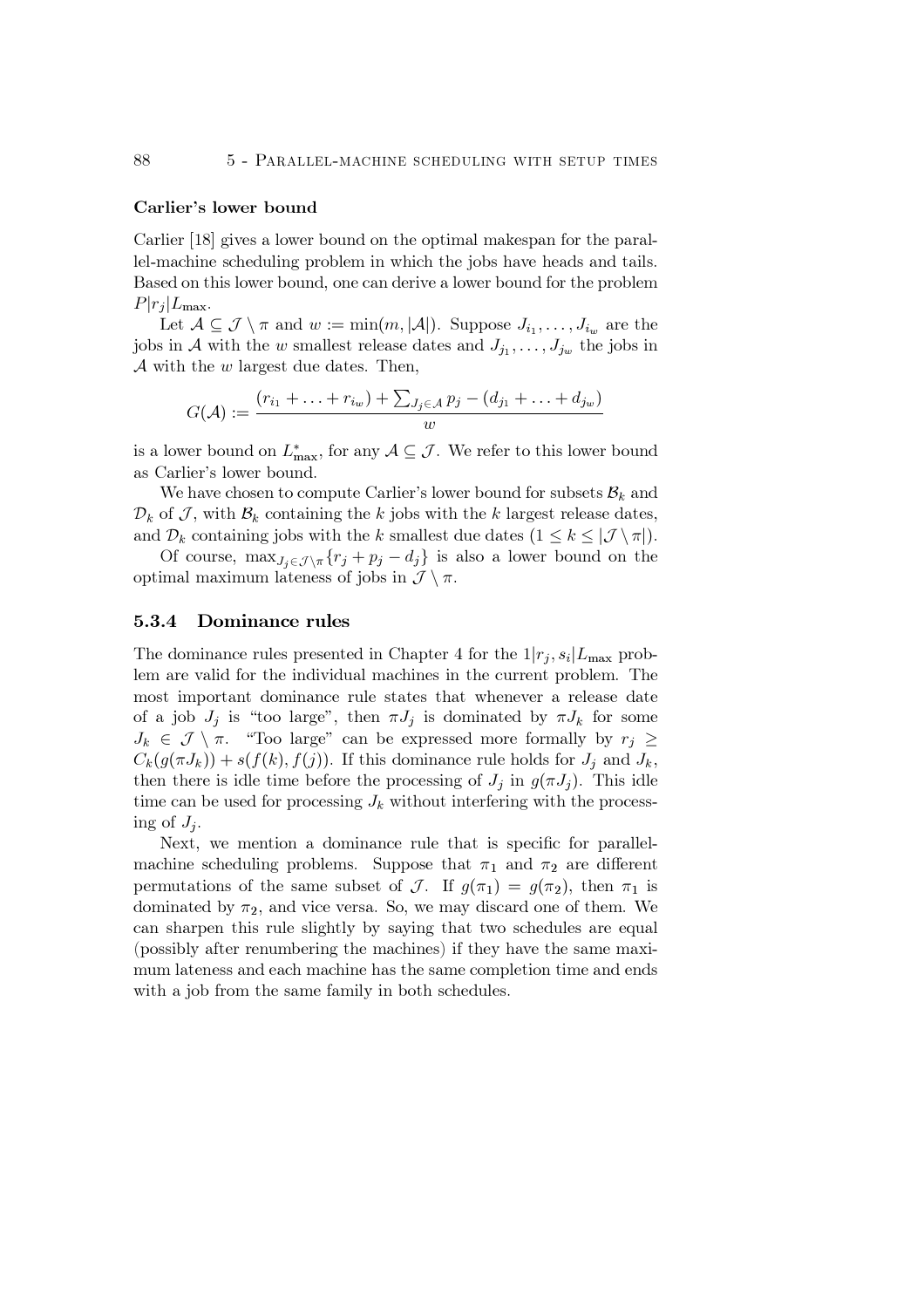## 5.4 Implementation and computational experiments

#### 5.4.1 Implementation

In Section 5.3.3, we presented two lower bounds: one based on a maxflow algorithm for the preemptive case and one based on Carlier's [18] lower bound. In terms of quality, the preemptive lower bound dominates Carlier's lower bound. In terms of speed, however, it is the other way around: Carlier's lower bound takes  $O(n \log m)$  time and the preemptive lower bound  $O(n^3)$  time. We tested three versions of our branch-and-bound algorithm: one that uses the preemptive lower bound only, one that uses Carlier's lower bound only, and one that first computes Carlier's lower bound and then, if necessary, the preemptive lower bound.

#### 5.4.2 Computational experiments

The performance of the branch-and-bound algorithm was evaluated for instances with up to 25 jobs and two or three machines. All parameters were randomly generated from discrete uniform distributions, except for the release dates that come from a Poisson process. The processing times were drawn from the interval  $[1, 100]$ , the number of families  $F$ from the interval [2,  $\lfloor n/5 \rfloor$ ], and the family indices of the jobs from [1, F]. Let  $\bar{p}$  denote the average processing time for the jobs. In addition to n and  $m$ , there are three input parameters:

- k, defining the mean interarrival time  $k \cdot \overline{p}/m$ ,
- t, defining the interval  $[r_j + p_j, r_j + p_j + t \cdot \overline{p}]$  from which the due date of job  $J_j$  is drawn,
- s, defining the interval  $[1, s \cdot \overline{p}]$  from which the setup times are drawn.

For  $n = 10, 15, 20, 25, m = 2, 3, k = 1, 1.2, 1.4, t = 1, 3$  and  $s =$ 0.2, 0.6, 1 we generated instances. For each combination of  $n, m, k, t$  and s, we generated 15 instances. Table 5.3 summarizes our computational results for varying values of  $n$  and  $k$ .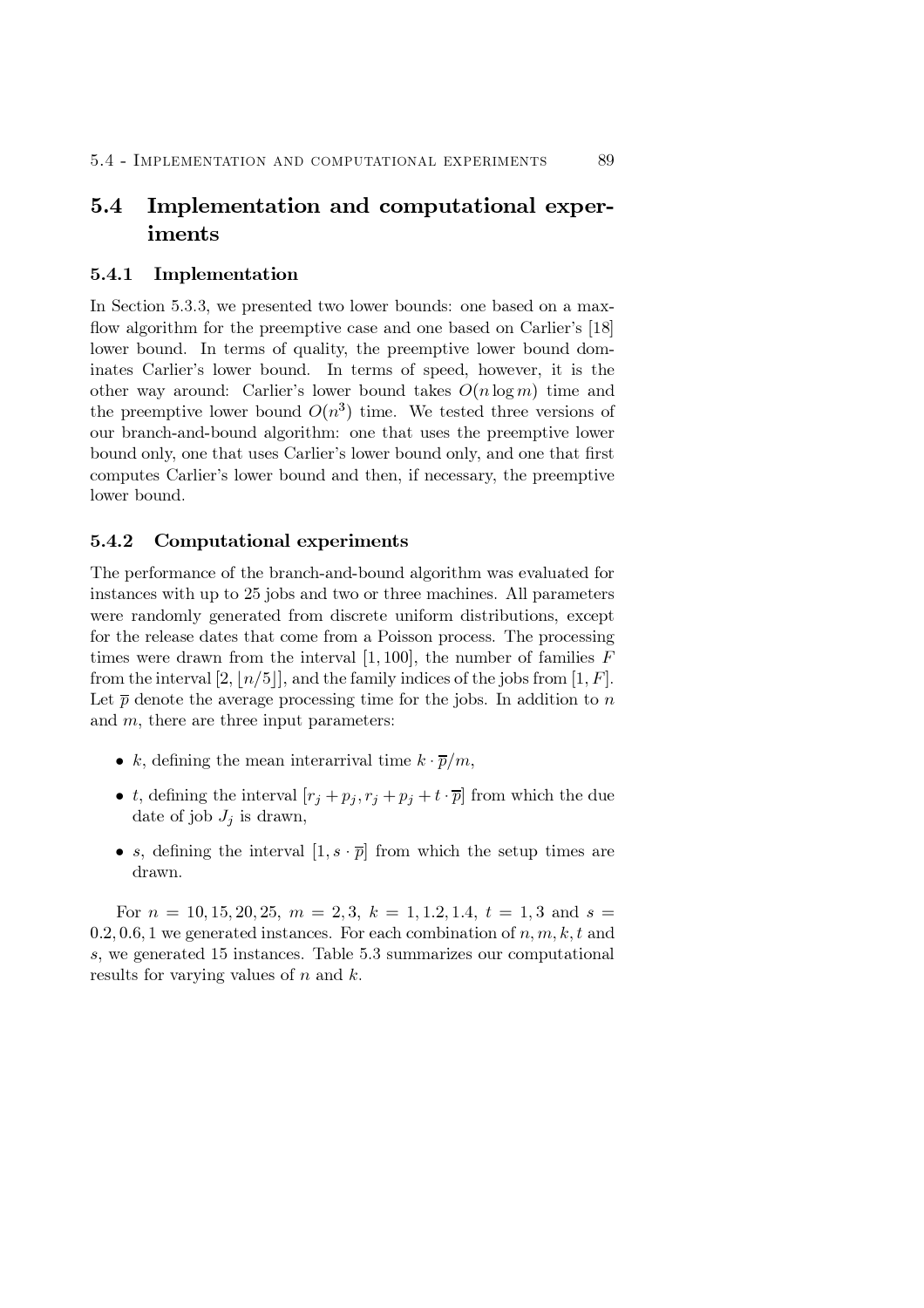| $\boldsymbol{n}$ | k   | heur | Car | $\%$ Car | pmtn | %pmtn | $_{\text{both}}$ | %both |
|------------------|-----|------|-----|----------|------|-------|------------------|-------|
| 10               | 1.0 | 30   | 180 | 100      | 180  | 100   | 180              | 100   |
| 10               | 1.2 | 36   | 180 | 100      | 180  | 100   | 180              | 100   |
| 10               | 1.4 | 47   | 180 | 100      | 180  | 100   | 180              | 100   |
| 15               | 1.0 | 15   | 175 | 97.2     | 167  | 92.8  | 169              | 93.9  |
| 15               | 1.2 | 23   | 179 | 99.4     | 174  | 96.7  | 178              | 98.9  |
| 15               | 1.4 | 40   | 180 | 100      | 180  | 100   | 180              | 100   |
| 20               | 1.0 | 8    | 134 | 74.4     | 111  | 61.7  | 114              | 63.3  |
| 20               | 1.2 | 17   | 166 | 92.2     | 147  | 81.9  | 153              | 85.0  |
| 20               | 1.4 | 28   | 177 | 98.3     | 167  | 92.8  | 171              | 95.0  |
| 25               | 1.0 | 10   | 95  | 52.8     | 71   | 39.4  | 79               | 43.9  |
| 25               | 1.2 | 8    | 128 | 71.1     | 113  | 62.8  | 115              | 63.9  |
| 25               | 1.4 | 16   | 154 | 85.6     | 132  | 73.3  | 139              | 77.2  |

Table 5.3: Test results for varying  $n$  and  $k$ .

The parameter  $k$  determines the workload on the machines: the smaller  $k$ , the higher the workload. The column 'heur' gives the number of times out of 180 that one of the heuristics found an optimal solution. The column 'Car' gives the number of times the algorithm found an optimal solution within one minute on an HP 9000/710 workstation using Carlier's lower bound only. The column '%Car' gives this number as a percentage of the 180 instances. The columns 'pmtn', '%pmtn', 'both' and '%both' give the same data, but now for the algorithm that uses the preemptive lower bound only, and for the algorithm with both lower bounds. We see that the algorithm using Carlier's lower bound only gives the best results: it is the only algorithm that solves almost all instances with up to 15 jobs. Also, the instances with a workload less than 100%  $(k = 1)$  are solved quite often for problems with up to 20 jobs. The reason for this is that although more nodes are searched, the time per node is much smaller in this algorithm, compared with the algorithms that use the preemptive lower bound. This can also be concluded from Table 5.4. In this table, the column 'n\_Car' gives the mean number of nodes searched in the algorithm with Carlier's lower bound only and the column 's\_Car' gives the mean computation time in seconds for this algorithm. The means are taken over those instances that are solved within one minute. The columns 'n\_pmtn', 's\_pmtn',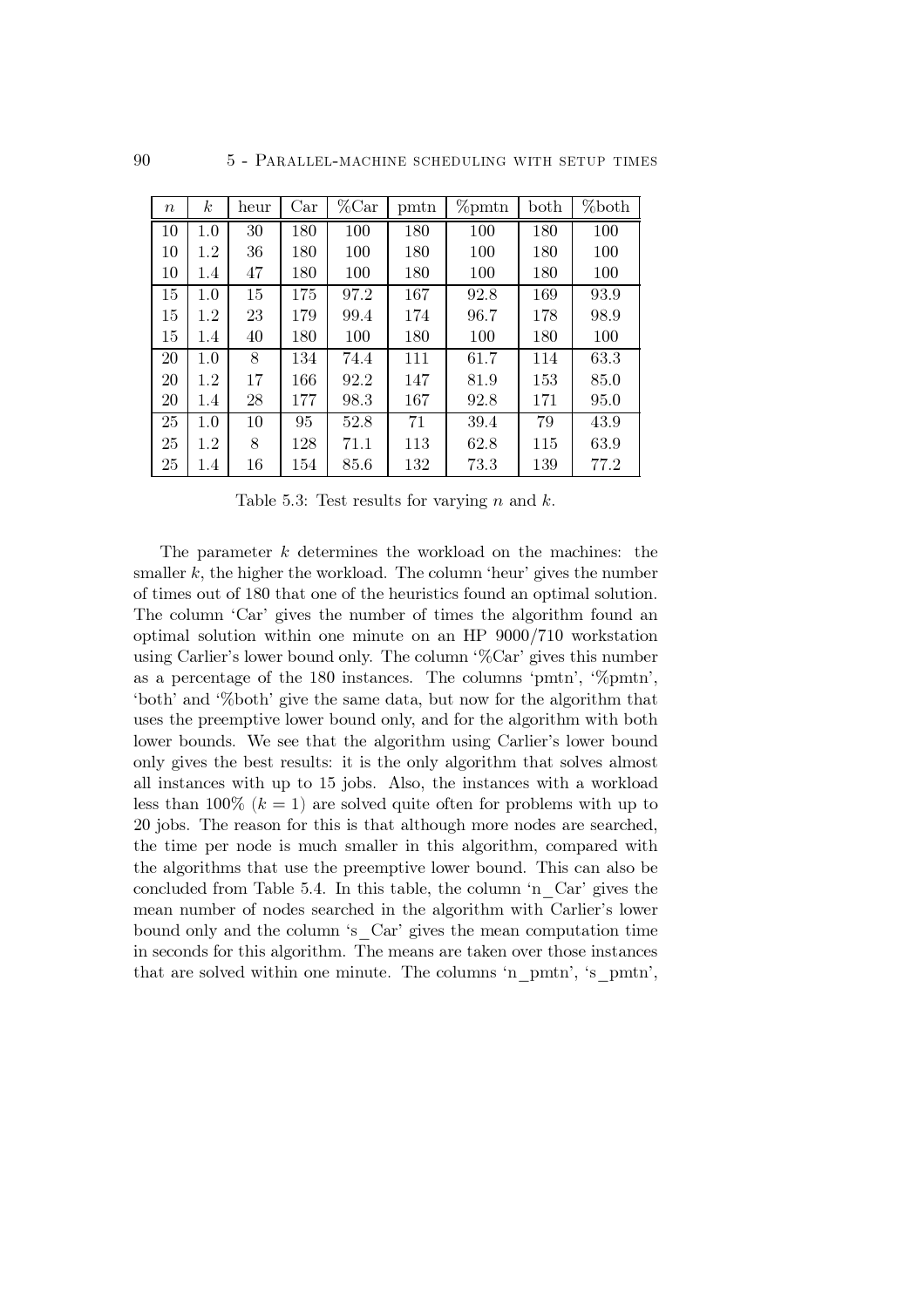#### 5.5 - CONCLUSIONS 91

| $\,n$ | $\boldsymbol{k}$ | Car<br>$\mathbf n$ | Car<br>$S_{-}$ | pmtn<br>$\mathbf n$ | pmtn<br>$S_{-}$ | both<br>n | both<br>S. |
|-------|------------------|--------------------|----------------|---------------------|-----------------|-----------|------------|
| 10    | 1.0              | 811                | 0.2            | 484                 | 0.5             | 484       | 0.3        |
| 10    | $1.2\,$          | 481                | 0.1            | 343                 | 0.3             | 343       | 0.2        |
| 10    | 1.4              | 242                | 0.0            | 182                 | 0.1             | 182       | 0.1        |
| 15    | 1.0              | 14,936             | 2.4            | 3,695               | 5.1             | 4,377     | 3.9        |
| 15    | 1.2              | 7,314              | 1.0            | 2,789               | 3.0             | 3,674     | 2.9        |
| 15    | 1.4              | 3,615              | 0.6            | 2,181               | 2.5             | 2,181     | 1.8        |
| 20    | 1.0              | 40,822             | 6.1            | 6,272               | 10.0            | 7,610     | 7.6        |
| 20    | 1.2              | 36,054             | 5.2            | 6,712               | 7.7             | 8,831     | 7.0        |
| 20    | 1.4              | 15,685             | 2.2            | 4,633               | 4.5             | 5,642     | 4.3        |
| 25    | 1.0              | 52,642             | 6.6            | 6,323               | 7.7             | 11,053    | 9.2        |
| 25    | 1.2              | 37,391             | 4.4            | 6,464               | 7.6             | 7,401     | 5.9        |
| 25    | 1.4              | 34,786             | 4.3            | 6,287               | 6.6             | 8,844     | 7.0        |

Table 5.4: Mean number of nodes investigated and mean computation time.

'n\_both' and 's\_both' give the corresponding data for the algorithm with the preemptive lower bound only and the algorithm with both lower bounds.

For the instances that were solved to optimality with the algorithm using Carlier's lower bound only, Table 5.5 displays the mean optimal maximum lateness in the column ' $L_{\text{max}}^*$ ', and the mean lower and upper bound in the root of the search tree in the columns  $'b'$  and  $'ub'$ , respectively.

## 5.5 Conclusions

This chapter discussed the branch-and-bound algorithm we have developed for the problem  $P|r_j, s_i|L_{\text{max}}$ . This algorithm is based on the algorithm for the single-machine case discussed in Chapter 4. In the single-machine case, a dominance rule, concerning the release date of a job being too large, was effective. This dominance rule does not work as well in this problem, because the mean interarrival time in this problem is, of course, smaller. We have observed that Carlier's lower bound is more effective than the preemptive lower bound.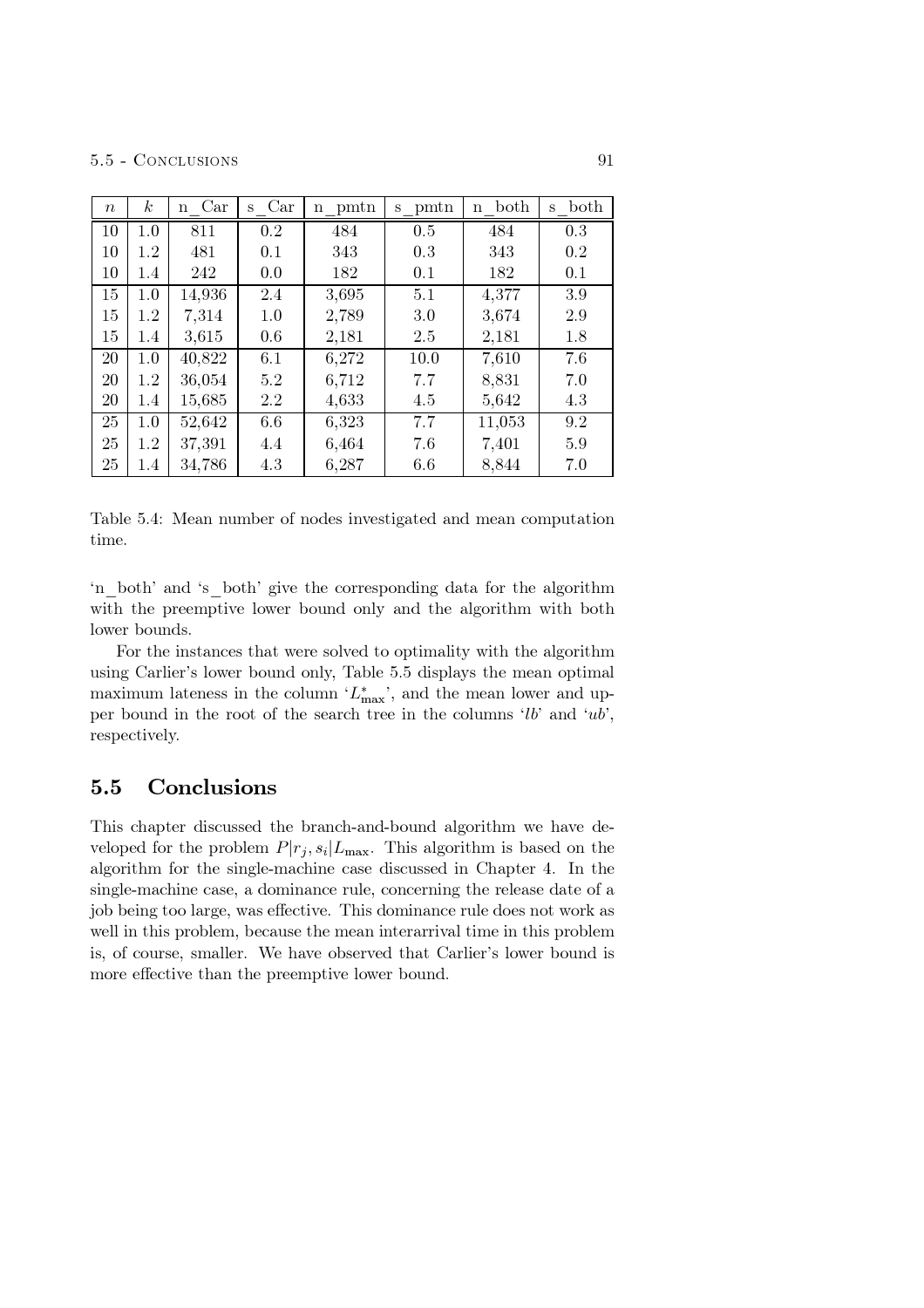| $\boldsymbol{n}$ | $\boldsymbol{k}$ | lb     | $L_{\max }^{*}$ | иb   |
|------------------|------------------|--------|-----------------|------|
| 10               | 1.0              | 7.0    | 11.6            | 29.0 |
| 10               | 1.2              | $-0.1$ | 2.6             | 19.0 |
| 10               | 1.4              | $-3.1$ | $-2.4$          | 14.3 |
| 15               | 1.0              | 24.4   | 35.2            | 51.3 |
| 15               | 1.2              | 11.5   | 20.0            | 37.9 |
| 15               | 1.4              | 5.2    | 9.2             | 26.1 |
| 20               | 1.0              | 37.6   | 59.1            | 77.4 |
| 20               | 1.2              | 17.4   | 29.9            | 46.8 |
| 20               | 1.4              | 8.7    | 15.8            | 33.0 |
| 25               | 1.0              | 53.0   | 83.5            | 99.0 |
| 25               | $1.2\,$          | 28.1   | 51.6            | 64.5 |
| 25               | 1.4              | 19.3   | 33.9            | 51.5 |

Table 5.5: The optimal maximum lateness and lower and upper bounds.

In the next chapter, we test the Shifting Bottleneck (SB) procedure in a machine shop in which setup times occur. The decomposition for such shops results in single-machine scheduling problems with setup times. We use optimization algorithms and some heuristics for solving these single-machine scheduling problems. For both cases, the performance of the SB procedure is evaluated.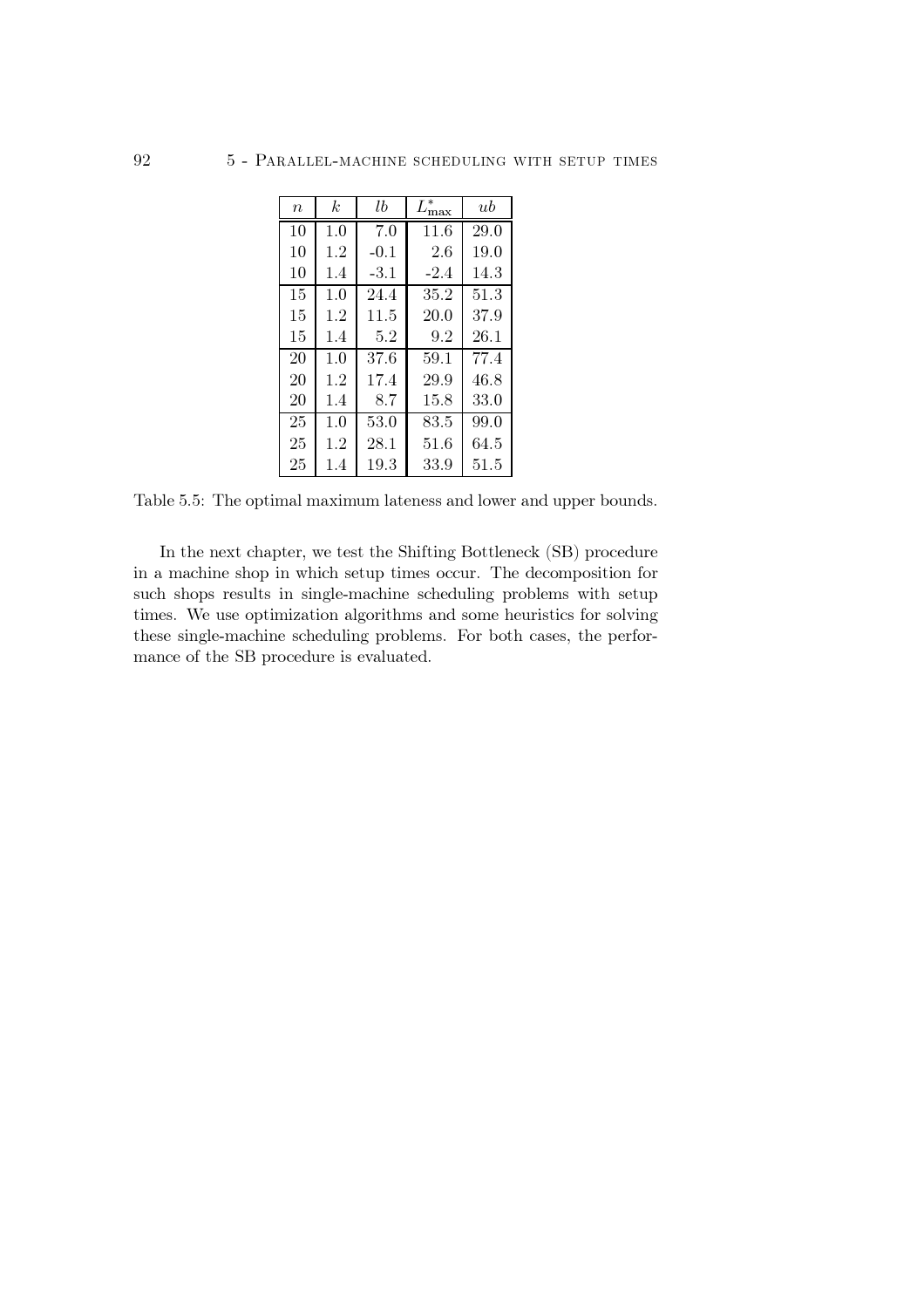## Chapter 6

# Assembly shop scheduling

## 6.1 Introduction

In Section 1.2, we motivated the need for integral shop floor scheduling procedures, referring to changing market conditions, in particular the demand for short and reliable delivery times. Up to now, we have restricted our attention to machine shops producing jobs with linear routings, i.e., each job consists of a chain of operations. After completion, these jobs are delivered, or used in the assembly department. Scheduling systems usually do not consider the interaction between manufacturing and assembly departments. Current practice in discrete manufacturing is to use a global capacity planning and materials coordination system, such as Manufacturing Resource Planning (MRP II; see Wight [84]), for the coordination between departments, whereas shop floor scheduling systems, if used at all, are implemented at department level.

Shorter and more reliable leadtimes can be realized if the scheduling system includes both manufacturing and assembly, as well as materials procurement, engineering, and so on. MRP II systems use a fixed off-set leadtime for manufacturing a part or assembling a product. Manufacturing leadtimes depend, however, on the actual work load, product mix, and lot-sizes. MRP II systems try to circumvent coordination problems by making the fixed off-set leadtime large, e.g., by allowing a pre-set waiting or queueing time for each operation. In MRP II, the capacity planning function is usually a simple "bucket filling" procedure that ignores job interference due to different routings. This approach is simple, but does not lead to a flexible production system, able to respond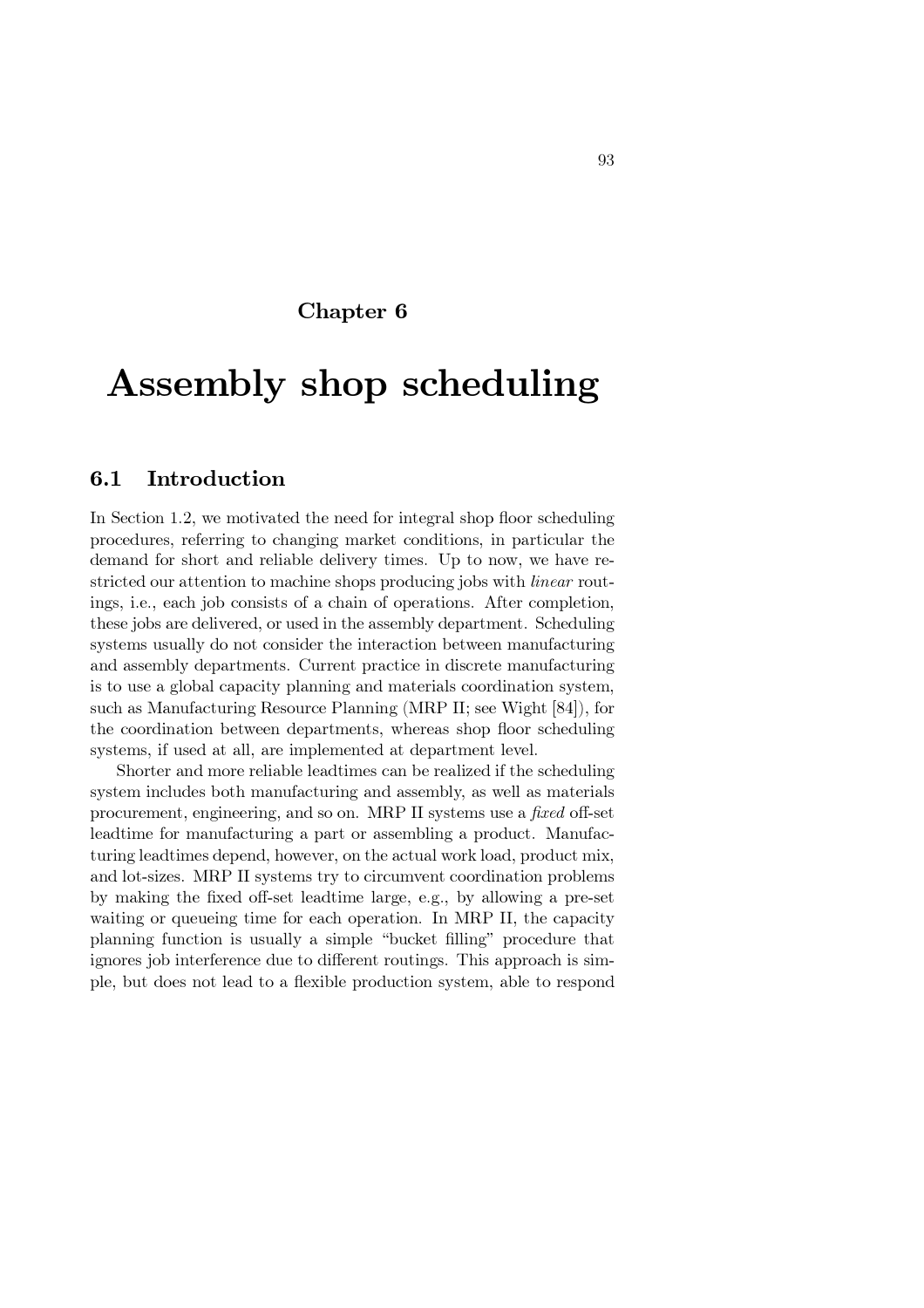quickly to a variable market demand. Indeed, practice shows that MRP II systems generally perform reasonably well in a stable make-to-stock or assemble-to-stock environment, but are inadequate in small batch parts manufacturing shops. A natural question is therefore whether for such make-to-order companies intelligent scheduling systems can be developed that include both manufacturing and assembly operations.

Problem complexity has often been used as an argument against integral scheduling, together with the observation that many a disturbance would quickly render such an integral schedule obsolete. As to the first argument, we now have adequate hardware, software, and scheduling algorithms to cope with the complexity. As to the other argument, it appears that many of the disturbances are caused by inaccurate scheduling. For instance, if the availability of scarce secondary resources, such as cutting tools and fixtures, are not considered, then it is no surprise that operations are delayed due to the absence of these resources; cf. Meester [56] and Chapter 3 in this thesis. In addition, rescheduling, the most obvious way to deal with disturbances, is now a feasible option thanks to the increased computer power.

Specifically, the Shifting Bottleneck (SB) procedure, as outlined in Chapters 2 and 3, provides a good basis for the development of intelligent heuristics that allow integration of parts manufacturing and assembly scheduling. To demonstrate this, we study in this chapter some simple assembly scheduling problems and show that the extended SB procedure yields satisfactory results.

Literature on assembly shop scheduling, i.e., machine scheduling where jobs may have convergent routings, mainly concentrates on empirical analysis of priority rules; see, for example, Maxwell and Mehra [55], Russell and Taylor [69], Goodwin and Weeks [35], and Miller et al. [58]. Recently also a number of papers have appeared that study the complexity of assembly scheduling problems and present heuristics with a performance guarantee as well as optimization algorithms. Lee et al. [53] consider a machine shop with three machines. Two machines produce components, whereas the third machine assembles those components. The objective is to minimize the makespan. They prove the  $\mathcal{NP}$ -hardness of this problem, propose a branch-and-bound algorithm, and develop heuristics based on Johnson's algorithm (Johnson [45]) for the problem  $F2||C_{\text{max}}$ . One heuristic has a *worst-case performance ra*tio of  $\frac{3}{2}$ , i.e., the makespan of the schedule generated with this heuristic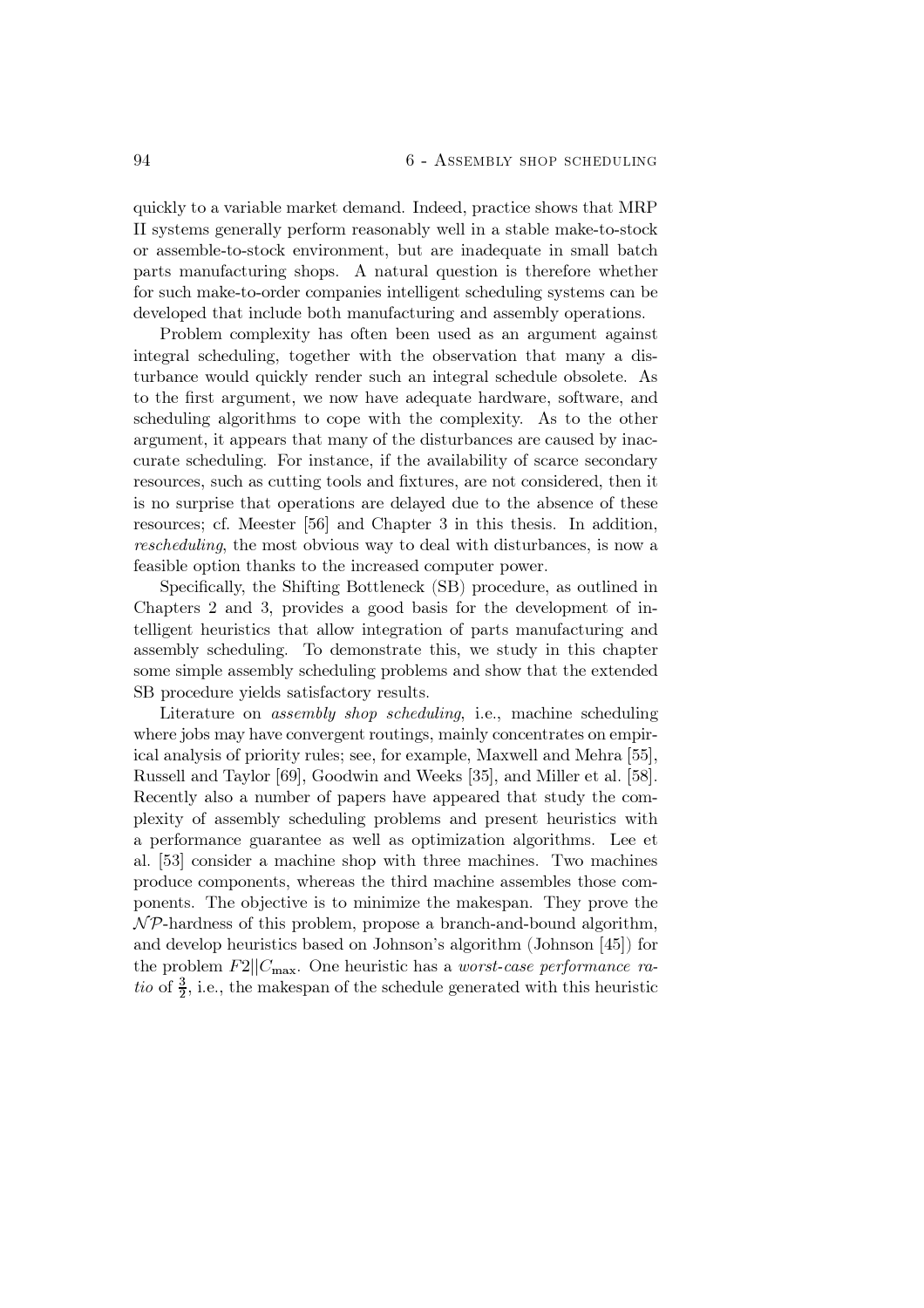is at most  $\frac{3}{2}$  times the optimal makespan. Potts et al. [64] consider a similar problem, but now with  $m$  machines that produce components. They also prove the  $\mathcal{NP}$ -hardness of the problem and develop a heuristic, which is basically a generalization of the heuristic of Lee et al. [53], with a worst-case performance ratio of  $2 - \frac{1}{m}$ . Another heuristic has an *absolute* performance guarantee of  $\frac{5}{4}p_{\text{max}}$ , i.e., the difference of the makespan of the schedule generated by this heuristic and the optimal makespan is at most  $\frac{5}{4}p_{\text{max}}$ , where  $p_{\text{max}}$  is the maximum processing time of any operation. Brucker and Thiele [14] develop a branch-and-bound algorithm for machine shops in which sequence dependent setup times occur and with arbitrary precedence relations between operations. This algorithm is based on the algorithm of Brucker et al. [13], discussed in Section 2.3.1. The assembly shop scheduling problem is a special case of the problem they consider. Due to the hardness of the problem, they can solve only relatively small instances. Coffman et al. [21] consider a single-machine scheduling problem in which the machine produces two component types and assembles them to end products. Whenever the machine switches from producing one component type to the other, a setup time is needed. Coffman et al. present efficient algorithms that minimize the *total flow time*  $\sum C_j$ .

In the next section, we start to investigate some small parts manufacturing and assembly scheduling problems and show how the techniques developed in preceding chapters can be used in an overall scheduling procedure. Next, we turn to more realistic, larger problems in which we necessarily have to use heuristics instead of exact algorithms for the single-machine scheduling problems. We maintain the iterative decomposition approach of the SB procedure for the overall coordination of the activities, however. We compare the empirical performance of the extended SB procedure with priority rules that reportedly perform well. In Section 6.3, we end this chapter with conclusions. This chapter is based on Schutten [72].

## 6.2 Computational experiments

The SB procedure has proven to be an effective algorithm for the classic job shop problem, cf. Vaessens et al. [79]. In this section, we analyze the empirical performance of the procedure in assembly shops. We study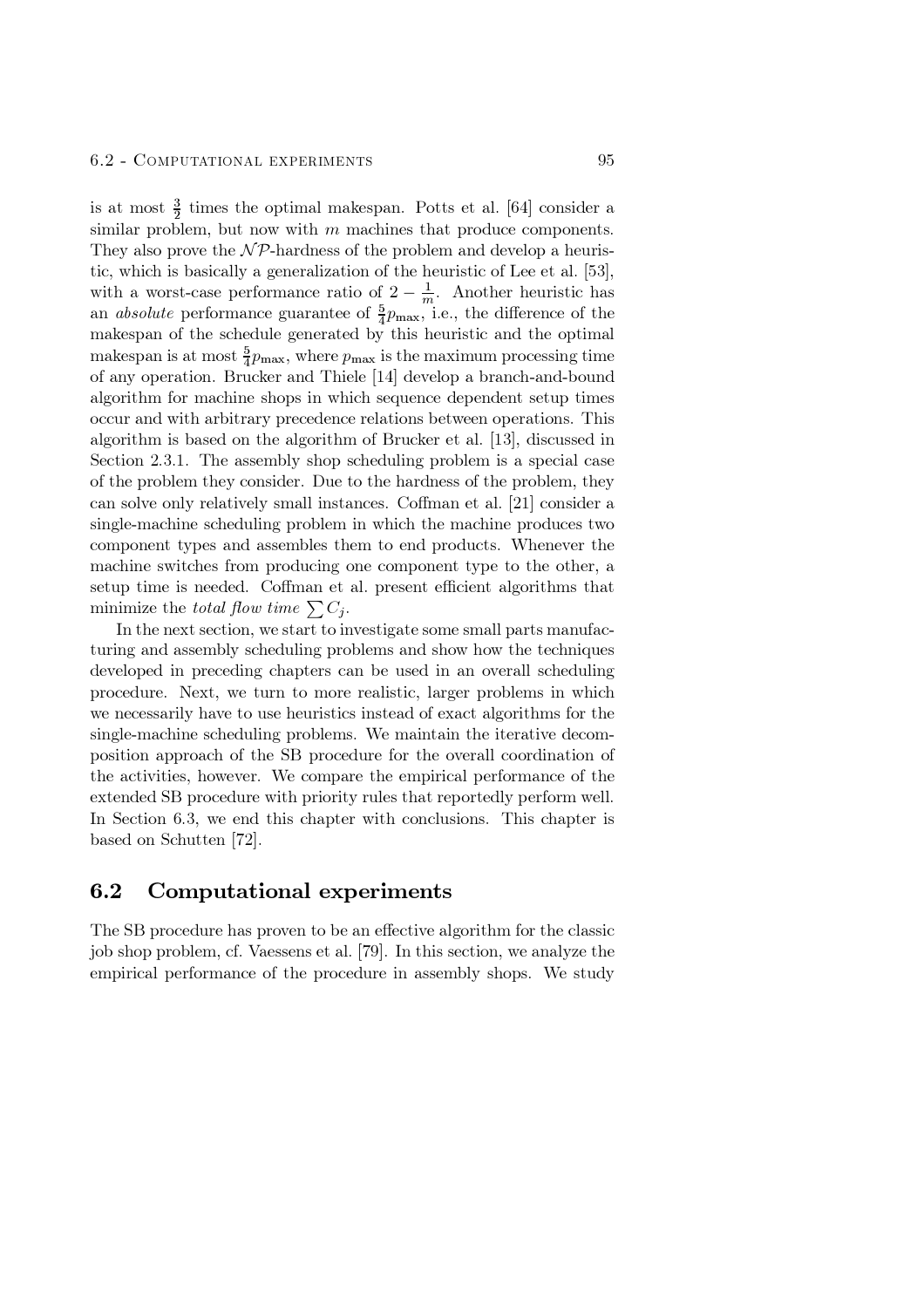the effect of static and dynamic scheduling, setup times, batch sizes, and the job arrival process.

#### 6.2.1 A small test shop

The first test shop that we consider has four machines  $M_1, \ldots, M_4$ .  $M_1$ produces component  $A$ ,  $M_2$  produces component  $B$ , and  $M_3$  produces component C. A job is an order to produce a product consisting of a single component that is no part of an assembly, or an order to produce a product consisting of different components that need to be assembled.  $M_4$  is used to assemble components. An assembly can start only when all the required components are available. Jobs arrive for producing the job types  $A, B, C, AB, AC$ , and  $BC$ . Jobs arrive at the shop according to a Poisson process with a mean interarrival time of 60 time units. Upon arrival, we determine what type of product is ordered. Each type has an equal probability of being chosen. We draw the processing times of operations on  $M_1$ ,  $M_2$ , and  $M_3$  from the discrete uniform distribution on the interval [85, 115]. For operations on  $M_4$ , we draw the processing times from the discrete uniform distribution on the interval [65, 85]. Whenever  $M_4$  switches to assembling other components, we need a setup time of 120 units. The due date of job  $J_i$  is set to  $d_i = r_i + P_i + n_i$ .  $D_i$ , with  $r_i$  the release date (equal to the arrival time),  $P_i$  the total processing time, and  $n_i$  the number of operations of  $J_i$ . We draw  $D_i$ from the discrete uniform distribution on the interval [200, 400]. The generated instances contain 60 jobs.

#### Priority rules

A practical way to schedule jobs in a shop is by use of priority rules. In the literature, priority rules are extensively tested for assembly shops, cf. Russell and Taylor [69] and Fry et al. [29]. We compare the performance of the SB procedure with two types of priority rules which have been shown to perform well for assembly shops without setup times:

1.  $\rho_{ij} = -d_j$ , and

2.  $\rho_{ij} = -slack_{ij},$ with  $\rho_{ij}$  the priority of operation  $O_{ij}$ , and slack<sub>ij</sub> the slack of this operation, that is,  $slack_{ij} = d_j - P_{ij}$ , where  $P_{ij}$  denotes the total processing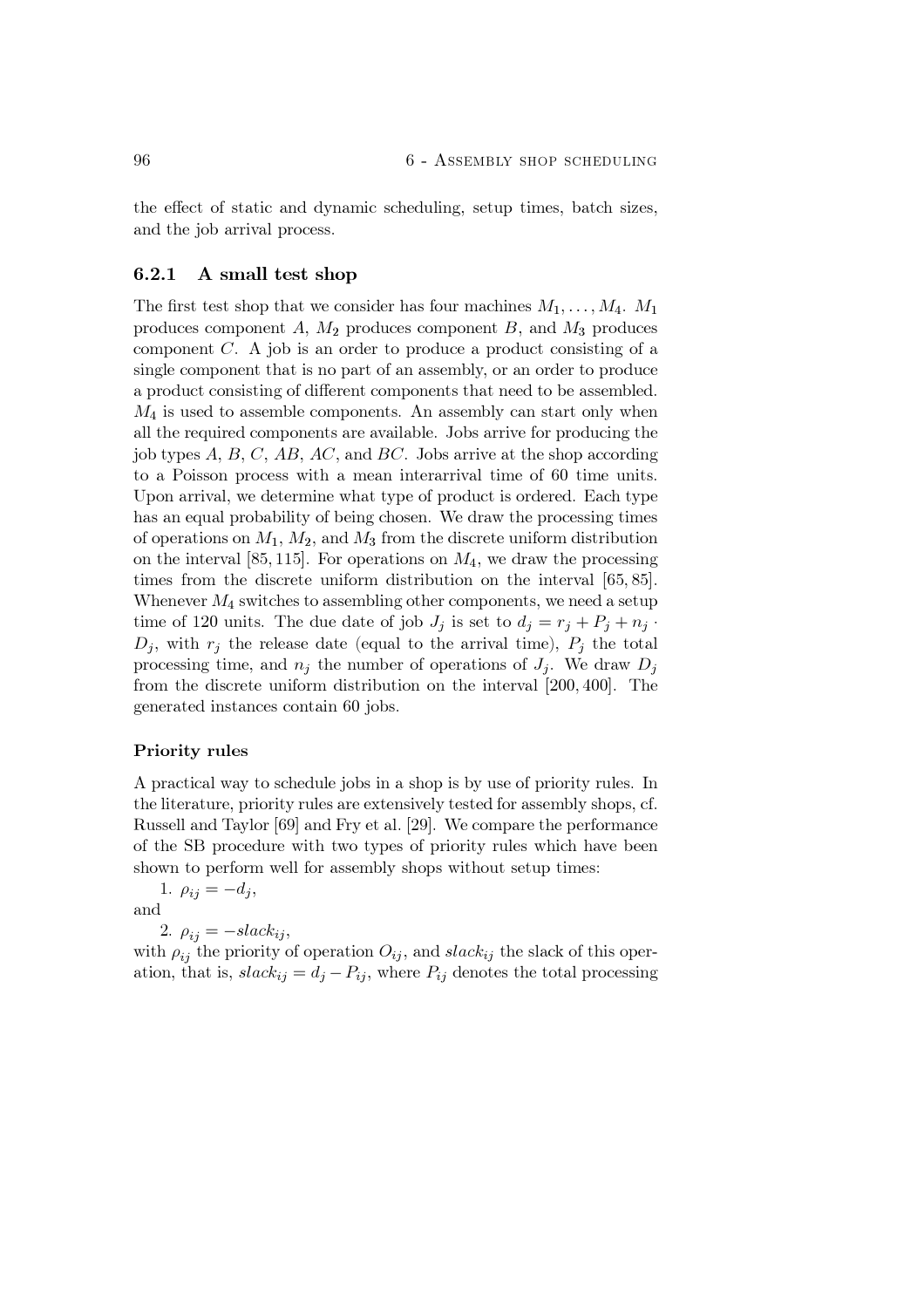time of  $O_{ij}$  and of operations of job  $J_j$  that need to be processed after operation  $O_{ij}$ . So, the first priority rule focuses on the due date of the job; the second one focuses on the slack that operations have. For operations on a machine with setup times, we decrease the priority of an operation with  $\beta \cdot setup$ , with setup the required setup time. We vary  $\beta$  from 0 to 20 with steps of 0.5, which results in 82 combinations.

#### Shifting Bottleneck procedure

The decomposition of the machine shop scheduling problem results in a series of  $1|r_j|L_{\text{max}}$  problems for the machines  $M_1$ ,  $M_2$ , and  $M_3$ . For machine  $M_4$ , it results in the problem  $1|r_i, s_i|L_{\text{max}}$ . Recall that the convergent job routings do not change the single-machine scheduling problems. We test two variants of the extended SB procedure: if possible, the first uses exact algorithms for the single-machine scheduling problems; the second uses heuristics for these problems. Note that delayed precedence constraints do not occur in the problems that we consider.

The first variant of the extended SB procedure uses Carlier's algorithm (Carlier [17]) for solving the  $1|r_j|L_{\text{max}}$  problems and the branchand-bound algorithm developed in Chapter 4 for the  $1|r_i, s_i|L_{\text{max}}$  problem. In that chapter, we observed that if the branch-and-bound algorithm solves an instance to optimality, then the computation time is in general small. We therefore stop computation when the algorithm does not find the optimal solution within 10 seconds and use the best solution found so far. In this case, the single-machine schedule may not be optimal.

The second variant of the extended SB procedure uses heuristics for the single-machine scheduling subproblems. For the machines without setup times, we use the extended Jackson rule (Jackson [44]). For the machine with setup times, we use priority rules. In this case, the priority of operation  $O_{ij}$  is  $\rho_{ij} = late - \beta \cdot NP$ , with *late* the lateness of this operation if  $O_{ij}$  would be the next operation to be scheduled, and NP the non-productive machine time. The non-productive machine time consists of setup time and idle time, i.e.,  $NP$  is the difference between the start of  $O_{ij}$  and the completion of the previous operation. Again, we vary  $\beta$  from 0 to 20 with steps of 0.5 and take the delayed precedence constraints into account. Whenever the machine with setup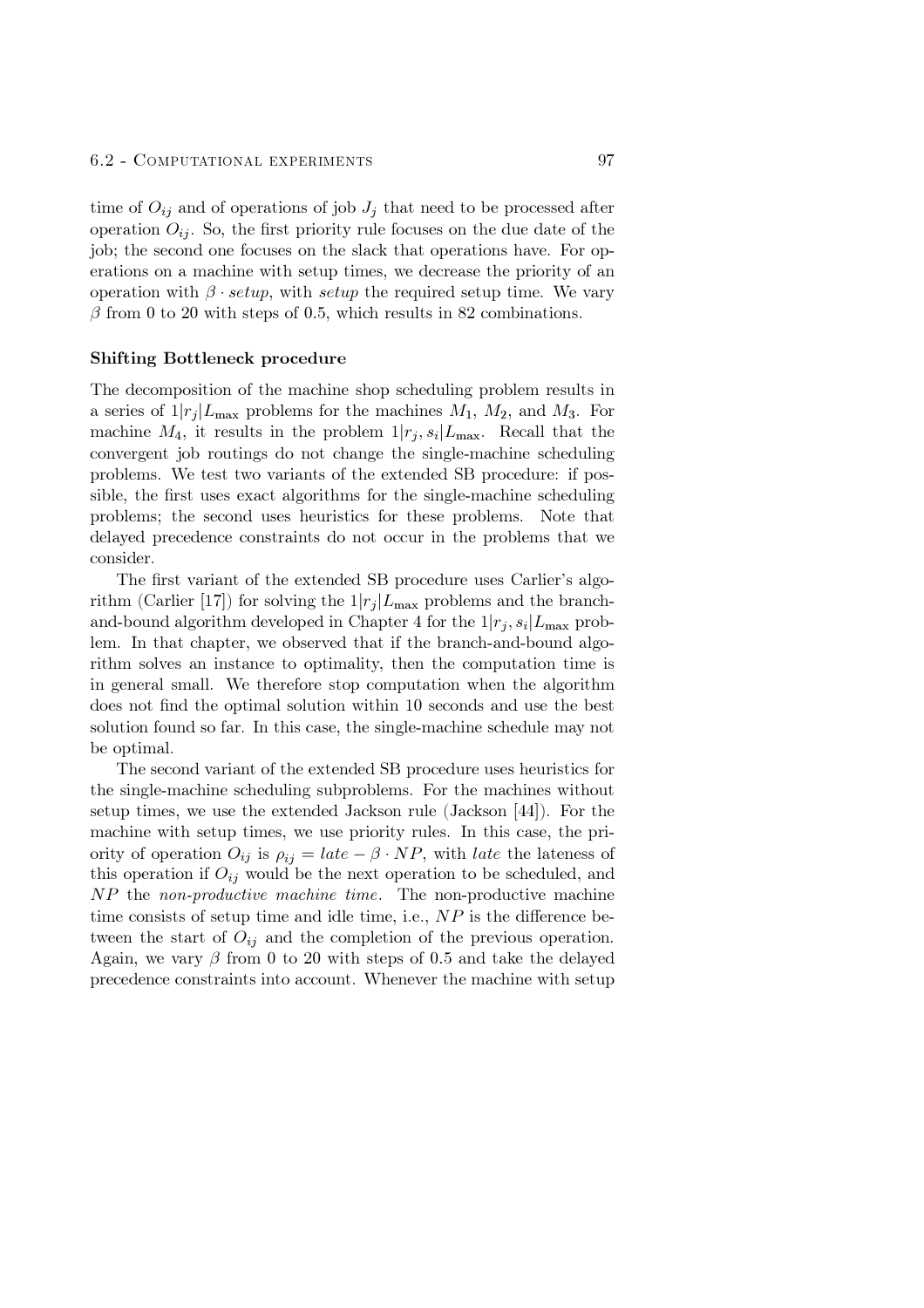times must be scheduled within the SB procedure, we evaluate the 41 combinations. The schedule delivered by the best combination is used by the coordination mechanism of the SB procedure.

#### Results

Table 6.1 summarizes our computational experiments for the small test shop. Each row in this table presents the average performance over

| Algorithm $\vert$ time |      | $L_{\rm max}$ |     | $\#$ late jobs   mean tardiness |
|------------------------|------|---------------|-----|---------------------------------|
| pri                    | 14.4 | 115.3         | 32  | 12.3                            |
| sb1                    | 20.9 | $-39.9$       | 3.1 | 83                              |
| sh2                    |      |               | 3.6 | 10.6                            |

Table 6.1: Computational results for small test shop.

30 instances. The first column indicates the algorithm we used: 'pri' stands for the priority rules, 'sb1' stands for the extended SB procedure with exact algorithms for the single-machine scheduling subproblems, and 'sb2' stands for the extended SB procedure that uses heuristics for the single-machine scheduling subproblems. The column with the header 'time' shows the mean computation time in seconds on an HP 9000/710 workstation. For the priority rules, this is the total time to evaluate all 82 combinations. The column ' $L_{\text{max}}$ ' displays the average value of the maximum lateness. The column  $#$  late jobs' lists the average number of late jobs, i.e., the number of jobs that finish after their due dates, whereas the last column displays information on the mean tardiness, which is defined as  $\sum_{j=1}^{n} T_j/n$ , with  $T_j = \max\{0, L_j\}$ <br>and n the number of jobs. For the priority rules, the data in the row and  $n$  the number of jobs. For the priority rules, the data in the row 'pri' of Table 6.1 show for each performance criterion the average best value of all schedules generated by the priority rules.

We see that the SB procedure with the exact algorithms for the single-machine scheduling problems (sb1) clearly outperforms the other algorithms, albeit at the expense of more computation time. The SB procedure with heuristics for the single-machine scheduling problems (sb2) performs better on the performance criteria "maximum lateness" and "mean tardiness" and slightly worse on the criterium "# late jobs" than the best priority rule. In the next section, we further compare sb2 to priority rules on larger instances. Due to the size of the instances in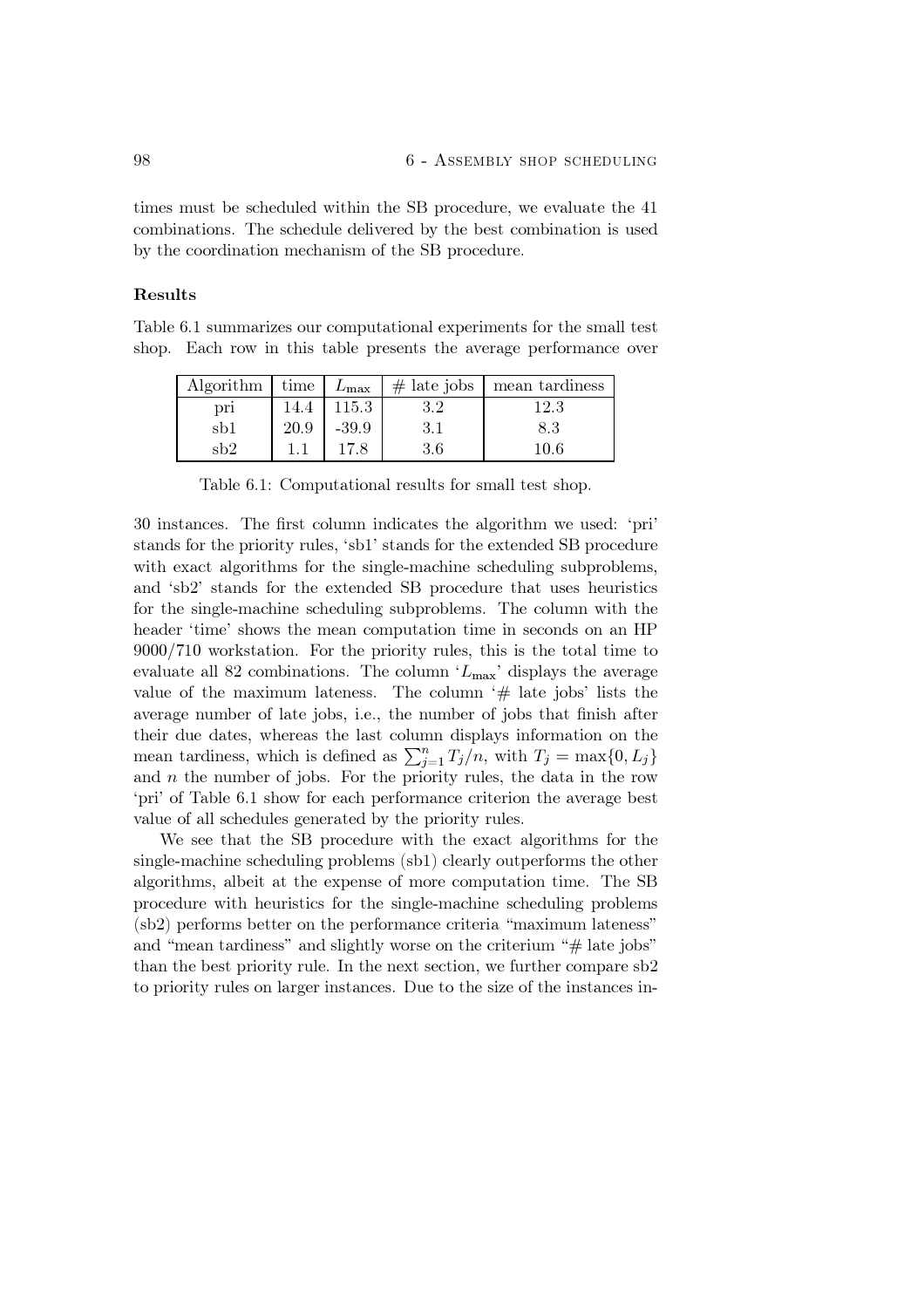volved, we do not use exact algorithms for the single-machine scheduling subproblems any more.

#### 6.2.2 Large test shops

The first large test shop that we consider is similar to the small test shop. It has four machines  $M_1, \ldots, M_4$ .  $M_1$  produces component A,  $M_2$  produces component B, and  $M_3$  produces component C.  $M_4$  is used to assemble components. Now, all possible combinations of components  $A, B$ , and  $C$  are considered. So, jobs arrive for producing  $A$ , B, C, AB, AC, BC, and ABC. Jobs arrive at the shop according to a Poisson process with a mean interarrival time of 70 time units. Upon arrival, we determine what type of product is ordered. Each type has an equal probability of being chosen. We draw the processing times of operations on  $M_1$ ,  $M_2$ , and  $M_3$  from the discrete uniform distribution on the interval [85, 115]. We consider problems with and without setup times on  $M_4$ . If no setup times occur, then we draw the processing times for operations on  $M_4$  from the discrete uniform distribution on the interval [90, 130]. Otherwise, the interval we draw from is [65, 85]. Table 6.2 lists the setup times on  $M_4$  in the latter case. The logic

|      |    |          |            | to        |     |
|------|----|----------|------------|-----------|-----|
|      |    | AB       |            | $AC$ $BC$ | ABC |
|      |    | 200      | <b>200</b> | - 200     | 300 |
|      | AB | $\theta$ | 120        | 120       | 100 |
| from | AC | 120      | $\theta$   | 120       | 100 |
|      | BС | 120      | 120        | $\theta$  | 100 |
|      |    | 20       | 20         | 20        |     |

Table 6.2: Setup times on  $M_4$ .

behind these setup times is the following. Whenever a component is assembled, a specific tool is needed. If a component is not assembled, this tool should not be present at the machine. Mounting a tool on the machine takes 100 time units; unmounting a tool takes 20 time units. Note that we now consider sequence *dependent* setup times on  $M_4$ . The due date of job  $J_i$  is set in the same way as in the small test shop.

The second large test shop has two machines,  $M_1$  and  $M_2$ .  $M_1$  produces components  $A$  and  $B$ , whereas  $M_2$  assembles these components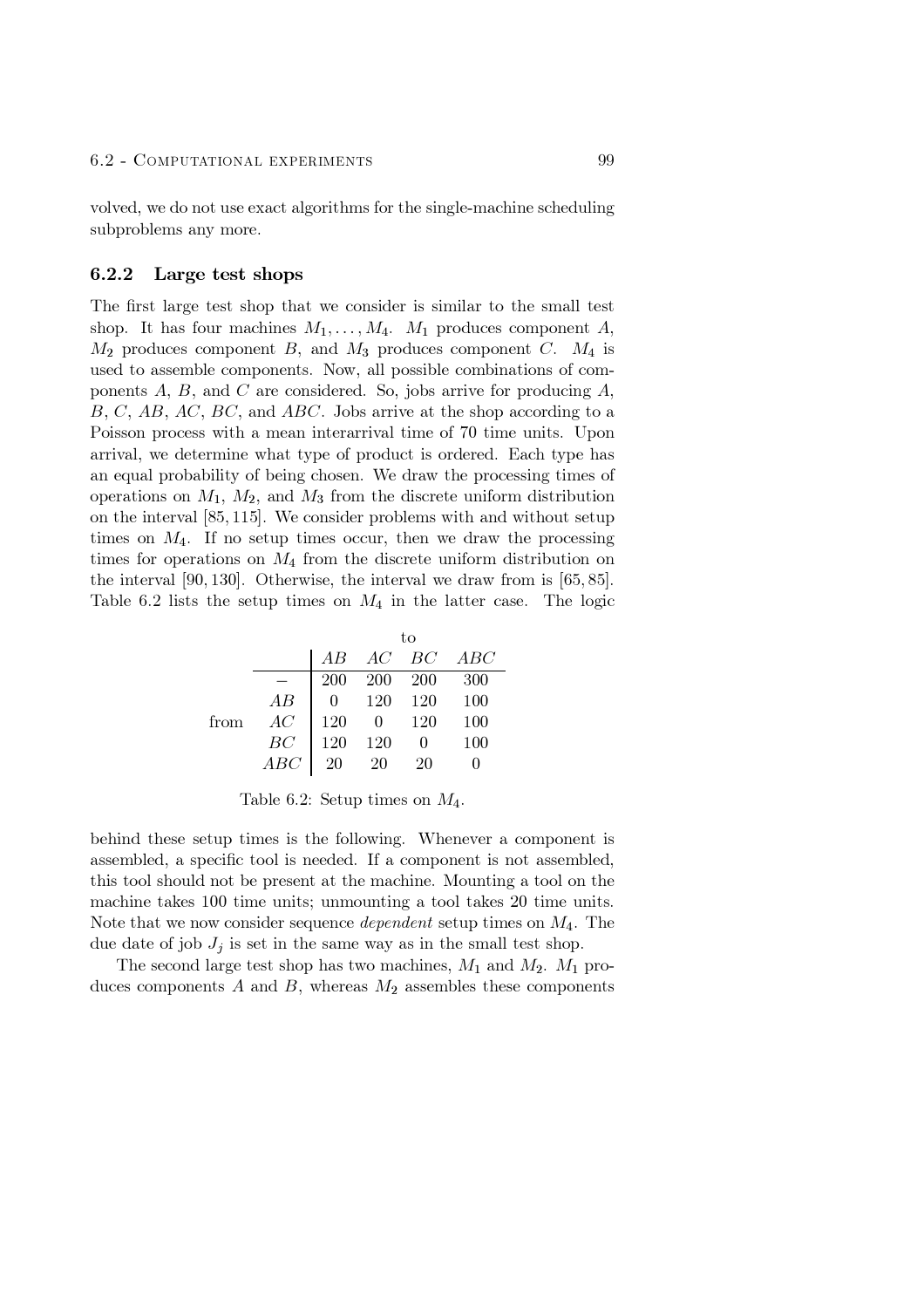to end products. Again, jobs arrive at the shop following a Poisson proces, but now with a mean interarrival time of 100 time units. Each job that arrives at the shop is an order to produce a product consisting of components  $A$  and  $B$  that need to be assembled. We consider problems with and without setup times on the first machine. For problems with setup times, a setup time is needed whenever the machine switches from producing components  $A$  to producing components  $B$  and the other way around. The required setup time is 60 time units in both cases. We draw the processing times for operations on the first machine from the discrete uniform distribution on the interval [10, 60]. For problems without setup times, the processing times on the first machine come from the discrete uniform distribution on the interval [10, 70]. The processing times for operations on the second machine are drawn from the discrete uniform distribution on the interval [60, 100]. Again, the due dates of the jobs are set in the same way as in the small test shop.

We also want to study the effect of static and dynamic scheduling on the performance of the SB procedure. Static scheduling means that all jobs of an instance are scheduled in one go. Dynamic scheduling means that we split a set of jobs into smaller sets. In the tests, we do this in the following way. First, let  $T$  be such that on average 200 jobs arrive at the shop during the interval [0, T]. Then,  $T = 200 \cdot 70 = 14,000$  for the first test shop, and  $T = 20,000$  for the second test shop. Schedule all jobs that arrive in the interval  $[0, 2 \cdot T]$ . We call this the first run. All operations that start in the interval  $[0, T]$  are fixed. Now, all operations that were scheduled in the first run but not fixed, and all jobs that arrive in the interval  $[2 \cdot T, 3 \cdot T]$  are scheduled. This is the second run. All operations that start in the interval  $[T, 2 \cdot T]$  are fixed. This process continues until all operations are fixed. For static scheduling, we generate instances with 500 jobs. For dynamic scheduling, we generate instances with 2, 000 jobs.

#### Results

Table 6.3 shows information about the computation time. Each row in this table gives the average over 30 instances. The first column indicates whether setup times occur (S) or not (NS). The second column indicates whether the instances are scheduled statically (stat) or dynamically (dyn). The columns with the header 'pri' show the average com-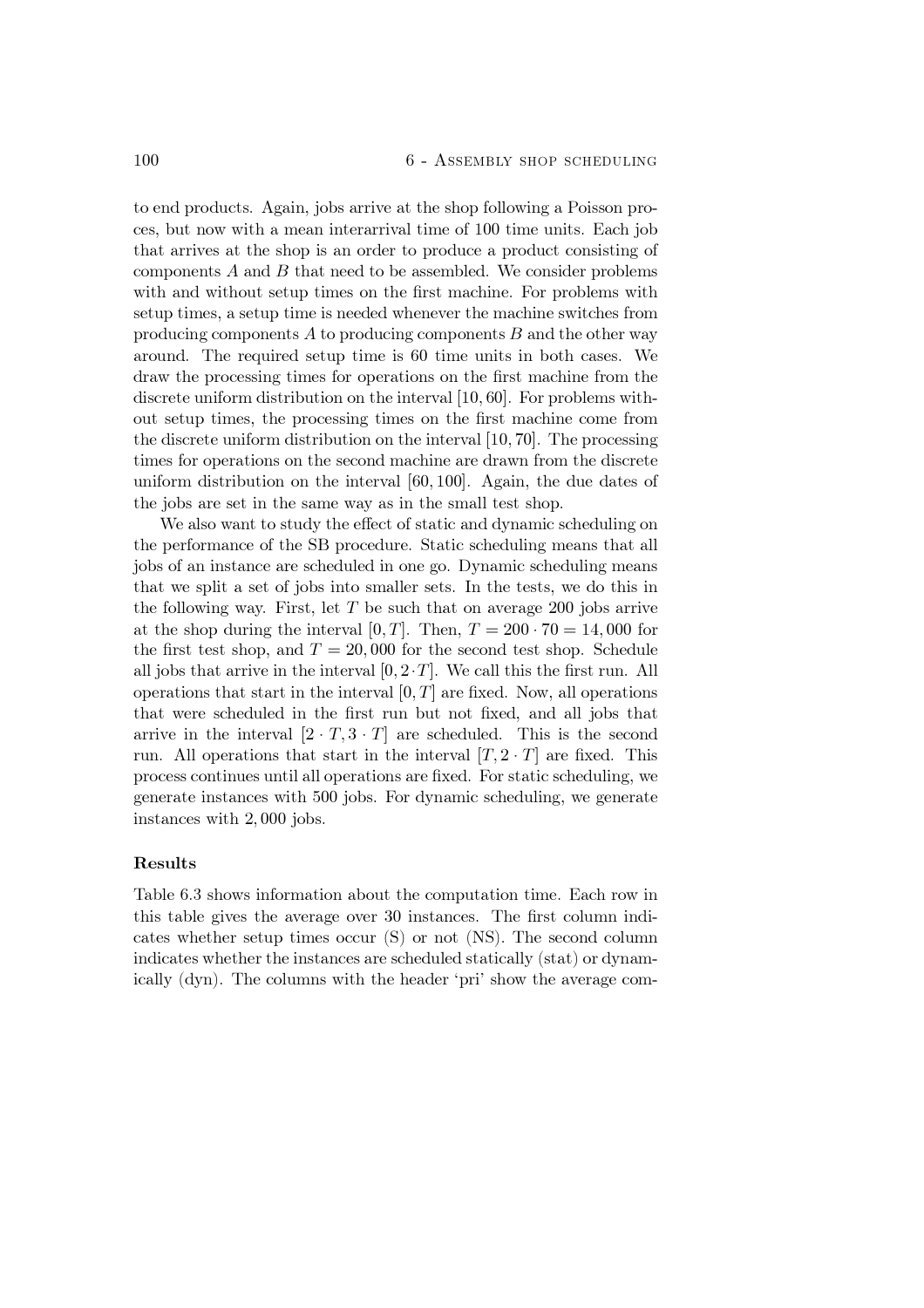| S/        | $\text{stat}/$ | shop $1$ |       |       | shop $2$  |
|-----------|----------------|----------|-------|-------|-----------|
| <b>NS</b> | dyn            | pri      | SB    | pri   | <b>SB</b> |
| <b>NS</b> | stat           | 1.0      | 4.8   | 2.0   | 6.2       |
| <b>NS</b> | $\rm dyn$      | 4.0      | 29.0  | 5.3   | 37.4      |
| S         | stat           | 49.1     | 16.3  | 70.0  | 21.0      |
| S         | dyn            | 173.3    | 102.9 | 410.2 | 156.7     |
|           |                |          |       |       |           |

Table 6.3: Average computation time in seconds.

putation time in seconds to evaluate all combinations on a HP 9000/710 workstation. For instances without setup times, we evaluate two combinations; for instances with setup times, we evaluate 82 combinations. The columns 'SB' show the average computation time of the SB procedure. Recall that the version of the SB procedure used here is equal to sb2 of Section 6.2.1. For instances that are scheduled dynamically, this time is the aggregate time of all the runs. The computation times of the SB procedure are acceptable. Even for problems with 2, 000 jobs, the mean computation time does not exceed three minutes. Computing 82 schedules with priority rules takes less than three minutes for the first shop and less than seven minutes for the second shop. Note that the problems for the second shop contain on average more operations than those for the first shop.

Table 6.4 reports on some performance measures of the different schedules for the first shop. Each row lists averages over 30 instances. The first two columns indicate again whether setup times occur and

| $#$ late jobs<br>stat/<br>$L_{\rm max}$       | mean tardiness        |
|-----------------------------------------------|-----------------------|
| <b>NS</b><br>SB<br>$_{\rm dyn}$<br>pri<br>pri | SB<br>SB<br>pri       |
| <b>NS</b><br>32.0<br>277.0<br>361.0<br>stat   | 17.3<br>35.2<br>18.4  |
| <b>NS</b><br>986.1<br>1159.3<br>224.2<br>dvn  | 254.7<br>55.8<br>54.0 |
| S<br>354.8<br>46.4<br>604.1<br>stat           | 20.6<br>25.1<br>51.0  |
| S<br>713.0<br>1039.9<br>241.0<br>dvn          | 33.2<br>263.0<br>39.5 |

Table 6.4: Performance measures for the first shop.

whether the SB procedure solves the instances statically or dynamically. The third and the fourth column give information about the maximum lateness. The third column displays the average best value of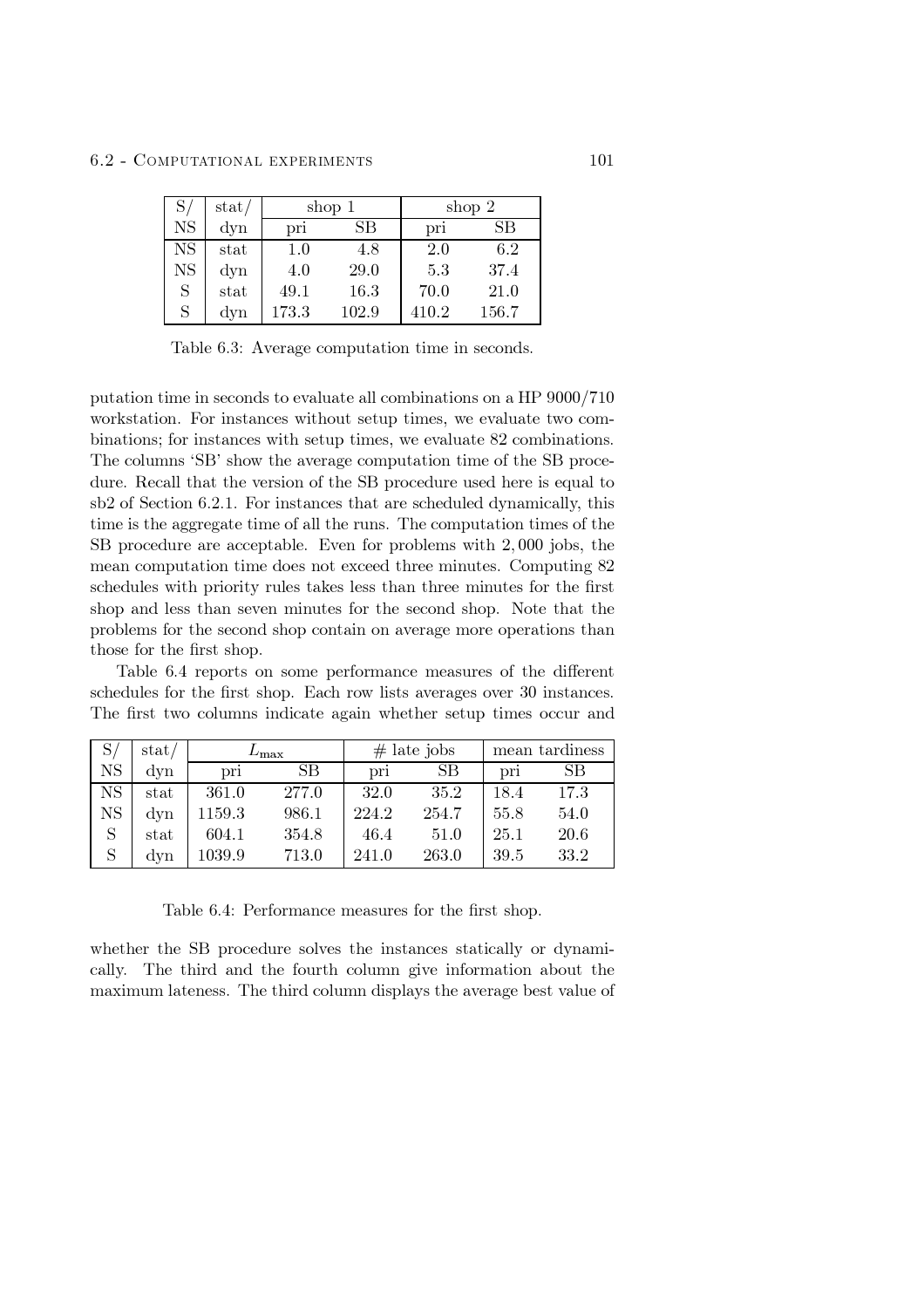the maximum lateness of all schedules generated by the priority rules. The fourth column gives the average value of the maximum lateness of the schedule generated with the SB procedure. We see that the SB procedure significantly outperforms the best priority rule. The columns with the common header  $#$  late jobs' show information about the second performance measure we consider: the number of late jobs, i.e., the number of jobs that complete after their due dates. On average, the best priority rule gives better results than the SB procedure. The last criterion we consider is mean tardiness for which the columns with the common header 'mean tardiness' give information. For this criterion, the SB procedure is clearly better again. We could have anticipated that the SB procedure performs well for the criterion "maximum lateness" and worse for the criterion "the number of late jobs", because the SB procedure tries to minimize the maximum lateness and therefore prefers solutions with many jobs a little late to solutions with few jobs much late. We also see in Table 6.4 that the performance of the SB procedure remains satisfactory if we use it dynamically. This is useful in practice, because those problems might be too large to schedule statically.

Table 6.5 displays the same information as Table 6.4, but now for problems for the second shop. Note that for the problems without setup

| S         | $\text{stat}/$ | $\rm \nu_{max}$ |         | $#$ late jobs |       |      | mean tardiness |
|-----------|----------------|-----------------|---------|---------------|-------|------|----------------|
| <b>NS</b> | dyn            | pri             | SВ      | pri           | SB    | pri  | SВ             |
| <b>NS</b> | stat           | $-10.5$         | $-17.9$ | 7.3           | 7.1   | 2.3  | 2.2            |
| <b>NS</b> | $\mathrm{dyn}$ | 281.5           | 281.7   | 25.3          | 24.8  | 2.7  | 2.7            |
| S         | stat           | 243.5           | 204.5   | 25.5          | 22.6  | 9.1  | 7.5            |
| S         | dvn            | 552.6           | 499.8   | 123.1         | 100.2 | 12.1 | 9.0            |
|           |                |                 |         |               |       |      |                |

Table 6.5: Performance measures for the second shop.

times the performance of the SB procedure not really differs from the best priority rule. For problems with setup times, the SB procedure outperforms the best priority rule for all displayed performance measures.

Table 6.4 and 6.5 compare the SB procedure for different performance measures with the best priority rule for each measure. The best priority rule for, e.g., the maximum lateness may be another rule than the one that gives the best solution for the mean tardiness criterion. In practice, however, one is interested in a single solution with a good max-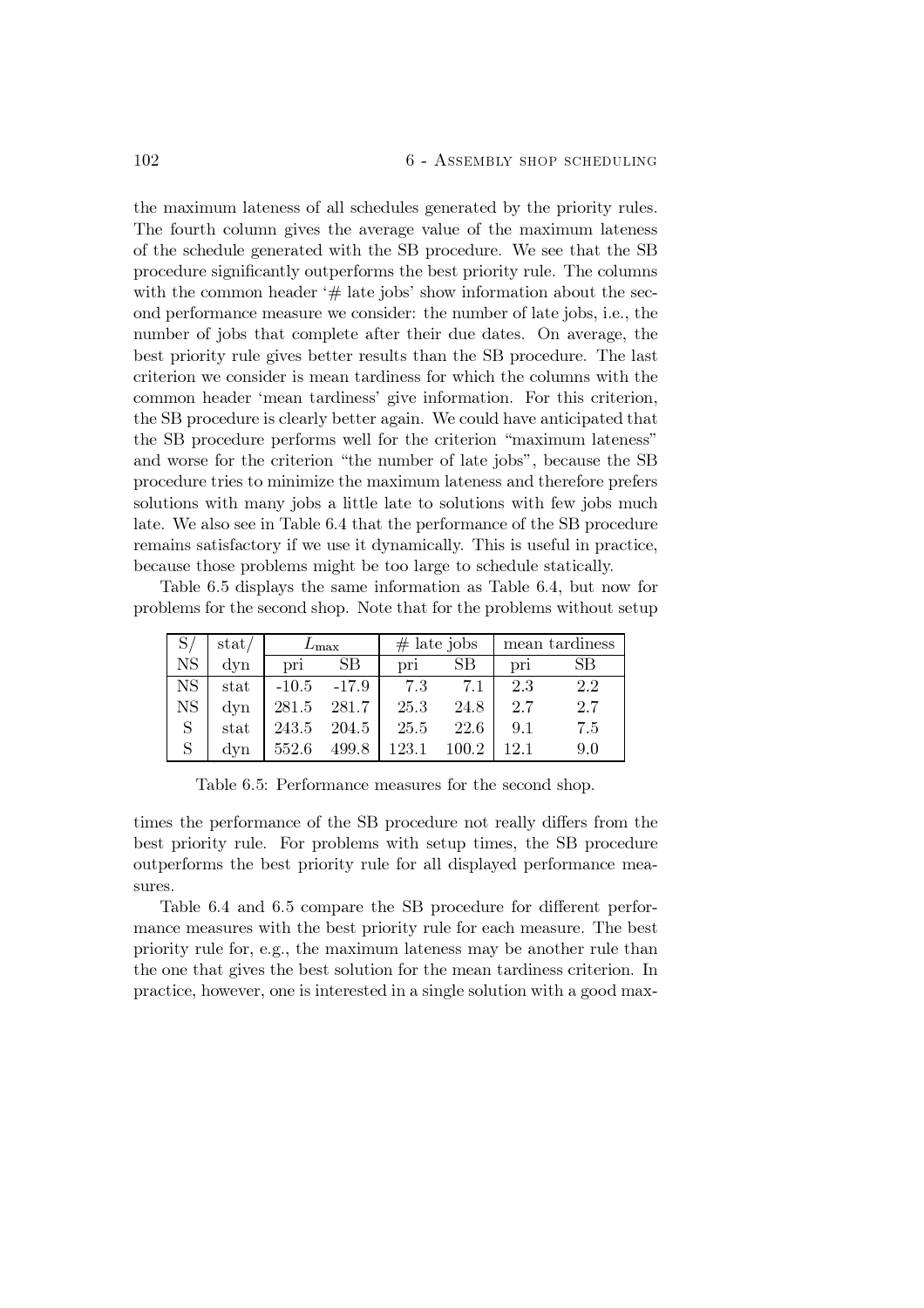#### 6.2 - COMPUTATIONAL EXPERIME

imum lateness, few jobs too late, and a small mean tardiness. Table 6.6 compares the solution values of the SB procedure with the solution values of the priority rule that results in the best maximum lateness for the first shop, on which the remainder of this section focuses. Columns

| S         | stat |       | $#$ late jobs |           |      | mean tardiness |           |
|-----------|------|-------|---------------|-----------|------|----------------|-----------|
| <b>NS</b> | dyn  |       | pri           | <b>SB</b> | pri  |                | <b>SB</b> |
|           |      | best  | ml            |           | best | ml             |           |
| <b>NS</b> | stat | 32.0  | 32.2          | 35.2      | 18.4 | 18.4           | 17.3      |
| <b>NS</b> | dyn  | 224.2 | 225.4         | 254.7     | 55.8 | 56.1           | 54.0      |
| S         | stat | 46.4  | 59.5          | 51.0      | 25.1 | 31.5           | 20.6      |
| S         | dyn  | 241.0 | 280.7         | 263.0     | 39.5 | 47.3           | 33.2      |

Table 6.6: Comparison of solution values.

three and six give again the solution value of the best priority rule. The columns that have the label 'ml' give the values of the performance measures of the schedule generated with the priority rule that results in the best maximum lateness. The best priority rule gives better results for the number of late jobs than the SB procedure. For the problems without setup times, the values in the column 'ml' deteriorate, but they are still better than the value of the SB schedule. For the problems with setup times, however, the values in the column 'ml' are worse than the values of the SB schedule. The mean tardiness of the best priority rule is worse than the value of the schedule generated by the SB procedure. Of course, the values deteriorate in the column 'ml'. We conclude that compared with priority rules, the SB procedure produces a schedule of good maximum lateness and mean tardiness. The number of late jobs in this schedule is acceptable.

In the tests above, a job is always an order to produce one component or product. An interesting effect to study is the impact of batch arrivals, that is, a job is an order to produce a number of the same components or products. In the remaining tests, we determine a batch size of the jobs that arrive at the shop. We draw the batch size of a job from a discrete uniform distribution on the interval [1, 5]. The mean batch size is therefore three. In Table 6.7, we present results for the case that the arrival time of the next job depends on the batch size of this job. More specifically, assume that  $q$  is the batch size of this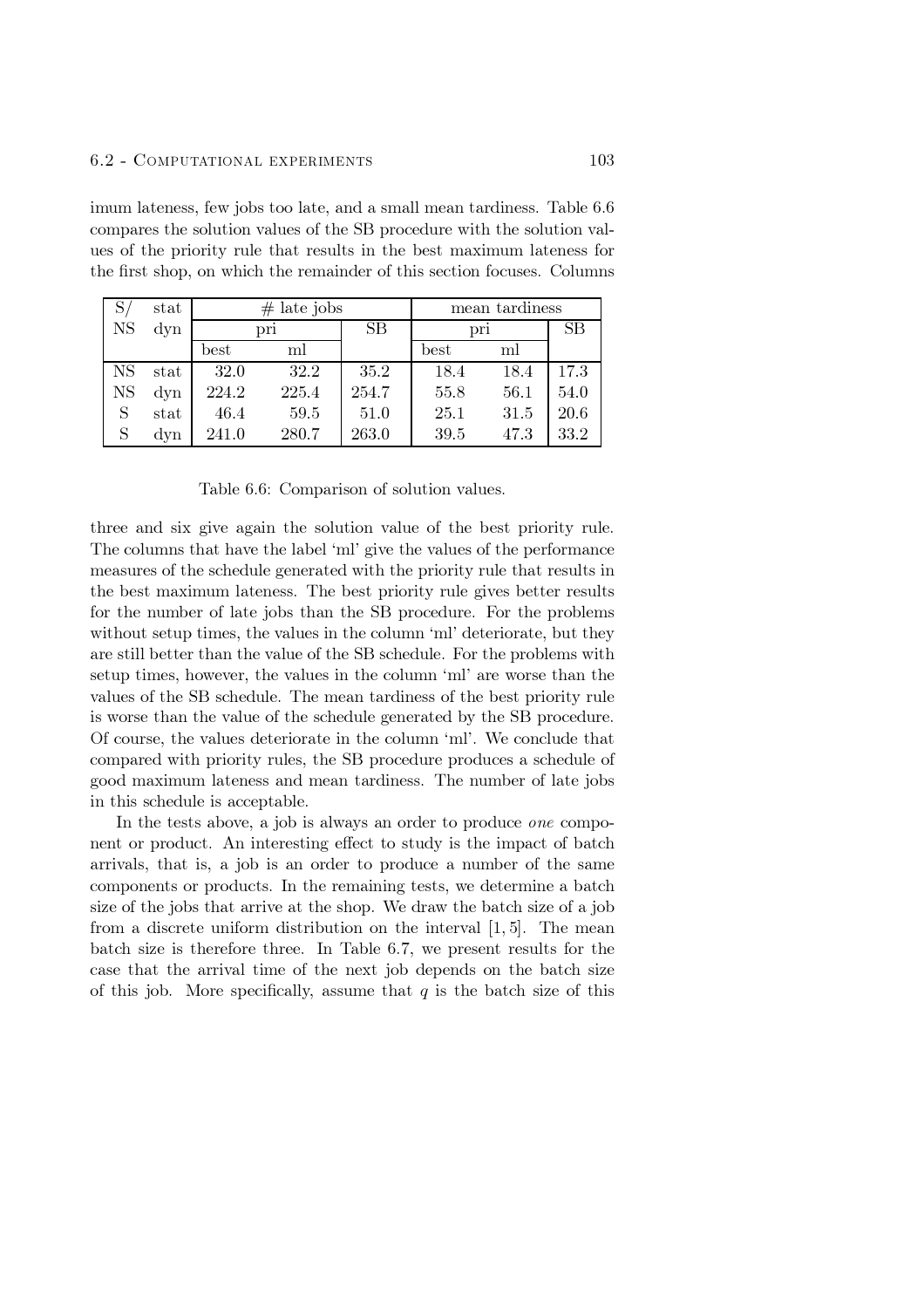job. Then, the interarrival time for the next job is drawn from a negative exponential distribution with a mean of  $100 \cdot q$  time units. With this arrival process, we try to simulate the situation that the sales department of a company tries to relieve the production department after getting a large order. Note that we increased the mean processing time by a factor three, whereas we increased the mean interarrival time by a factor  $\frac{100}{70} \cdot 3 > 4$ . We see from Table 6.7 that the due date perfor-

|             | $\text{stat}/$ |        | $\rm \nu_{max}$ |       | $#$ late jobs |      | mean tardiness |
|-------------|----------------|--------|-----------------|-------|---------------|------|----------------|
| $_{\rm NS}$ | dyn            | pri    | SB.             | pri   | <b>SB</b>     | pri  | SВ             |
| <b>NS</b>   | stat           | 1005.5 | 906.8           | 57.6  | 66.5          | 31.6 | 35.3           |
| <b>NS</b>   | $\mathrm{dyn}$ | 1767.7 | 1644.3          | 244.6 | 274.7         | 39.0 | 42.7           |
| S           | stat           | 872.6  | 796.1           | 49.1  | 58.0          | 23.6 | 27.5           |
| S           | dvn            | 1368.8 | 1268.8          | 209.5 | 240.5         | 26.4 | 30.3           |
|             |                |        |                 |       |               |      |                |

Table 6.7: Results for batch arrivals.

mance of the shop deteriorates, although we decreased the workload. A similar behavior is found in queueing theory. Whitt [82], for example, shows for the  $GI|G|m$  queue that the mean waiting time of jobs in the queue increases with increasing variation in both the arrival and service processes. For the criteria "maximum lateness" and "the number of late jobs", the SB procedure performs comparable to the previous tests. Due to the large maximum lateness, the performance of the SB procedure is worse for the criterion "mean tardiness".

Due to the large variation in the arrival process, the due date performance of the shop in the previous test was poor. Now, we study the due date performance of the shop with a more regular arrival process. We use an Erlang-4 distribution for the interarrival times, which is the summation of four drawings from a negative exponential distribution. The variance of an Erlang-4 distribution with mean  $\lambda^{-1}$  is half the variation of a negative exponential distribution with mean  $\lambda^{-1}$ . The mean interarrival time is again 300 time units. Table 6.8 summarizes our test results for this situation. We see that indeed the due date performance of the shop improves significantly with a more regular arrival process. For a company it might therefore be advantageous to try to regulate the arrival process. The SB procedure still works comparable to the situation with no batch arrivals. The differences, however, are smaller,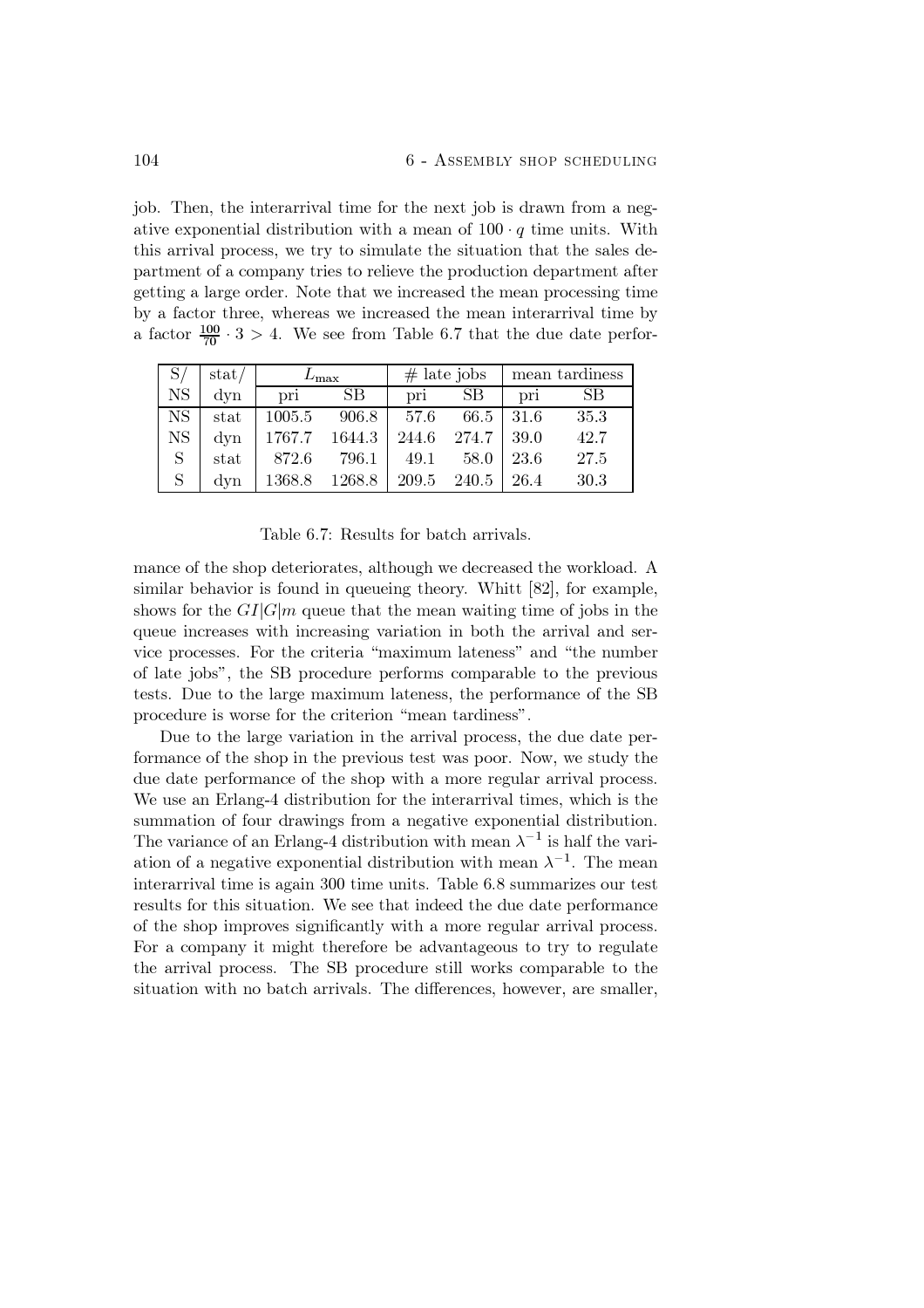#### 6.3 - CONCLUSIONS 105

|           | stat/ |       | $L_{\rm max}$ |       | $#$ late jobs |     | mean tardiness |
|-----------|-------|-------|---------------|-------|---------------|-----|----------------|
| <b>NS</b> | dyn   | pri   | SВ            | pri   | SB            | pri | SВ             |
| <b>NS</b> | stat  | 422.4 | 404.6         | 25.1  | 25.9          | 6.7 | 6.7            |
| <b>NS</b> | dyn   | 728.7 | 689.7         | 102.2 | 107.7         | 7.2 | 7.3            |
| S         | stat  | 364.8 | 348.4         | 21.9  | 23.0          | 5.4 | 5.4            |
| S         | dvn   | 562.3 | 521.1         | 88.5  | 92.3          | 5.1 | 5.2            |

Table 6.8: Test results with Erlang-4 arrival process.

which is explained by the smaller workload of the shop.

# 6.3 Conclusions

We compared the performance of two versions of extended SB procedure and the most common priority rules with each other. Setup times occurred in the shops we considered, and the jobs had convergent routings. The SB procedure with algorithms that solve the single-machine scheduling problems to optimality if possible, outperforms both the SB procedure with heuristics for the single-machine scheduling problems and the priority rules. The SB procedure with heuristics outperformed the priority rules. For part manufacturing shops, due date performance is important. Therefore, it might be a good choice to replace the scheduling of a shop with priority rules by a more sophisticated approach like the SB procedure. Also, attention should be paid to the regulation of the arrival process.

In the next chapter, we discuss JOBPLANNER, a commercial shop floor scheduling system that is based on the extended SB procedure. We also discuss practical experiences with this scheduling system in a company producing printed circuit boards.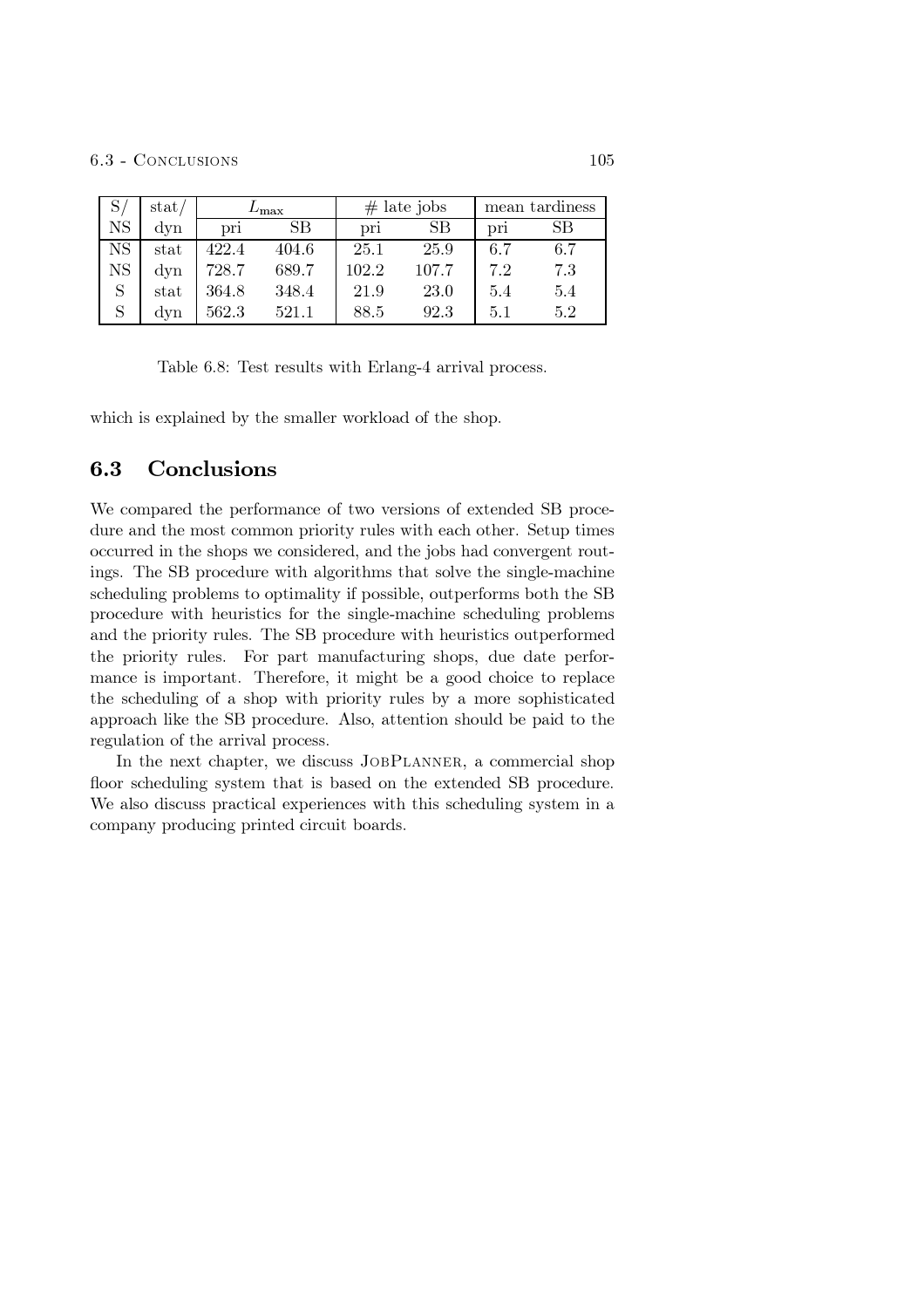106 6 - ASSEMBLY SHOP SCHEDULING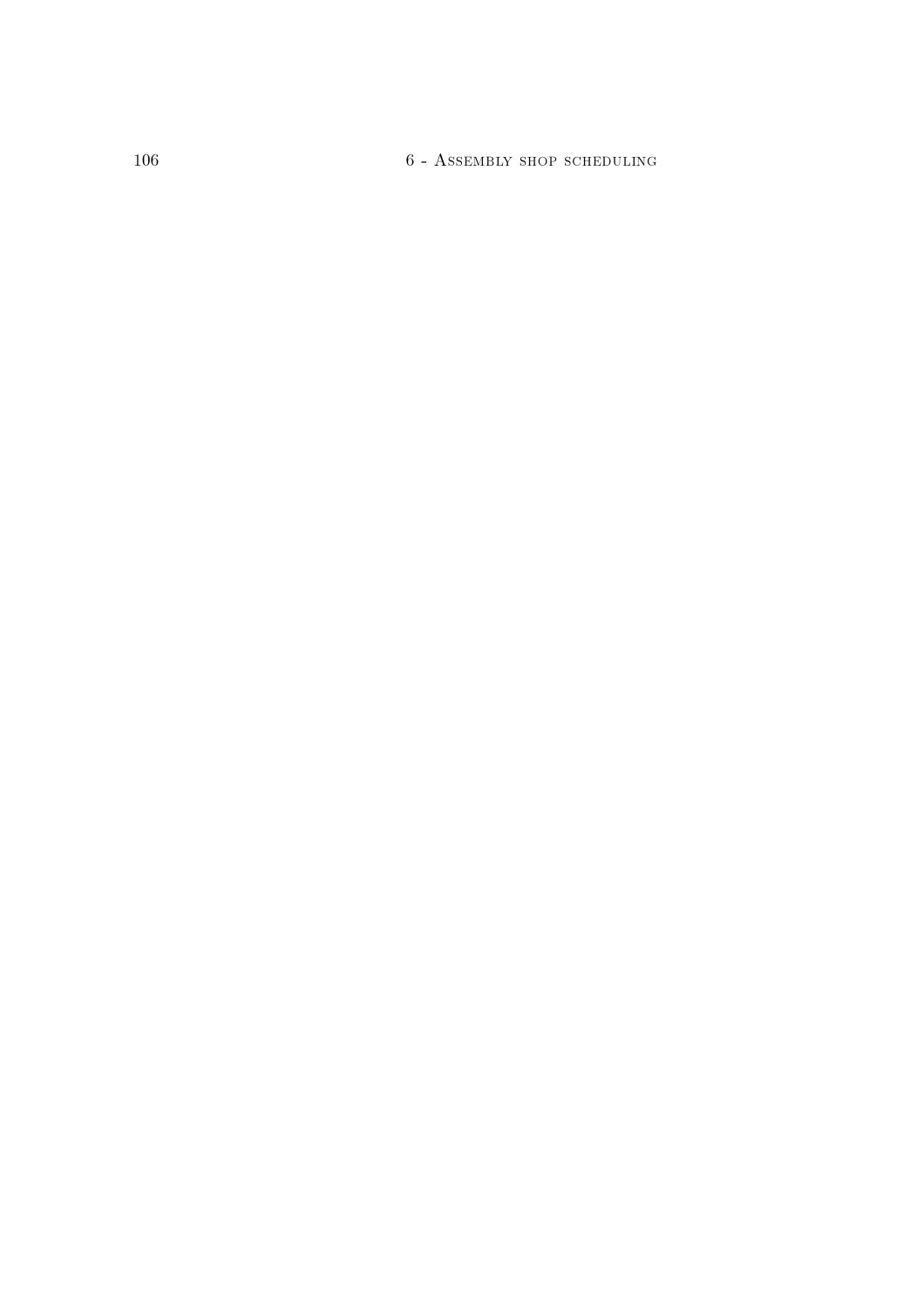Chapter 7

# A practical job shop scheduler

# 7.1 Introduction

In Chapter 3, we discussed various extensions to the SB procedure to deal with practical job shops. This extended SB procedure is part of the commercial shop floor control system JOBPLANNER. Heerma and Lok [41] use Figure 7.1 to position JOBPLANNER in its environment. The *production planning system*, which is often an MRP II system, informs JOBPLANNER which jobs need to be scheduled. The engineering database contains information on how a product is produced. The shop floor data collection system monitors the shop status, e.g., whether a machine is down, and gathers short term scheduling information. For frameworks for shop floor control, we refer to Tiemersma [76] and Arentsen [5].

In the next section, we briefly discuss the components of JOBPLAN-NER. Section 7.3 reports on some experiences with JOBPLANNER in a company producing printed circuit boards. Section 7.4 ends this chapter with some conclusions.

# 7.2 JobPlanner

As we see in Figure 7.1, JOBPLANNER consists of five main components: the database manager, the automatic scheduler, the graphical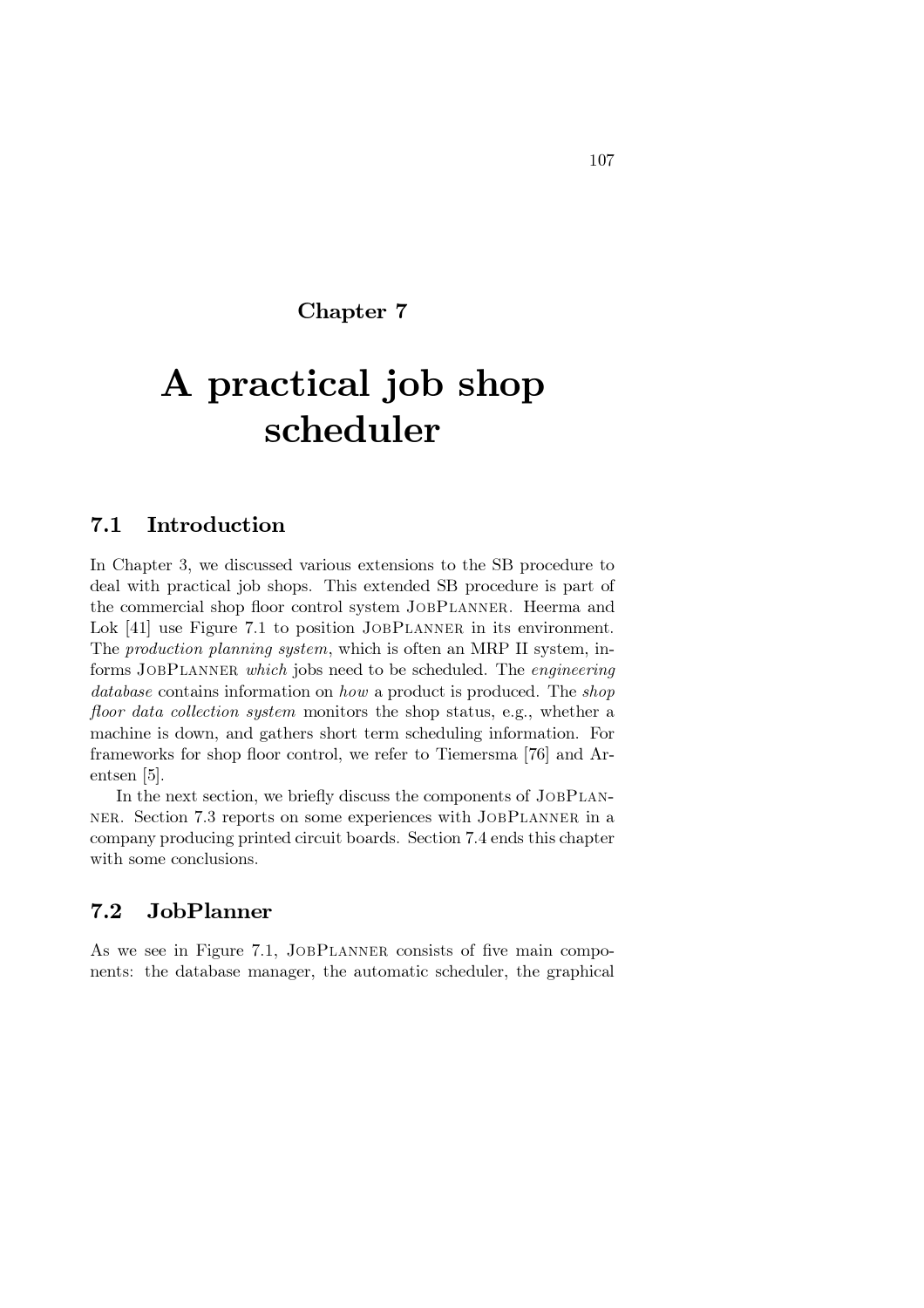

user interface, the schedule editor, and the evaluation component.

Figure 7.1: JOBPLANNER and its environment.

We briefly discuss these components in the following subsections.

#### 7.2.1 Database manager

The database manager communicates with the production planning system, the engineering database, and the shop floor data collection system. It extracts data from these databases and stores it in a local shop floor database. In addition to the information on the jobs that must be produced and how this should be done, it contains data about the shop status. For example, when an operation is completed or a machine breaks down, this information is stored in the local shop floor database. This makes this database dynamic, i.e., it changes over time.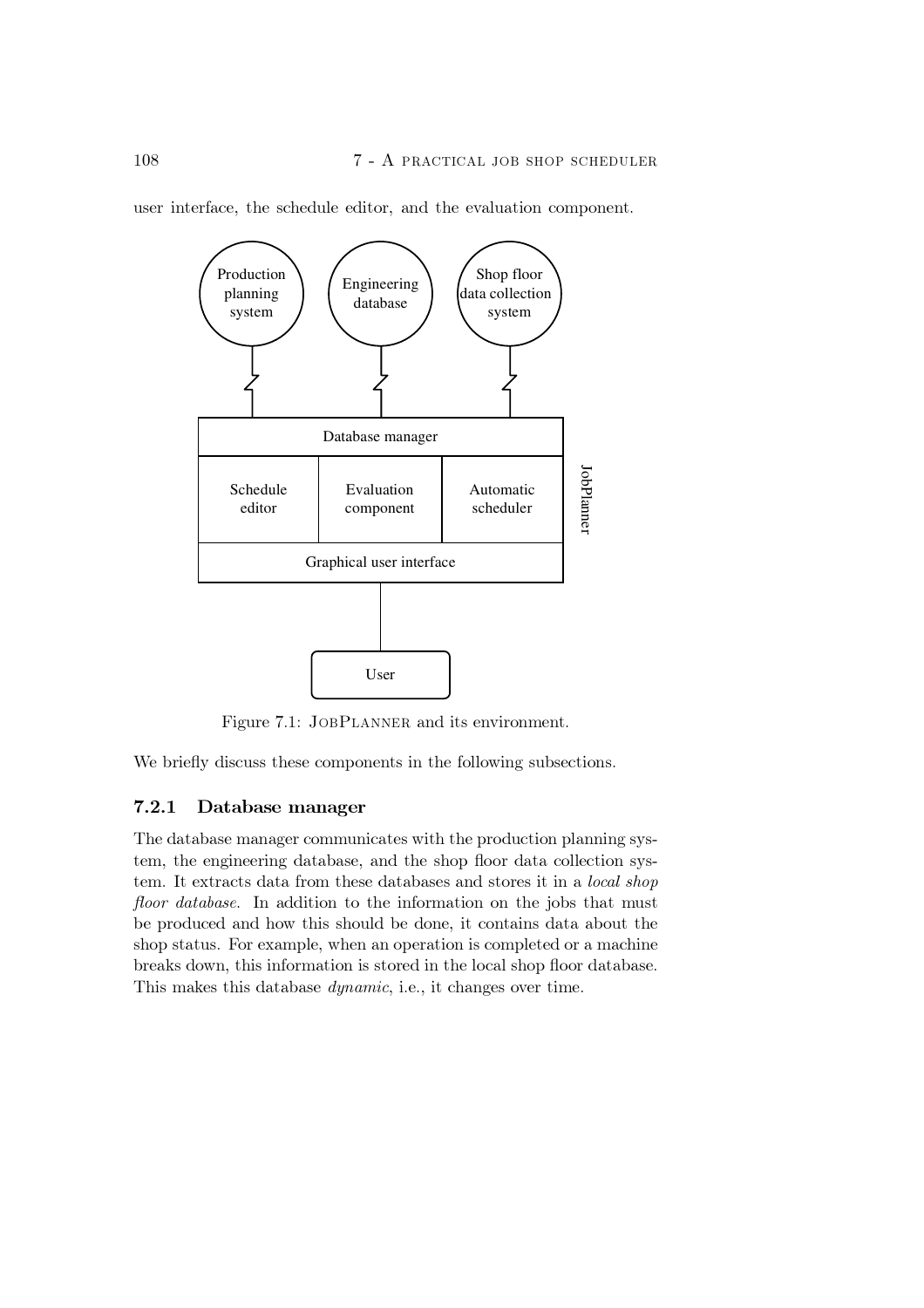#### 7.2.2 Automatic scheduler

The automatic scheduler is based on the SB procedure of Adams et al. [2] extended to deal with practical features, as discussed in Chapter 3. Through the database manager, it gets information like job routings and processing times from the local shop floor database. The scheduler proposes a schedule, which is stored in the database.

#### 7.2.3 Graphical user interface

The graphical user interface is an important means for man-machine interaction. Figure 7.2 shows an example of a graphical user interface. In this figure, we see buttons on which the user can click with his



Figure 7.2: Example of a graphical user interface.

mouse device to perform actions like starting the automatic scheduler, downloading information from a database, printing of information, and so on. Also, the user can start actions by means of a menu.

An element in the graphical user interface for scheduling systems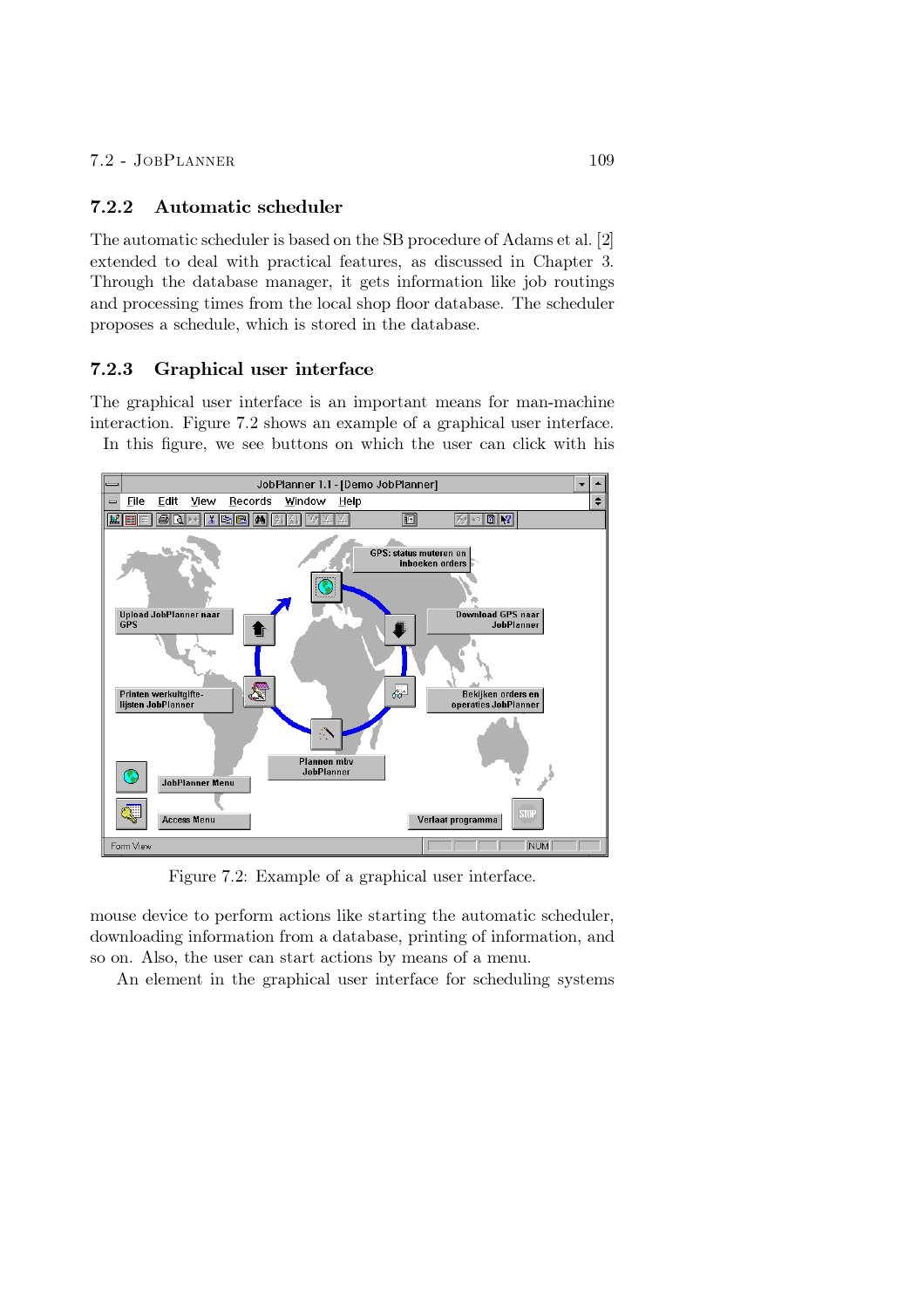is the electronic planning board. The electronic planning board uses Gantt charts to represent schedules and provides the means to modify schedules by manipulating the Gantt chart; cf. Wennink [80]. Figure 7.3 depicts an electronic planning board that is divided in two parts. The



Figure 7.3: An electronic planning board.

upper part of this planning board is a Gantt chart in which the resources are shown along the vertical axis. The time is shown along the horizontal axis. The narrow rectangles represent the down times of the resources; the other rectangles represent scheduled operations. The lower part of the planning board shows information about unscheduled jobs. For a more elaborate discussion about the importance of planning boards in complex scheduling situations, we refer to Anthonisse et al. [3] and for the importance of representation and visualization in the context of optimization, we refer to Jones [46].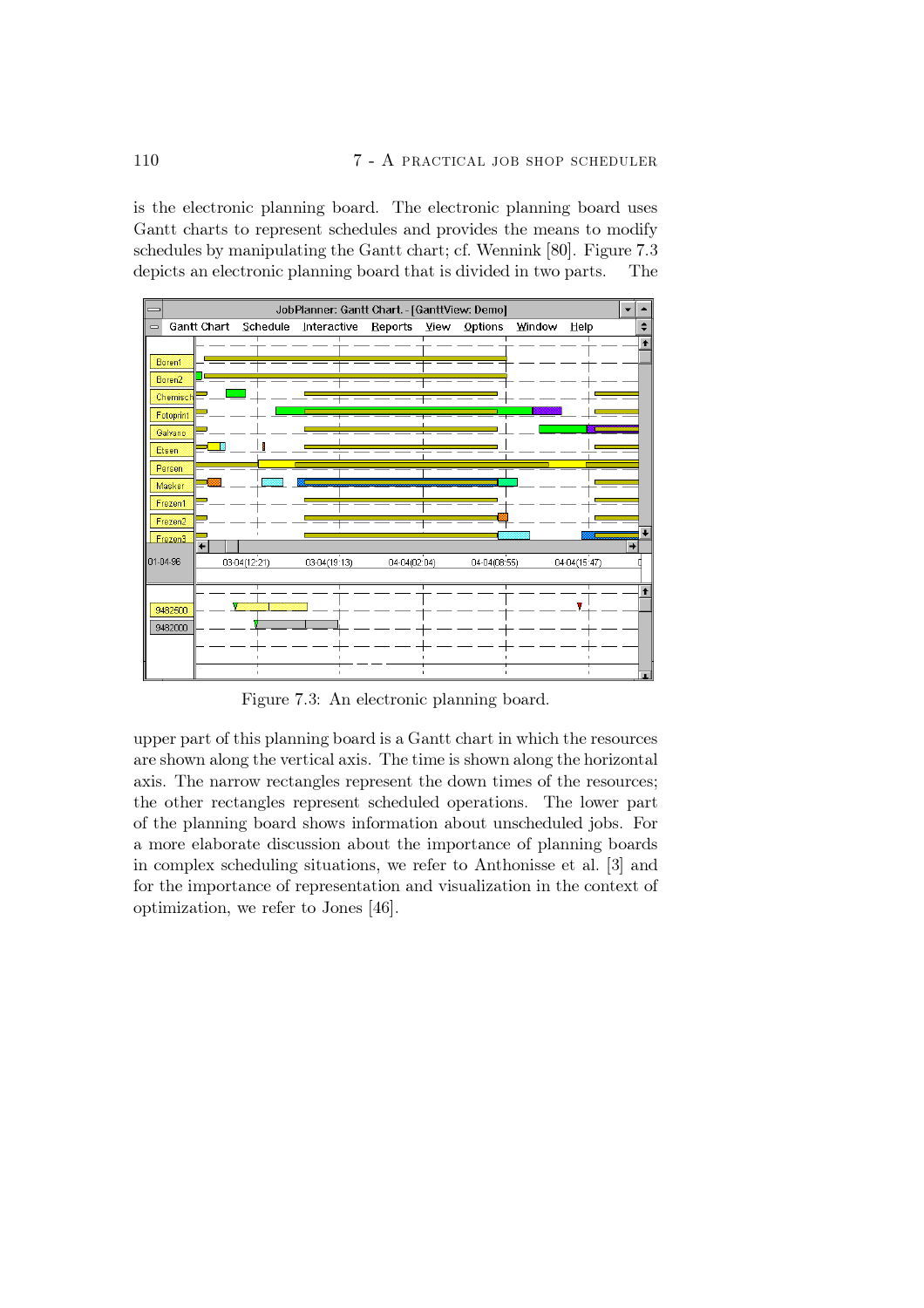#### 7.2.4 Evaluation component

Besides a graphical representation, a scheduler needs data to evaluate the quality of a schedule. Useful is, e.g., data on the delivery performance, machine utilization, makespan, and throughput times. Data can be represented in the form of tables, graphs, and throughput diagrams (see Wiendahl [83]), and so on. Figure 7.4 shows a report available in JOBPLANNER. . For more information about envisioning information,



Figure 7.4: A report of JOBPLANNER.

we refer to Tufte [77, 78].

#### 7.2.5 Schedule editor

In a scheduling system, the planner should have the ability to create, modify, store, and retrieve schedules. The scheduler oversees, for example, practical problems that have not been modeled. The interaction between the planner and the scheduling system is crucial to end up with a feasible schedule. In this context, interaction means the integration of human perception and mechanical algorithms; cf. Savelsbergh [70].

Bruggink [15] distinguishes six groups of schedule editing functions that a scheduling system should have: generate, edit, analyze, optimize, shop status, and extra functions. Generate functions enable the planner to generate schedules manually or automatically. Edit functions are functions to modify an existing schedule, such as exchanging and adding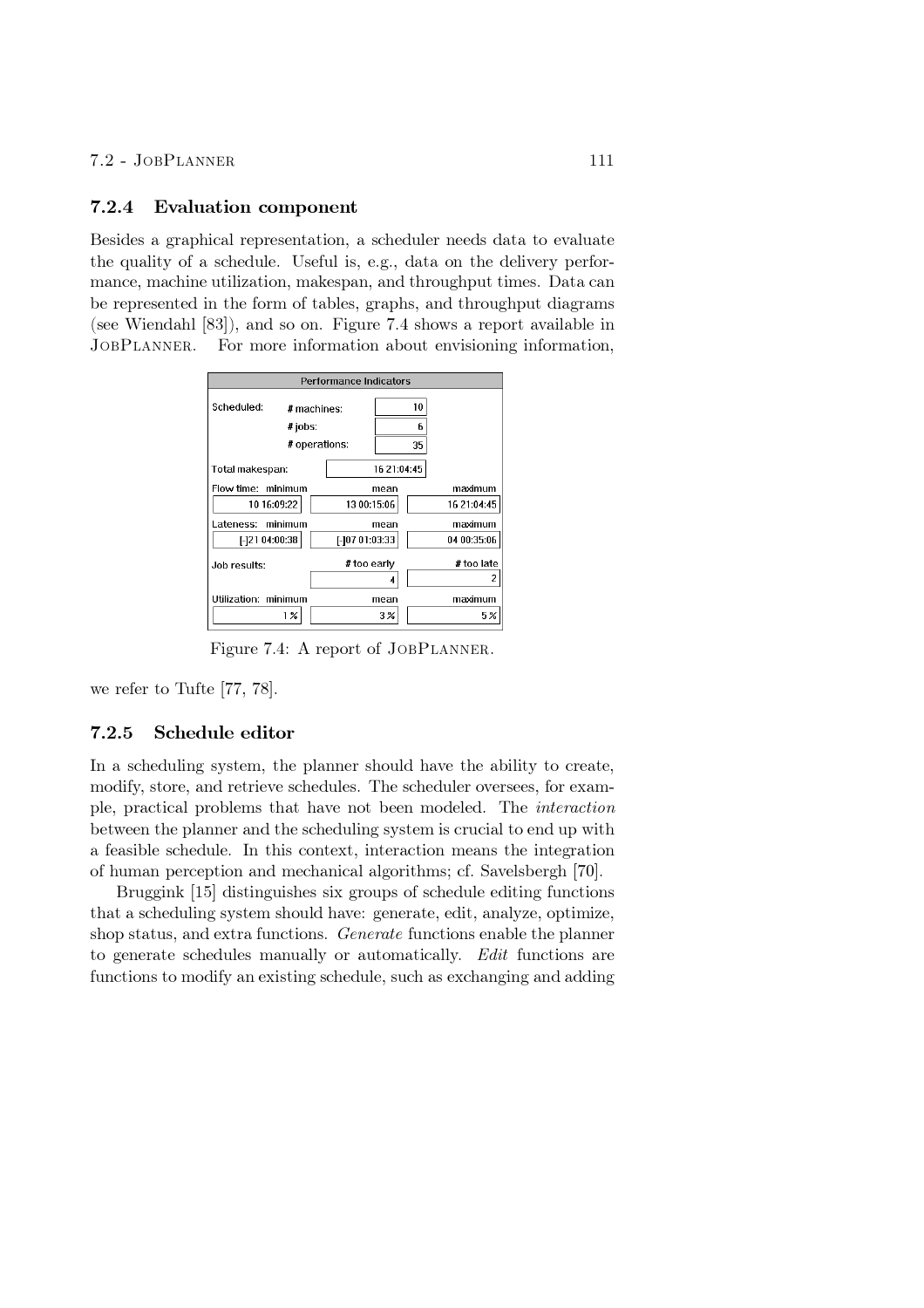operations to a schedule. The analyze functions give information on the properties of the current schedule, such as delivery performance, makespan, operations on a longest path, and so on. Optimize functions help the planner to optimize a selected part of a schedule under the constraint that the unselected part is not affected. Also, they recover infeasibilities in a given schedule. The shop status functions provide information about the shop floor, such as completed operations and machine breakdowns. The extra functions contain functions that are not categorized in the first five groups. This group of extra functions includes the possibility to set precedence constraints between operations of different jobs.

# 7.3 Practical experiences

In the last few years, JOBPLANNER has been tested in various companies in the discrete manufacturing. In this section, which is partly based on work by Heerma  $[40]$ , we report on experiences with  $\text{JOBPLANNER}$  at Cityprint B.V., which is located in Almelo, The Netherlands. Cityprint is a large Dutch producer of printed circuit boards (PCBs). Currently, there are about 140 employees, of which about 100 are production personnel or production engineers. The machine shop consists of about 40 machines. The annual turnover is more than 25 million guilders, of which more than 50% is due to export to countries in Europe. Production, and even engineering, is to customer order. The leadtimes are at most two to four weeks. Cityprint uses two base materials for producing PCBs: teflon and epoxy. Teflon is used, for example, for PCBs in satellite dishes and epoxy for PCBs in computers and television sets. The PCBs have one up to eight track layers.

The production system of Cityprint can be divided in six production groups: production engineering, cutting, through hole plating, imaging, pressing, and testing. For each customer order, production engineering makes an internal order. For each order, it determines the necessary production steps and the order and the machines on which they have to be performed. The cutting group cuts teflon and epoxy plates covered with copper foil to the required sizes and drills holes in them. The through hole plating group takes care that the faces of the drilled holes get plated with copper. Whenever there is a switch from plating teflon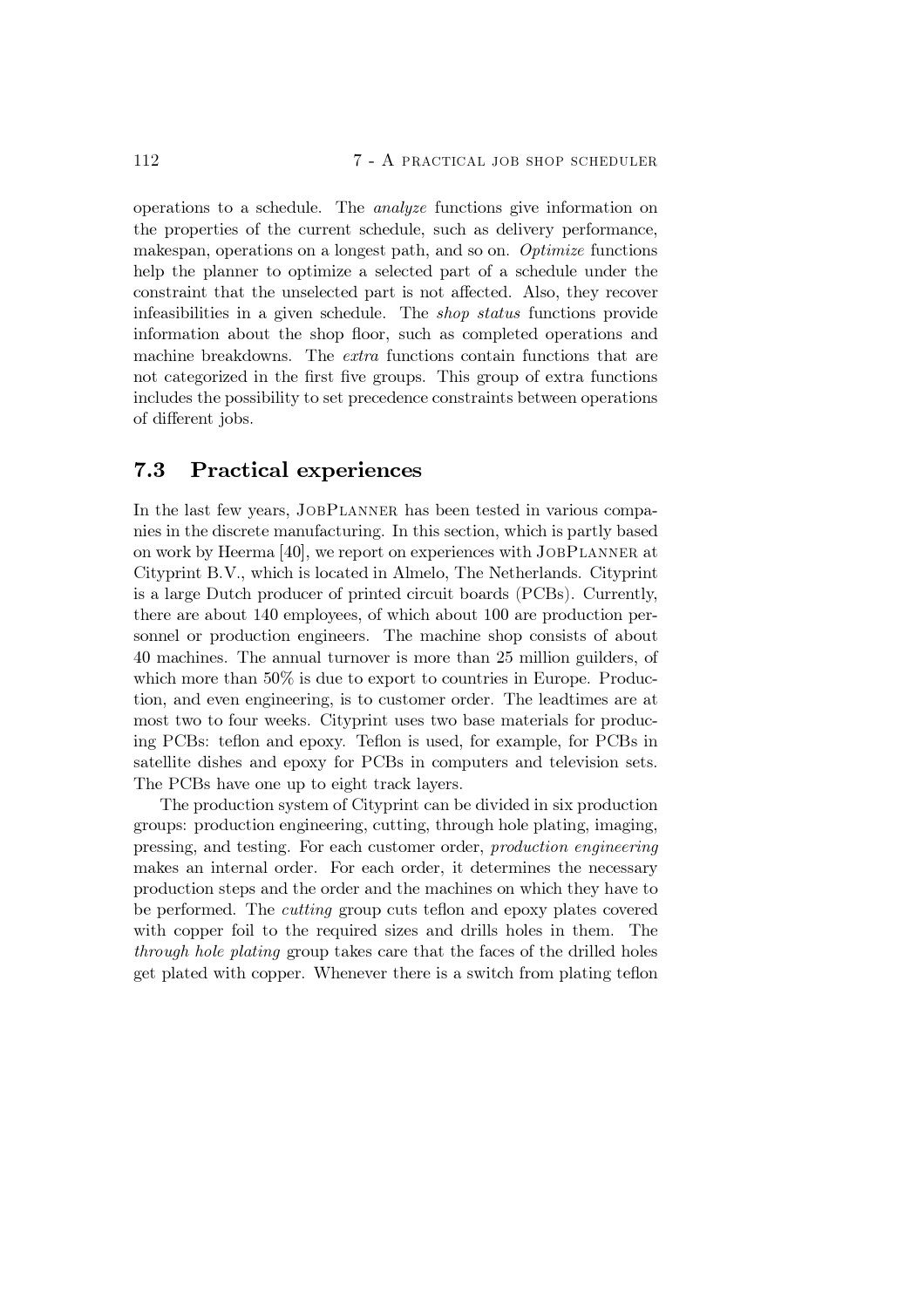#### 7.4 - CONCLUSIONS 113

PCBs to plating epoxy PCBs and vice versa, a setup time is needed. The imaging group makes the copper tracks on the PCBs. It uses a photosensitive material and a film of the track. At places that have not been exposed to light, the copper is removed through etching. The pressing group presses a number of plates to one multi-layered PCB. Finally, the testing group tests the produced PCBs for example on short-circuits. A typical job consists of 20 operations.

The introduction of JOBPLANNER at Cityprint has been satisfactory. First of all, the graphical representation of schedules has increased the insight of the planner into the actual workload of the production system, which has made it relatively easy to trace bottlenecks in the production system and respond appropriately. The sales department can also use the insight in the actual workload of the production system by quoting feasible and competitive delivery dates. The introduction of JOBPLANNER has reduced the time for production planning. It used to be a full-time job; now, it takes only one or two hours a day. Hence, there is more time to think about structural improvements of the production process. In the first year that JOBPLANNER was used, 95% of the jobs were delivered in time, the output increased by 15%, and the throughput times decreased by 25%.

### 7.4 Conclusions

We have discussed a commercial shop floor scheduling system. This system uses the extended Shifting Bottleneck procedure for scheduling jobs in machine shops. Experiences with the system have been satisfactory. We discussed practical experiences at Cityprint, where the time used for production planning is reduced significantly, along with an increase of the insight into the actual status of the shop increased. The delivery performance has been high, the output increased, and the throughput times decreased significantly after the introduction of the scheduling system in this company.

In the next chapter, some general conclusions and suggestions for further research will conclude this thesis.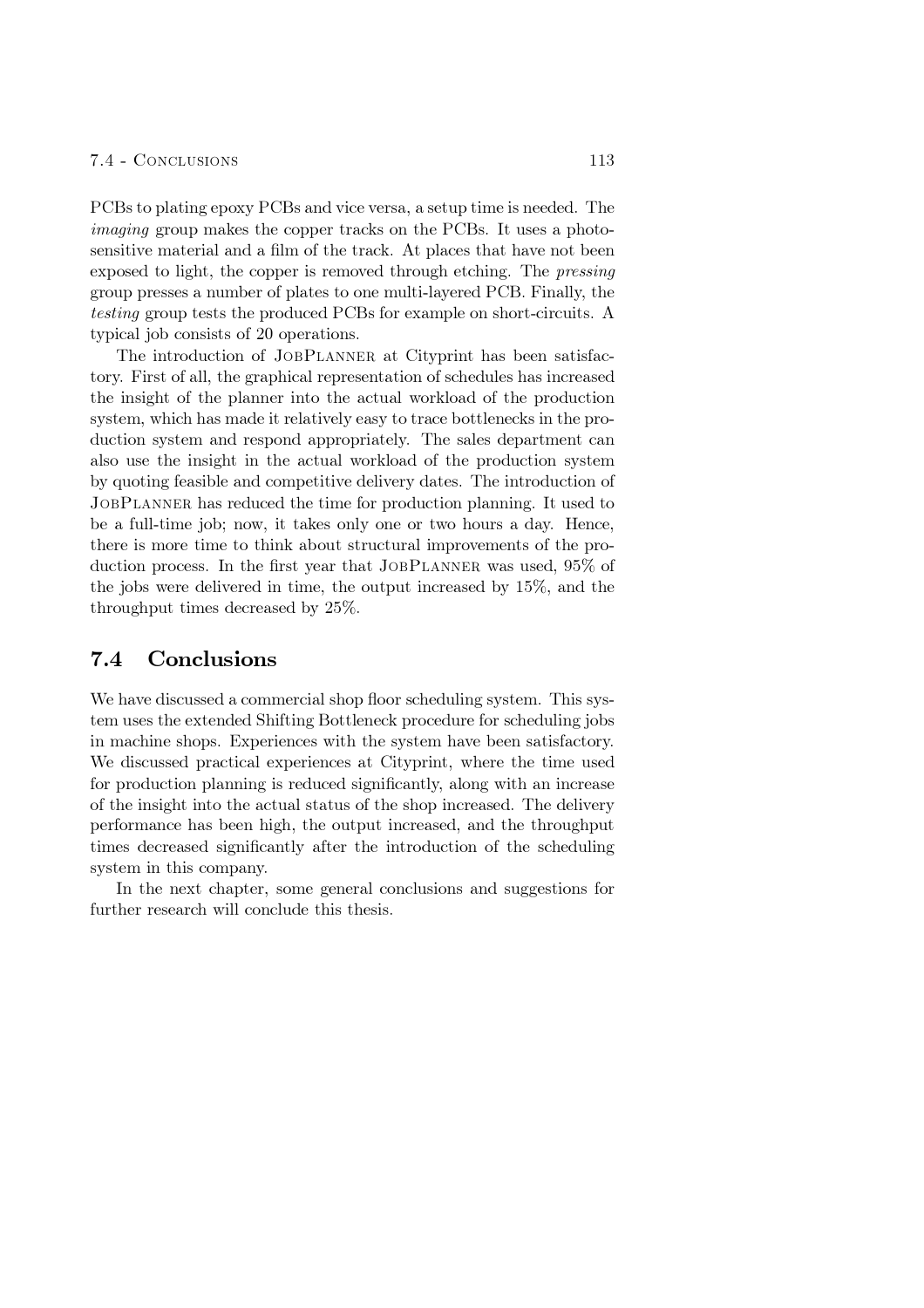114 7 - A PRACTICAL JOB SHOP SCHEDULER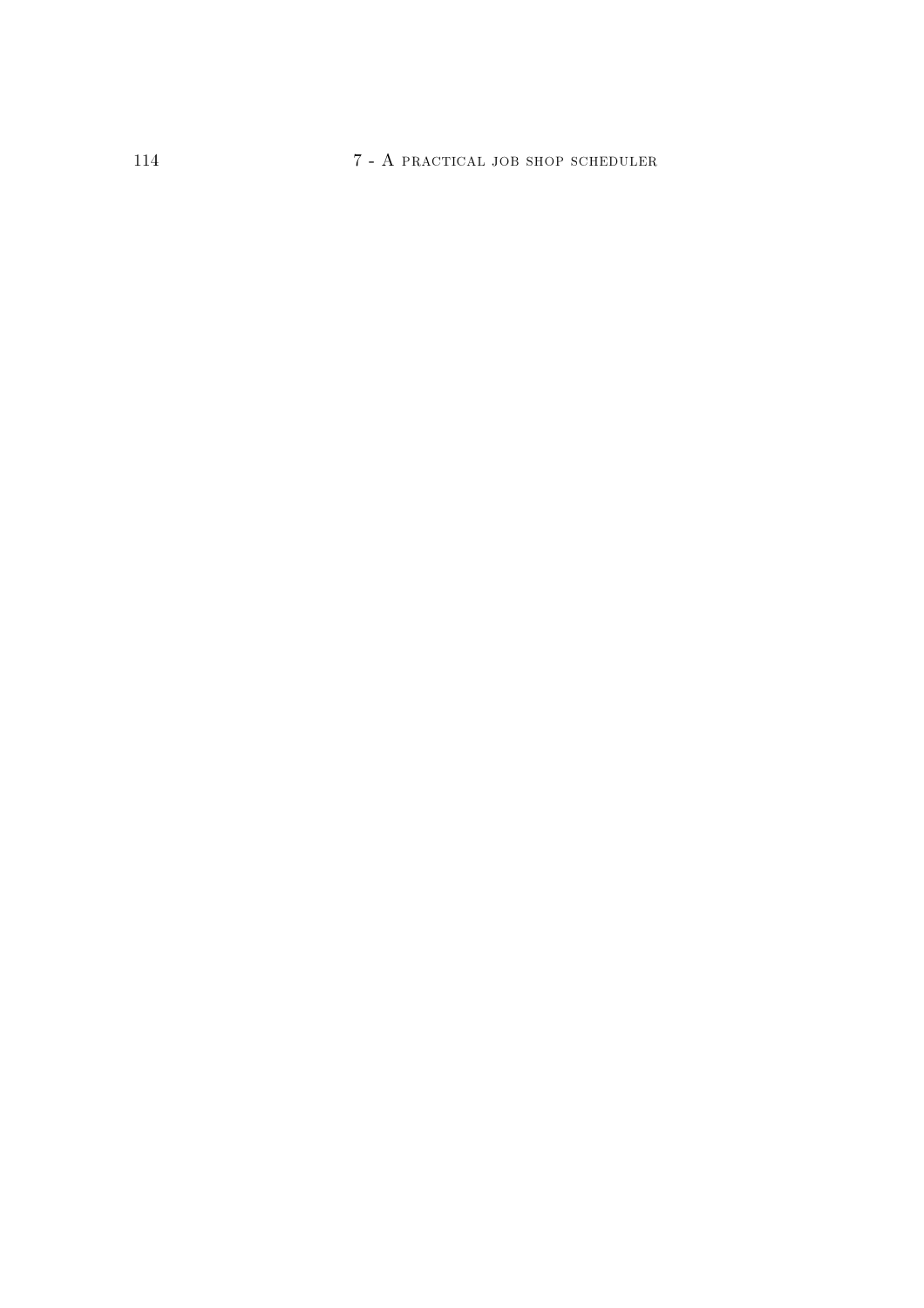### Chapter 8

# Epilogue

In this chapter, we summarize our results. We stress again the importance of an integral planning and scheduling approach, especially for machine shops in which setup times occur. We end this chapter with some conclusions.

# 8.1 Summary

We have motivated the development of an integral shop floor planning and scheduling system by pointing out the need for short leadtimes and reliable due dates. Based on the Shifting Bottleneck (SB) procedure of Adams et al. [2] for the classic job shop problem, we have designed and analyzed the algorithmic framework for a shop floor scheduling system for practical job shops. Our algorithms can handle job shops with release and due dates of jobs, setup times, parallel machines, transportation times, unequal transfer and production batches, multiple resource requirements, preemptive and non-preemptive down times, convergent and divergent job routings, and open shop characteristics.

For machine shops in which setup times occur, a scheduling system should find a trade-off between efficiency and leadtime performance; this is a common trade-off in practice. On the one hand, clustering jobs with the same setup characteristics on a machine leads to an efficient use of this machine. On the other hand, clustering jobs may lead to a poor leadtime performance of jobs with other setup characteristics. Shop efficiency may even be low, since other machines may not receive the right jobs in time. We therefore feel that an analytic approach to these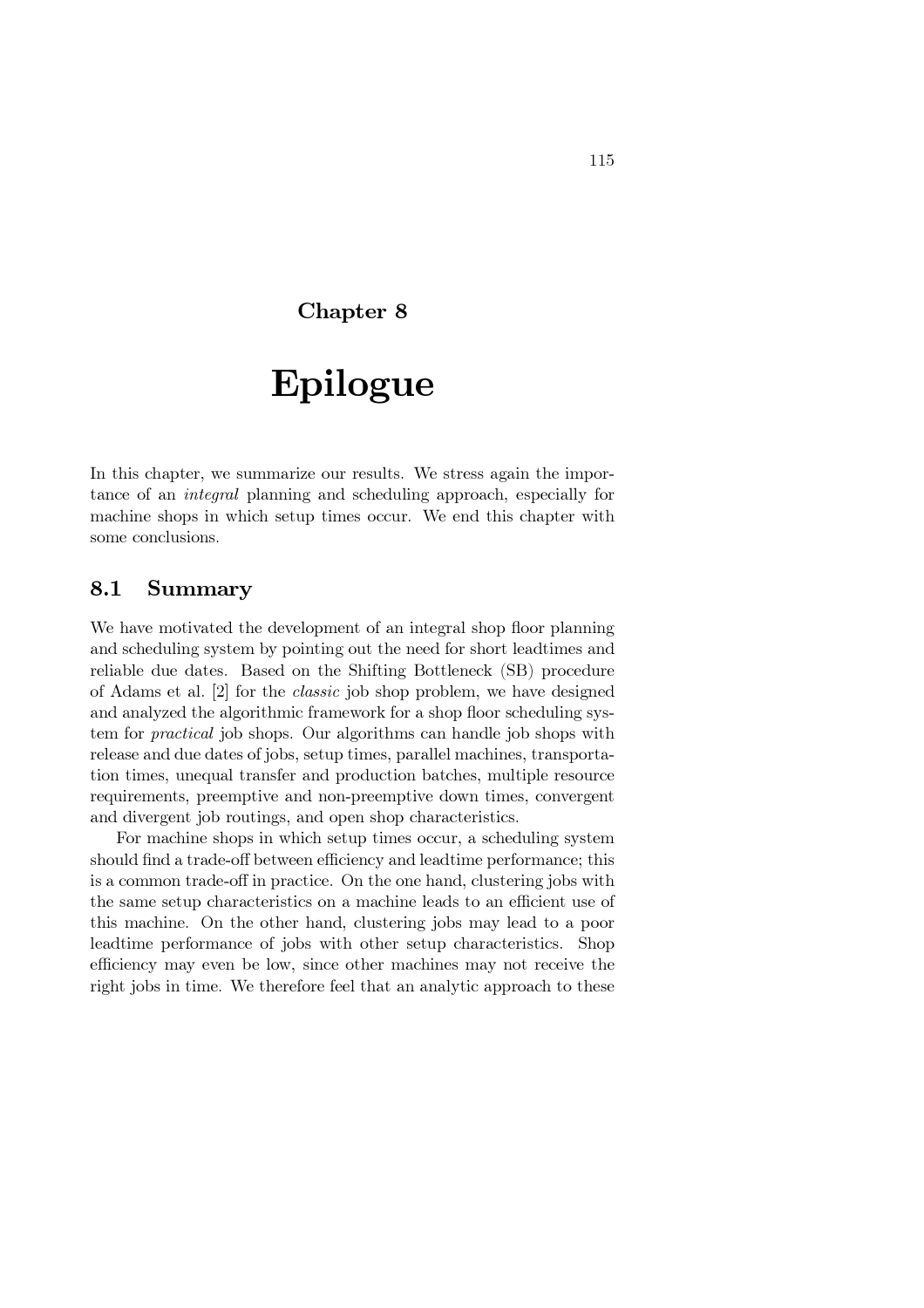problems in a complex job shop environment represents a fundamental contribution. For reasons explained earlier, the SB procedure appeared to be a natural candidate to be extended for scheduling machine shops with setup times.

The SB procedure decomposes the problem of scheduling a machine shop into a series of machine scheduling problems. The presence of setup times on one or more machines results for those machines in machine scheduling problems of minimizing maximum lateness in which we have to take the setup times into account. For the special case of family, or sequence independent, setup times, we have developed a branchand-bound algorithm. Our computational experiments show that this algorithm solves most instances with up to 40 jobs to optimality within one minute. A major algorithmic novelty is the concept of setup jobs to compute strong lower bounds. We have developed sufficient conditions to separate jobs within one family by a setup time. If these conditions hold, then a setup job is added to the job set with a release and due date, and processing time. There exist precedence relations between this setup job and the real jobs. On average, the introduction of setup jobs halves the gap between the lower bound in the root of the search tree and the optimal solution value. We also studied the parallel machine equivalent of the single-machine scheduling problem with setup times. For a broad class of parallel-machine scheduling problems, we have characterized a set of at most  $n!$  solutions that contains at least one optimal solution. The parallel-machine scheduling problem that we studied belongs to this class. For this problem, we are able to solve most instances with up to 20 jobs to optimality in reasonable time.

Although the modeling of convergent job routings is quite easy, it is important from a practical point of view. We empirically tested the SB procedure in shops with setup times and convergent job routings. In terms of delivery performance, the SB procedure significantly outperformed priority rules that reportedly perform well for assembly shops.

The commercial shop floor scheduling and planning system JOB-PLANNER uses the SB procedure to schedule practical job shops. We discussed the experiences with this system at a manufacturer of printed circuit boards. The introduction of JOBPLANNER in this company was successful: the delivery performance increased and the throughput times decreased, while more PCBs were made.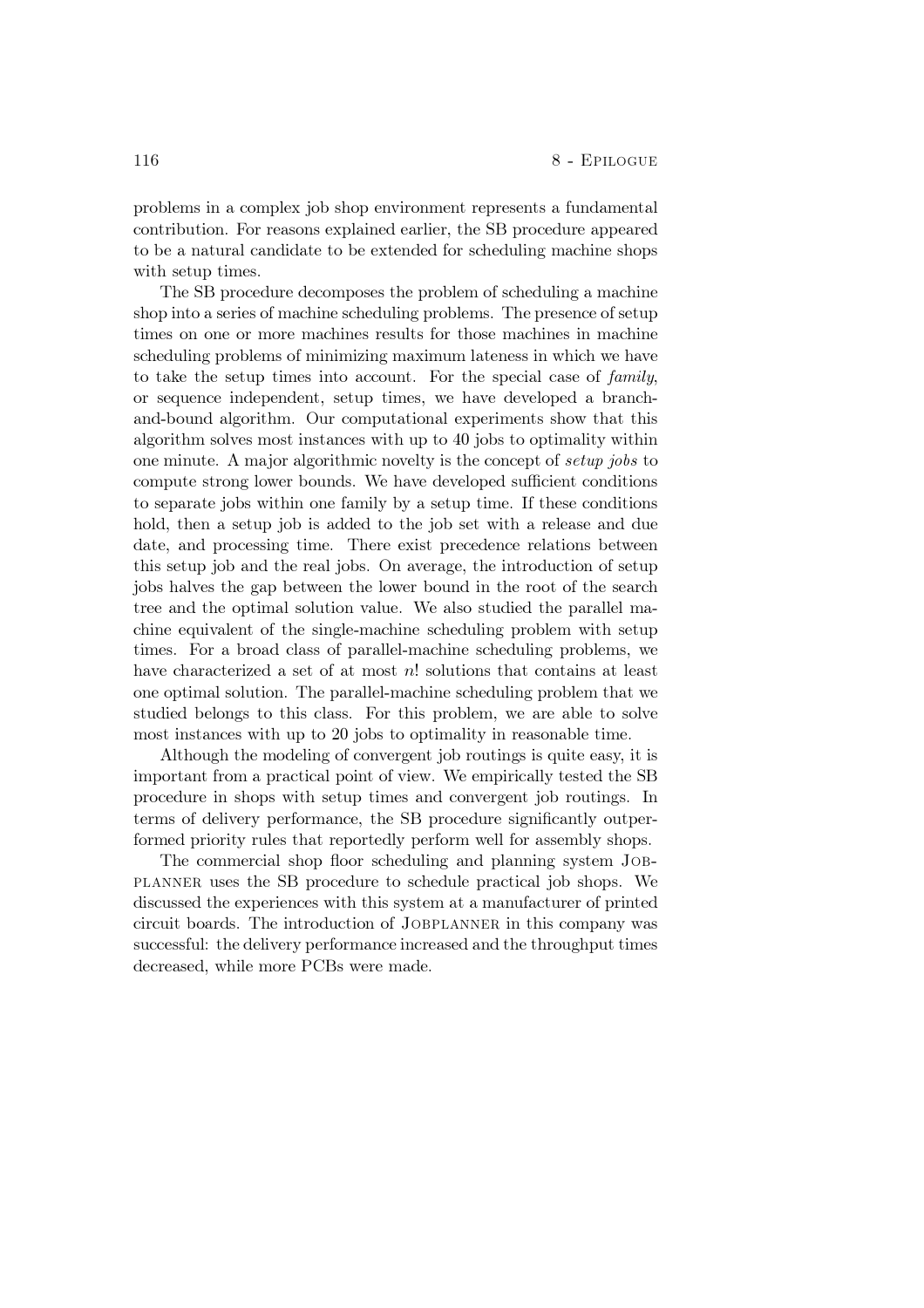### 8.2 Conclusions

We have developed the algorithmic framework of an integral shop floor planning and scheduling system. The system is able to handle a broad range of practical problems. Our computational results for randomly generated instances show that our algorithms significantly outperform simple priority rules. In practice, JOBPLANNER, with our algorithms embedded, has led to a significantly better delivery performance as well.

Further research on shop floor scheduling is a practical necessity, nonetheless. Here, we mention four areas.

First, further research needs be done to model other machine types, such as *batch processors* that can process more than one job at a time.

Second, better algorithms can be designed for scheduling machines with sequence dependent setup times. In Chapter 6, we studied the empirical performance of the SB procedure in machine shops with setup times. We observed that the quality of the algorithms for the machine scheduling subproblems has a significant impact on the performance of the SB procedure.

Third, further research needs to be done to incorporate alternative job routings in the SB procedure. In Section 3.10, we have shown that alternative processing orders of operations can be modeled easily. Further research needs to be done to incorporate alternative job routings that follow from different machines being able to perform an operation.

Finally, there is need for a better capacity planning function than the simple "bucket filling" algorithm used by MRP II systems, which ignores job routings. Alternatives for this algorithm might be based on a combination of linear programming and machine scheduling algorithms. The extended SB procedure that can handle convergent job routings is a candidate for such a scheduling algorithm.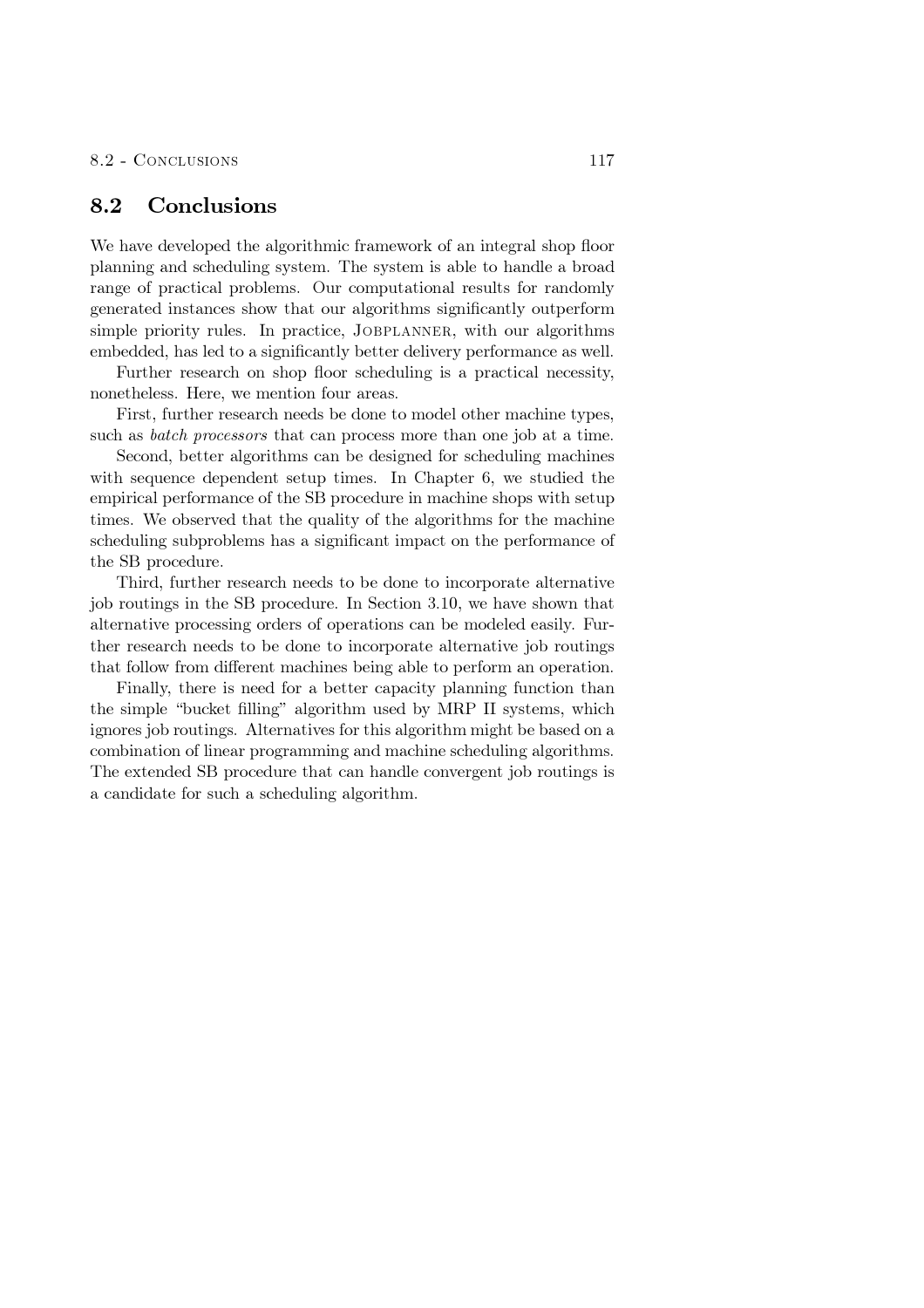118 8 - EPILOGUE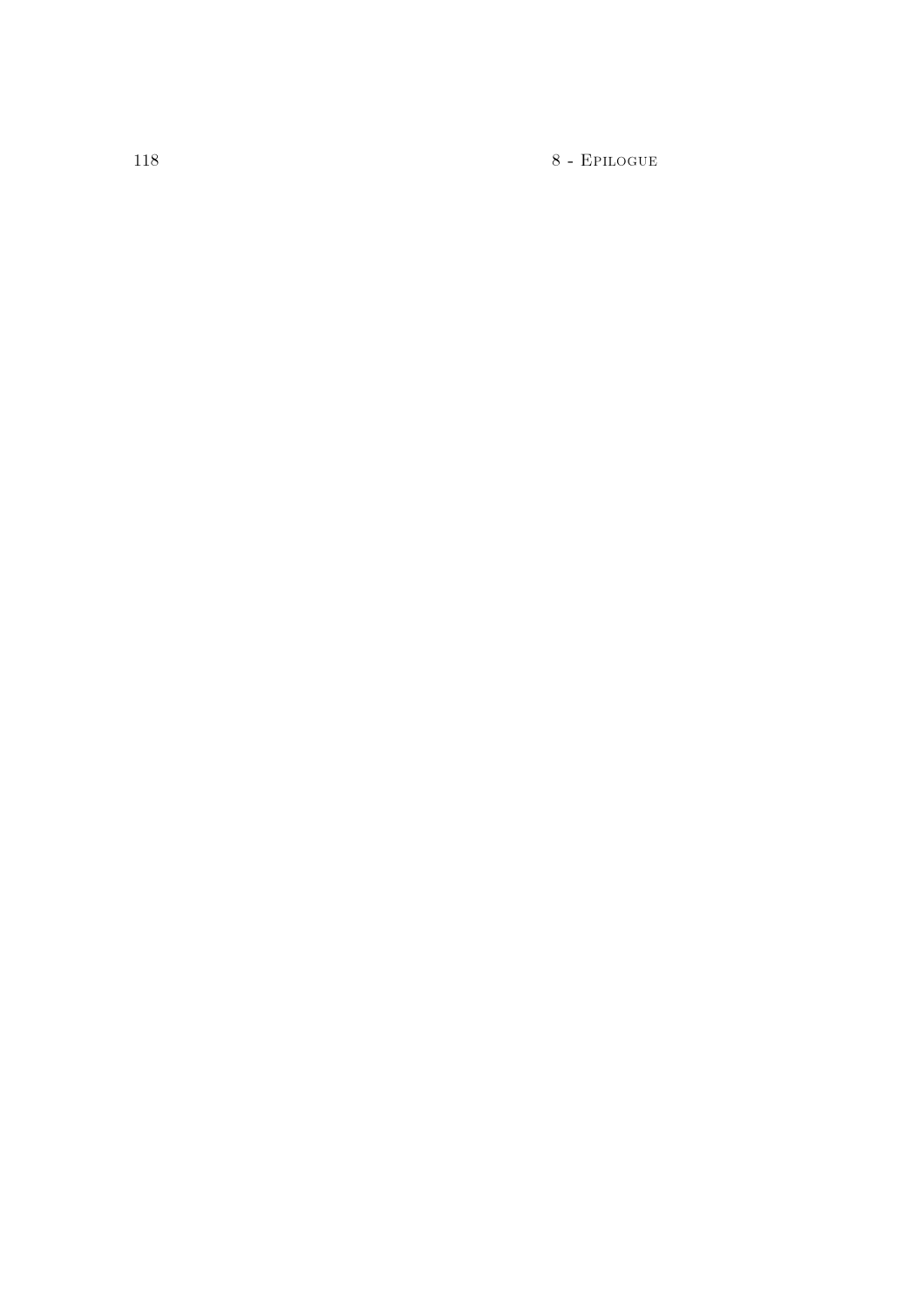# Bibliography

- [1] E.H.L. Aarts, P.J.M. van Laarhoven, J.K. Lenstra, and N.L.J. Ulder. A computational study of local search algorithms for job shop scheduling. ORSA Journal on Computing, 6:118—125, 1994.
- [2] J. Adams, E. Balas, and D. Zawack. The Shifting Bottleneck procedure for job shop scheduling. Management Science, 34:391—401, 1988.
- [3] J.M. Anthonisse, J.K. Lenstra, and M.W.P. Savelsbergh. Behind the screen: DSS from an OR point of view. Decision Support Systems, 4:413—419, 1988.
- [4] D. Applegate and W. Cook. A computational study of the jobshop scheduling problem. ORSA Journal on Computing, 3:149— 156, 1991.
- [5] A.L. Arentsen. A Generic Architecture for Factory Activity Control. PhD thesis, University of Twente, Enschede, The Netherlands, 1995.
- [6] K.R. Baker. Introduction to Sequencing and Scheduling. John Wiley, New York, 1974.
- [7] K.R. Baker. Elements of Sequencing and Scheduling. School of Business Administration, Dartmouth College, Hanover, 1992.
- [8] E. Balas, J.K. Lenstra, and A. Vazacopoulos. The one-machine problem with delayed precedence constraints and its use in job shop scheduling. Management Science, 41:94—109, 1995.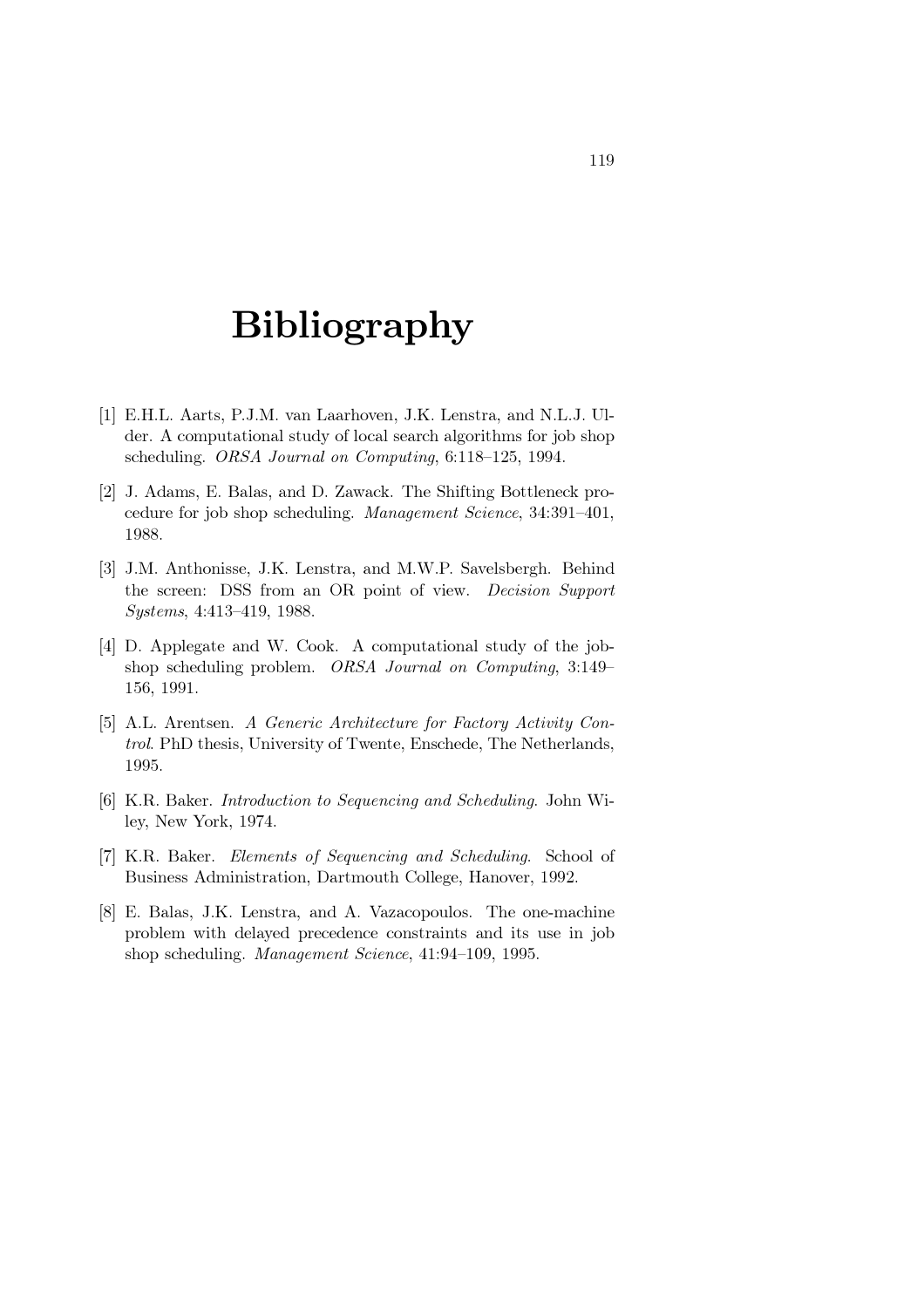- [9] E. Balas and A. Vazacopoulos. Guided local search with shifting bottleneck for job shop scheduling. Management Science Research Report #MSRR-609, Carnegie-Mellon University, Graduate School of Industrial Administration, Pittsburg, Pennsylvania, 1994.
- [10] G.A. Belderok. Ontwerp van een produktiebesturings- en informatiesysteem voor de produktie van zware persdelen in de plaat komponenten fabriek van DAF Trucks Eindhoven (in Dutch). Master's thesis, University of Twente, Faculty of Mechanical Engineering, Production and Operations Management Group, Enschede, The Netherlands, 1993.
- [11] J.D. Blackburn. Time-Based Competition, The Next Battle Ground in American Manufacturing. Richard D. Irwin, Homewood, Ill., 1991.
- [12] P. Brucker. Scheduling Algorithms. Springer-Verlag, Berlin, 1995.
- [13] P. Brucker, B. Jurisch, and B. Sievers. A branch and bound algorithm for the job-shop scheduling problem. Discrete Applied Mathematics, 49:107—127, 1994.
- [14] P. Brucker and O. Thiele. A branch & bound method for the general-shop problem with sequence dependent setup-times. To appear in: OR Spektrum.
- [15] D.P. Bruggink. Interactieve scheduling (in Dutch). Master's thesis, University of Twente, Faculty of Mechanical Engineering, Production and Operations Management Group, Enschede, The Netherlands, 1994.
- [16] J. Bruno and P. Downey. Complexity of task sequencing with deadlines, set-up times and changeover costs. SIAM Journal on Computing, 7:393—404, 1978.
- [17] J. Carlier. The one-machine sequencing problem. European Journal of Operational Research, 11:42—47, 1982.
- [18] J. Carlier. Scheduling jobs with release dates and tails on identical machines to minimize the makespan. European Journal of Operational Research, 29:298—306, 1987.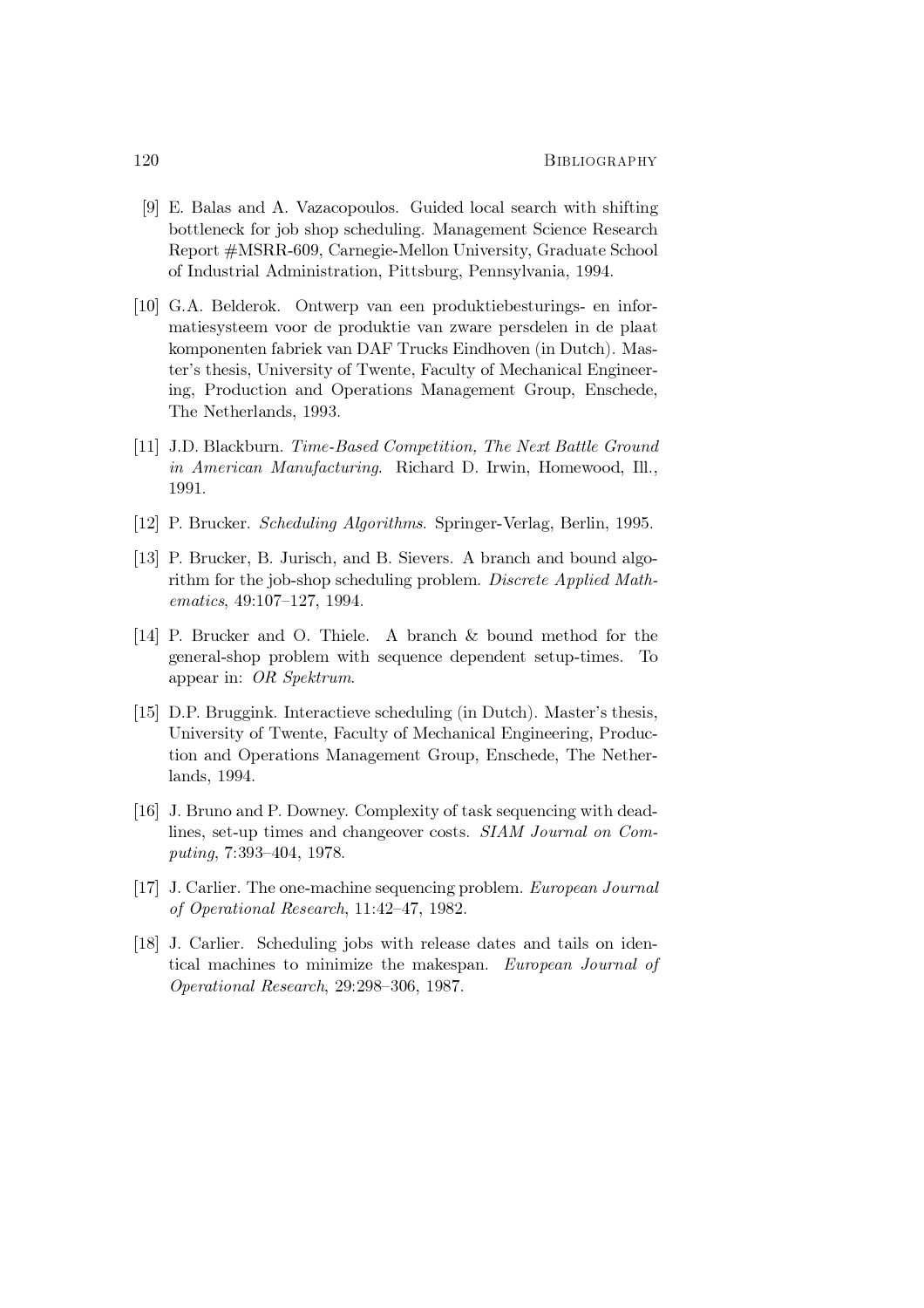- [19] J. Carlier and E. Pinson. An algorithm for solving the job-shop problem. Management Science, 35:164—176, 1989.
- [20] Y. Cho and S. Sahni. Bounds for list schedules on uniform processors. SIAM Journal on Computing, 9:91—103, 1980.
- [21] E.G. Coffman, Jr., A. Nozari, and M. Yannakakis. Optimal scheduling of products with two subassemblies on a single machine. Operations Research, 37:326—336, 1989.
- [22] S.A. Cook. The complexity of theorem-proving procedures. In Proceedings of the Third Annual ACM Symposium on the Theory of Computing, pages 151—158, 1971.
- [23] S. Dauzère-Peres and J.-B. Lasserre. A modified shifting bottleneck procedure for job-shop scheduling. International Journal of Production Research, 31:923—932, 1993.
- [24] M. Dell'Amico and M. Trubian. Applying tabu search to the jobshop scheduling problem. Annals of Operations Research, 41:231— 252, 1993.
- [25] S.E. Elmaghraby and S.H. Park. Scheduling jobs on a number of identical machines. AIIE Transactions, 6:1—13, 1974.
- [26] A. Federgruen and H. Groenevelt. Preemptive scheduling of uniform machines by ordinary network flow techniques. Management Science, 32:341—349, 1986.
- [27] H. Fisher and G.L. Thompson. Probabilistic learning combinations of local job-shop scheduling rules. In J.F. Muth and G.L. Thompson, editors, Industrial Scheduling, pages 225—241. Prentice-Hall, Englewood Cliffs, NJ, 1963.
- [28] S. French. Sequencing and Scheduling: An Introduction to the Mathematics of the Job-Shop. John Wiley & Sons, New York, 1982.
- [29] T.D. Fry, M.D. Oliff, E.D. Minor, and G.K. Leong. The effects of product structure and sequencing rule on assembly shop performance. International Journal of Production Research, 27:671—686, 1989.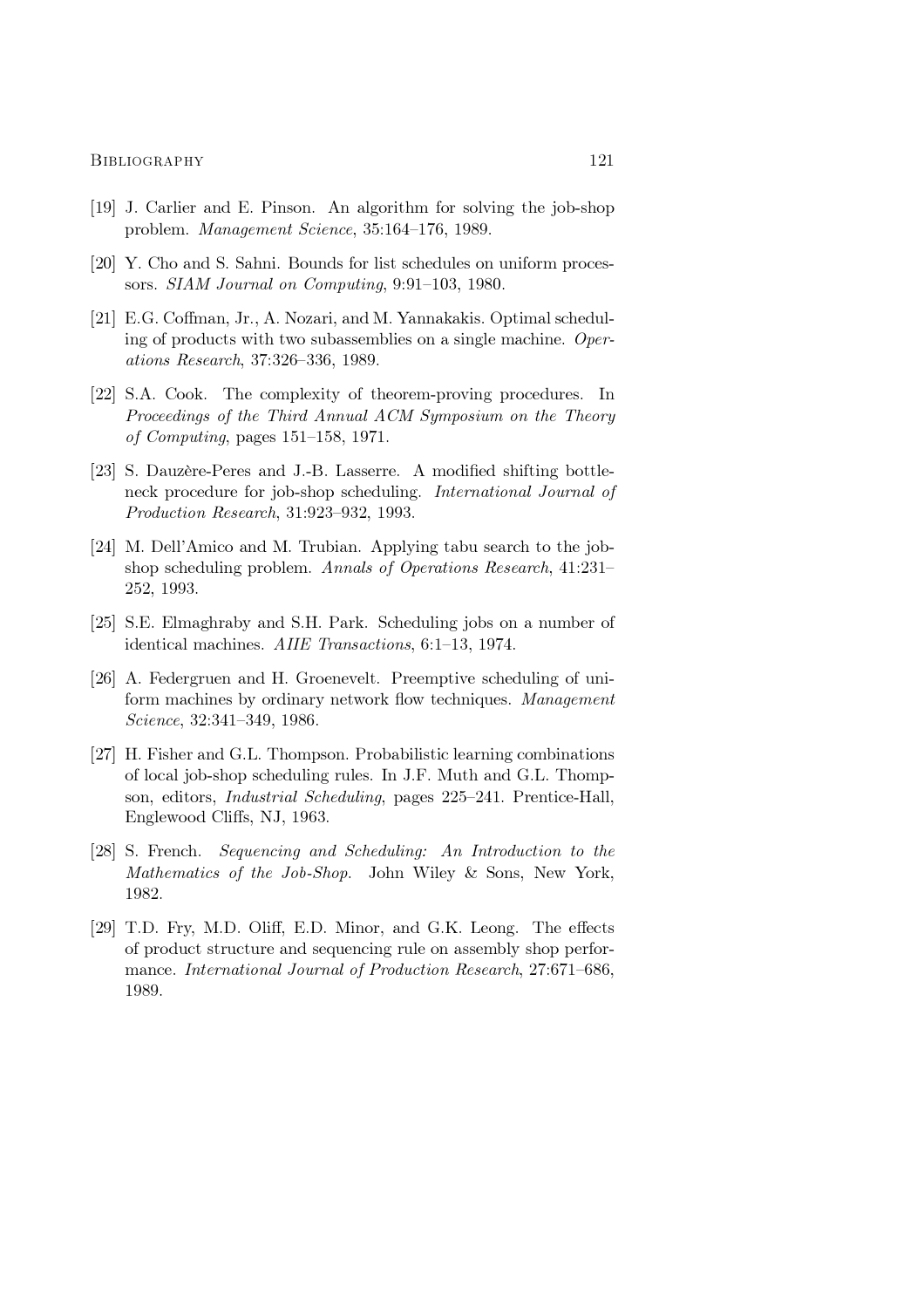- [30] H.L. Gantt. Organizing for Work. Harcourt, Brace and Howe, New York, 1919.
- [31] M.R. Garey and D.S. Johnson. Computers and Intractability: A Guide to the Theory of NP-completeness. Freeman, San Francisco, 1979.
- [32] F. Glover. Tabu search Part I. ORSA Journal on Computing, 1:190—206, 1989.
- [33] F. Glover. Tabu search Part II. ORSA Journal on Computing, 2:4—32, 1990.
- [34] F. Glover, E. Taillard, and D. De Werra. A user's guide to tabu search. Annals of Operations Research, 41:3—28, 1993.
- [35] J.S. Goodwin and J.K. Weeks. Evaluating scheduling policies in a multi-level assembly system. International Journal of Production Research, 24:247—257, 1986.
- [36] J. Grabowski, E. Nowicki, and S. Zdrzalka. A block approach for single-machine scheduling with release dates and due dates. European Journal of Operational Research, 26:278—285, 1986.
- [37] R.L. Graham. Bounds on multiprocessor timing anomalies. SIAM Journal of Applied Mathematics, 17:416—429, 1969.
- [38] R.L. Graham, E.L. Lawler, J.K. Lenstra, and A.H.G. Rinnooy Kan. Optimization and approximation in deterministic sequencing and scheduling: A survey. Annals of Discrete Mathematics, 5:287—326, 1979.
- [39] R. Haupt. A survey of priority rule-based scheduling. OR Spektrum, 11:3—16, 1989.
- [40] W. Heerma. Jobplanner, Gereedschap voor betere logistieke prestaties (in Dutch). To appear in: Via's, Magazine for the Electrotechnical Industry.
- [41] W. Heerma and N.R. Lok. Scheduling-systeem met IQ ontlast planner (in Dutch). Logistiek Signaal, 4:27—29, 1994.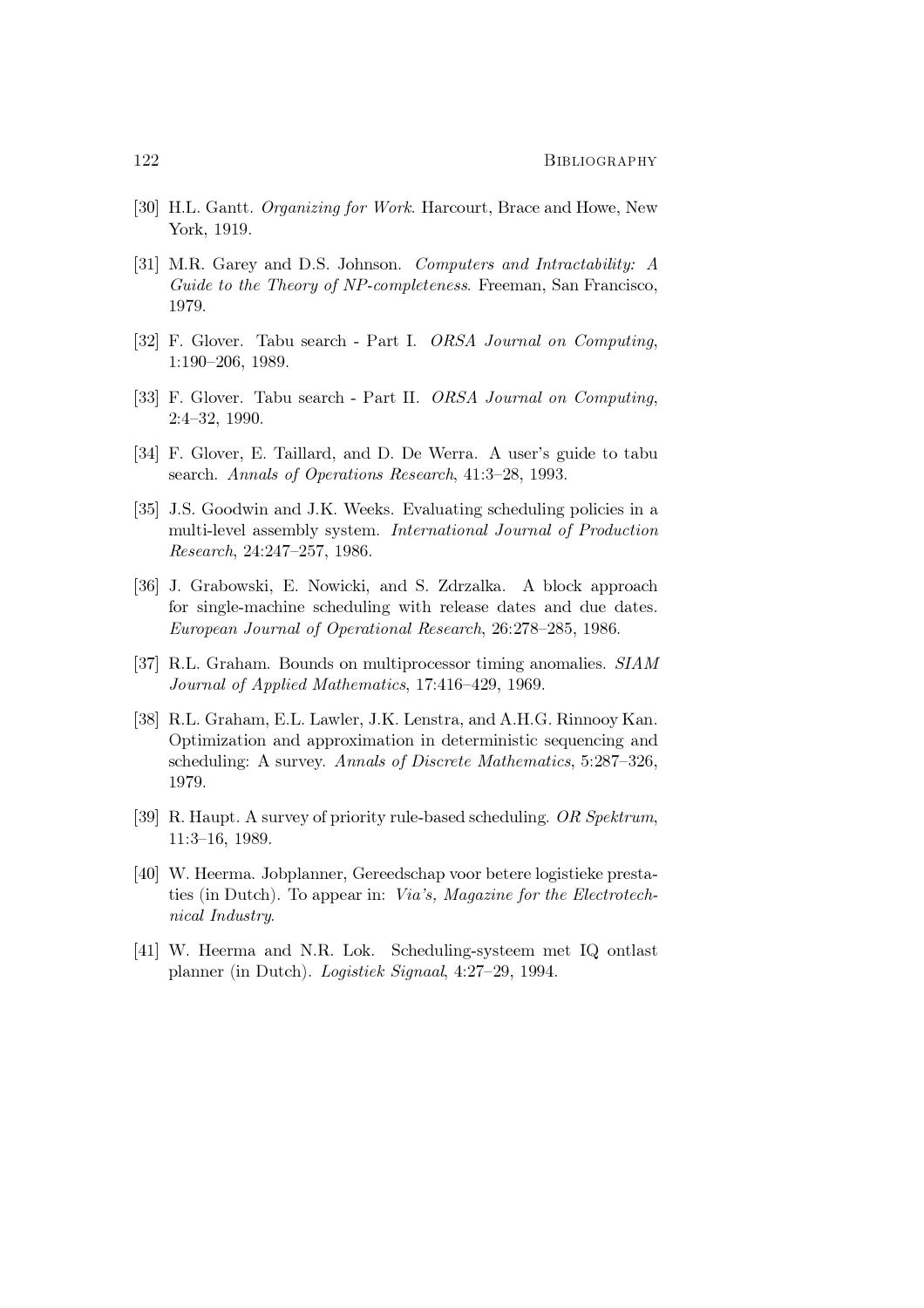- [42] W.A. Horn. Some simple scheduling algorithms. Naval Research Logistics Quarterly, 21:177—185, 1974.
- [43] Ph. Ivens and M. Lambrecht. Extending the shifting bottleneck procedure to real-life scheduling applications. In Fourth International Workshop on Project Management and Scheduling, pages 210—213, Leuven, Belgium, July 12-15 1994.
- [44] J.R. Jackson. Scheduling a production line to minimize maximum tardiness. Research report #43, Management Science Research Project, University of California, Los Angeles, 1955.
- [45] S.M. Johnson. Optimal two and three-stage production schedule with setup times included. Naval Research Logistics Quarterly, 1:61—68, 1954.
- [46] C.V. Jones. Visualization and optimization. ORSA Journal on Computing, 6:221—257, 1994.
- [47] R.M. Karp. Reducibility among combinatorial problems. In R.E. Miller and J.W. Thatcher, editors, Complexity of Computer Computations, pages 85—103. Plenum Press, New York, 1972.
- [48] P.J.M. van Laarhoven and E.H.L. Aarts. Simulated Annealing: Theory and Applications. Reidel, Dordrecht, The Netherlands, 1987.
- [49] P.J.M. van Laarhoven, E.H.L. Aarts, and J.K. Lenstra. Job shop scheduling by simulated annealing. Operations Research, 40:113— 125, 1992.
- [50] J. Labetoulle, E.L. Lawler, J.K. Lenstra, and A.H.G. Rinnooy Kan. Preemptive scheduling of uniform machines subject to release dates. In Progress in Combinatorial Optimization, pages 245—261. Academic Press, Canada, 1984.
- [51] E.L. Lawler, J.K. Lenstra, and A.H.G. Rinnooy Kan. Recent developments in deterministic sequencing and scheduling: A survey. In M.A.H. Dempster, J.K. Lenstra, and A.H.G. Rinnooy Kan, editors, Deterministic and Stochastic Scheduling, pages 35—73. NATO Advanced Study and Research Institute, D. Reidel Publishing Company, Dordrecht, The Netherlands, 1982.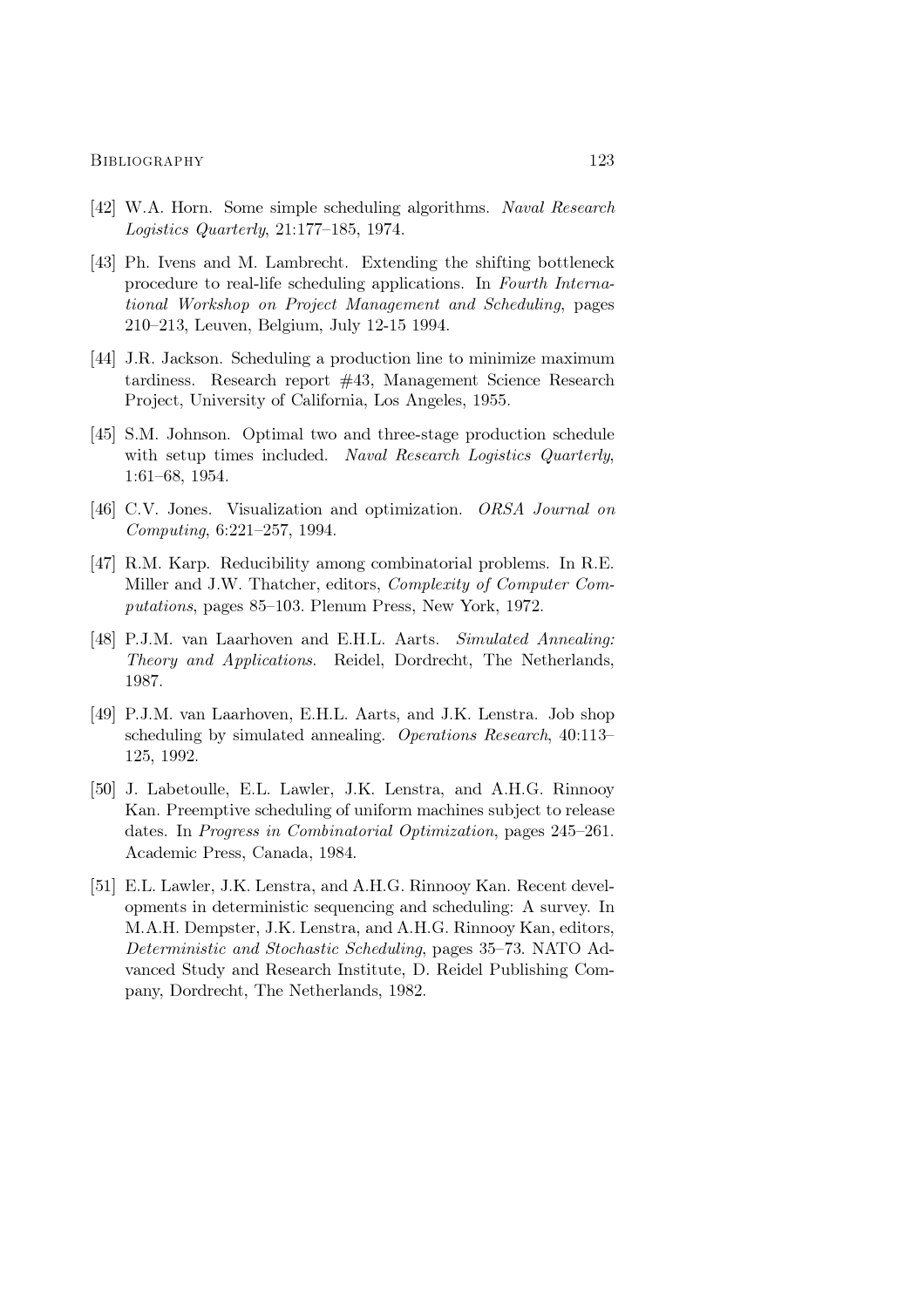- [52] E.L. Lawler, J.K. Lenstra, A.H.G. Rinnooy Kan, and D.B. Shmoys. Sequencing and scheduling: Algorithms and complexity. In S.C. Graves, A.H.G. Rinnooy Kan, and P. Zipkin, editors, Hankbooks in Operations Research and Management Science, Volume 4: Logistics of Production and Inventory. North-Holland, 1993.
- [53] C.-Y. Lee, T.C.E. Cheng, and B.M.T. Lin. Minimizing the makespan in the 3-machine assembly-type flowshop scheduling problem. Management Science, 39:616—625, 1993.
- [54] J.K. Lenstra, A.H.G. Rinnooy Kan, and P. Brucker. Complexity of machine scheduling problems. Annals of Discrete Mathematics, 1:343—362, 1977.
- [55] W.L. Maxwell and M. Mehra. Multiple-factor rules for sequencing with assembly constraints. Naval Research Logistics Quarterly, 15:241—254, 1968.
- [56] G.J. Meester. *Multi-Resource Shop Floor Scheduling*. PhD thesis, University of Twente, Enschede, The Netherlands, 1996.
- [57] G.J. Meester and W.H.M. Zijm. Multi-resource scheduling for an FMC in discrete parts manufacturing. In M.M. Ahmad and W.G. Sullivan, editors, Flexible Automation and Integrated Manufacturing, pages 360—370. CRC Press Inc., Atlanta, 1993.
- [58] L.W. Miller, A.S. Ginsberg, and W.L. Maxwell. An experimental investigation of priority dispatching in a simple assembly shop. In M.A. Geisler, editor, Logistics. North-Holland, Amsterdam, 1975.
- [59] T.E. Morton and D.W. Pentico. Heuristic Scheduling Systems: With Applications to Production Systems and Project Management. John Wiley & Sons, New York, 1993.
- [60] E. Nowicki and C. Smutnicki. A fast taboo search algorithm for the job shop problem. Preprint 8/93, Instytut Cybernetyki Technicznej, Politnechniki Wroclawskiej, Wroclaw, 1993.
- [61] I.M. Ovacik and R. Uzsoy. A shifting bottleneck algorithm for scheduling semiconductor testing operations. Journal of Electronic Manufacturing, 2:119—134, 1992.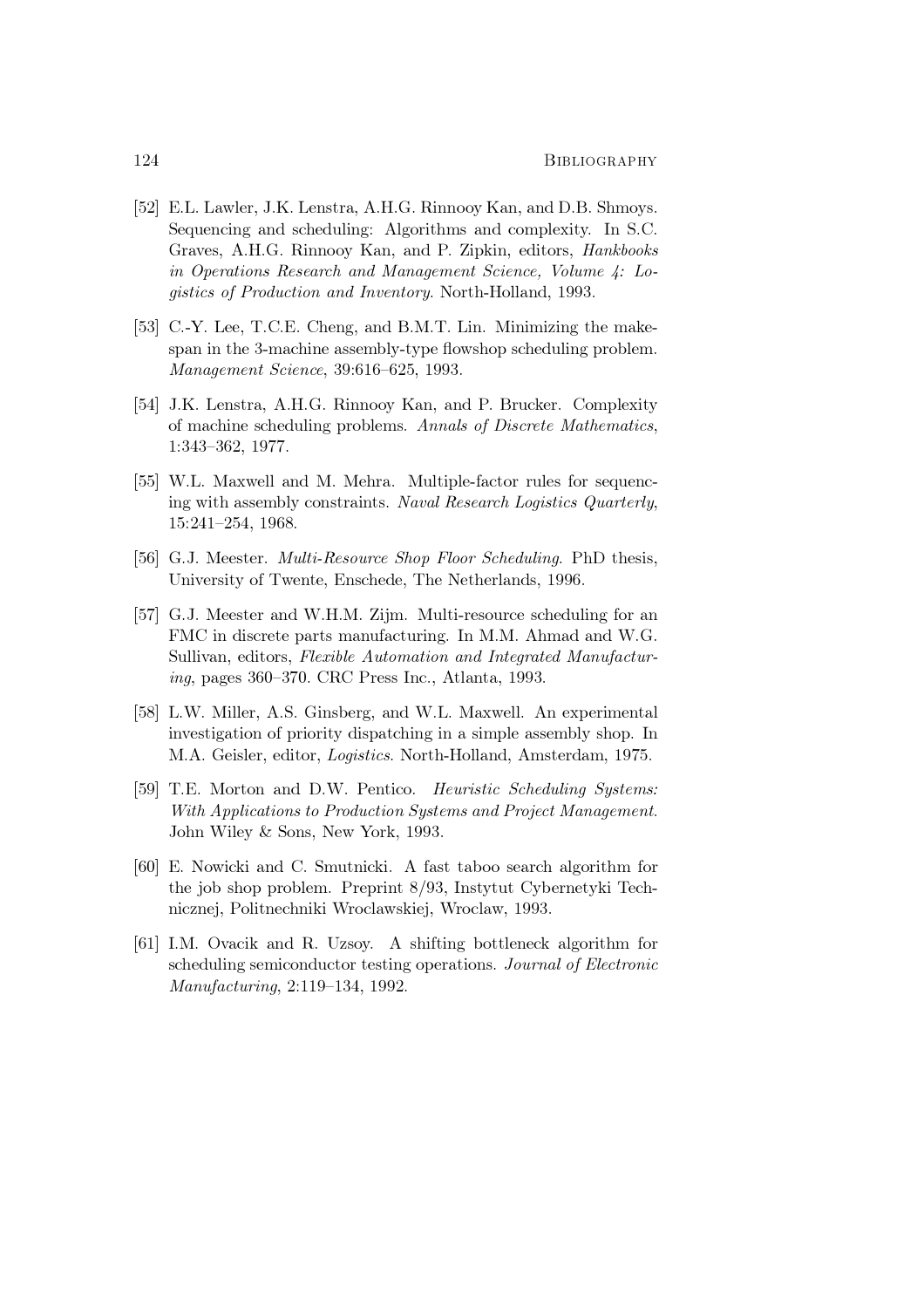- [62] I.M. Ovacik and R. Uzsoy. Worst-case error bounds for parallel machine scheduling problems with bounded sequence-dependent setup times. Operations Research Letters, 14:251—256, 1993.
- [63] M. Pinedo. Scheduling: Theory, Algorithms, and Systems. Prentice Hall, Englewood Cliffs, 1995.
- [64] C.N. Potts, S.V. Sevast'janov, V.A. Strusevich, L.N. van Wassenhove, and C.M. Zwaneveld. The two-stage assembly scheduling problem: Complexity and approximation. Operations Research, 43:346—355, 1995.
- [65] C.N. Potts and L.N. van Wassenhove. Integrating scheduling with batching and lot-sizing: a review of algorithms and complexity. Journal of the Operational Research Society, 43:395—406, 1992.
- [66] F.F.J. Reesink. Werkplaatsbesturing met behulp van de Shifting Bottleneck Methode (in Dutch). Master's thesis, University of Twente, Faculty of Mechanical Engineering, Production and Operations Management Group, Enschede, The Netherlands, 1993.
- [67] S. Reiter. A system for managing job shop production. Journal of Business, 34:371—393, 1966.
- [68] B. Roy and B. Sussman. Les problèmes d'ordonnancement avec constraintes disjonctives. Note DS No. 9 bis, SEMA, Paris, 1964.
- [69] R.S. Russell and B.W. Taylor III. An evaluation of sequencing rules for an assembly shop. Decision Sciences, 16:196—212, 1985.
- [70] M.W.P. Savelsbergh. Computer Aided Routing. PhD thesis, Erasmus University, Rotterdam, 1988.
- [71] J.M.J. Schutten. List scheduling revisited. To appear in: Operations Research Letters.
- [72] J.M.J. Schutten. Assembly shop scheduling. Technical Report LPOM-95-15, University of Twente, Faculty of Mechanical Engineering, Production and Operations Management Group, Enschede, The Netherlands, 1995.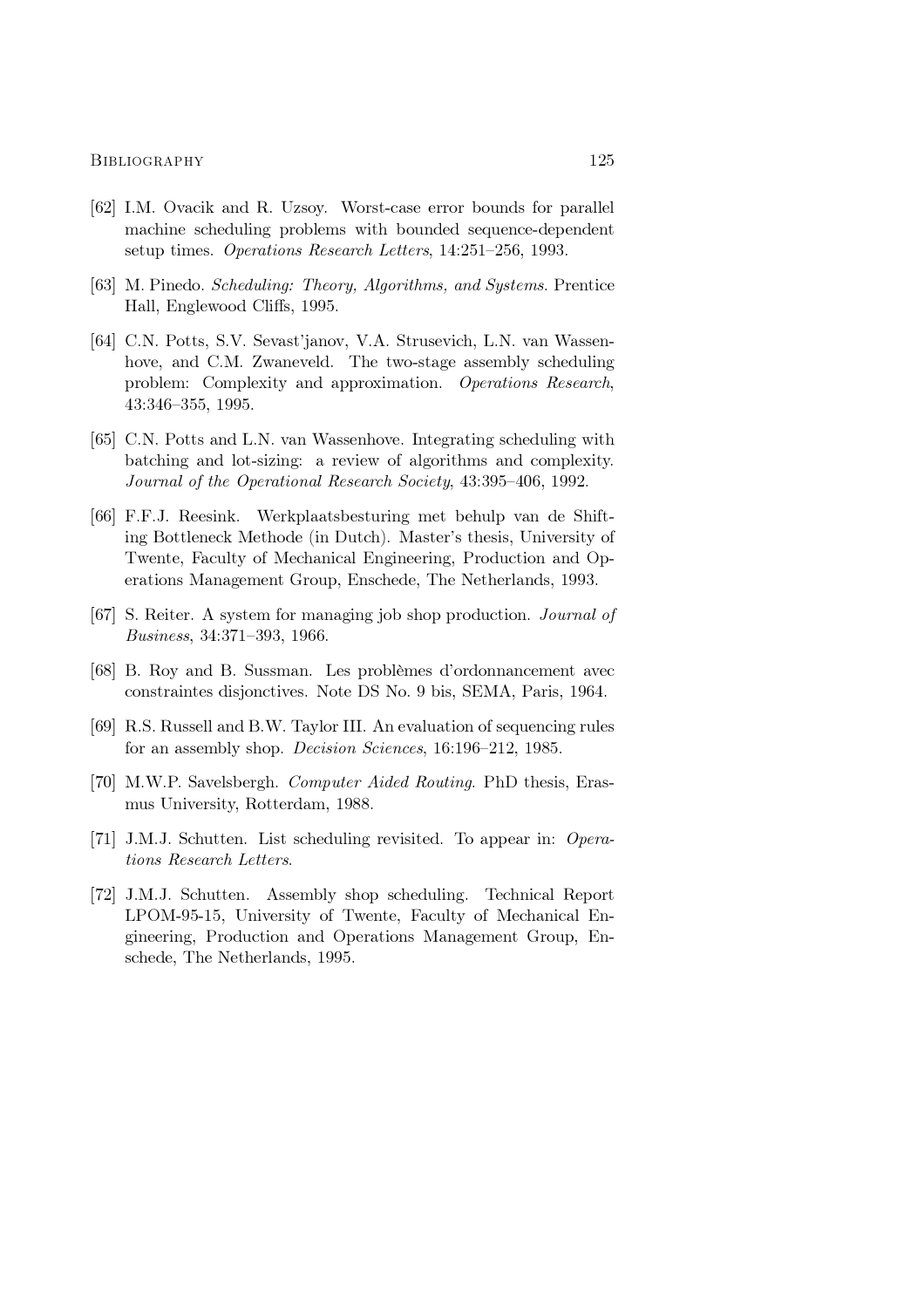- [73] J.M.J. Schutten. Practical job shop scheduling. Technical Report LPOM-95-12, University of Twente, Faculty of Mechanical Engineering, Production and Operations Management Group, Enschede, The Netherlands, 1995.
- [74] J.M.J. Schutten and R.A.M. Leussink. Parallel machine scheduling with release dates, due dates and family setup times. To appear in: International Journal of Production Economics.
- [75] J.M.J. Schutten, S.L. van de Velde, and W.H.M. Zijm. Singlemachine scheduling with release dates, due dates and family setup times. To appear in: Management Science.
- [76] J.J. Tiemersma. Shop Floor Control in Small Batch Part Manufacturing. PhD thesis, University of Twente, Enschede, The Netherlands, 1992.
- [77] E.R. Tufte. The Visual Display of Quantitive Information. Graphics Press, Cheshire, 1983.
- [78] E.R. Tufte. Envisioning Information. Graphics Press, Cheshire, 1990.
- [79] R.J.M. Vaessens, E.H.L. Aarts, and J.K. Lenstra. Job shop scheduling by local search. To appear in: Mathematical Programming.
- [80] M. Wennink. Algorithmic Support for Automated Planning Boards. PhD thesis, Eindhoven University of Technology, Eindhoven, The Netherlands, 1995.
- [81] S.J. Westra. Het één-machine scheduling probleem met gefixeerde jobs (in Dutch). Master's thesis, University of Twente, Faculty of Mechanical Engineering, Production and Operations Management Group, Enschede, The Netherlands, 1994.
- [82] W. Whitt. Approximations for the GI|G|m queue. Production and Operations Management, 2:114—161, 1993.
- [83] H. Wiendahl. Belastungsorientierte Fertigungssteuerung. Carl Hanser, Munich, 1987.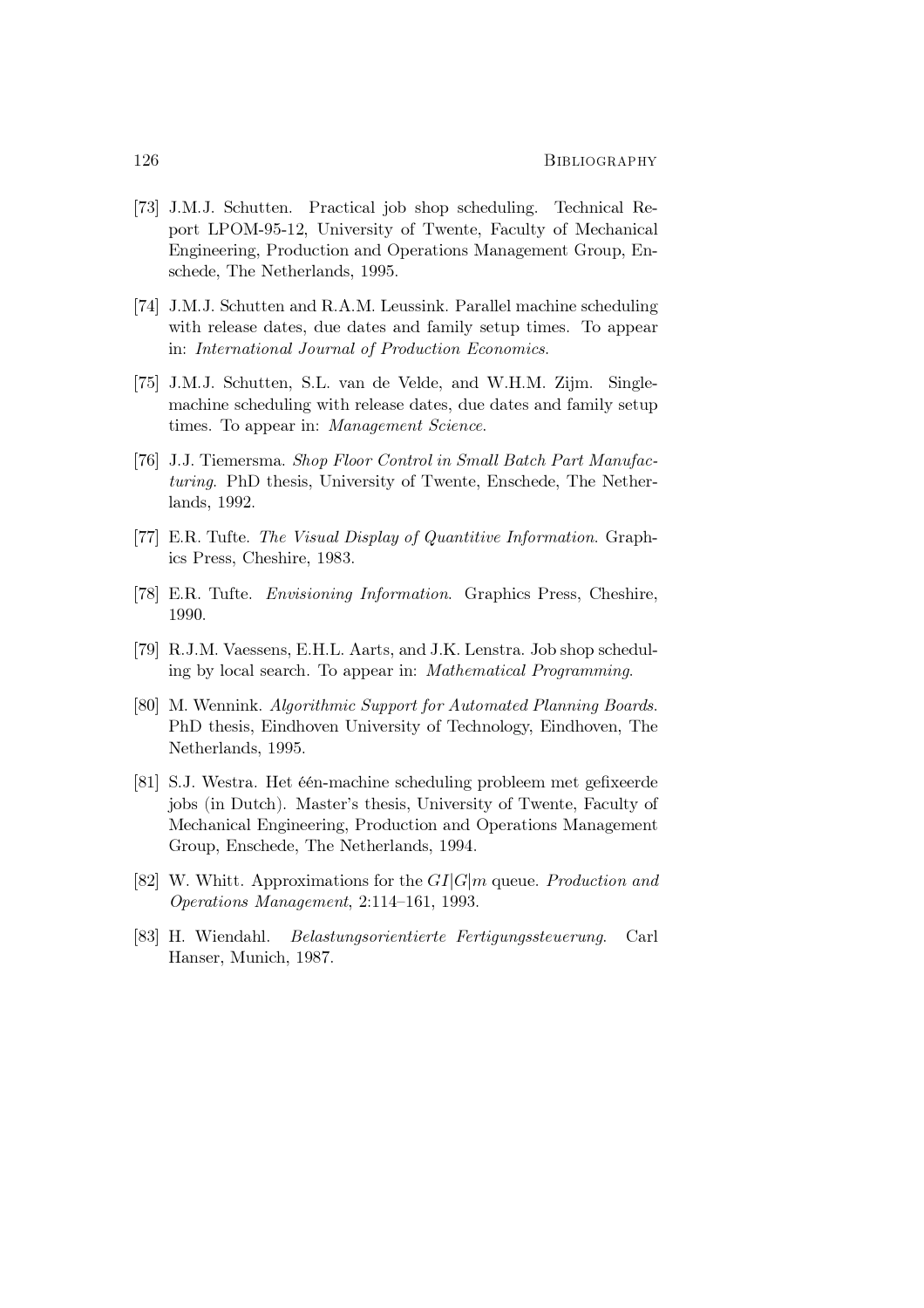- [84] O.W. Wight. Manufacturing Resource Planning: MRP II. Essex Junction, Vt.: Oliver Wight, Limited Publications, 1984.
- [85] A.P. Woerlee. Decision Support Systems for Production Scheduling. PhD thesis, Erasmus University, Rotterdam, The Netherlands, 1991.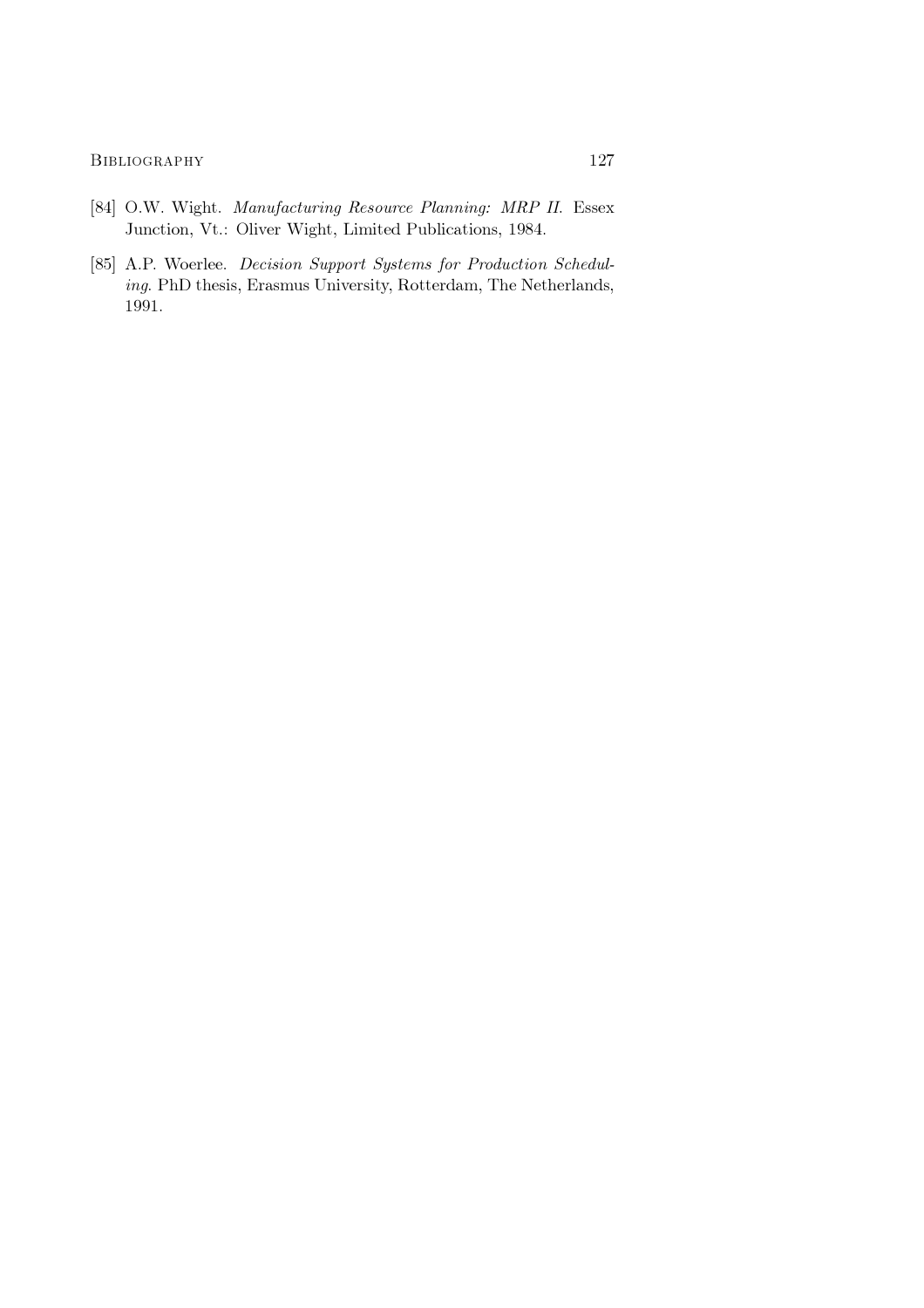128 BIBLIOGRAPHY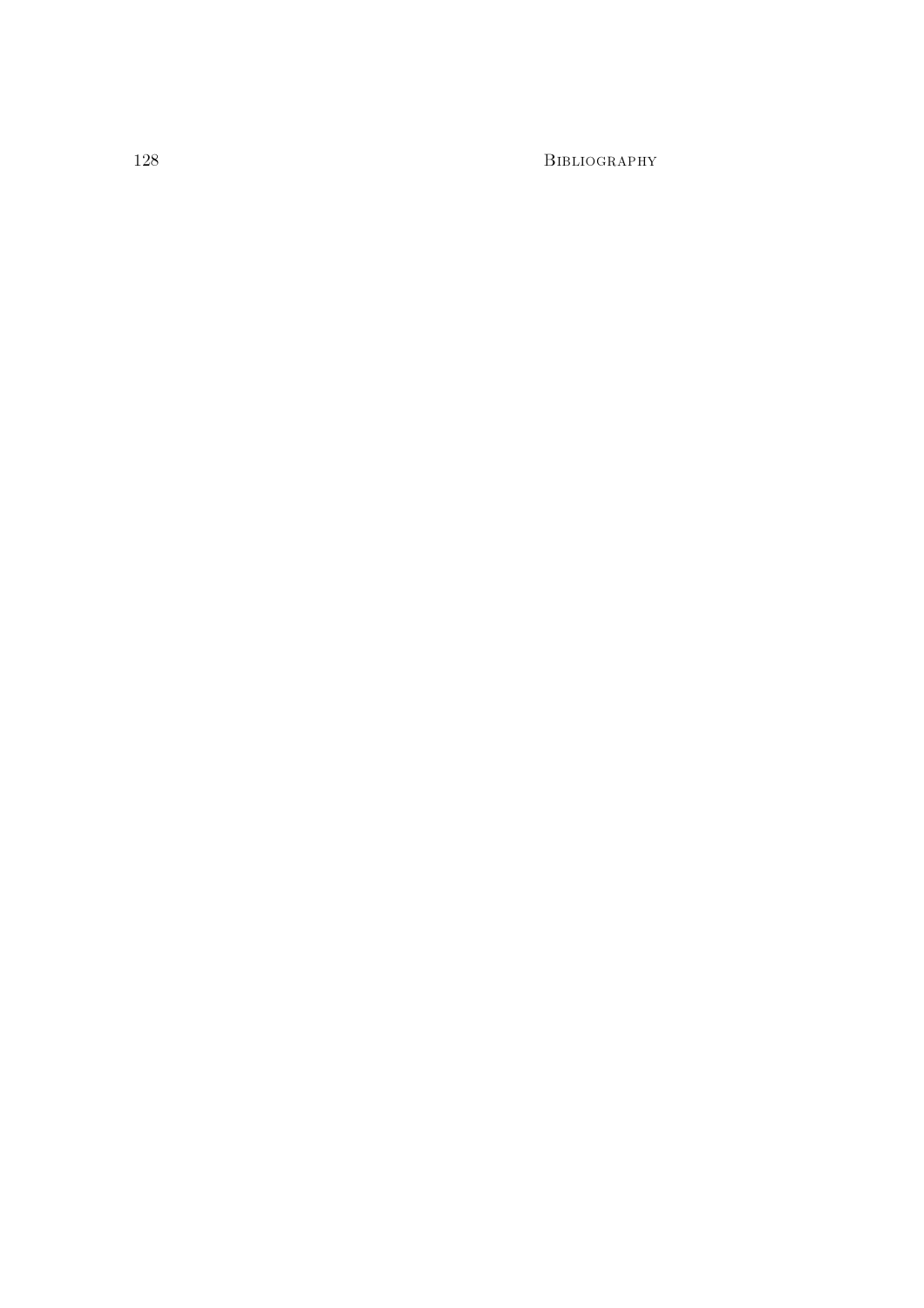# Appendix A

# Single-machine scheduling with preemptive down times

In this appendix, we show that the algorithm of Carlier [17] for the problem  $1|r_i|L_{\text{max}}$  can easily be generalized to deal with *preemptive* down times. Let  $\sigma$  be the schedule produced by the extended Jackson rule. Reindex the jobs in order of increasing completion times in  $\sigma$ . Let  $J_k$  be the last job in  $\sigma$  for which  $L_k(\sigma) = L_{\text{max}}(\sigma)$  and let  $J_j$  be the first job in  $\sigma$  for which we have that  $C_k(\sigma) = r_j + \sum_{i=j}^k p_i + DT(r_j, C_k(\sigma)),$ <br>where  $DT(a, b)$  denotes the total down time in the interval [a, b]. Let I where  $DT(a, b)$  denotes the total down time in the interval [a, b]. Let  $J_c$ be the last job in  $\sigma$  belonging to the set  $\{J_j, \ldots, J_k\}$  for which  $d_c > d_k$ and define  $\mathcal{C} = \{J_{c+1}, \ldots, J_k\}.$ 

**Theorem A.1** In any optimal schedule,  $J_c$  is scheduled either before all jobs in  $\mathcal{C}$ , or after all jobs in  $\mathcal{C}$ .

**Proof.** Due to the way  $\sigma$  is constructed, we have that at start time  $S_c(\sigma)$  of  $J_c$  in  $\sigma$  no job belonging to C is available for processing, i.e.,  $r_i > S_c(\sigma)$  for all  $J_i \in \mathcal{C}$ . In the interval  $[S_c(\sigma), \min_{J_i \in \mathcal{C}} r_i]$ , the machine processes  $J_c$  in  $\sigma$  during  $\min_{J_i \in \mathcal{C}} r_i - S_c(\sigma) - D(S_c(\sigma), \min_{J_i \in \mathcal{C}} r_i) > 0$ time units. Let  $\sigma^*$  be any optimal schedule with  $J_c$  scheduled somewhere in-between the jobs in C. Let  $J_q \in \mathcal{C}$  be the job that is processed later in  $\sigma^*$  than any other job in C. Since  $C_q(\sigma^*) \geq C_k(\sigma) + \min_{J_i \in \mathcal{C}} r_i$  –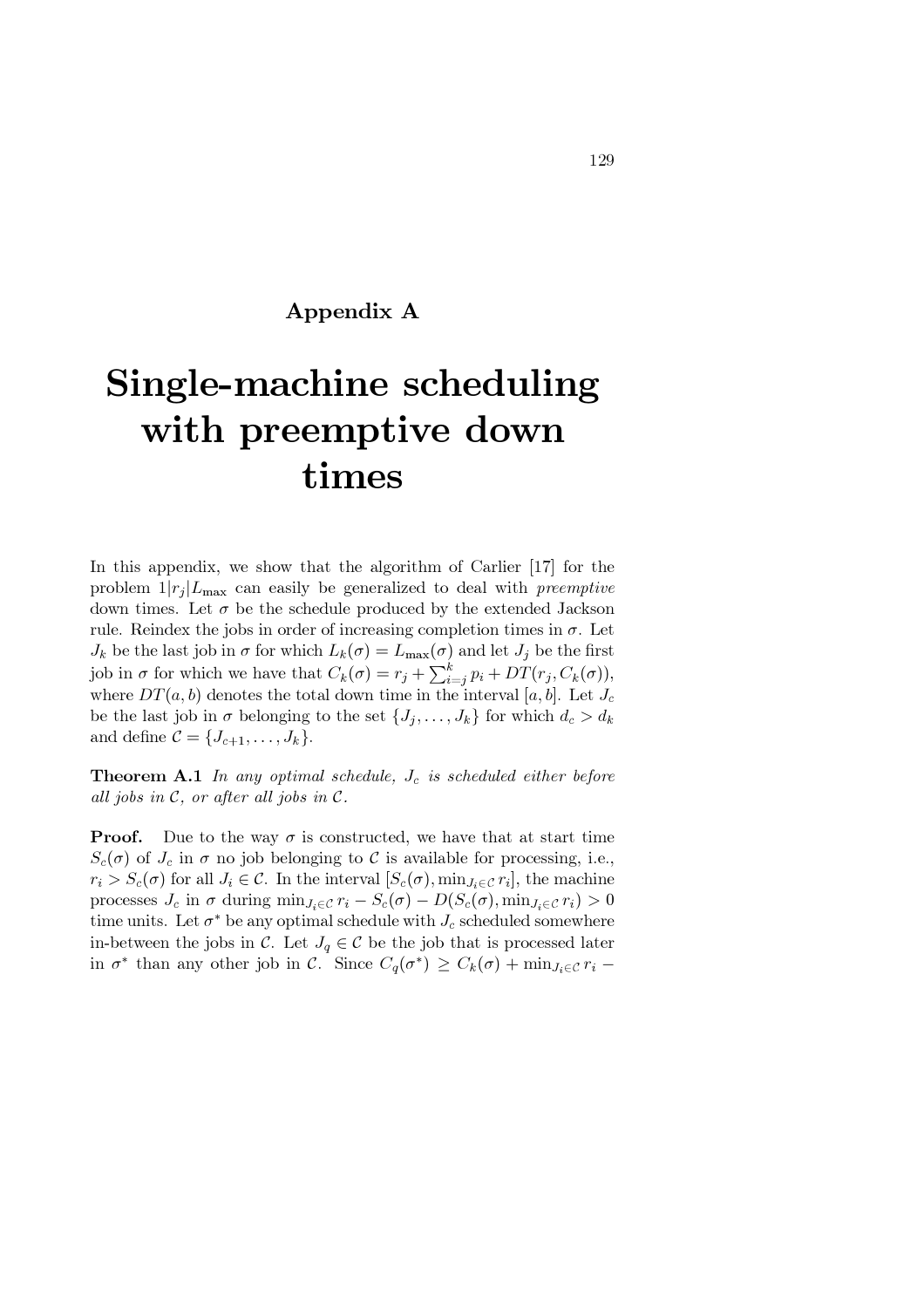$S_c(\sigma) - D(S_c(\sigma), \min_{J_i \in \mathcal{C}} r_i) > C_k(\sigma)$ , and  $d_q \leq d_k$ , we have that

$$
L_{\max}(\sigma^*) \geq L_q(\sigma^*)
$$
  
=  $C_q(\sigma^*) - d_q$   
>  $C_k(\sigma) - d_k$   
=  $L_k(\sigma)$   
=  $L_{\max}(\sigma)$ ,

which is a contradiction.  $\hfill \Box$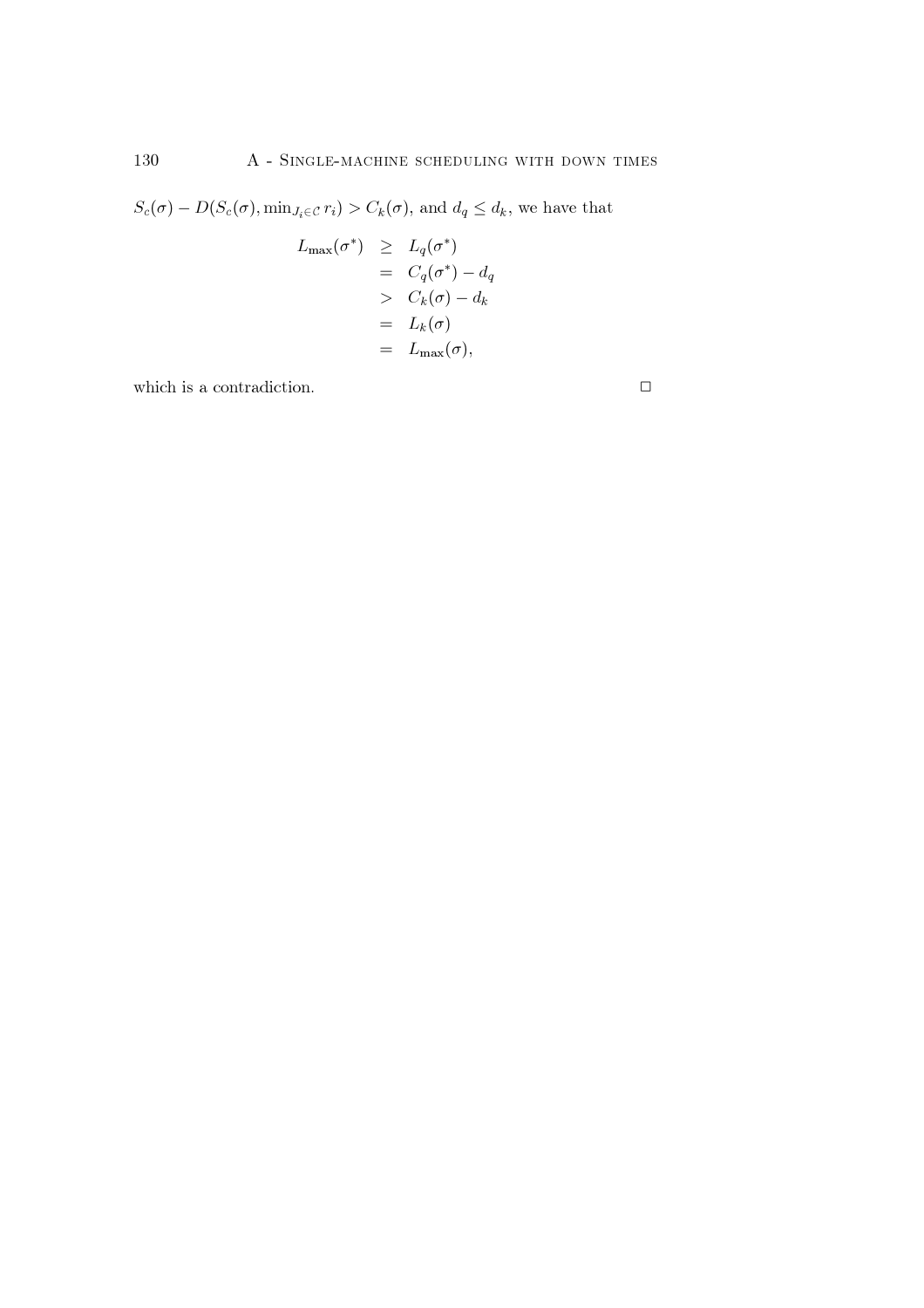# Index

### A

### absolute performance guarantee ...........95 acyclic ...................... 21 algorithm approximation .......... 22 branch-and-bound ...... 27 complete enumeration...23 exact ................... 22 Horn's rule ............. 69 iterative improvement...31 local search ............. 30 longest path ................ 23 maximum flow .......... 86 priority rule ......... 30, 96 Shifting Bottleneck procedure...........32 simulated annealing ..... 32 taboo search ............ 31 arc ......................... 20 machine ................ 22 assembly shop .............. 93 automatic scheduler........109

### B

| $production \ldots \ldots \ldots \ldots 47$      |  |
|--------------------------------------------------|--|
| transfer47                                       |  |
| batch processor $\dots \dots \dots \dots 117$    |  |
| $batching \ldots \ldots \ldots \ldots \ldots 59$ |  |

#### bound

| $lower \ldots \ldots \ldots \ldots \ldots \ldots 8$ |  |
|-----------------------------------------------------|--|
|                                                     |  |
| $branch$ -and-bound  27                             |  |
| branch-and-bound tree $28$                          |  |
|                                                     |  |

### C

| capacity planning $\ldots \ldots 93, 117$ |
|-------------------------------------------|
| classification scheme $\dots \dots 12$    |
| combinatorial optimization14              |
| complete enumeration23                    |
|                                           |
| complexity theory14                       |
|                                           |
| convergent routing $52$                   |
|                                           |
|                                           |

#### D

| database manager $108$                                        |
|---------------------------------------------------------------|
| decision problem $\dots\dots\dots\dots 15$                    |
| delayed precedence                                            |
| $\text{constraint} \dots \dots \dots \dots 55$                |
| deterministic machine                                         |
| scheduling $\ldots \ldots \ldots 1$                           |
| deviate $\ldots \ldots \ldots \ldots \ldots \ldots \ldots 82$ |
| disjunctive graph                                             |
| representation $\ldots \ldots 20$                             |
| divergent routing52                                           |
|                                                               |
| dominance criterion73                                         |
|                                                               |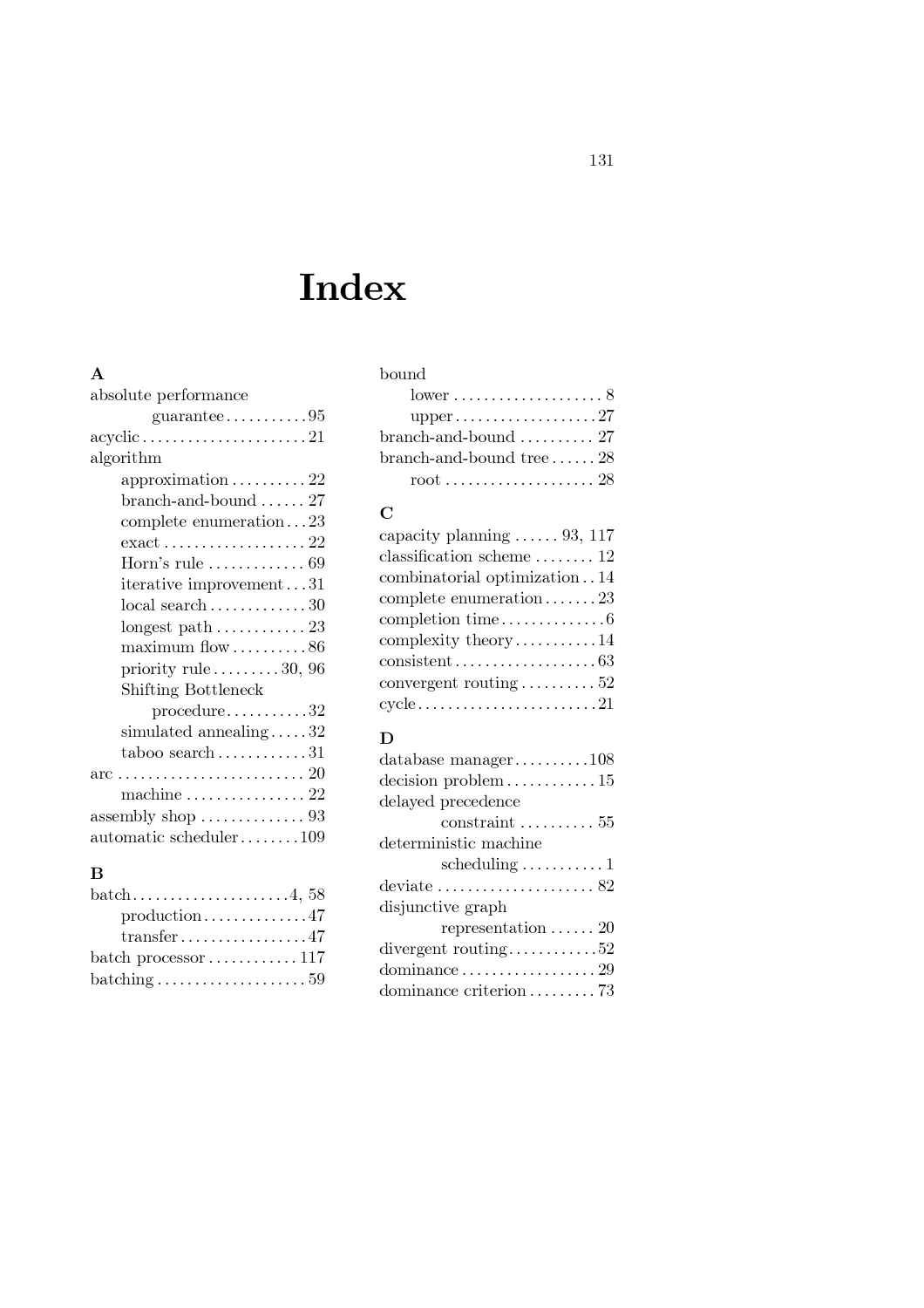#### $132$  INDE INDEX

| dominant $\ldots \ldots \ldots \ldots \ldots$ . 80 |  |
|----------------------------------------------------|--|
|                                                    |  |
| non-preemptive $50$                                |  |
| preemptive $\dots \dots \dots \dots 50$            |  |
| due date $\dots\dots\dots\dots\dots\dots$ 6, 43    |  |

# E

| EDD rule $\dots\dots\dots\dots\dots\dots\dots$                   |  |
|------------------------------------------------------------------|--|
| $\text{edge} \dots \dots \dots \dots \dots \dots \dots \dots 20$ |  |
| electronic planning board110                                     |  |
| engineering database $107$                                       |  |
| evaluation component111                                          |  |

# F

| family setup time $\dots \dots \dots 44$                 |
|----------------------------------------------------------|
| flexible manufacturing cell $49$                         |
| flow shop $\dots \dots \dots \dots \dots \dots 13$       |
|                                                          |
| full rank $\ldots \ldots \ldots \ldots \ldots \ldots 64$ |

# G

| graphical user interface $\dots$ 109 |  |
|--------------------------------------|--|

# H

# I

| induction $\ldots \ldots \ldots \ldots \ldots \ldots \ldots 63$    |
|--------------------------------------------------------------------|
| $graph \ldots \ldots \ldots \ldots \ldots \ldots \ldots 63$        |
| $left. \ldots \ldots \ldots \ldots \ldots \ldots \ldots \ldots 63$ |
| $right \ldots \ldots \ldots \ldots \ldots \ldots \ldots 63$        |
|                                                                    |
| initial setup job $\dots \dots \dots \dots 64$                     |
| $instance \ldots \ldots \ldots \ldots \ldots \ldots \ldots 7$      |
| size14                                                             |
| iterative improvement31                                            |
|                                                                    |

# J

| Jackson's rule $\dots\dots\dots\dots\dots6$ |  |  |
|---------------------------------------------|--|--|
|---------------------------------------------|--|--|

| job shop13, 19                                 |  |
|------------------------------------------------|--|
| practical $\ldots \ldots \ldots \ldots 16, 42$ |  |
| JOBPLANNER  17, 42, 107                        |  |

# $\mathbf{L}$

| late $job \ldots \ldots \ldots \ldots \ldots \ldots 98$          |
|------------------------------------------------------------------|
|                                                                  |
| $\text{maximum} \dots \dots \dots \dots 6, 43$                   |
| left-induce $\dots\dots\dots\dots\dots\dots$ 63                  |
|                                                                  |
| list scheduling80                                                |
| $local$ optimum  31                                              |
| local search                                                     |
| iterative improvement31                                          |
| <b>Shifting Bottleneck</b>                                       |
| $procedure \ldots \ldots \ldots \ldots 32$                       |
| simulated annealing $\ldots$ 32                                  |
| taboo search 31                                                  |
| $local search algorithm \ldots \ldots 30$                        |
| $lot\text{-sizing} \dots \dots \dots \dots \dots \dots \dots 59$ |
| $lot\text{-}streaming \ldots \ldots \ldots \ldots \ldots 60$     |
| lower bound8                                                     |
|                                                                  |

# M

| machine scheduling1                                       |
|-----------------------------------------------------------|
| classification scheme $12$                                |
| $deterministic$ 1                                         |
| makespan $\ldots \ldots \ldots \ldots 13, 19$             |
| $maximum flow algorithm \dots 86$                         |
| $\text{maximum} \text{ lateness} \dots \dots \dots 6, 43$ |
|                                                           |
| multiple resources48                                      |

# N

| $neighbourhood \ldots \ldots \ldots \ldots 30$ |  |
|------------------------------------------------|--|
| non-delay schedule $\ldots \ldots \ldots 81$   |  |
| non-productive machine time 97                 |  |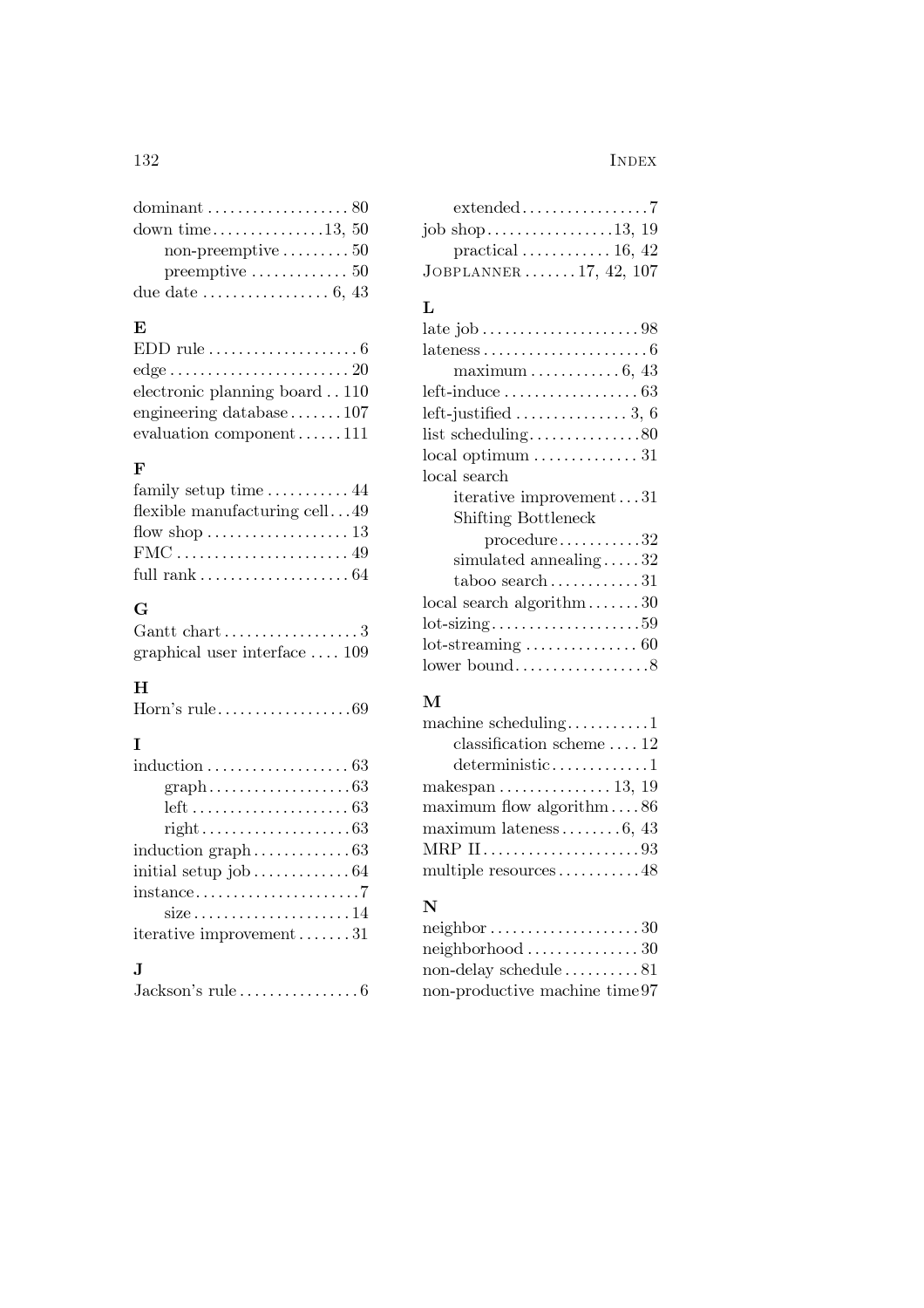#### $\sqrt{\text{INDEX}}$

| complete15 |
|------------|
|            |

## O

| open shop $\dots \dots \dots \dots \dots 13, 53$      |  |
|-------------------------------------------------------|--|
| operation $\ldots \ldots \ldots \ldots \ldots \ldots$ |  |
| order  14                                             |  |
| orientation21                                         |  |
| $complete \ldots \ldots \ldots \ldots \ldots 21$      |  |
| feasible $\ldots \ldots \ldots \ldots \ldots 21$      |  |
|                                                       |  |

# P

| parallel machines $12, 44$                                 |
|------------------------------------------------------------|
| identical $\ldots \ldots \ldots \ldots 12$                 |
| uniform12                                                  |
| unrelated $\ldots \ldots \ldots \ldots 12$                 |
| $path \ldots \ldots \ldots \ldots \ldots \ldots \ldots 21$ |
| $\text{length} \ldots \ldots \ldots \ldots \ldots 21$      |
|                                                            |
| polynomially solvable $\ldots \ldots 14$                   |
| practical job shop $\dots \dots 16, 42$                    |
| precedence graph $\ldots \ldots \ldots$ 68                 |
|                                                            |
|                                                            |
|                                                            |
| preemption $\ldots \ldots \ldots \ldots \ldots 2$          |
| preemption $\dots \dots \dots \dots \dots 13$              |
| priority rule $\ldots \ldots \ldots \ldots 30, 96$         |
| processing time $\dots \dots \dots \dots 6$                |
| production batch47                                         |
| production planning system 107                             |
|                                                            |

# R

| $\mathrm{rank} \ldots \ldots \ldots \ldots \ldots \ldots \ldots \ldots 64$ |  |  |
|----------------------------------------------------------------------------|--|--|
|                                                                            |  |  |
|                                                                            |  |  |

| $regular \ldots \ldots \ldots \ldots \ldots \ldots \ldots 80$ |
|---------------------------------------------------------------|
|                                                               |
|                                                               |
| robust $\ldots \ldots \ldots \ldots \ldots \ldots \ldots 46$  |
|                                                               |
| routing $\ldots \ldots \ldots \ldots \ldots \ldots \ldots 4$  |
| $alternative \ldots \ldots \ldots \ldots 117$                 |
| convergent $\ldots \ldots \ldots \ldots 52$                   |
| divergent $\ldots \ldots \ldots \ldots 52$                    |
| run-out time33                                                |

### S

| safely scheduled65                                         |
|------------------------------------------------------------|
| $\text{schedule} \dots \dots \dots \dots \dots \dots 3$    |
| $editor \ldots \ldots \ldots \ldots \ldots 111$            |
| left-justified $\ldots \ldots \ldots 3, 6$                 |
| $list \ldots \ldots \ldots \ldots \ldots \ldots \ldots 80$ |
| $non-delay \ldots \ldots \ldots \ldots 81$                 |
| robust $\ldots \ldots \ldots \ldots \ldots 46$             |
| schedule editor111                                         |
|                                                            |
| assembly shop $\ldots \ldots \ldots 93$                    |
| job shop $\ldots \ldots \ldots \ldots \ldots 19$           |
| $list \ldots \ldots \ldots \ldots \ldots \ldots \ldots 80$ |
| machine $\dots \dots \dots \dots \dots 1$                  |
| practical job shop $\dots$ 41                              |
|                                                            |
| $root \dots \dots \dots \dots \dots \dots 28$              |
| separating setup job62                                     |
| sequence $\dots\dots\dots\dots\dots\dots\dots$             |
| sequence dependent setup                                   |
| $time \ldots \ldots \ldots \ldots \ldots 80$               |
| sequence independent setup                                 |
| $time \ldots \ldots \ldots \ldots \ldots 58$               |
|                                                            |
|                                                            |
|                                                            |
|                                                            |
|                                                            |

#### x 133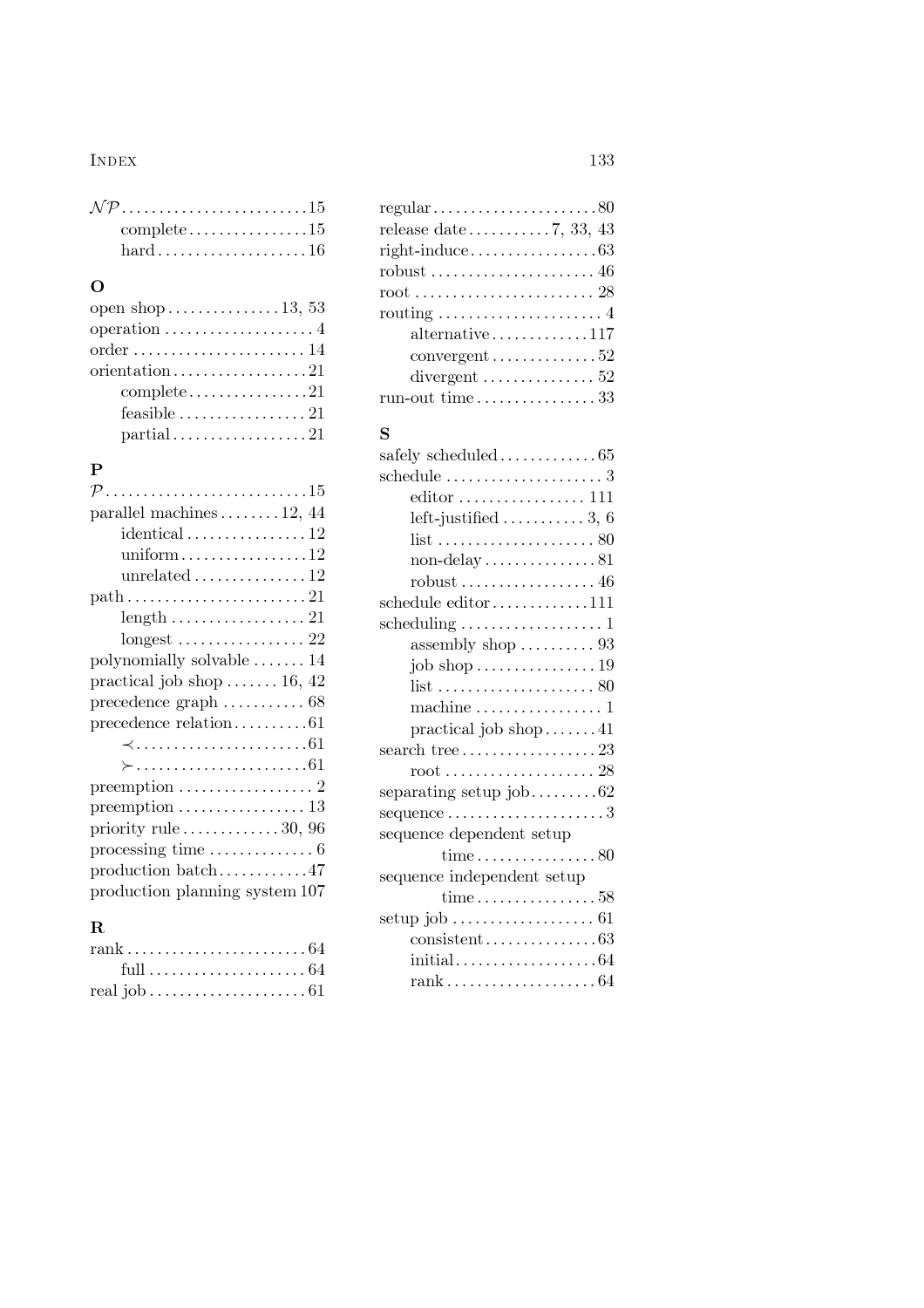$134$  INDE **INDEX** 

| separating $\ldots \ldots \ldots \ldots 62$       |
|---------------------------------------------------|
| unrelated $\ldots \ldots \ldots \ldots \ldots 67$ |
| setup time $43, 57$                               |
| family44, 57                                      |
| sequence dependent . 13, 80                       |
| sequence independent13, 58                        |
| Shifting Bottleneck                               |
| $procedure \ldots \ldots 32, 53$                  |
| shop floor data collection                        |
| system $\dots \dots \dots \dots 107$              |
| simulated annealing $32$                          |
| size of an instance14                             |
| small batch parts                                 |
| $manufacturing \ldots \ldots 4$                   |
|                                                   |

# T

| $taboo search \ldots \ldots \ldots \ldots 31$                   |
|-----------------------------------------------------------------|
| $tardiness \ldots \ldots \ldots \ldots \ldots \ldots \ldots 98$ |
| $\text{tardy} \ldots \ldots \ldots \ldots \ldots \ldots 13$     |
|                                                                 |
|                                                                 |
| transitive reduction $\ldots \ldots \ldots 64$                  |
|                                                                 |
| transportation time $\dots \dots \dots 45$                      |

## $\mathbf U$

| unrelated setup job $\ldots \ldots \ldots 67$ |  |
|-----------------------------------------------|--|
|                                               |  |

## W

worst-case performance ratio 9 4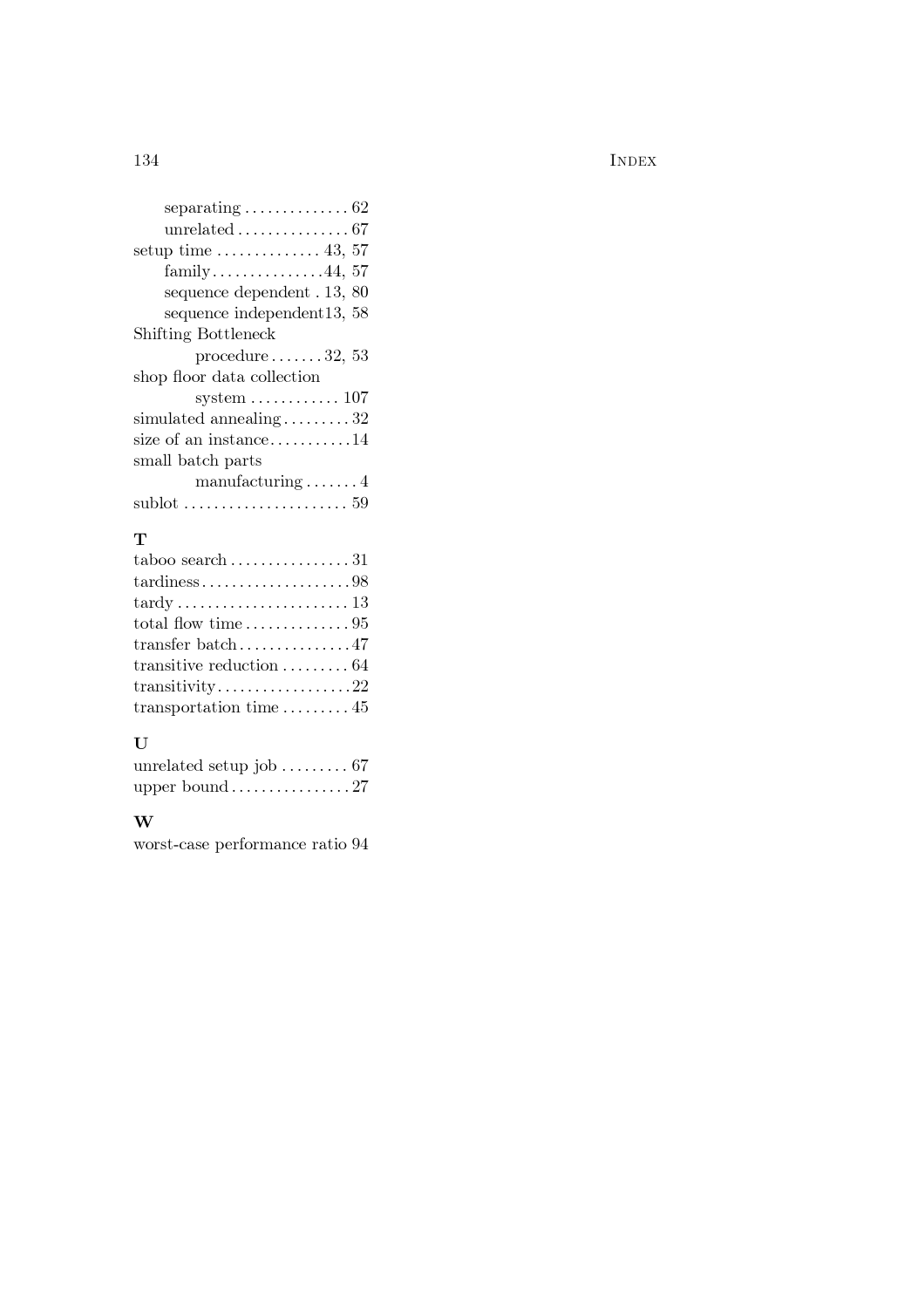# Samenvatting

Bij machine schedulingproblemen moeten bewerkingen aan produkten verroosterd worden op machines met het doel een bepaalde prestatieindicator te minimaliseren, rekening houdend met een aantal randvoorwaarden. Een machine kan bijvoorbeeld vaak maar één bewerking tegelijk uitvoeren en de bewerkingen aan een produkt moeten in een bepaalde volgorde uitgevoerd worden.

In dit proefschrift wordt algoritmiek ontwikkeld voor schedulingproblemen die opgelost moeten worden voor de logistieke besturing van werkplaatsen, met name in de kleinseriefabricage. Deze werkplaatsen worden geconfronteerd met de vraag naar korte doorlooptijden en een hoge leverbetrouwbaarheid. We tonen aan dat integrale werkplaatsbesturingssystemen kortere doorlooptijden en een hogere leverbetrouwbaarheid mogelijk maken. De schedulingproblemen die ontstaan zijn in feite jobshop schedulingproblemen met additionele randvoorwaarden. Na een algemene inleiding op de schedulingtheorie, bepreken we het jobshop schedulingprobleem en algoritmen om dit probleem op te lossen.

Een van de algoritmen die we bespreken is de Shifting Bottleneck (SB) procedure van Adams e.a. [2] die in redelijke tijd goede oplossingen genereert. Deze procedure decomponeert het jobshop schedulingprobleem in een aantal één-machine schedulingproblemen die relatief makkelijk op te lossen zijn. Iedere instantie van het jobshop schedulingprobleem kan worden gerepresenteerd door een disjuncte graaf. Door het veranderen van eigenschappen van deze graaf en het veranderen van de algoritmen voor de één-machine schedulingproblemen kan de SB procedure uitgebreid worden om met tal van praktijksituaties om te gaan. We noemen transporttijden, simultaan gebruik van hulpmiddelen en omsteltijden.

Omsteltijd is de tijd die nodig is voor het gereed maken van een